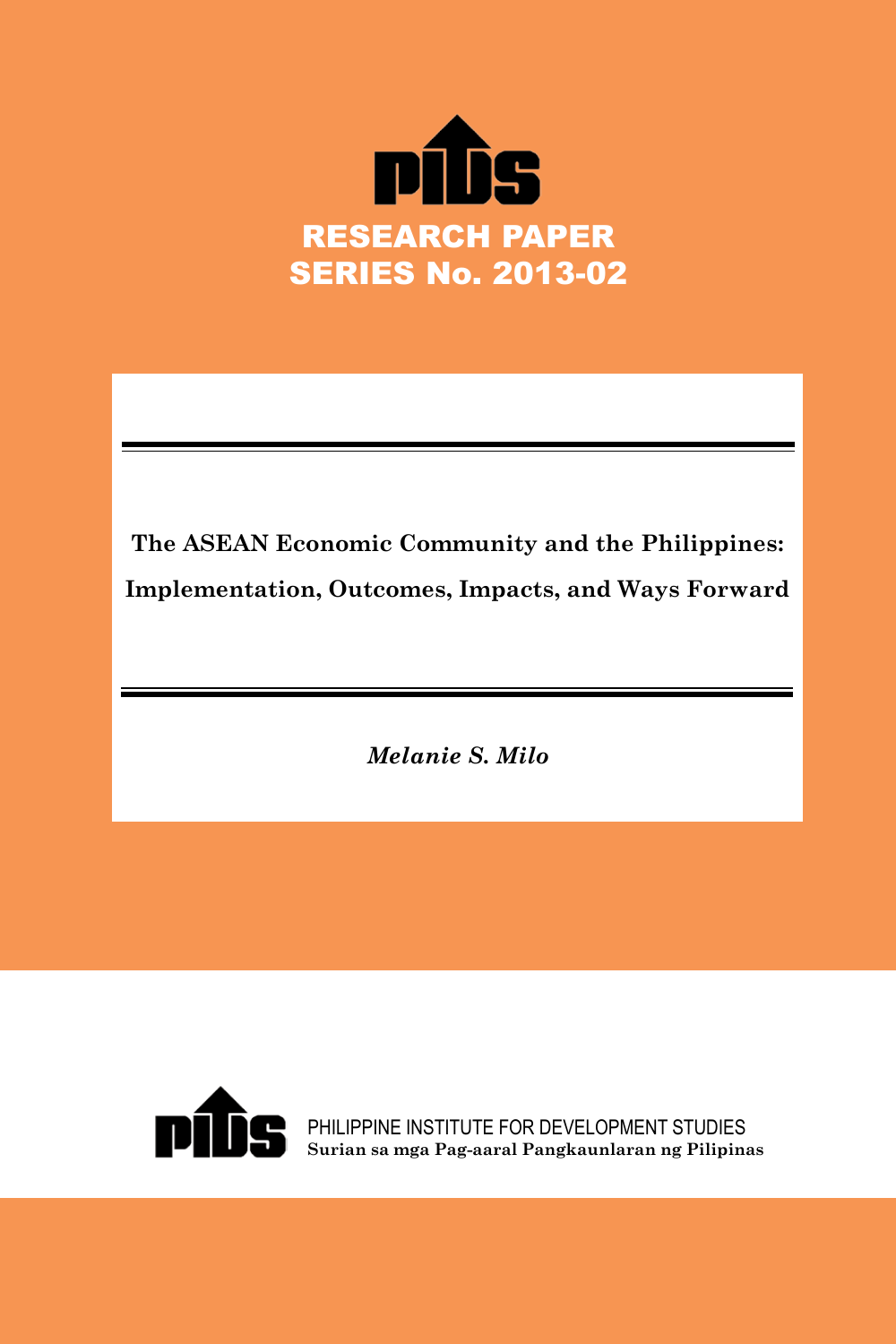This paper is the integrative report of the Philippine Country Study of the ERIA Research Project on the ASEAN Economic Community Blueprint Mid-Term Review. The project is spearheaded by the Economic Research Institute for ASEAN and East Asia (ERIA). For a full discussion of the results, issues and recommendations, and full citations, please refer to the complete Philippine Country Study released as PIDS Discussion Paper No. 2013-01.

The author was formerly senior research fellow of PIDS. She has a Ph.D. in Economics at the Australian National University. Her areas of expertise include money and banking, and international macroeconomics.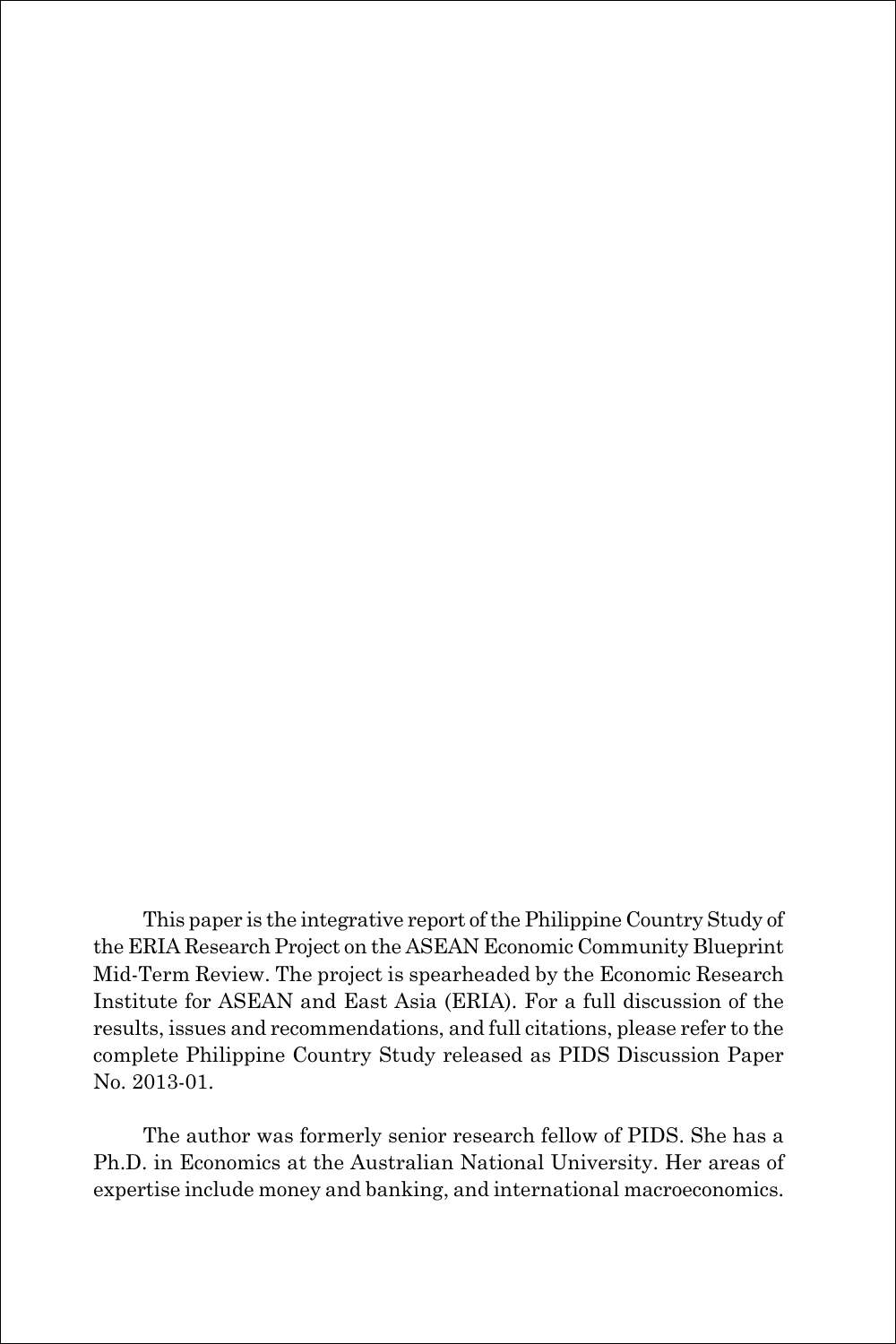## **The ASEAN Economic Community and the Philippines: Implementation, Outcomes, Impacts, and Ways Forward**

*Melanie S. Milo*

Research Paper Series No. 2013-02



PHILIPPINE INSTITUTE FOR DEVELOPMENT STUDIES Surian sa mga Pag-aaral Pangkaunlaran ng Pilipinas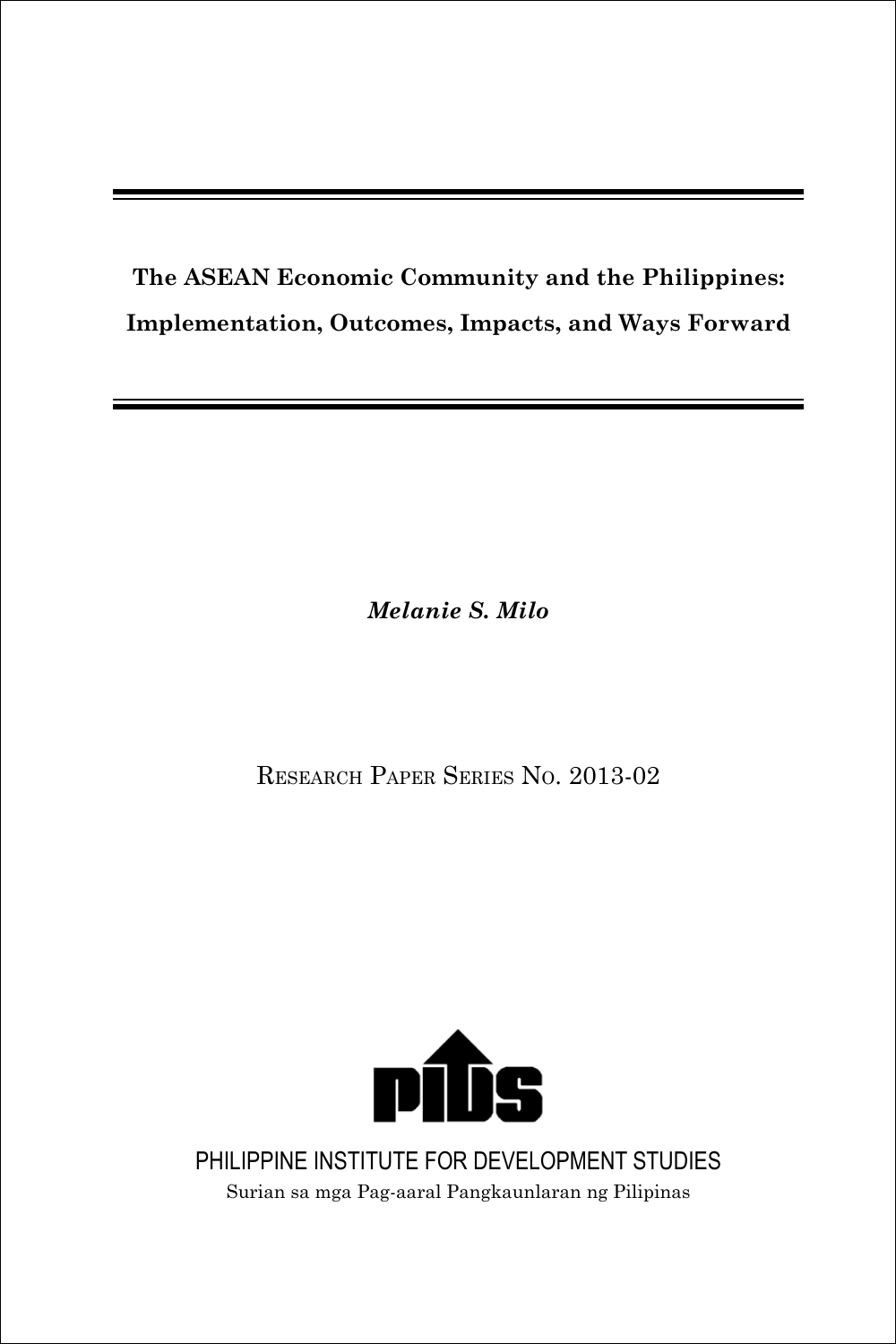Copyright 2013 Philippine Institute for Development Studies

Printed in the Philippines. All rights reserved.

The views expressed in this paper are those of the authors and do not necessarily reflect the views of any individual or organization. Please do not quote without permission from the authors or PIDS.

Please address all inquiries to:

Philippine Institute for Development Studies NEDA sa Makati Building, 106 Amorsolo Street Legaspi Village, 1229 Makati City, Philippines Tel: (63-2) 893-5705 / 894-2584 Fax: (63-2) 893-9589 / 894-2584 E-mail: publications@pids.gov.ph Website: http://www.pids.gov.ph

ISSN 1908-3297 RP 12-13-600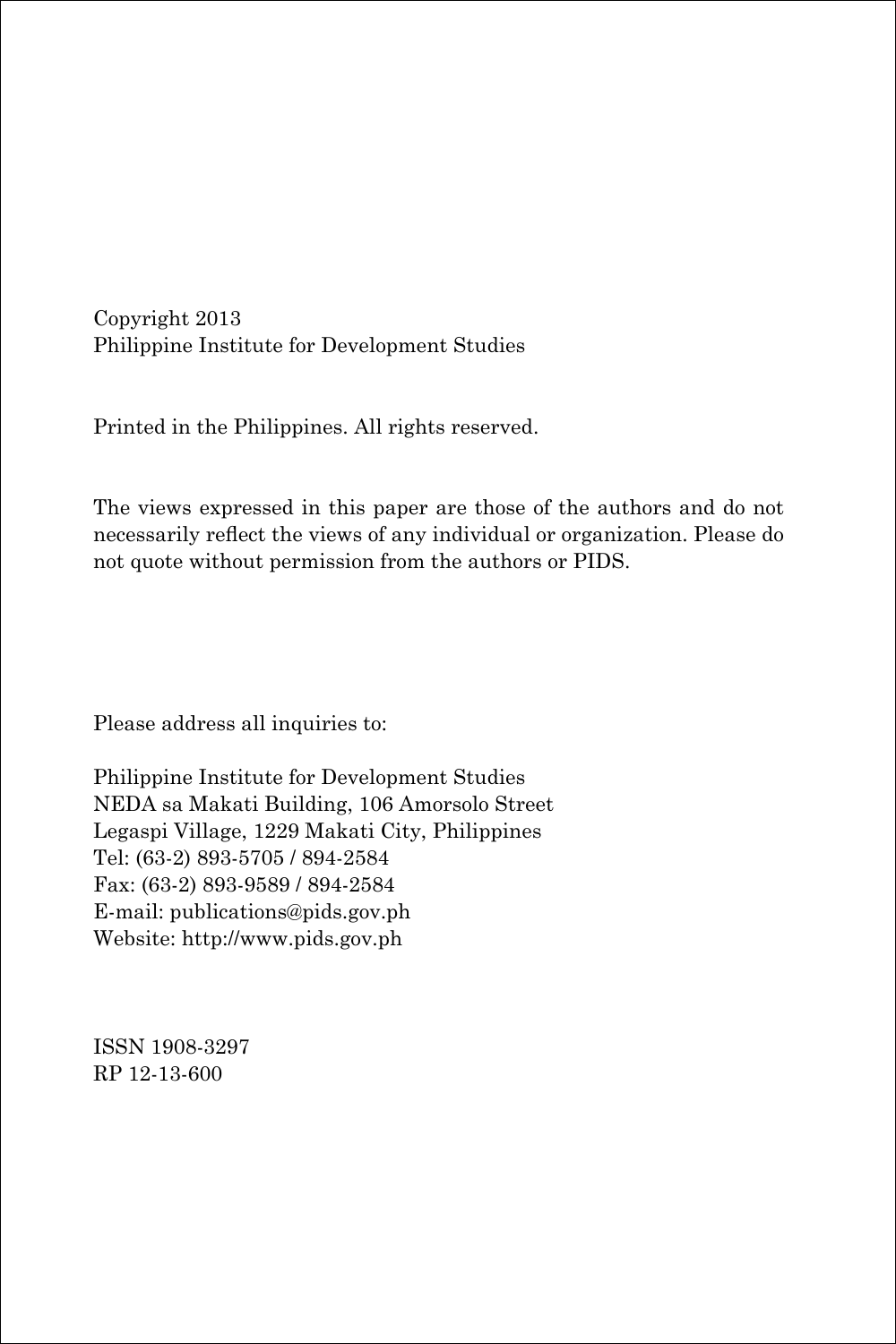## **Table of Contents**

|                | List of Acronyms                                                            | iv           |
|----------------|-----------------------------------------------------------------------------|--------------|
|                | Abstract                                                                    | ix           |
| $\mathbf{1}$   | Introduction                                                                | $\mathbf{1}$ |
| $\overline{2}$ | Single Market and Production Base                                           | 3            |
|                | Trade Liberalization and Facilitation                                       | 3            |
|                | Services Liberalization                                                     | 17           |
|                | Investment Liberalization and Facilitation                                  | 26           |
|                | Labor Mobility and MRAs on Professional Services                            | 35           |
|                | Agriculture                                                                 | 37           |
| 3              | Competitive Economic Region                                                 | 45           |
|                | <b>Competition Policy</b>                                                   | 45           |
|                | <b>Intellectual Property Rights</b>                                         | 47           |
|                | <b>Transport Facilitation</b>                                               | 50           |
| $\overline{4}$ | Equitable Economic Development: SME Development                             | 58           |
|                | <b>SME</b> Policies and Programs                                            | 58           |
|                | Performance                                                                 | 60           |
|                | ASEAN Strategic Action Plan for SME Development and                         |              |
|                | <b>ASEAN Policy Blueprint for SME Development:</b><br>Results of MTR Survey | 61           |
|                |                                                                             | 62           |
|                | Ways Forward                                                                |              |
| 5              | Ways Forward: Specific Recommendations                                      | 65           |
|                | <b>Investment Promotion and Facilitation</b>                                | 67           |
|                | Trade Facilitation                                                          | 70           |
|                | <b>Transport Facilitation</b>                                               | 71           |
|                | References                                                                  | 74           |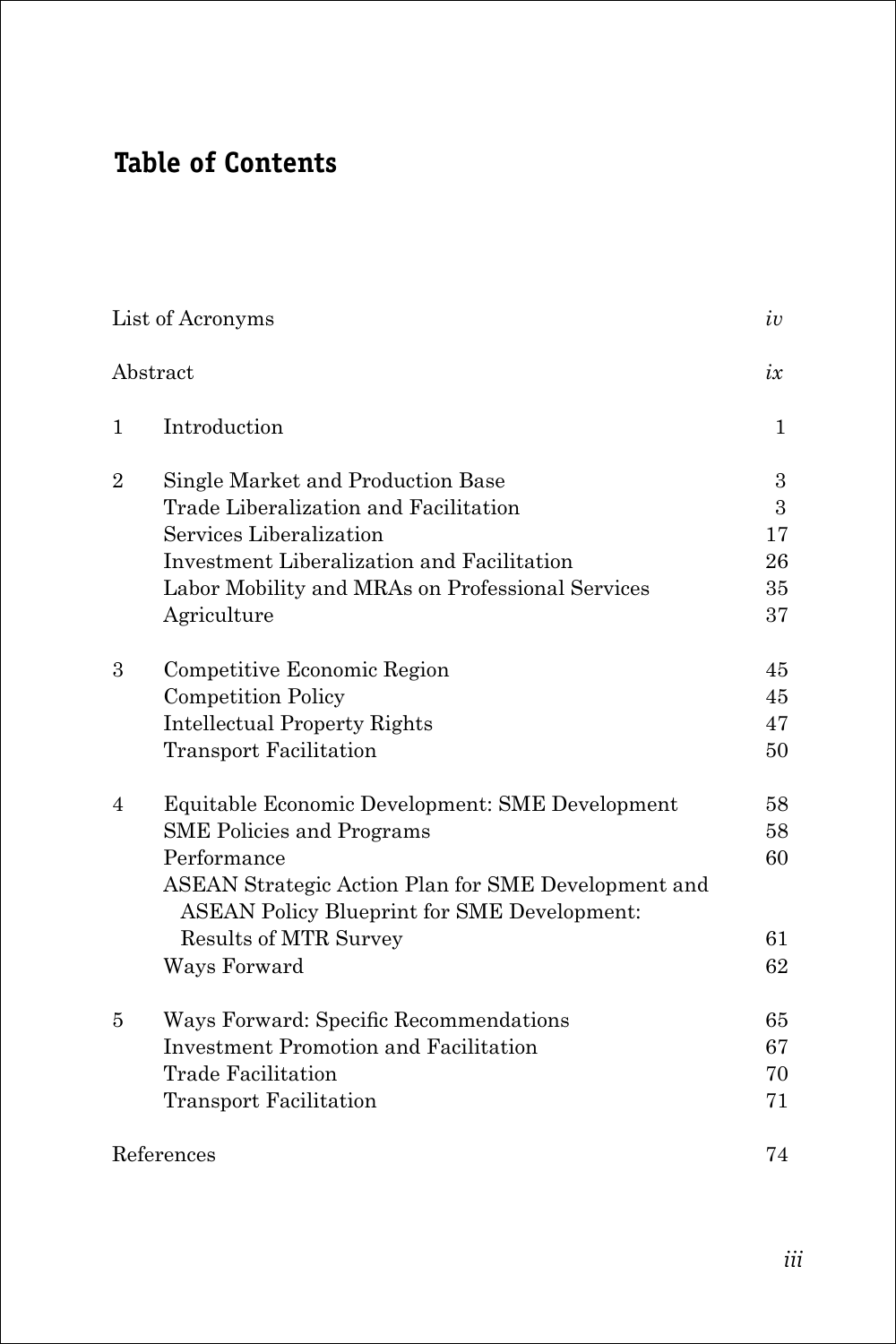## **List of Acronyms**

| ACD                           | - ASEAN Cosmetic Directive                                                                 |
|-------------------------------|--------------------------------------------------------------------------------------------|
| <b>ACIA</b>                   | - ASEAN Comprehensive Investment Agreement                                                 |
| <b>ACTD</b>                   | - ASE AN Common Technical Dossier                                                          |
| AEC                           | - ASEAN Economic Community                                                                 |
| <b>AEO</b>                    | - Authorized Economic Operator                                                             |
| <b>AFAFGIT</b>                | - ASEAN Framework Agreement on the Facilitation of<br>Goods in Transit                     |
| <b>AFAFIST</b>                | - ASEAN Framework Agreement on the Facilitation of<br>Inter-State Transport                |
| <b>AFAMT</b>                  | - ASEAN Framework Agreement on Multimodal Transport                                        |
| <b>AFAS</b>                   | - ASEAN Framework Agreement on Services                                                    |
| <b>AFMA</b>                   | - Agriculture and Fisheries Modernization Act                                              |
| <b>AFTA</b>                   | - ASEAN Free Trade Agreement                                                               |
| <b>AIA</b>                    | - ASEAN Investment Area                                                                    |
| AICO                          | - ASEAN Industrial Cooperation                                                             |
| AMS                           | $-$ ASEAN member-states                                                                    |
| AO                            | - Administrative Order                                                                     |
| <b>APBSD</b>                  | - The ASEAN Policy Blueprint for SME Development                                           |
| <b>APEC</b>                   | - Asia-Pacific Economic Cooperation                                                        |
| <b>ASEAN</b>                  | - Association of Southeast Asian Nations                                                   |
| <b>ASEAN EE</b><br><b>MRA</b> | - ASEAN Sectoral Mutual Recognition Arrangement for<br>Electrical and Electronic Equipment |
| <b>ASW</b>                    | - ASEAN Single Window                                                                      |
| <b>BAFPS</b>                  | - Bureau of Agriculture and Fisheries Product<br>Standards                                 |
| <b>BAI</b>                    | - Bureau of Animal Industry                                                                |
| <b>BAR</b>                    | - Bureau of Agricultural Research                                                          |
| <b>BETP</b>                   | - Bureau of Export Trade Promotion                                                         |
| <b>BFAR</b>                   | - Bureau of Fisheries and Aquatic Resources                                                |
| <b>BFD</b>                    | - Bureau of Food and Drugs                                                                 |
|                               |                                                                                            |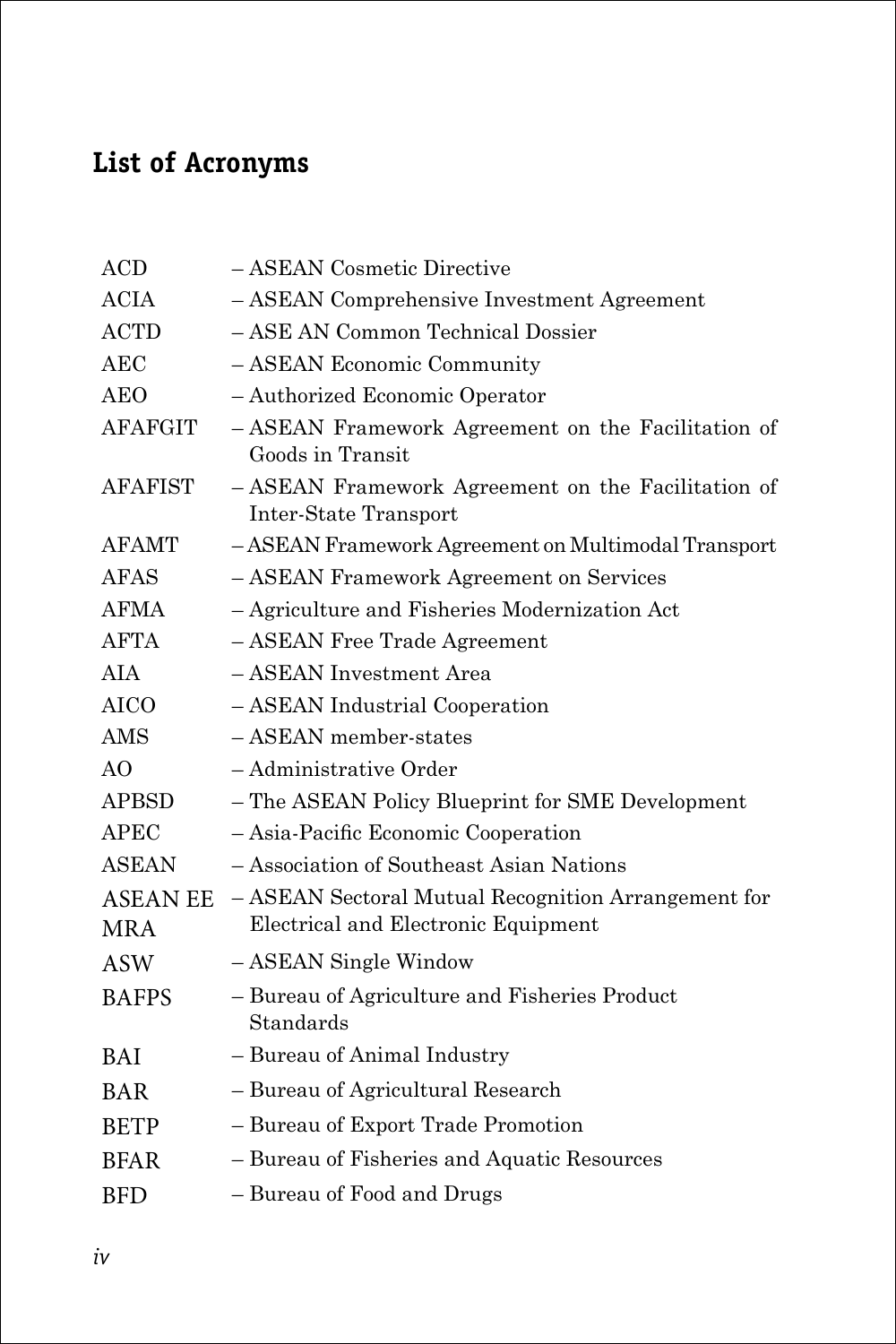| <b>BMSMED</b> | - Bureau of Micro, Small, and Medium Enterprises<br>Development     |
|---------------|---------------------------------------------------------------------|
| <b>BOC</b>    | - Bureau of Customs                                                 |
| <b>BOI</b>    | - Board of Investments                                              |
| <b>BOT</b>    | - build-operate-transfer                                            |
| <b>BPI</b>    | - Bureau of Plant Industry                                          |
| <b>BPS</b>    | - Bureau of Product Standards                                       |
| CAAP          | - Civil Aviation Authority of the Philippines                       |
| CABs          | - Conformity Assessment Bodies                                      |
| <b>CDA</b>    | - Clark Development Authority                                       |
| <b>CDA</b>    | - Cooperative Development Authority                                 |
| <b>CFZ</b>    | - Clark Freeport Zone                                               |
| <b>CITEM</b>  | - Center for International Trade Expositions and<br><b>Missions</b> |
| CO            | - certificate of origin                                             |
| DA            | - Department of Agriculture                                         |
| <b>DMIA</b>   | - Diosdado Macapagal International Airport                          |
| <b>DOH</b>    | - Department of Health                                              |
| <b>DOJ</b>    | – Department of Justice                                             |
| <b>DOLE</b>   | - Department of Labor and Employment                                |
| <b>DOST</b>   | - Department of Science and Technology                              |
| <b>DTI</b>    | - Department of Trade and Industry                                  |
| e-CO          | - Electronic Certificate of Origin                                  |
| <b>EDB</b>    | - Economic Development Board                                        |
| EEE           | - electrical and electronic equipment                               |
| EO            | - Executive Order                                                   |
| <b>ERIA</b>   | - Economic Research Institute for ASEAN and East<br>Asia            |
| <b>FDA</b>    | - Food and Drug Administration                                      |
| <b>FDI</b>    | - foreign direct investment                                         |
| <b>FIA</b>    | - Foreign Investment Act                                            |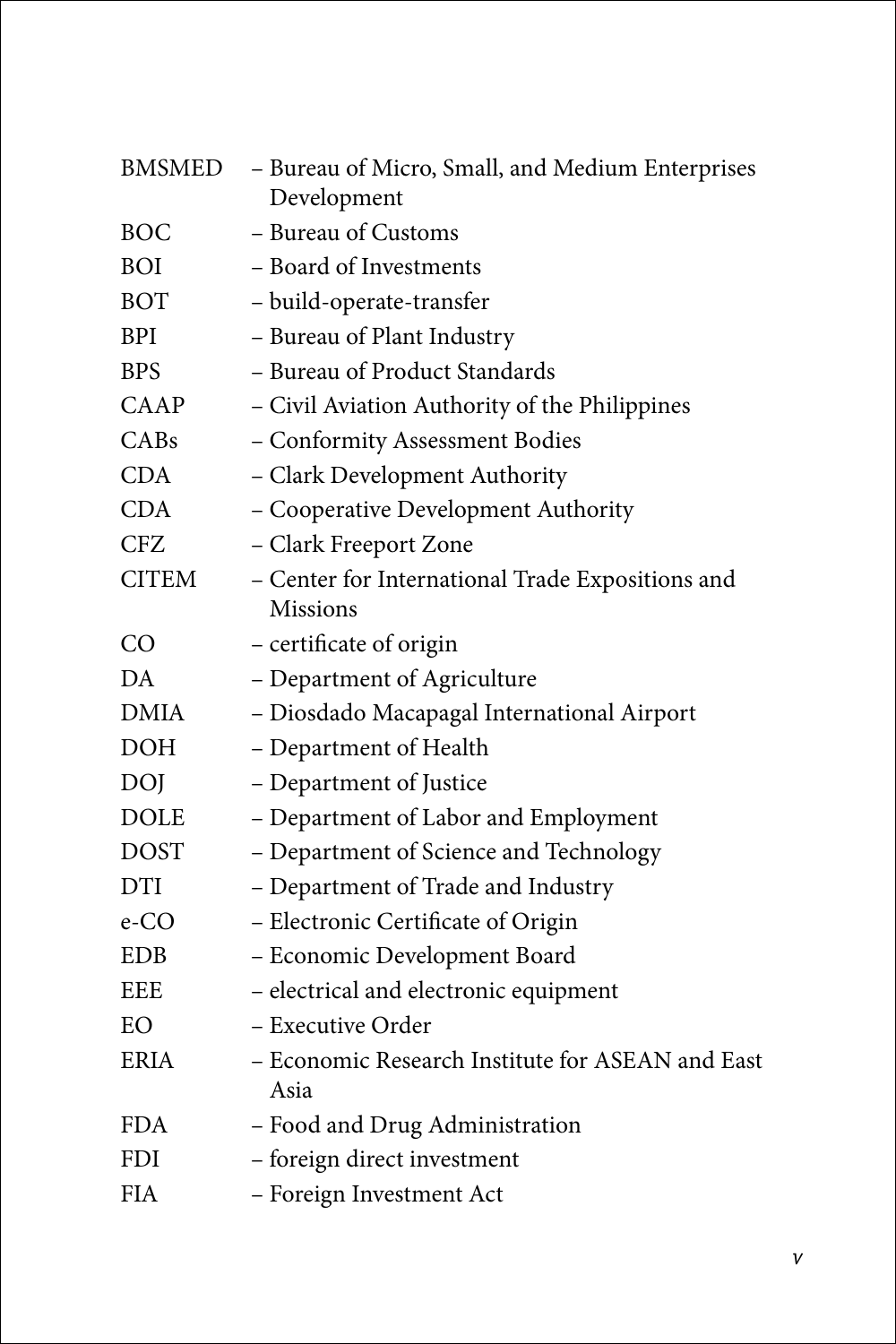| - Foreign Investment Negative List                |
|---------------------------------------------------|
|                                                   |
| - Good Animal Husbandry Practices                 |
|                                                   |
|                                                   |
| - General Agreement on Trade in Services          |
|                                                   |
| - Guarantee Fund for Small and Medium Enterprises |
|                                                   |
|                                                   |
|                                                   |
| - Hazard Analysis Critical Control Point          |
| - information and communications technology       |
|                                                   |
| - Intellectual Property Office of the Philippines |
|                                                   |
|                                                   |
| - illegal, unreported, and unregulated            |
|                                                   |
|                                                   |
| - Land Transportation Franchising and Regulatory  |
|                                                   |
| - ASEAN Multilateral Agreement on Air Services    |
| - ASEAN Multilateral Agreement on the Full        |
|                                                   |
| - ASEAN Multilateral Agreement on the Full        |
|                                                   |
|                                                   |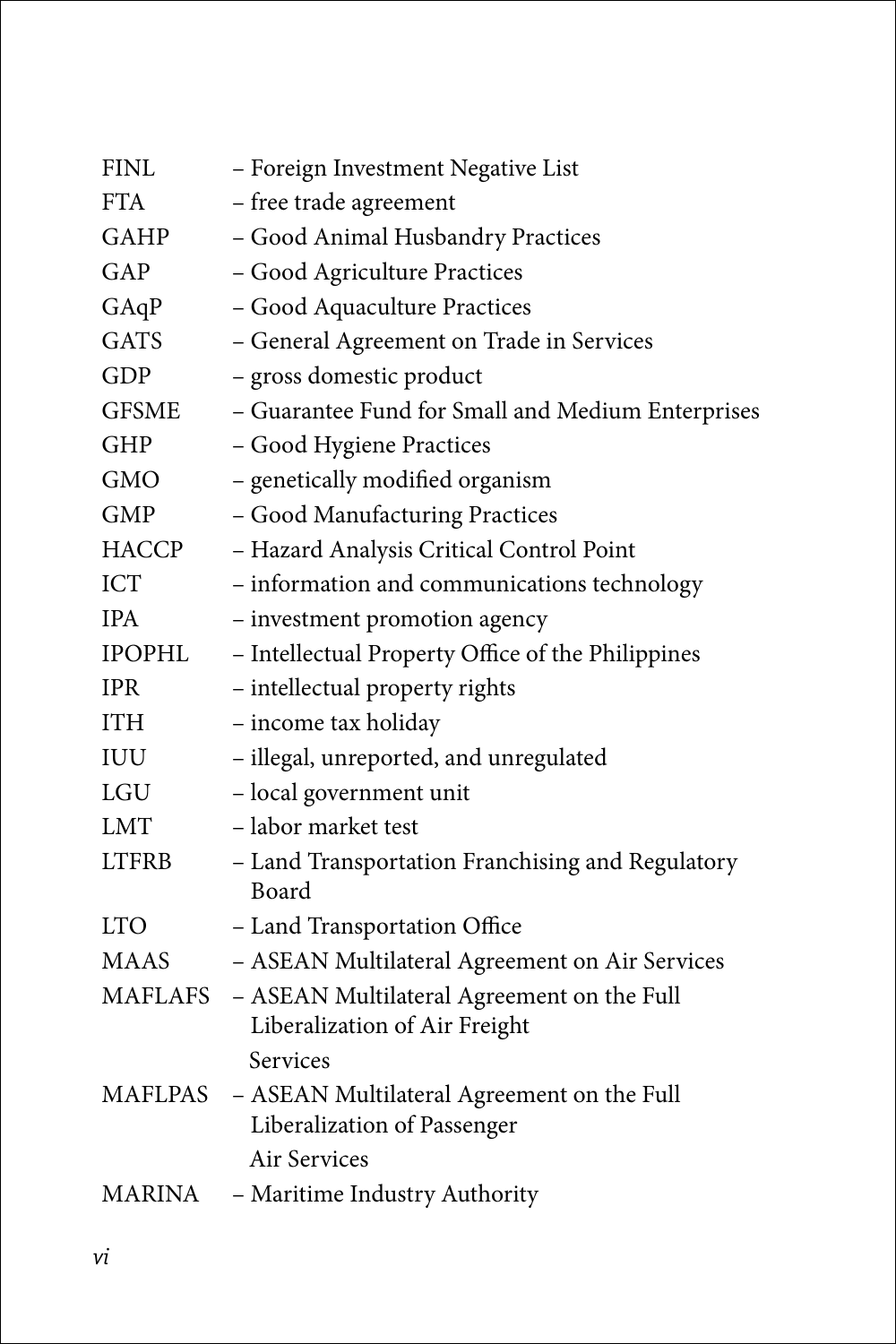| <b>MIAA</b>   | - Manila International Airport Authority                                       |
|---------------|--------------------------------------------------------------------------------|
| <b>MNC</b>    | - multinational corporation                                                    |
| <b>MRA</b>    | - mutual recognition arrangement                                               |
| <b>MRL</b>    | - Maximum Residue Limit                                                        |
| <b>MSME</b>   | - micro, small, and medium enterprise                                          |
| <b>MTR</b>    | - midterm review                                                               |
| <b>NACA</b>   | - National Aquaculture Centers for Asia                                        |
| <b>NAIA</b>   | - Ninoy Aquino International Airport                                           |
| <b>NEDAC</b>  | - Network for the Development of Agricultural<br>Cooperatives                  |
| <b>NMIS</b>   | - National Meat Inspection Service                                             |
| <b>NSO</b>    | - National Statistics Office                                                   |
| <b>NSW</b>    | - National Single Window                                                       |
| <b>NTM</b>    | - nontariff measure                                                            |
| OGAs          | - other government agencies                                                    |
| <b>OIC</b>    | - Omnibus Investments Code                                                     |
| PAL.          | - Philippine Airlines                                                          |
| <b>PCARRD</b> | - Philippine Council for Agriculture, Aquatic, and<br><b>Natural Resources</b> |
|               | Research and Development                                                       |
| <b>PDDC</b>   | - Product Development and Design Center                                        |
| <b>PEZA</b>   | - Philippine Economic Zone Authority                                           |
| <b>PIPP</b>   | - Philippine Investments Promotions Plan                                       |
| <b>PITC</b>   | - Philippine International Trading Corporation                                 |
| <b>PRC</b>    | - Professional Regulatory Commission                                           |
| <b>PTTC</b>   | - Philippine Trade Training Center                                             |
| R&D           | - research and development                                                     |
| RA            | - Republic Act                                                                 |
| <b>ROOs</b>   | - rules of origin                                                              |
| <b>RORO</b>   | - roll-on, roll-off                                                            |
| <b>RRTS</b>   | - roll-on, roll-off terminal system                                            |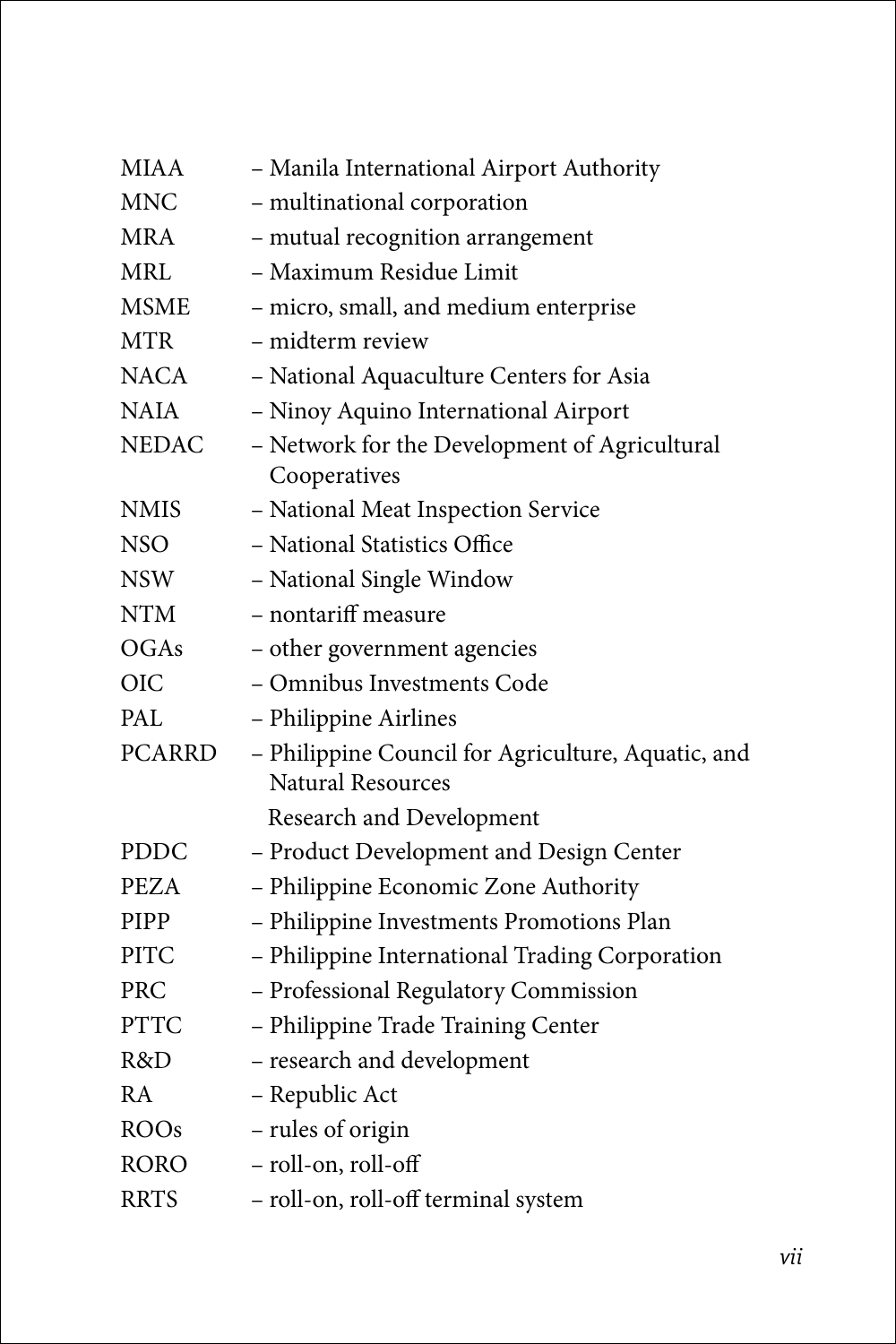| <b>SBC</b>            | - Small Business Corporation                                                    |
|-----------------------|---------------------------------------------------------------------------------|
| <b>SBFZ</b>           | - Subic Bay Freeport Zone                                                       |
| <b>SBGFC</b>          | - Small Business Guarantee and Finance Corporation                              |
| <b>SBMA</b>           | - Subic Bay Metropolitan Authority                                              |
| SEAFDEC<br><b>AQD</b> | - Southeast Asian Fisheries Development Center<br><b>Aquaculture Department</b> |
| SEAir                 | - Southeast Asian Airlines                                                      |
| <b>SIPR</b>           | - Survey on Intellectual Property Rights                                        |
| <b>SME</b>            | - small and medium enterprise                                                   |
| <b>SMED</b>           | - Small and Medium Enterprise Development                                       |
| <b>SPS</b>            | - sanitary and phytosanitary                                                    |
| <b>SRNH</b>           | - Strong Republic Nautical Highway                                              |
| <b>TBTs</b>           | – technical barriers to trade                                                   |
| US                    | - United States                                                                 |
| <b>VASPs</b>          | – Value-Added Service Providers                                                 |
| <b>WTO</b>            | - World Trade Organization                                                      |
|                       |                                                                                 |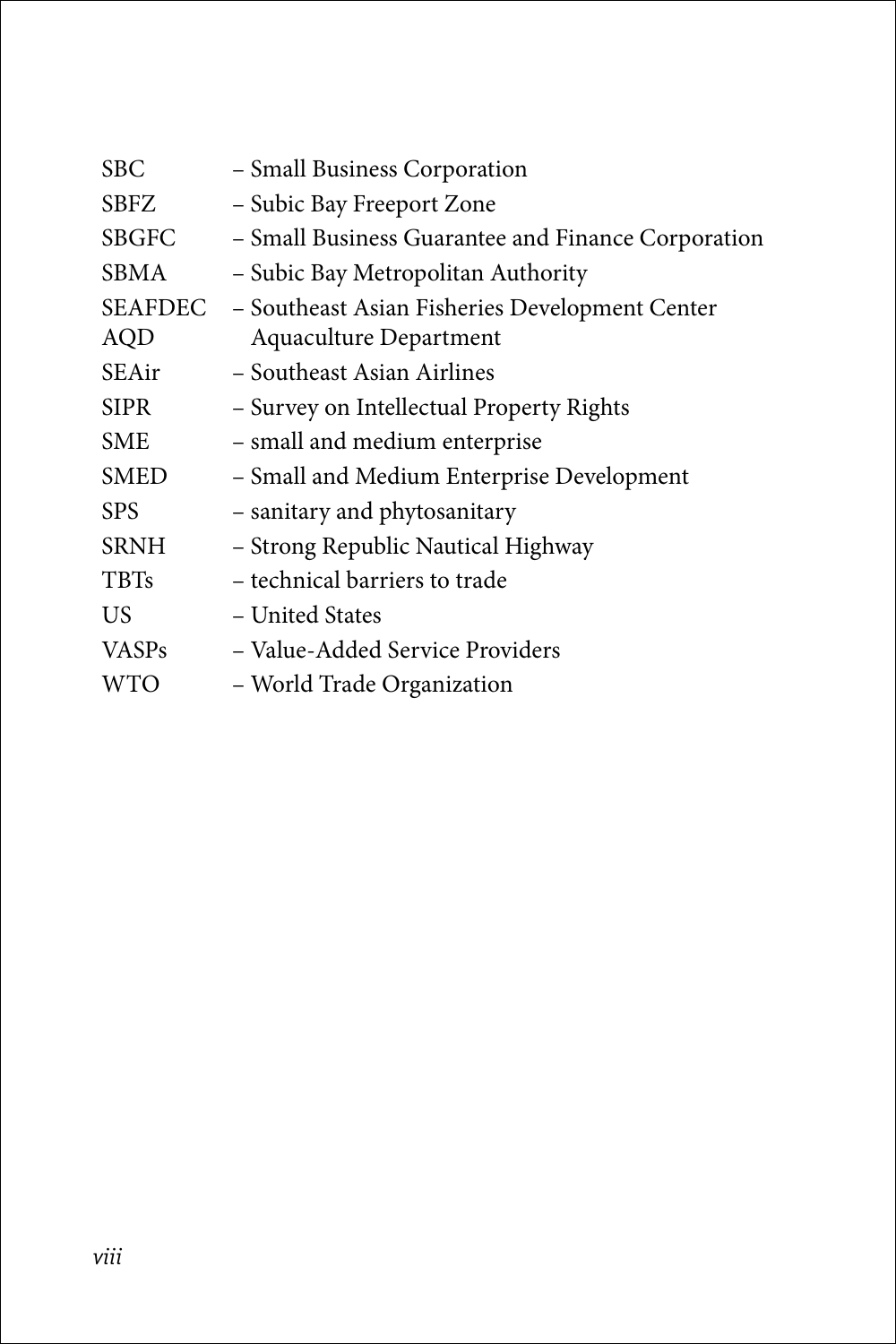## **Abstract**

As 2015 draws near, assessing ASEAN's progress toward the ASEAN Economic Community (AEC) defined by the AEC Blueprint is necessary and instructive. This paper constitutes the Mid-Term Review (MTR) of the AEC Blueprint for the Philippines. The Philippines Country Report presents the results of the surveys related to the MTR on areas including trade liberalization and facilitation, services and investment liberalization, labor mobility, and agriculture. In assessing the progress of implementation of the country's commitments under the AEC, a scorecard mechanism is applied. The report also covers two case studies as well as discussions on the role of the private sector and SMEs, and concludes with recommendations to raise the implementation rate of the AEC measures in the country.

Overall, the survey results demonstrate how the AEC and the AEC Blueprint could address some of the issues that have constrained private sector response to the opportunities provided by greater openness in the Philippines, particularly the complex and inefficient administrative processes and procedures, and lack of effective competition in key sectors of the economy. While the Philippines has demonstrated its commitment to the AEC and the AEC Blueprint, key measures still need to be realized, particularly those that relate to services liberalization, customs integration, and ratification of transport protocols and agreements. The analyses of the study have demonstrated the benefits of the accomplishment of AEC measures in the Philippines, particularly those that precisely addressed the key institutional weaknesses faced by the private sector. Further delays in implementation could be costly for the country.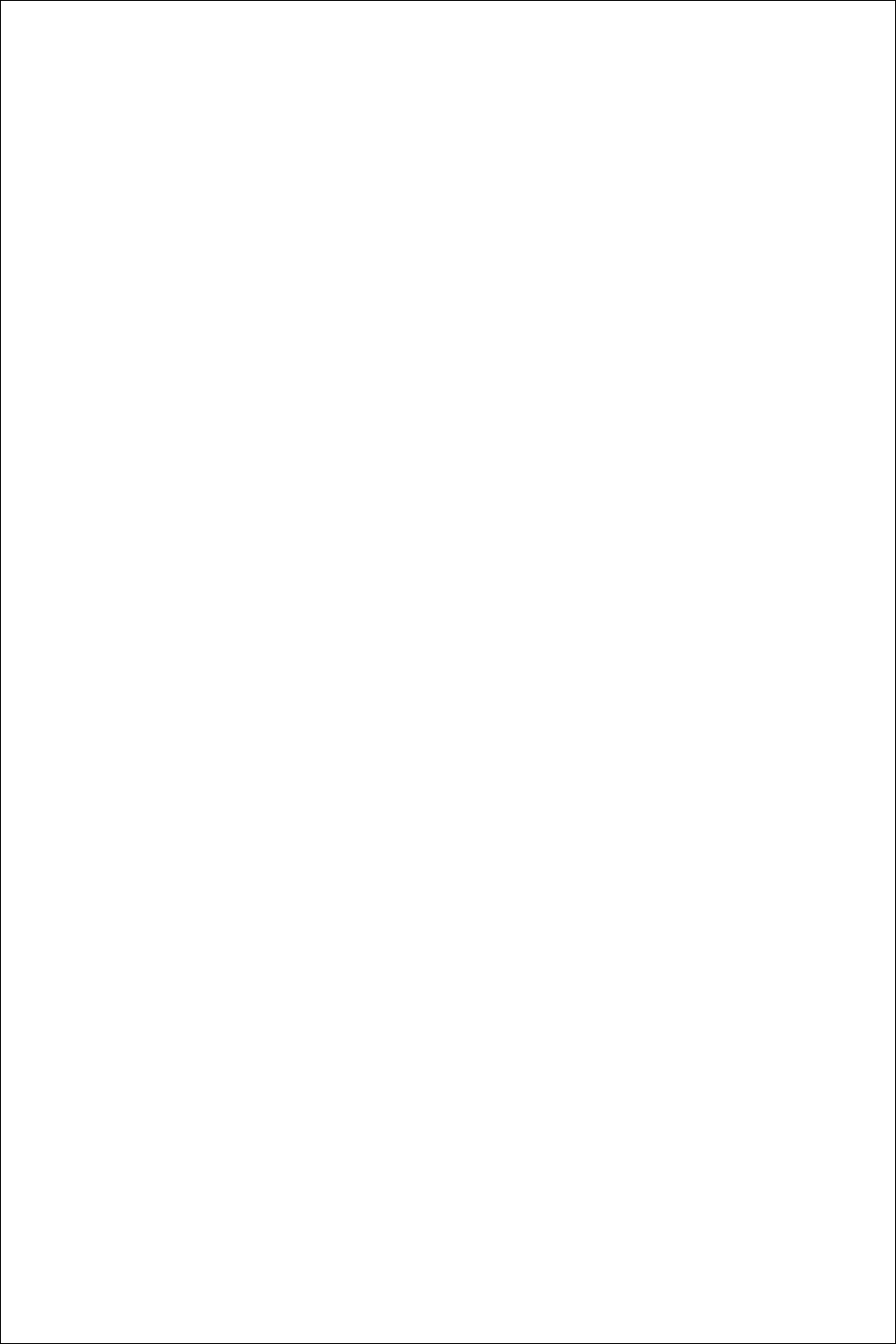# **1 Introduction**

A milestone in the Association of Southeast Asian Nations (ASEAN) economic cooperation is the adoption of the ASEAN Economic Community (AEC) Blueprint at the 13th ASEAN Summit held in November 2007 in Singapore, to serve as the master plan to guide the establishment of the AEC by 2015. In particular, the AEC Blueprint identified the key characteristics and elements of the envisioned AEC, as well as the action plans and strategic schedules to achieve them. The end goal of economic integration by 2015 is to be accomplished in four stages: 2008–2009, 2010–2011, 2012–2013, and 2014–2015. Thus, this midterm review (MTR) of the AEC Blueprint, spearheaded by the Economic Research Institute for ASEAN and East Asia (ERIA), to assess where the ASEAN member-states (AMSs) are in terms of moving toward the AEC, is very timely.

This Integrative Report summarizes and synthesizes the key results and analyses contained in the AEC Blueprint MTR for the Philippines (Aldaba et al. 2012), which also incorporates key results of earlier ERIA studies on how to further improve the AEC Scorecard (Aldaba et al. 2010; Medalla et al. 2011). It has three main sections corresponding to three of the four key characteristics envisaged by the AEC Blueprint, which in turn discuss their respective elements. Under the goal of establishing a "Single Market and Production Base", trade liberalization and facilitation, services liberalization, investment liberalization and facilitation, labor mobility and mutual recognition arrangements (MRAs) on professional services, and agriculture are discussed in the next section. The third section discusses three key elements of a "Competitive Economic Region"—competition policy, intellectual property rights (IPR), and transport cooperation. The fourth section then discusses small and medium enterprise (SME) development in the Philippines, which is under the goal of "Equitable Economic Development". In particular, the discussion of the main elements includes a short discussion of the key policies and the role of the AEC measures,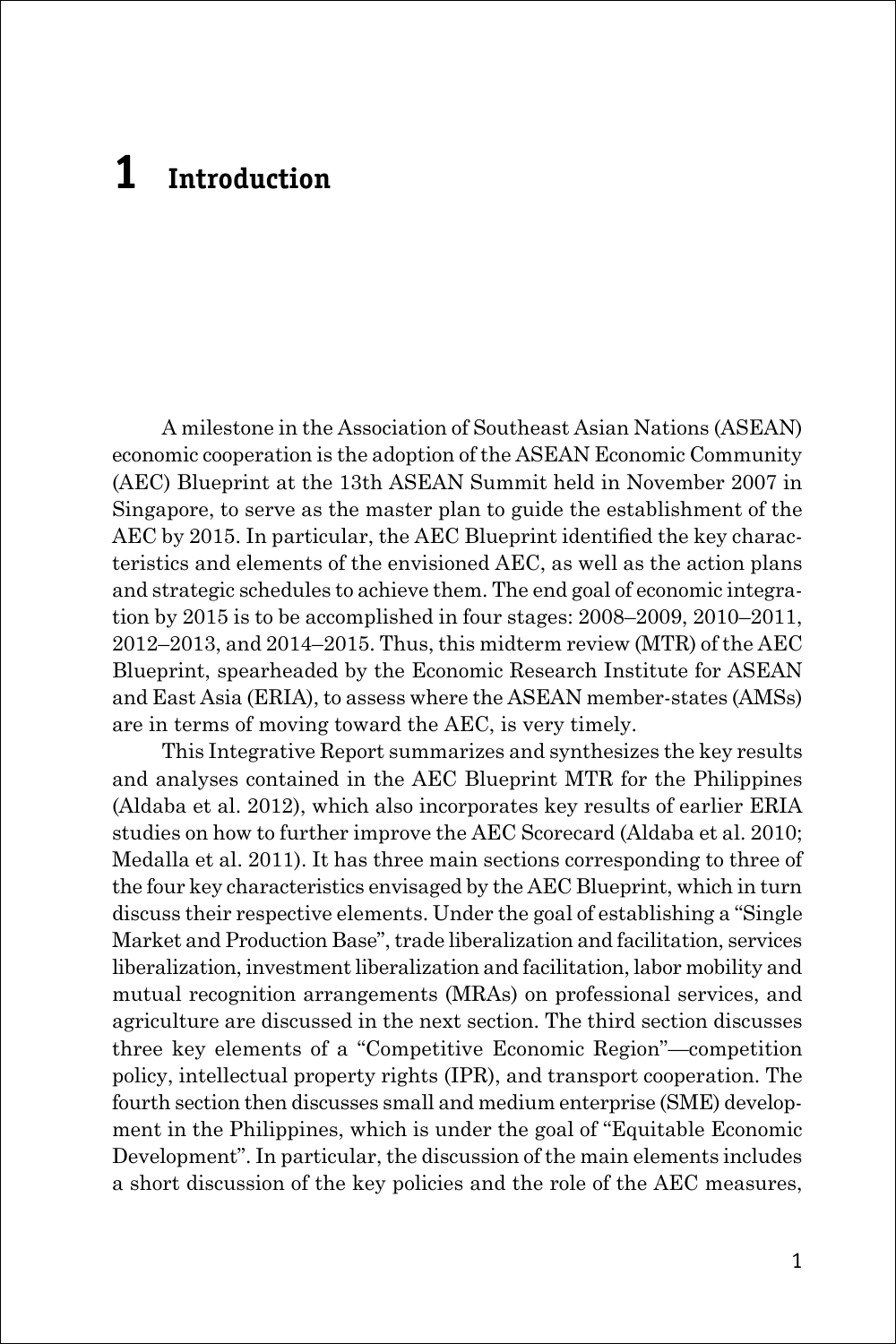the results of the private sector survey and/or questionnaires administered to government officials, and the ways forward in terms of managing ASEAN economic integration in the Philippines. The fifth and final section presents some concluding remarks and specific recommendations on how to increase the implementation rate of AEC measures in the Philippines.

*Private sector perspective*. Although the private sector dominates the Philippine economy, it is deemed to have failed to live up to its full potential in terms of leading the country into economic development. This has been attributed to structural and institutional factors extraneous to the private sector, including: (i) tight fiscal situation; (ii) inadequate infrastructure, particularly in electricity and transportation; (iii) weak investor confidence due to governance concerns, in particular corruption and political instability; and (iv) inability to address market failures leading to a small and narrow industrial base. But the private sector's overall lack of a "culture of competition" has also been identified as a critical factor. These factors, which have constrained private sector response to the opportunities provided by greater openness in the Philippines, will also prevent the private sector from participating fully in the AEC and hence limit the benefits to the country.

Thus, an important issue is whether the AEC Blueprint has been able to help address some of these problems. In fact, a survey of private sector firms in early 2011 (ERIA Survey of Core Measures 2011)—undertaken to seek their views on which measures stipulated in the AEC Blueprint are considered critical for the private sector to benefit well from the realization of the AEC by 2015—indicated measures that specifically addressed **complex, inefficient, and ineffective administrative processes, procedures, and arrangements, and lack of effective competition in key sectors of the economy.** This is also highlighted in the discussion of the key results and recommendations for the main elements of the AEC Blueprint in the following sections.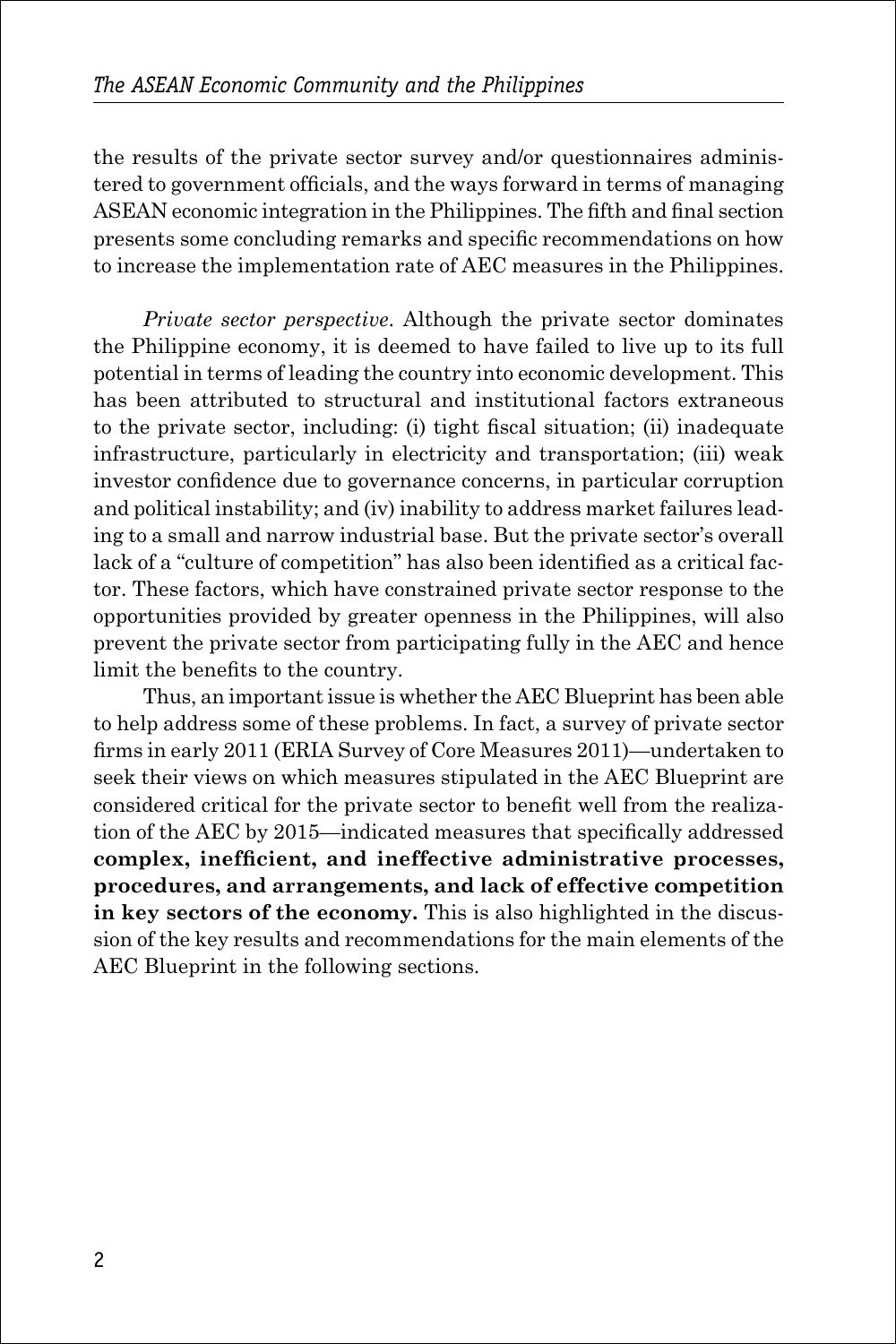# **2 Single Market and Production Base**

#### **Trade liberalization and facilitation1**

At the core of ASEAN integration is free flow of trade in goods. Thus, an essential part of this MTR is an assessment of progress in the area of trade liberalization and facilitation.

#### *Trade liberalization*

In the Philippines, trade reforms to open up the economy were primarily undertaken unilaterally in the 1980s and 1990s. However, unilateral tariff reform stalled in the early 2000s, with tariff rollback being undertaken for a number of selected products. On the other hand, the country's commitments under ASEAN ensured that the country remained on the reform path. In particular, the ASEAN Free Trade Agreement (AFTA) is the primary trade agreement for the Philippines. Philippine engagement in preferential agreements has mainly been as member of ASEAN, with Japan as its lone bilateral free trade agreement (FTA) partner. Thus, **being part of ASEAN has helped keep the country open**, especially when the tendency to waver became intense following the 1997 Asian financial crisis, and due to politically influential lobby groups in key economic sectors. In particular, Executive Order (EO) No. 850 was issued in December 2009 to deliver on the country's AFTA commitment to bring down tariffs on imports from ASEAN (except for a short sensitive list) to 0 percent in 2010.

<sup>1</sup> This section extracts from the drafts prepared by Dr. Erlinda Medalla (trade liberalization and facilitation); Ms. Veredigna Ledda (standards and conformance); and Ms. Maureen Rosellon and Dr. Erlinda Medalla (automotive sector).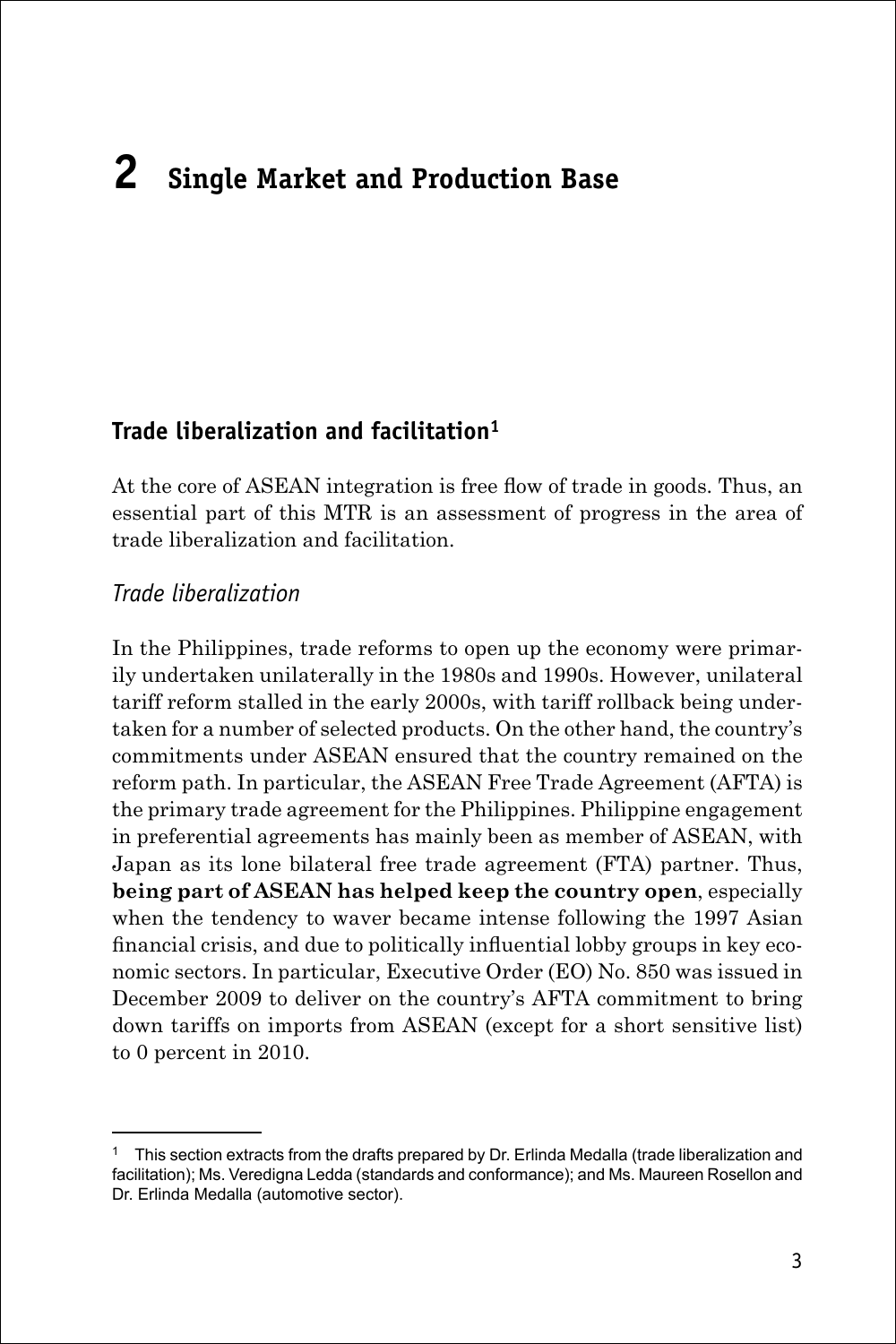Core nontariff measures or NTMs (in some form of quantitative restrictions) are also down to a few commodities, covering mainly weapons and arms and a few "sensitive" goods (e.g., rice and sugar). As in the case of most countries, there are NTMs imposed for health and safety (including environmental protection) reasons, which are deemed to be WTO consistent. These NTMs are mainly in the form of technical barriers to trade (TBTs) and sanitary and phytosanitary (SPS) requirements. Thus, in the case of NTMs, the crucial areas for reforms will be in trade facilitation measures. In particular, these measures should address transparency, standardization and harmonization, and electronic processing.

#### *Trade facilitation: Customs procedures*

Reduction in nominal tariffs will have minimal impact if customs procedures pose serious impediments to trade. Again, the Philippines unilaterally embarked on various customs reforms, computerization, and modernization programs beginning in the 1970s and especially in the 1990s. Thus, in the ERIA Phase 2 study on the AEC Scorecard monitoring system undertaken in 2011, the Philippines scored high at 88 percent in customs modernization and integration (Medalla et al. 2011). However, efforts to harmonize and simplify customs procedures were difficult to sustain partly because of the absence of a holistic framework that could serve both as a legally binding guidepost and framework for action to harmonize Philippine customs procedures with the rest of the world.

In this respect, ASEAN again played an especially significant role. In particular, the mandate of a National Single Window (NSW) emanated from ASEAN agreements including: the *Agreement to Establish and Implement the ASEAN Single Window* (ASW) signed by ASEAN trade ministers in December 2005; the *Protocol to Establish and Implement ASW* signed by the finance ministers in December 2006; and the *ASEAN Economic Community Blueprint* signed in November 2007. The Philippines, as part of ASEAN-6, committed to operationalize its NSW by 2008. To implement the NSW in the Philippines, then President Arroyo issued EO No. 482 in December 2005, which created the National Single Window Task Force for Cargo Clearance. The aim was to ensure coherent and effective formulation, coordination, implementation, and monitoring of NSW. Although the Philippines reported launching her NSW only in May 2010, it is still a significant achievement in terms of mobilizing the country's bureaucracy and sustaining its efforts to undertake reforms.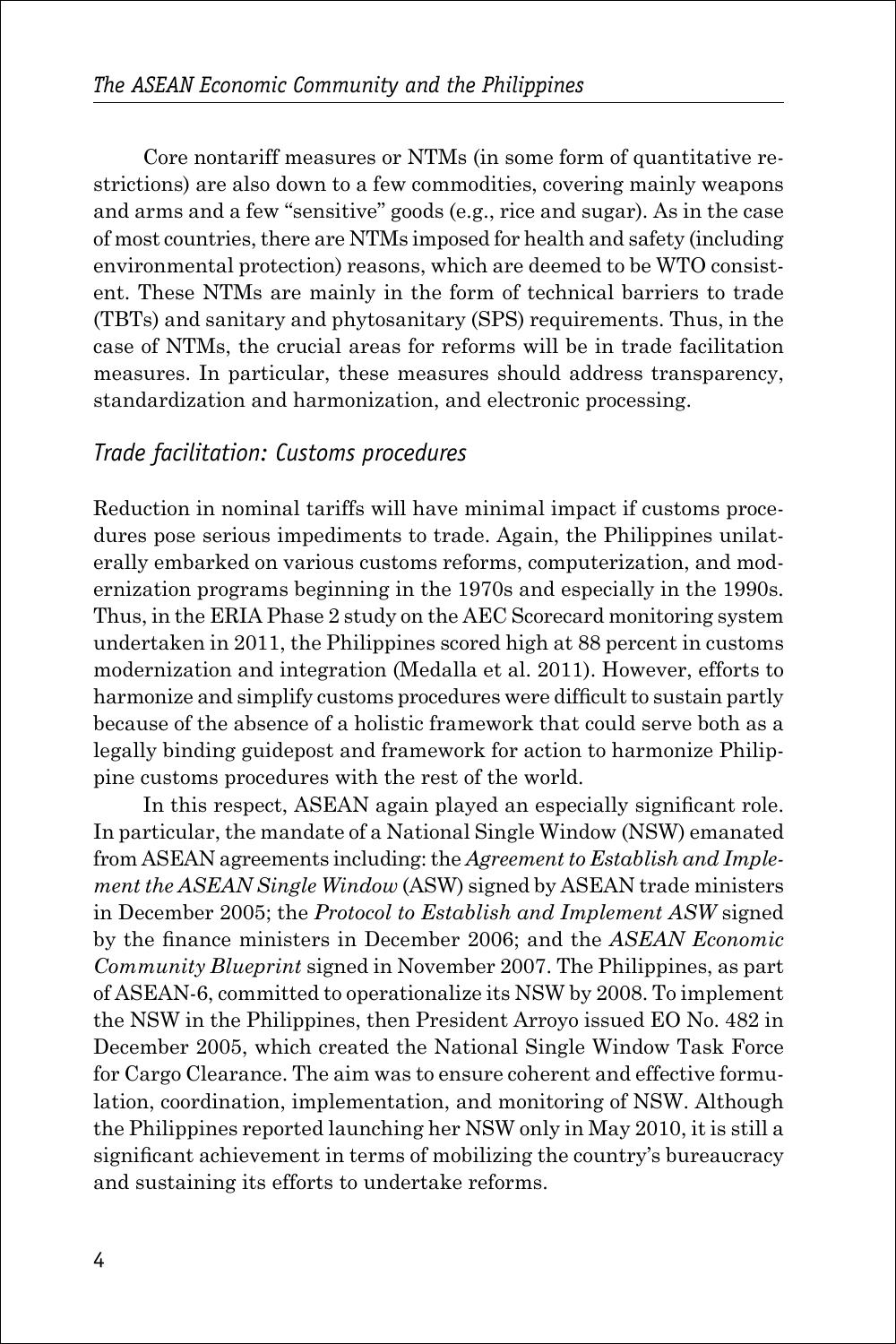The Philippines also scored well with regards to the Philippine NSW at 82 percent in the 2011 ERIA study (Medalla et al. 2011). Phase 1 of the NSW has been completed, including NSW system implementation for core government agencies, featuring electronic submission of application form, status of application viewable on a dashboard, notification via email of application status, and final approval via electronic means. Planned activities include: ASW integration including manifest processing, declaration processing, and rationalization, simplification, and harmonization. Important remaining issues include what would be the relationship between the Bureau of Customs (BOC), NSW, and the Value-Added Service Providers (VASPs), and how to link them together. Lack of progress in this area is the main factor reducing the NSW scorecard rating for the Philippines.

This midterm review in the area of trade facilitation took another (and updated) look at government processes involved and sought feedback from the firms themselves. Toward this end, two sets of surveys were undertaken for the study: (i) an MTR Questionnaire for Government Officials; and (ii) MTR Firm Survey on Import/Export and Customs Clearance. The questionnaire for government officials sought to gather information on aspects of ASEAN customs development and integration and the implementation of the NSW and ASW. The survey of firms provided the view from users by getting their experiences on customs clearance and the permit release process in other government agencies.

*Government perspective.* Responses of BOC officials to the questionnaire on customs modernization revealed that the Philippines had implemented electronic transactions in most key customs processes. The exceptions were in electronic export declarations and electronic certificate of origin. Electronic transactions in these processes were supposed to be ready in 2012. The responses also indicated that BOC had implemented e-customs for all the major seaports and airports, and targets coverage for all by 2015. Around 80 percent of its basic customs operation is electronic, covering around 95 percent of imports, at least 25 percent of exports, and 75 percent of firms. Full coverage is targeted by 2015.

In the case of NSW implementation, based on the BOC's response, there were 26 government agencies in the NSW implementing electronic licenses, permits, and certificates. They are connected to the NSW portal where people can submit applications and necessary papers, verify status online on the NSW dashboard, and get decisions regarding their transaction.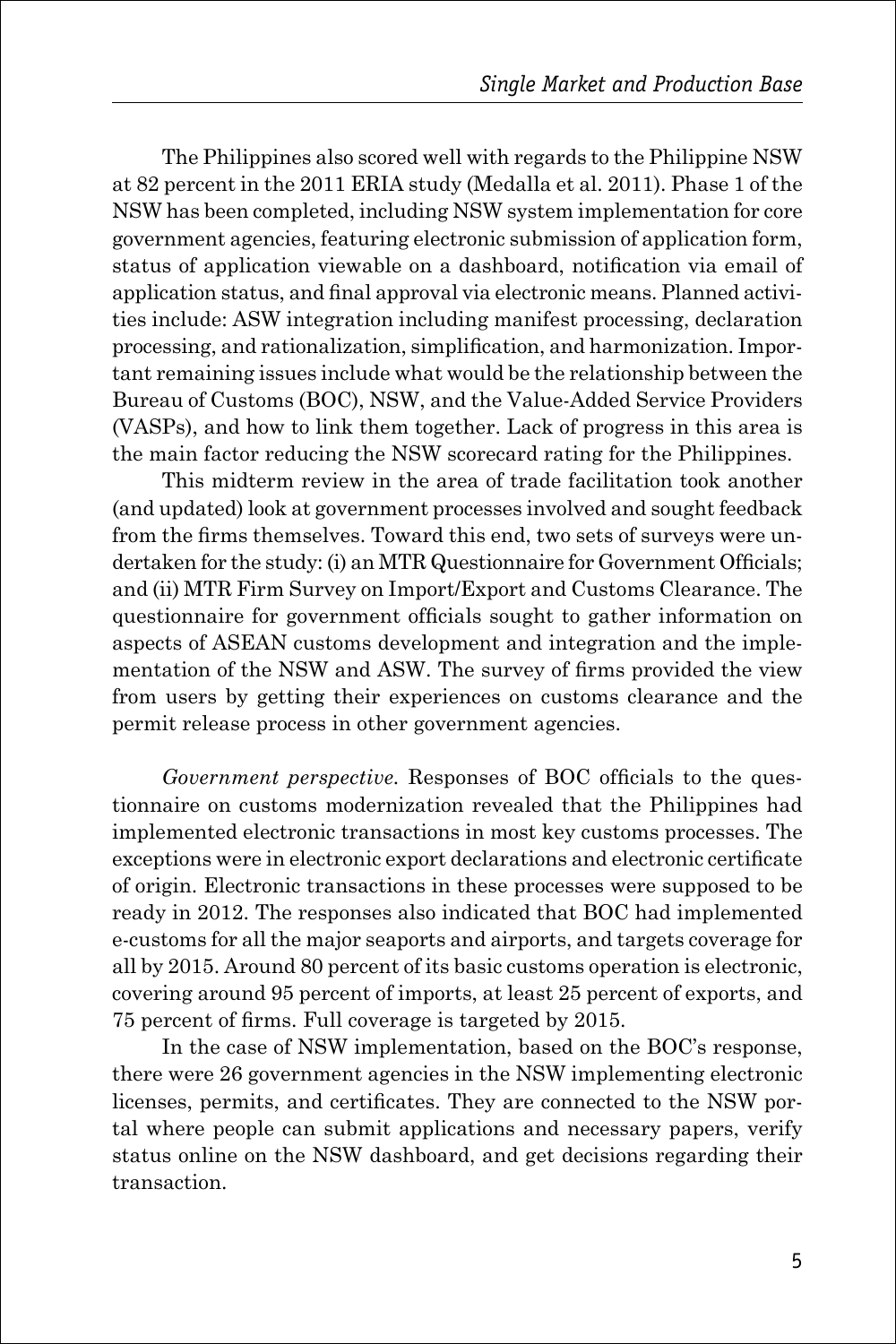According to the BOC, the NSW portal is already implemented in the major seaports and airports and coverage for all is targeted by 2015. There are 38 other government agencies (OGAs) linked to the NSW. A total of 50 OGAs are expected by the BOC to be linked to the NSW by 2015. Registration is required to lodge a customs declaration (whether manual or electronic). Of around 10,000 registered, around 25 percent use the NSW portal.

Customs reforms are in line with achieving the ASEAN target of 30-minute turnaround time in customs processing. The BOC responses were verified in the parallel firm survey done. Firm survey responses indicated improvements in the degree of automation of procedures, especially in import declaration, as lodgment of import entries are now done electronically, and similarly for payments of taxes and duties. However, there were still large gaps in many important areas, notably, in export declaration, support documentations (Packing List, Bill of Lading, Manifest, Airway Bill, Invoice), and inspection and release of goods. These were also gaps indicated in the BOC responses.

*Private sector perspective.* To help assess the progress made in trade facilitation efforts of the government, the MTR also included a survey of private sector firms to determine if they have perceived improvements in customs procedures and processes. A total of 34 responses were collected, which represented 16 large firms and 18 micro, small, and medium-sized firms. Twenty of the respondent firms were fully domestic owned; nine were fully owned multinationals; two were fully foreign owned; and three were joint venture firms. All the firms in the survey had dealings with customs, either as exporter/importer or brokerage/forwarder. Majority of the firms across size had trade with ASEAN. Overall, customs reforms were validated by the results of the survey, which can be summarized as follows:

• Perception of customs procedures becoming fully automated rose by more than 50 percent for all customs procedures in 2011 compared with the previous year for main customs processes. The highest perception was in payments of taxes and duties (22 out of 28 who answered), followed by import declarations (16 out of 34). Highest perception of nonautomation was in support documentations (14 out of 33 who answered), followed by export declarations (13 out of 25 who answered). These responses were consistent with the findings from the questionnaires for government officials which indicated the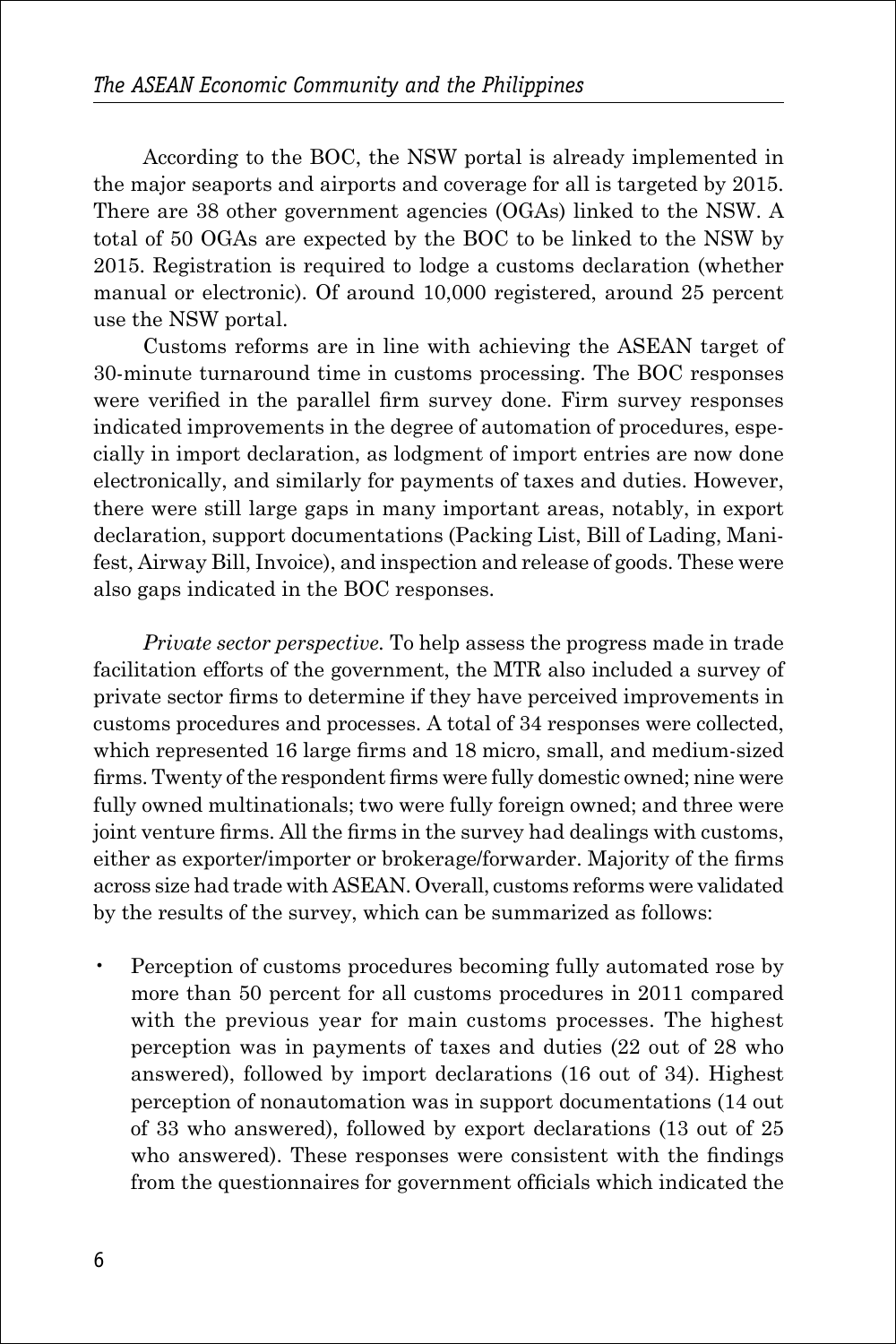same areas of limitations. **It is also interesting to note that while the perception of improvements in automation rose for all firms, the perceived improvement in automation was higher for small and medium-sized firms. It appears that the more recent customs modernization and automation reforms have even larger significance to SMEs.**

- With respect to firms' perception of automation of certificates, permits, and licenses from OGAs in 2011, the results indicated lack of progress for the procedures in OGAs. This reflects the problem encountered in efforts to link the BOC and OGAs to the NSW. This could also be due to a lack of information dissemination. Trainings are being held in the use of the NSW portals, but the efforts may not be enough.
- On firms' perception of degree of improvement in procedures, 14 firms reported substantial improvement in submission of forms for clearance in 2011 compared with 2009. Most of the firms reported minor improvements in other procedures.
- Majority of respondents rated specified features (e.g., ability to track and trace customs clearance electronically, electronic payment, ability to download forms, etc.) in local import and customs systems or the NSW to be very important, if not critical. The results also indicated a significant increase in the availability of these features in 2011 compared with 2010. This was especially remarkable in "electronic payment on customs duties/taxes", where the yes/no response greatly improved from 9/19 in 2010 to 29/2 in 2011.
- There was also some degree of satisfaction in most imports and customs services. However, most dissatisfaction was registered in "inspection and release of goods", "customs valuation", and "tariff classification", which are key elements of customs and imports services.

Overall, the survey results indicated that there were positive developments in trade facilitation. That being said, there is still a lot of room for improvements.

*Ways forward.* The ideal scenario is for customs and related processes and stages to be fully automated. After the lodgment of the import or export entry, several processes are involved (including verification of manifest, valuation, and processing of permit or certificate requirements), after which payment of duties can be made. Then, customs clearance is sent to the port operator/contractor and port authority, and the cargo is finally released.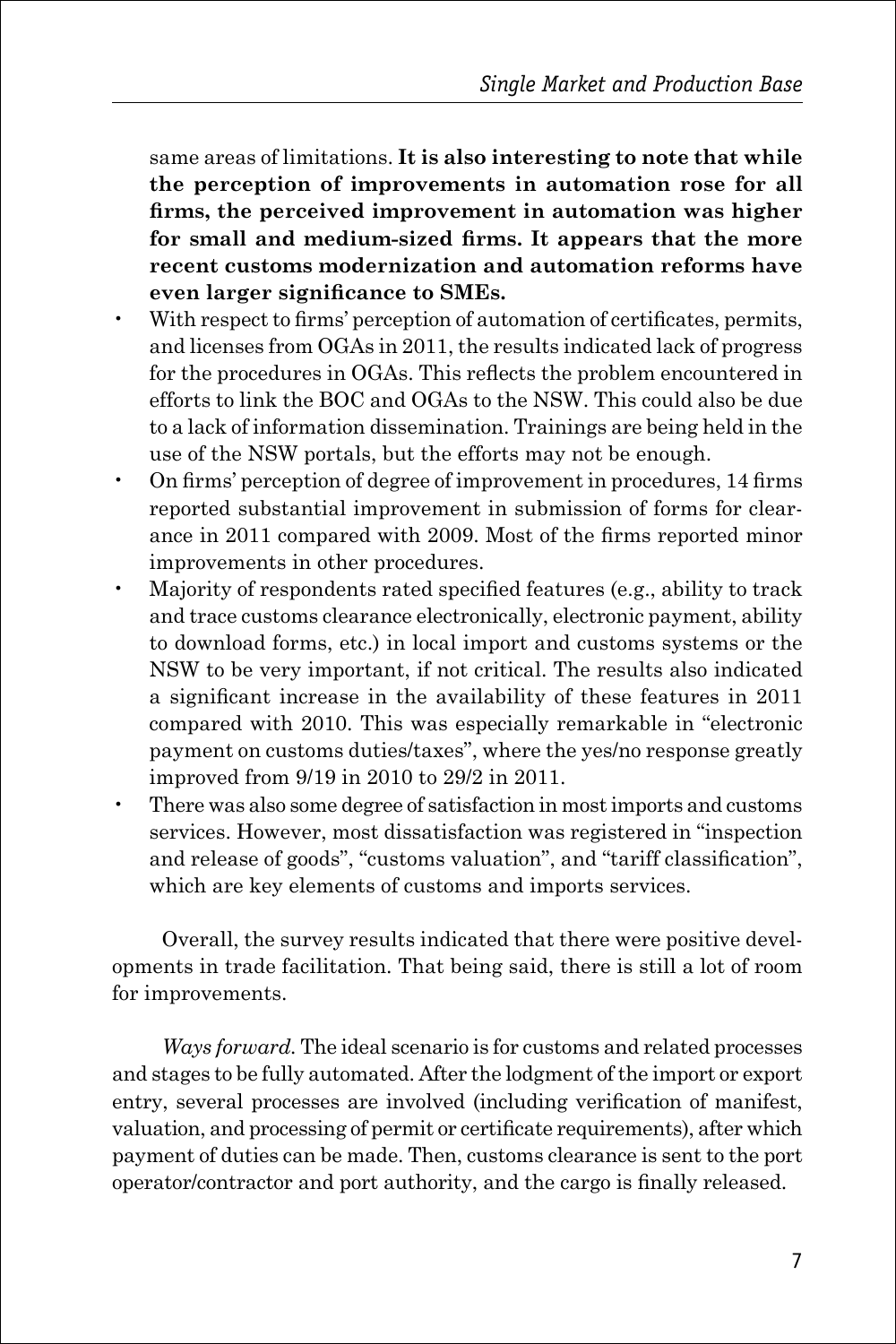As noted above, there were still large gaps in many important areas, notably, in export declaration, support documentations, and inspection and release of goods. In bridging this gap, there is a key role for an efficient risk management system. Such a system would spare legitimate exporters and importers from undue procedures and potential harassment. An improved selection process for inspection will have a large impact on speeding up the process, limiting corruption, and limiting transactions costs in general. A major requirement in establishing such a system will be access to necessary information. This means that key offices of the BOC (e.g., the assessment and operations office and the IT department) should coordinate and provide the necessary inputs to the risk management system. It is important for the risk management department to develop not just the software but a good data warehouse, directly linked with key departments of the BOC, particularly its Assessment and Operation and IT departments. This office should also be directly under the Commissioner's office, for transparency and accountability.

Even in the most advanced systems, certain segments (including technical difficulties) could still require some interruption in automation. This could arise especially in problems related to classification, valuation, and inspection procedures. Again, an efficient risk management system integrated in e-customs and the NSW will help minimize such interruption.

Finally, on the preparedness of the Philippines for ASEAN Customs and the ASW, the Philippine BOC appeared close to setting up the necessary elements for consistency with an ASW. In particular, further steps were needed for (1) manifest processing, (2) declaration processing, and (3) simplification and harmonization, all of which are supposed to be in place in 2012. The Philippines is still not able to exchange data with another ASEAN country but there is ongoing preparation for a pilot test. The exchange is also supposed to be established in 2012.

The remaining preparatory tasks for ASEAN customs integration require joint action from all member-countries dealing with outward and inward processing, and Authorized Economic Operator (AEO) Mutual Recognition. Another area for cooperation is the Electronic Certificate of Origin (e-CO). AFTA preferential trade is predicated on compliance with a certificate of origin. With all countries making improvements toward an electronic certificate of origin, a logical next step, even before the ASW is implemented, is to build a coordinated system where e-COs are issued, received, checked, and verified electronically among member-countries.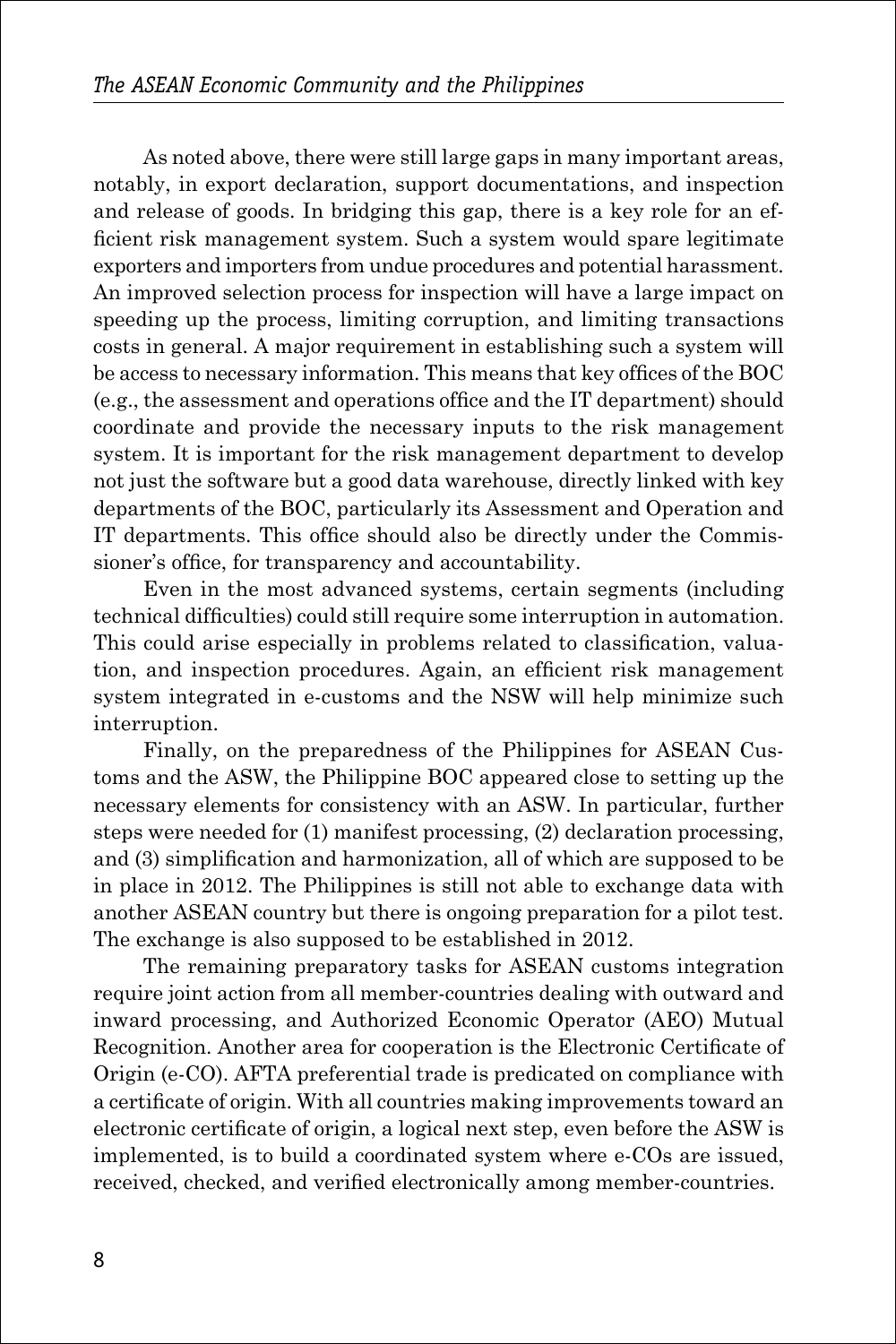Decisive factors that have been identified in the success of early BOC reforms included strong political will; sustained operational leadership and ownership of the reform by the head of customs; and private sector involvement and support, generic customs software, and analysis and selectivity. Stronger commitments on the part of OGAs, the BOC, and NSW are necessary. Phasing in the VASPs into the system will also need to be resolved.

Given the critical role of trade facilitation, the Philippines needs to address the AEC measures related to customs integration that are due for implementation but have not been fully implemented by July 2011. In particular, measures for customs integration include the establishment of preclearance arrival for customs clearance and cargo release, development of advance ruling systems for tariff classification and value assessment, implementation of ASEAN Customs Declaration Document, implementation of cargo processing model, and finalization and implementation of Protocols 2 and 7 under the ASEAN Framework on the Facilitation of Goods in Transit. This is supported by the results of the ERIA Survey of Core Measures (2011), which indicated that greater use of ICT in import/ customs procedures and the linking of customs clearance systems in ASEAN were considered as urgent and beneficial in facilitating the flow of goods within the region by around 80 percent of the firms surveyed.

Furthermore, in the same survey of firms, differing technical regulations and product standards in AMS were considered as posing serious problems to business and restricting intra-ASEAN trade by almost all firms. Thus, there is also an urgent need to harmonize product standards and technical regulations under the AEC, as well as with international standards to further enhance product competitiveness in global trade.

#### *Trade facilitation: Standards and conformance*

Overall, the Philippines is making good progress in the ASEAN standards and conformance road map defined for the eight Priority Investment Sectors, namely, automotive, cosmetics, electrical and electronic equipment, medical devices, pharmaceutical products, prepared foodstuff, rubberbased products, and traditional medicine and health supplements. The results of the Standards and Conformance scorecard in the ERIA Phase 2 study on the AEC Scorecard monitoring system generally showed a high degree of conformance of national standards with international benchmarks across the surveyed sectors and openness to conformity assessment procedures and harmonized technical regulations.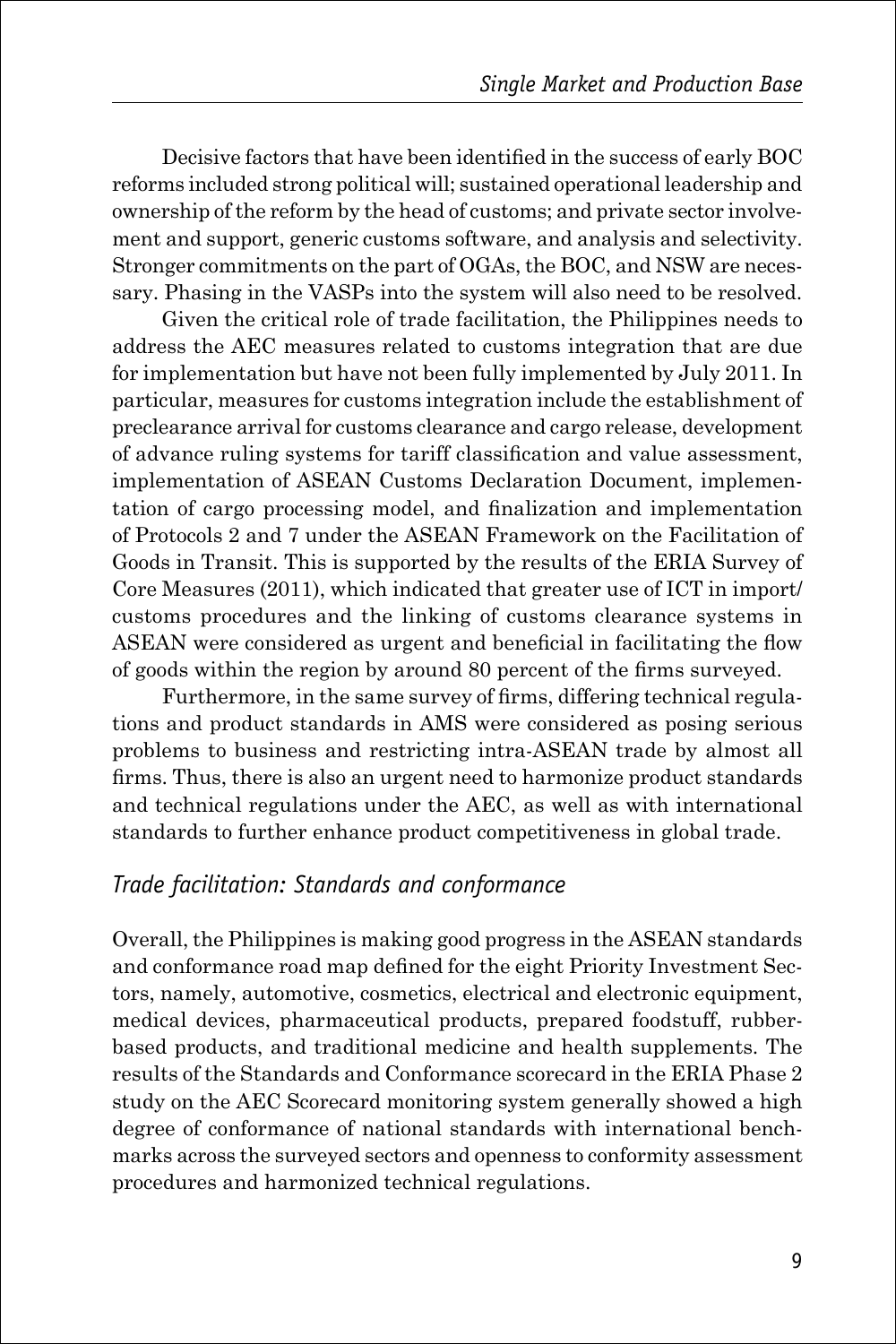In particular, all eight sectors obtained high scores for National Obligations for Standards. The processes of review and revision of national standards or technical requirements to ensure alignment with agreed international standards and benchmarks identified for harmonization at the regional level were either ongoing or have been completed for all sectors. The cosmetics and electrical and electronic equipment led all sectors in obtaining high scores for the equivalence of national with international standards. The Philippines has fully adopted the ASEAN Cosmetic Directive (ACD) implemented in 2008, while the national standards for electrical and electronic equipment (EEE) were 98 percent compliant with the identified international benchmarks.

The Philippines has a mixed scorecard for National Obligations for Conformity Assessment Procedures. The pharmaceutical and EEE sectors led all others in the ratification of the relevant MRAs, the transposition of MRA provisions into applicable national laws and regulations, and the identification and implementation of capacity-building programs to enhance the capability of ASEAN Conformity Assessment Bodies (CABs) to meet the requirements under the MRA. The automotive, medical prepared foodstuff, and traditional medicine and health supplements sectors need to have key processes in place to cover national obligations for conformity assessment procedures.

Finally, scores again varied widely among sectors in the Philippine scorecard measuring National Obligations for Technical Regulations. Cosmetics and pharmaceutical products led all sectors in obtaining high scores with the processes of ratification of the regional agreement and the transposition of regional agreement provisions into applicable national laws, among others, already in place. Implementation scores remain very low for the prepared foodstuff and traditional medicine and health supplements sectors.

For the MTR, questionnaires on the status of implementation of ACD and of the ASEAN Sectoral Mutual Recognition Arrangement for Electrical and Electronic Equipment (ASEAN EE MRA) were administered to industry representatives and regulators.

*ASEAN Cosmetic Directive.* The responses indicated that the Philippines is progressing well in the implementation of the ACD. Participating firms showed high awareness and understanding of the entry into force of the ACD and the process of notification of cosmetic products. The harmonized technical requirements are readily available to the industry and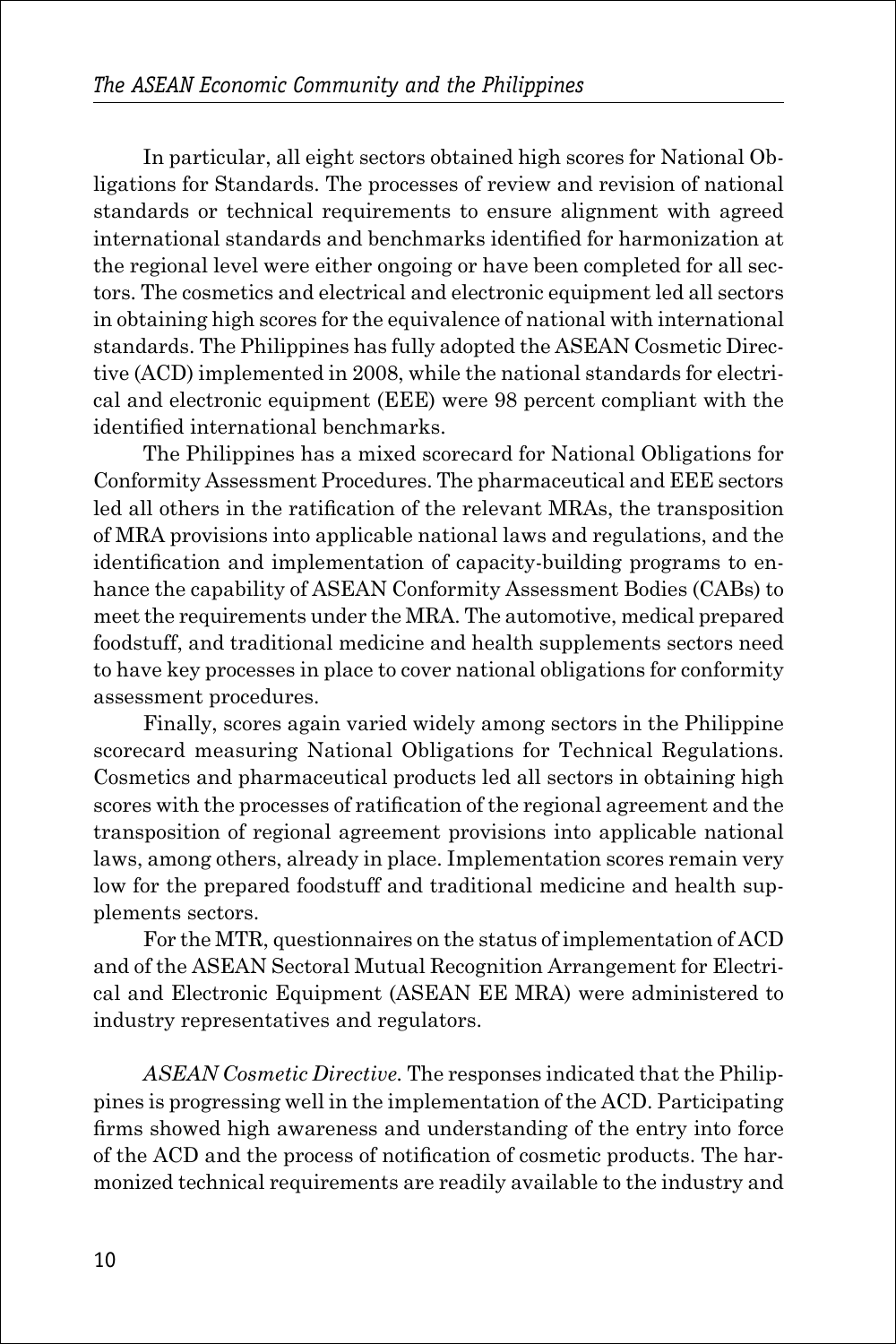both manufacturers and distributors appear to register high compliance with the essential requirements for product safety and quality. The technical infrastructure, consisting of accredited CABs, is acknowledged by the surveyed firms who source test reports for notified cosmetic products from both local and foreign CABs recognized by the regulatory authority. In addition, postmarket surveillance is being executed through the availability of the Production Information File to the Food and Drug Administration (FDA). There is a system in place that includes routine audits, technical courses held in cooperation with industry associations, and a feedback mechanism on corrective actions in case of noncompliance. Lastly, technical assistance from the regulator appears adequate as surveyed firms reported a thorough understanding of the ACD's provisions and the availability of support mechanisms including training sessions and guidelines for understanding technical documents available on the FDA website.

Nonetheless, there is room for improvement. Addressing the unavailability of online notification of cosmetic products and augmenting the technical expertise of the regulator are the main suggestions offered by the surveyed firms to facilitate the faster and smoother implementation of the ACD. Some survey respondents welcomed greater technical expertise from the regulator in the area of postmarket surveillance to make Philippine cosmetic products more competitive. From the point of view of the regulator, information dissemination regarding technical requirements can still be enhanced. Some product recalls in the local market still happen mainly due to non-notified release of products, rather than defects in product quality, labeling, or packaging. These can be addressed by information campaigns.

The reorganization of the FDA will be the key to addressing many of the concerns expressed by respondents. This important milestone for the regulator will be discussed in the last section of this report.

*ASEAN Sectoral Mutual Recognition Arrangement for Electrical and Electronic Equipment.* The implementation of the ASEAN EE MRA in the Philippines is on track. There are three private laboratories listed under the ASEAN EE MRA with the regulator's own testing laboratory expecting accreditation in 2012. The preparations are in place for the implementation of the acceptance of certification also in 2012. Industry associations appear to work closely with the regulator in the dissemination of relevant information. Survey respondents gave a favorable view of the ASEAN EE MRA, citing the advantages of faster time to market.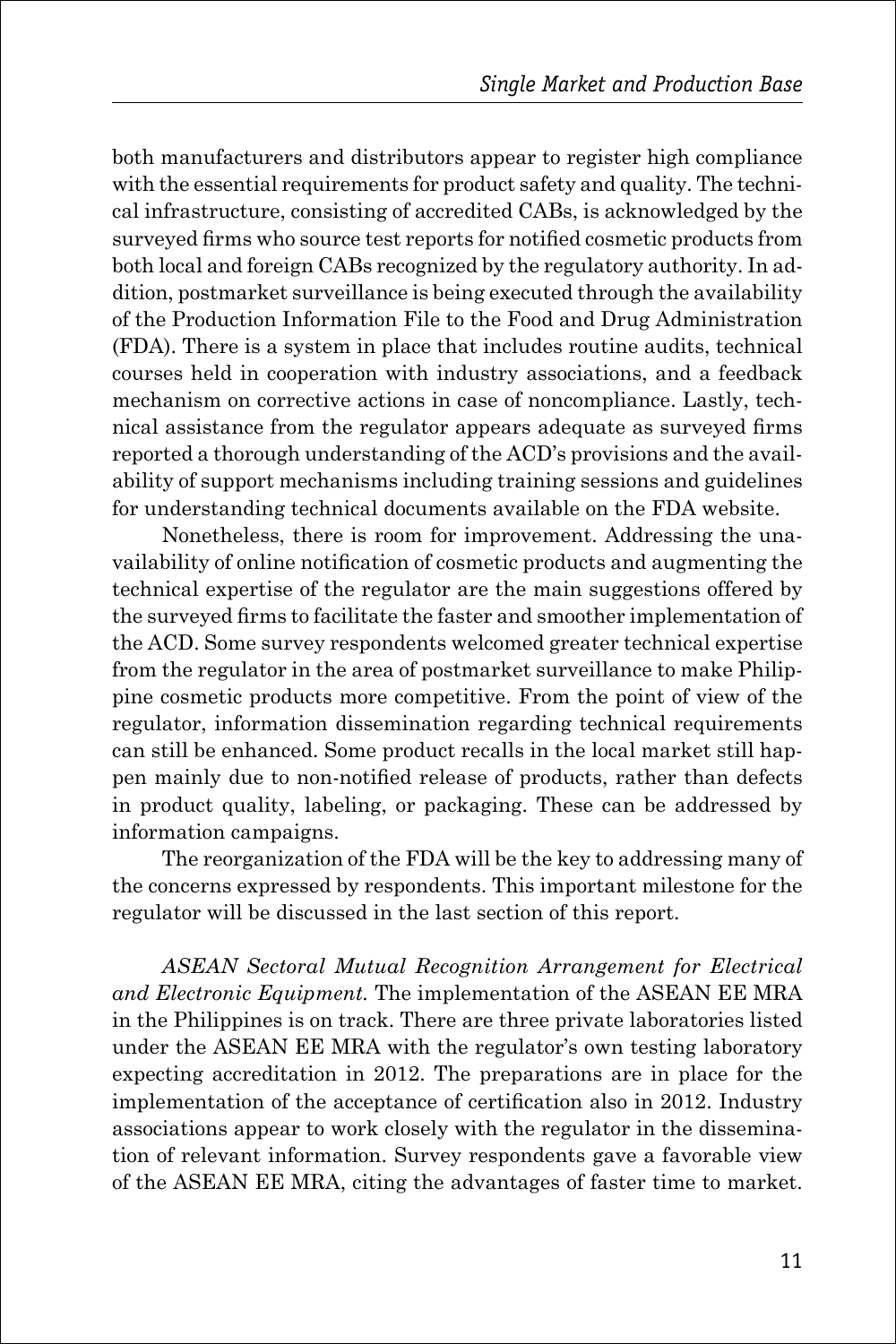They particularly referred to the cost advantages enjoyed by EE importers in possession of a testing report and certification compliant with the standards and regulatory requirements. Doing away with retesting and recertifying in the Philippines, importers can cut storage costs as goods do not need to stay in warehouses while products wait in line to be tested. This also means quicker response time to market conditions, for example, restocking is faster as shipment of goods is facilitated.

 Room for improvement for the EE industry in the Philippines lies in taking advantage of the ASEAN EE MRA to export to AMS through the globally accepted testing and certification process. However, at present, locally produced EE are not competitive in terms of price. These products fulfill the technical standards given the adequate information on standards provided by the regulator and the availability of local testing laboratories listed under the ASEAN EE MRA. However, high manufacturing costs associated with electricity and labor continue to prevent domestic firms from embarking on a sustained, outbound initiative.

The regulator will also benefit greatly from increased resources to adequately fulfill its role in implementing the ASEAN EE MRA. The Bureau of Product Standards (BPS) implements and monitors compliance for 50 of the 133 standards harmonized under the ASEAN EE MRA. Increasing coverage and implementation of the remaining standards will require fiscal support. A full complement of personnel will ensure documents of EE firms are processed faster, translating to lower costs for firms and faster entry into the market. Adequate equipment to test new kinds of products will also be attainable given a bigger budget allotment and a mechanism for the BPS to retain its income.

*Ways forward.* The standards and conformance initiatives of the ASEAN have influenced and continue to drive change in policies on standards in the Philippines. A number of national standards across sectors were already equivalent to international standards, but the commitment of the Philippines to ASEAN standards and conformance initiatives has served to further focus the efforts of competent regulatory bodies to work on harmonizing standards with international benchmarks. The initiatives for alignment by the Philippines have extended to the amendment of some relevant laws and regulations. An administrative order was signed by the Secretary of the Department of Health to implement the ACD. As a result, the standards of the cosmetics sector of the Philippines became 100 percent compliant with international benchmarks. For the pharmaceuti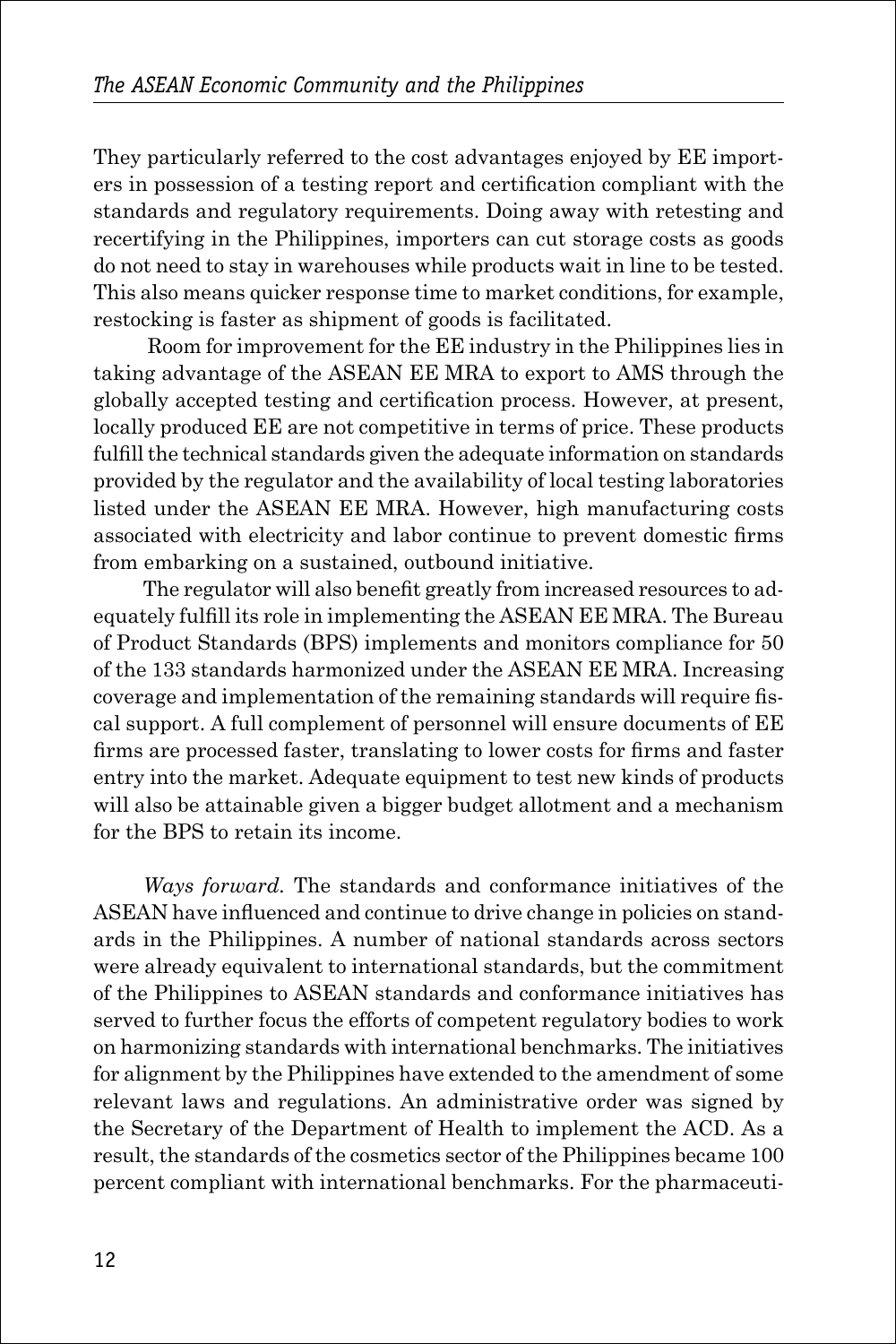cal products sector, the approval of Administrative Order (AO) 43 also by the Secretary of the Department of Health completed the legal basis for the implementation of the ASEAN Common Technical Dossier (ACTD) in the Philippines. ASEAN initiatives in standards and conformance are also instrumental in creating new regulation. This is the case for the traditional medicine and health supplements sector.

The way forward for standards and conformance in the Philippines lies in **capacity building and institution development.** The signing into law of the Food and Drugs Administration Act in 2009 (RA 9711) and the ensuing, ongoing reorganization at the Department of Health is a positive step in obtaining adequate support and recognition for regulatory bodies. It is significant that apart from protecting and promoting the right to health of the Filipino people, the other, stated objective of the reorganization is to establish and maintain an effective health products regulatory system.

Republic Act (RA) 9711 confers two important powers on FDA: expanded quasi-juridical power with regulatory functions over food, drugs, medical devices, cosmetics, household hazardous substances, and radiation devices and facilities; and the power to retain and use its income to support operations, expand personnel complement, and upgrade and augment laboratory facilities and equipment. The FDA Act of 2009 mandates the creation of four separate centers within the FDA focused on major product categories: Center for Food Regulation and Research, Center for Drug Regulation and Research, Center for Cosmetics Regulation and Research, and the Center for Device Regulation, Radiation Health and Research. The focus on product will mean greater efficiency in processes and areas of specialization that should translate to faster transaction time and cost benefits for firms. It can be noted that the product categories are closely aligned with key Priority Investment Sectors of the ASEAN.

The BPS will do well to have a similar arrangement. Income retention appears to be the key to addressing concerns regarding the lack of personnel and testing facilities for electrical and electronic equipment. This will require a change in legislation similar to the creation of the new FDA. However, there appears to be no movement in this direction at the Department of Trade and Industry at the present time.

Finding solutions to strengthening the technical infrastructure and increasing the technical expertise of the country's regulatory agencies will facilitate the compliance of the Philippines with its standards and conformance obligations on the regional level. Domestic firms engaged in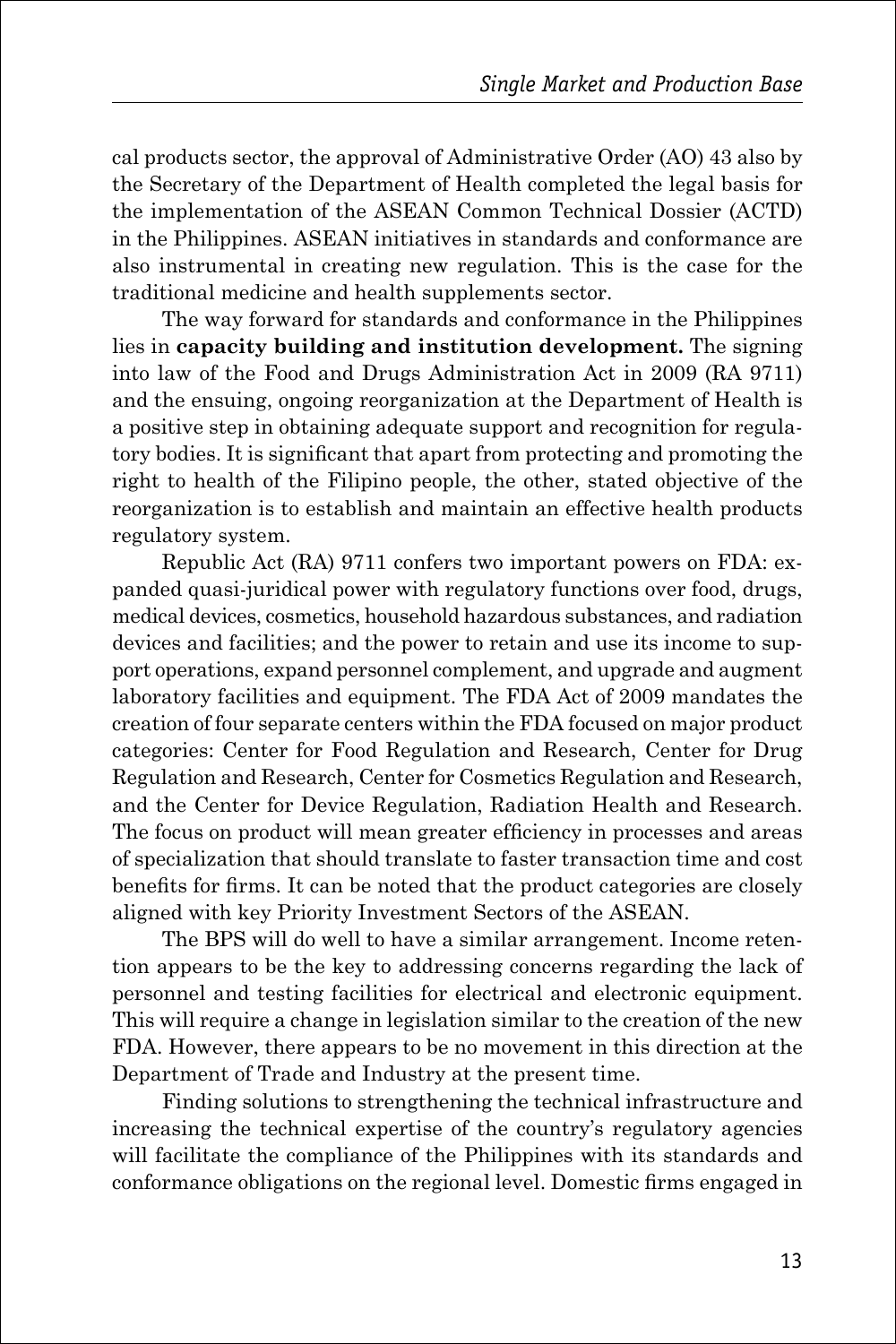manufacturing, trade, and distribution as well as foreign companies seeking to enter the local market will benefit from administrative and procedural efficiencies in terms of lower costs and faster speed to market. Last but not least, fully equipped and well-functioning regulatory agencies will raise public awareness on the importance of product safety and quality, and generate greater appreciation and understanding of the importance of standards in daily living and the practical utility of the standards and conformance initiatives of the ASEAN.

#### *Case study: Automotive sector*

The case study on the automotive industry in the Philippines aimed to examine how AFTA has affected the industry. The automotive sector in the Philippines is relatively small in terms of number of players and vehicle sales, especially when compared to its ASEAN neighbors such as Thailand, Malaysia, and Indonesia. The sector contributes only around 4 percent to gross value added in manufacturing, and accounts for 1 percent of total employment in the manufacturing sector. Exports of machinery and transport equipment comprise around 4 percent of total Philippine exports.

Despite the relatively small size, the automotive industry has received continued support from government through policies that aim to increase the size and improve the competitiveness of the industry. With the sector's potential for deep forward and backward linkages, the government envisioned to provide a strong industrial base for the Philippines.

In addition, the automotive industry is part of the production network not only in ASEAN but also the East Asia region, as well as trade linkages with some parts of Europe and America. In this regard, aside from policies to improve competitiveness, trade facilitation initiatives and strategies are significant in policymaking. Trade facilitation measures have been implemented in the Philippines not only as part of the national development plan but also as part of its commitment to building an ASEAN economic community.

The automotive sector is also one of the priority integration sectors under the AEC Blueprint. ASEAN member-countries have therefore been implementing measures to strengthen their own competitiveness and improve facilitation of trade. Improvements in customs computerization, one-stop shop export documentation centers, and NSW have been implemented with the aim of facilitating trade. However, some glitches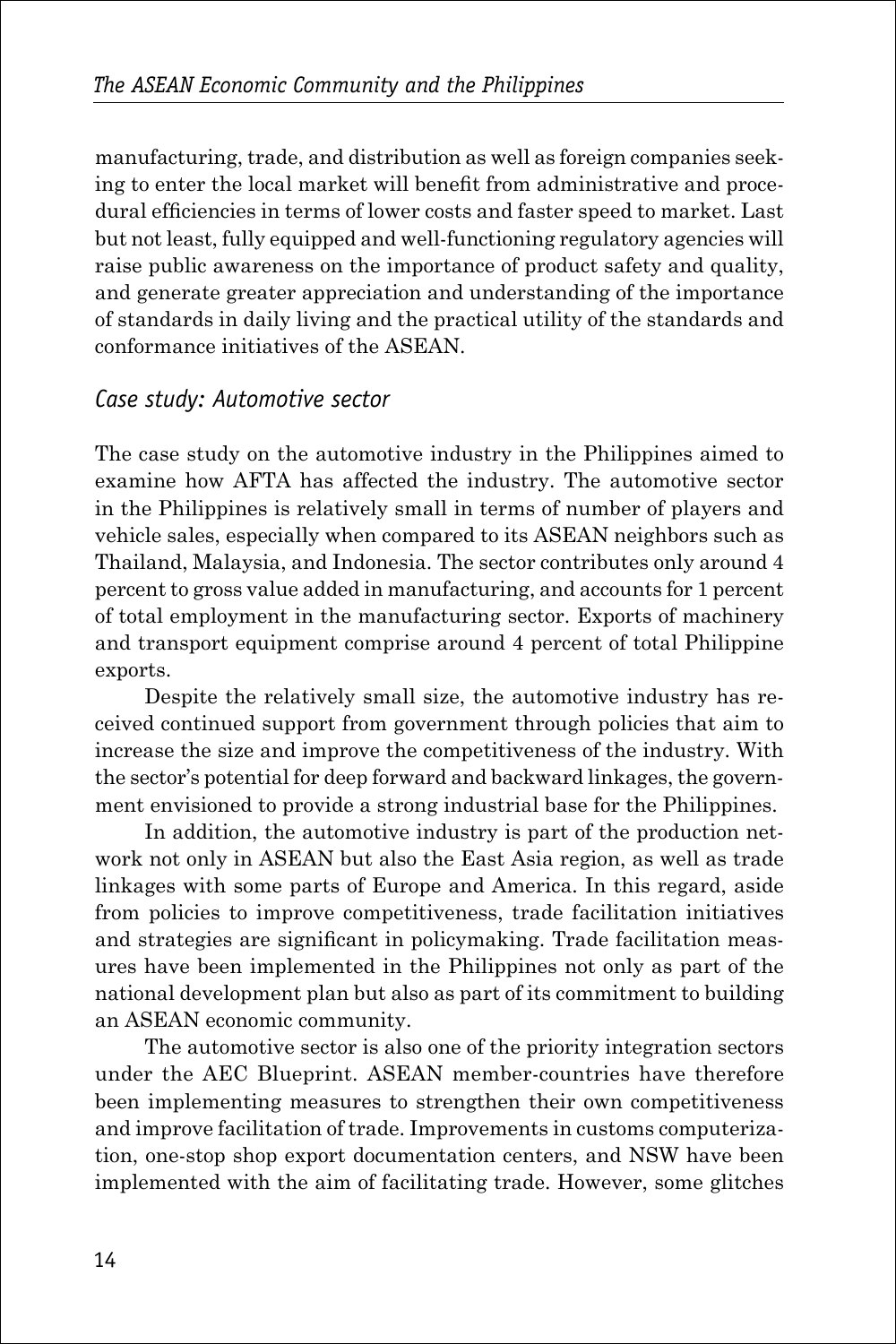in the implementation of these initiatives in the Philippines confront stakeholders, such as exporters, importers, other private sector entities (e.g., customs brokers, forwarders), and government.

*Trade facilitation and other issues.* Trade facilitation and other issues faced by the automotive industry include FTA utilization, rules of origin (ROOs), customs procedures, logistics, and lack of domestic suppliers for inputs.

Previous studies that looked at AFTA utilization of ASEAN firms found that the Philippines has relatively low usage (from 15 to 20%). For most firms, reasons for low utilization or non-usage of AFTA, aside from low margin of preference, are related to costs and delays associated with customs and origin administration. But a study has shown that AFTA utilization rate in the transport sector is relatively higher compared with other sectors. The high margin of preference (5–43%) in transport products and the successful implementation of the ASEAN Industrial Cooperation (AICO) scheme are said to be the key factors leading to high AFTA utilization in the transport sector.

ROOs accompany FTAs, and compliance to such rules is required to avail of preferential tariff rates within the free trade area. An area of concern is the arbitrary classification of origins, which comes from differences in tariff classification among countries caused by slow adoption of harmonized tariff classifications. When this happens, origin and duty determination will be in question. Thus, harmonizing and liberalizing ROOs, for instance in ASEAN+1 FTAs, is ideal to facilitate trade in the region. Multiple FTAs also mean multiple ROO regimes. During interviews, officials of automotive firms responded that they already knew what certificate of origin (CO) form to use depending on the FTA, but also noted that harmonization of CO forms would be easier for them.

Until now, costs and delays related to administrative procedures are one of the issues faced most especially by exporting firms and even more so by small firms. Although trade facilitation measures such as electronic filing of selected documents have been introduced, frequent system breakdowns that are not immediately addressed have been one of many challenges to customs administration, officials of automotive firms said during interviews. Such lapses in the system or in customs procedures in general cause delay in the release of important documents that are required to ship goods on time, hence, affecting export/import operations and ultimately hampering trade.

A smooth movement of goods—transshipped or in-transit—is one goal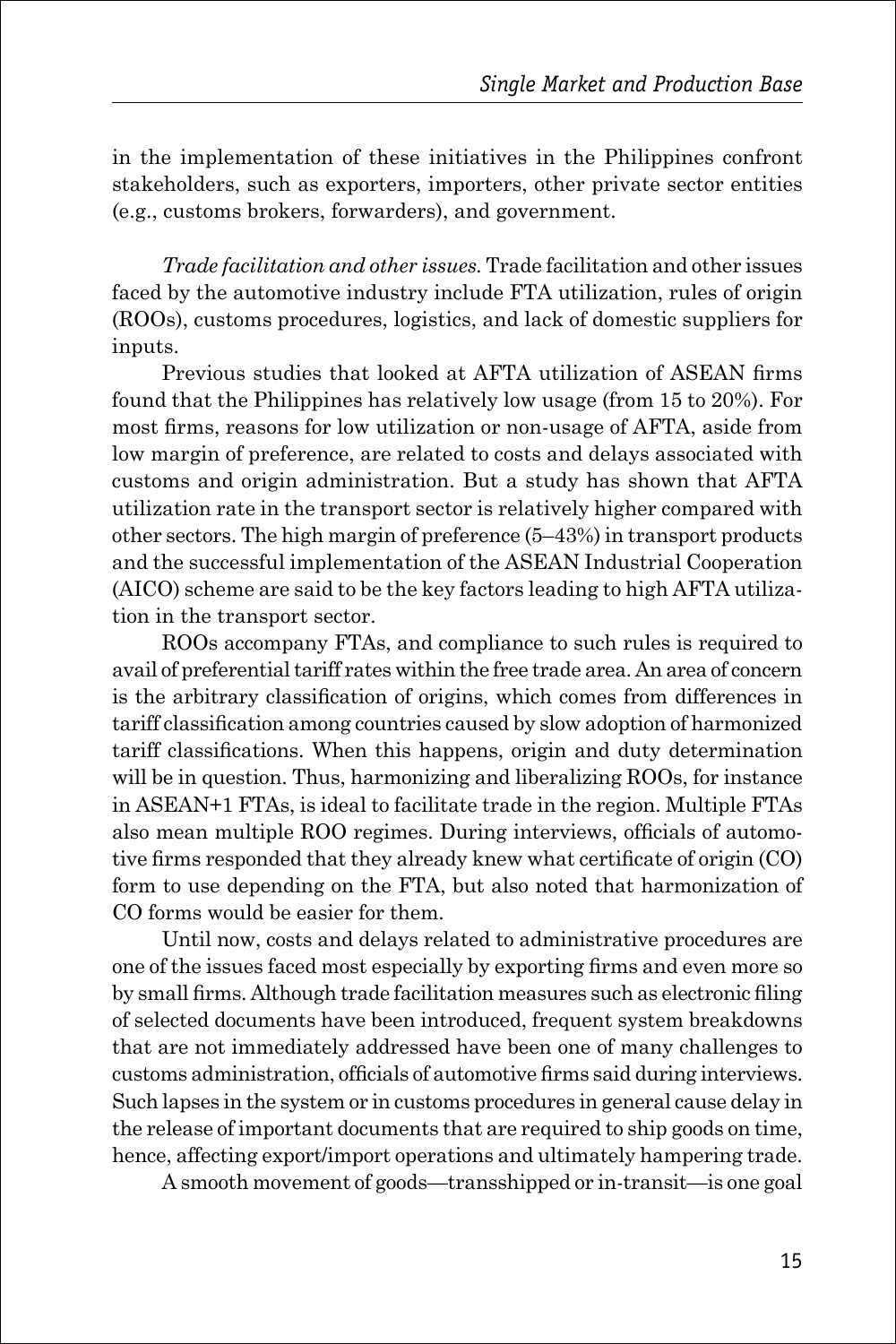of trade facilitation. In the Philippines, the administrators of economic zones facilitate the receiving or transport of goods especially when these goods enter the zone. But outside the zone, there have been cases of hijacking of delivery trucks on highways as goods are transported between the seaport/airport and the economic zone or where the manufacturing plant is located. Though these cases do not happen on a daily basis, security of goods in transit should be of great concern to the local government and the police force in cooperation with the economic zone administrator or the appropriate government authority. Delivery of goods has also been affected by congestion in ports. Thus, the port system and infrastructure, and the rate of improvement in the ports, have been deemed as not meeting the demands of the automotive industry.

Finally, the Philippines is lacking in local suppliers of inputs, in terms of both numbers and quality that is acceptable to customers. Past government policies for the automotive sector were not able to encourage establishment of a good number of vehicle assemblers and suppliers (parts manufacturers) in the country, in comparison with neighbors such as Thailand which has a large supply base. Car development programs in the Philippines that started and evolved since the 1970s seemed to have only encouraged the entry of multinational corporations (MNCs) to establish assembling facilities in the country and have missed out on developing a strong base of domestic suppliers. Thus, producing cars in the Philippines is more expensive partly because of higher costs of imported inputs.

For the Philippines, the challenge is to how emulate the success of Thailand, which has managed to find a niche in global automotive production and develop industrial clusters and an auxiliary local supply system. The advantage of Thailand (and Indonesia) is the larger domestic market. Nonetheless, the Philippines will have its own advantages (e.g., a highly trainable supply of labor), and appropriate measures and reforms are continually being sought. Most certainly, part of government's policy measures and initiatives in this sector is toward trade facilitation. Moreover, the industry has to work on strengthening its competitiveness especially because imports will be relatively cheaper with the reduction/ elimination of intra-regional tariffs. The Philippines is characterized by weak local supply base in the automotive sector, but if local suppliers are strengthened, they can help support the industry.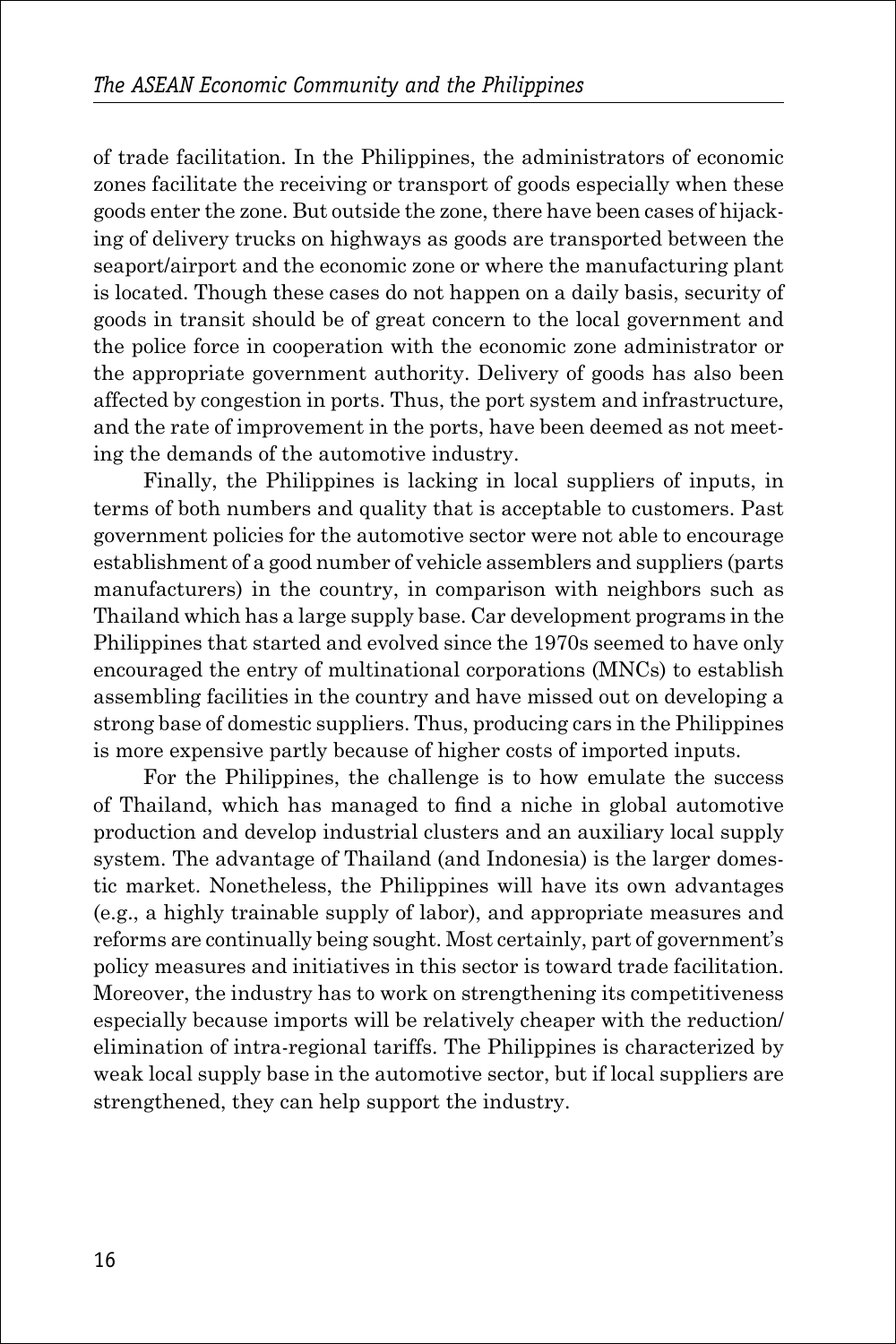## **Services liberalization2**

The Philippine economy's output structure is characterized by a relatively large services sector, which accounted for 48 percent of the gross domestic product (GDP) on average in the 2000s and 52 percent of employment in 2010. Wholesale and retail trade constituted the bulk of the services sector, followed by transportation, communication and storage, and private services subsectors. With respect to trade in services, exports of travelrelated services and other business services accounted for 38 percent and 34 percent of total services exports, respectively, in 2006–2010. Business process outsourcing, an important source of services export receipts, is under other business services. The dominance of the services sector highlights the importance of ensuring that it is competitive and efficient to maximize its contribution to the country's economic growth and development. An efficient services sector also has indirect consequences for economic growth through the efficiency of other sectors in the economy, since other sectors such as manufacturing utilize services as inputs. Thus, the country had embarked on various liberalization and other reforms in the services sector.

In the Philippines, the first wave of unilateral reforms in the services sector took place in 1987 with the opening up of generation under the power sector. Another wave of reforms occurred in the early 1990s with the liberalization of the telecommunications industry, which had been dominated by a private monopoly for more than half a century. The shipping industry was also liberalized with the deregulation of first- and second-class passage rates. Subsequently, surcharges for insurance premiums were abolished while freight rates for cargoes were deregulated. In the mid-1990s, the air transport industry was also deregulated, thus challenging the supremacy of the country's only designated flag carrier, Philippine Airlines. In the late 1990s, the water sector was privatized through competitive bidding, which was won by two firms that were granted concessions to bill and collect water and sewerage services in two separate areas for 25 years.

In the mid-1990s, RA 7721 (1994 Foreign Bank Liberalization) allowed the establishment of 10 new foreign banks in the Philippines. With the legislation of RA 8791 (General Banking Law) in 2000, a seven-year

 $2$  This section extracts from the drafts prepared by Dr. Rafaelita Aldaba and Dr. Melanie Milo (services liberalization); and Dr. Gilberto Llanto and Dr. Adoracion Navarro (logistics).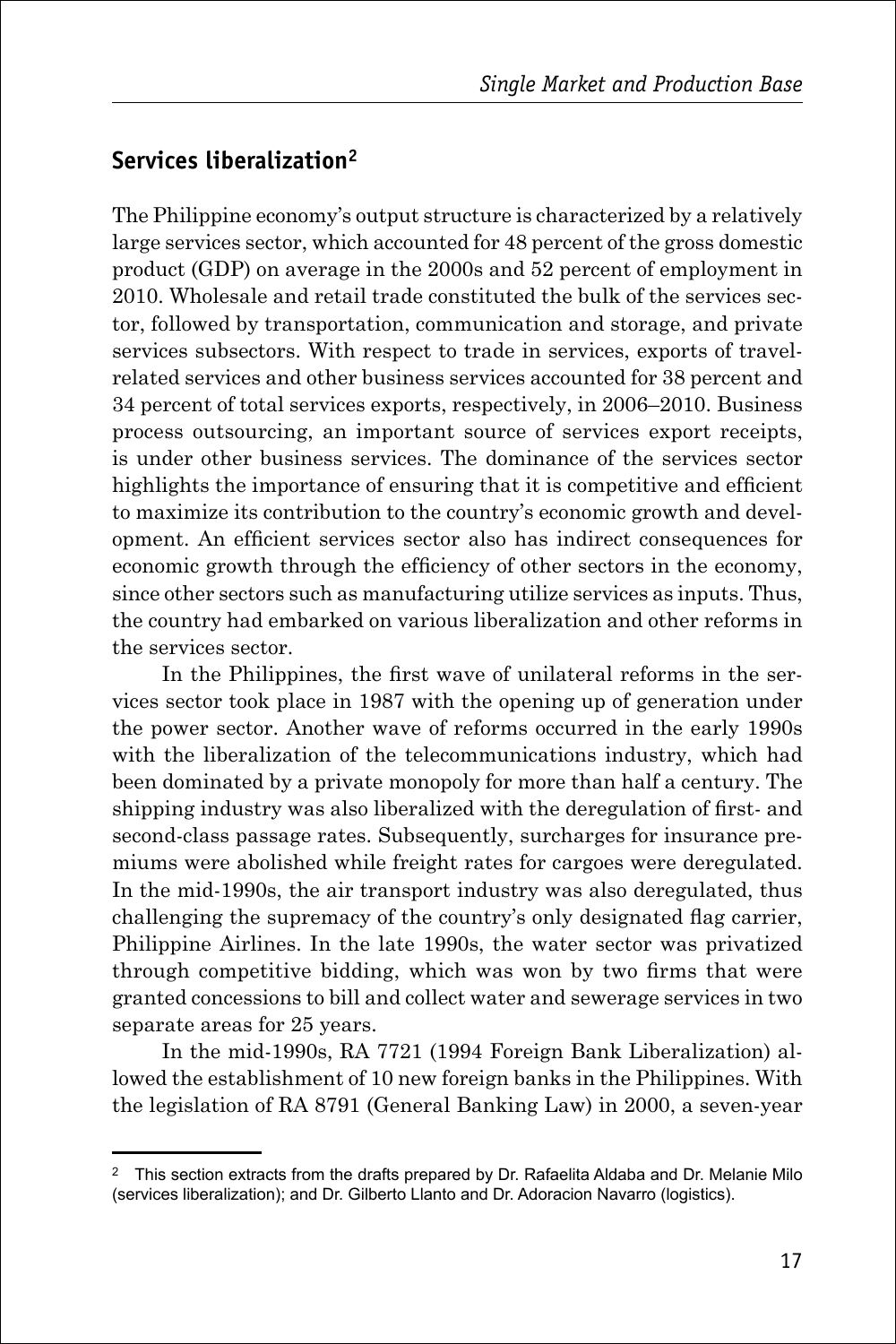window was provided allowing foreign banks to own up to 100 percent of one locally incorporated commercial or thrift bank (with no obligation to divest later).

In March 2000, RA 8762 (Retail Trade Liberalization Law) allowed foreign investors to enter the retail business and exercise 100 percent ownership as long as they put up a minimum of USS 7.5 million in equity. A lower minimum capitalization threshold of USD 250,000 is allowed for foreigners seeking full ownership of firms engaged in high-end or luxury products. RA 8762 also allowed foreign companies to engage in rice and corn trade.

In 2003, the Strong Republic Nautical Highway (SRNH) program was inaugurated through EO 170, which aimed to improve existing ports to facilitate a road roll-on, roll-off (RORO) terminal system (RRTS).

In general, these reforms were crucial in introducing competition in these key sectors as well as disciplining incumbent monopolies. But in sectors such as telecommunications, power, ports, and shipping, the absence of clear rules and the appropriate regulatory framework, as well as efficient regulators, have limited the impact of reforms on competition. Moreover, while the country's liberalization experience has highlighted the importance of unilateral reform initiatives in promoting domestic policies that foster domestic efficiency, the country still remains protective of the services sector. Discriminatory and market access barriers still characterize services in general. Remaining restrictions include foreign equity limitations of 40 percent, economic needs tests, and domestic regulations affecting business operations.

**The country's unilateral reform initiatives are also seen as necessary in preparation for the country's participation in regional and multilateral agreements. As it participates in regional economic integration, there are many challenges confronting the country. These include not only improving industry competitiveness and attracting investment flows, but also addressing binding constraints to services trade and investment, as well as pursuing large infrastructure investments to promote an efficient transportation network and telecommunications systems and reduce utilities cost, particularly power.**

Since 1997, ASEAN has emphasized the need to liberalize services trade through the adoption of the ASEAN Framework Agreement on Services (AFAS). The AFAS aims to substantially eliminate trade restrictions in services among member-countries and promote efficiency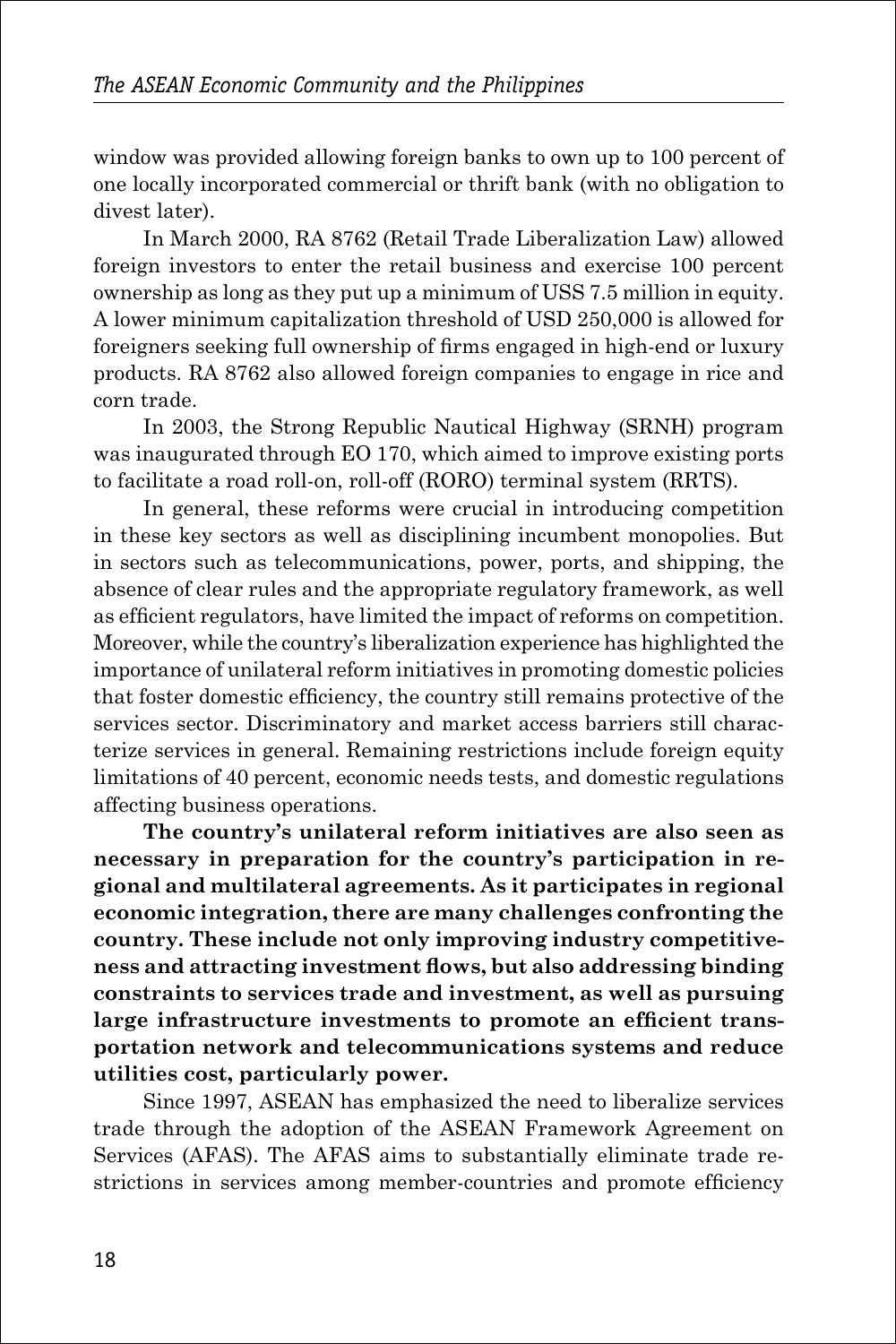and competitiveness of ASEAN service suppliers. Aside from the main obligations of market access and national treatment, AFAS establishes general guidelines for mutual recognition, denial of benefits, dispute settlement, institutional mechanisms, and other areas of cooperation in the services sector. Similar to General Agreement on Trade in Services (GATS), AFAS adopts a "positive list or bottom-up" approach in service trade liberalization such that only those sectors deemed ready to liberalize are listed by AMS. For each sector or subsector on the positive list, commitments are made for market access and national treatment across each of the four modes of supply. Trade in services liberalization under AFAS is directed toward achieving commitments beyond AMS' commitments under GATS.

ASEAN has concluded eight Packages of Commitments. In particular, there has been an expansion in the services sectors covered particularly from 2006 to 2009 for the Philippines. With only two sectors covered in its maiden package in 1997, i.e., business services and tourism, the Philippines has expanded its offered sectors starting with the second package in 1998 to include air transport, maritime transport, construction, financial services, and telecommunications. It further widened sector coverage in the fifth package of 2006, which included all transport and auxiliary services, computer services, and distribution, rental and leasing, environmental, health-related, and social services. The sixth package added research and development, real estate, services related to energy and power generation, audiovisual services, and recreational, cultural, and sporting services. The seventh package of 2009 added more subsectors, plus religious services. However, upon examining the seventh package, many of the subsectors were still unbound in terms of modes 3 (commercial presence) and 4 (movement of natural persons). Furthermore, there were limitations on market access and national treatment in many of the subsectors, especially for modes 3 and 4.

Earlier AFAS assessment studies concluded that the various rounds of negotiations that had taken place so far did not produce substantive preferential liberalization as the Philippines' AFAS commitments rarely went beyond what the Philippines had bound in its GATS Schedule of Specific Commitments at the end of the Uruguay Round. Comparing the Philippine commitments under the GATS and AFAS, the coverage and depth of the two frameworks are substantially similar, with AFAS only minimally going beyond what the Philippines had bound at the multilateral framework.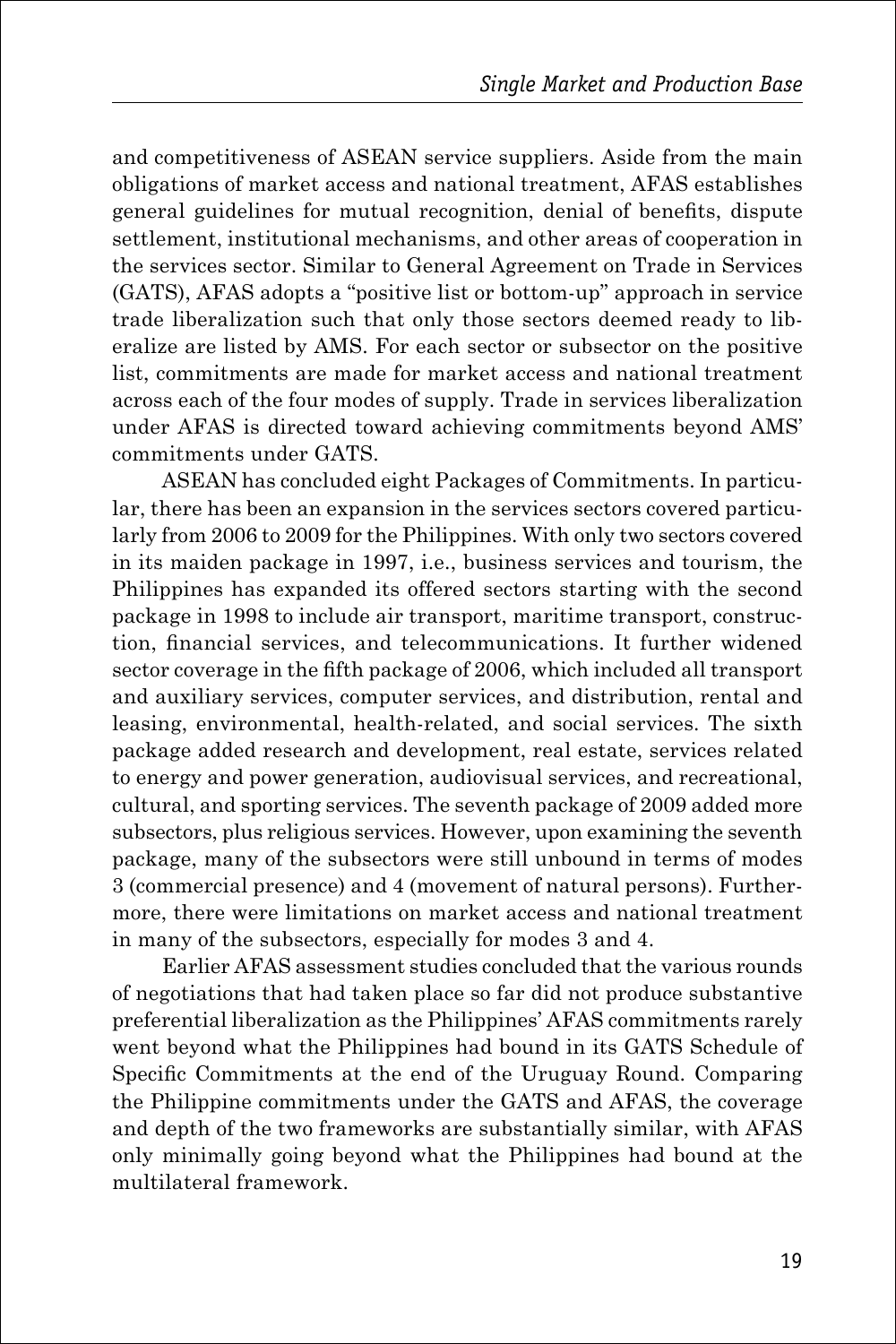Trade in services is an important component of the country's development strategy and to transform the sector as a major source of growth, a lot depends on a more competitive and efficient services sector. **Introducing competition through services liberalization under the AEC Blueprint can serve as a catalyst to foster the sector's competitiveness.**  Especially given the nature of the private sector in the Philippines, which has long been dominated by monopolies, cartels, and family groups, there can be a more significant role for competition coming from outside the country.

As the empirical literature on the linkages between services liberalization and economic growth shows, policy reforms that increase competition and improve regulatory oversight result in improved performance of the sector concerned. As earlier pointed out, an efficient services sector has indirect consequences for economic growth. For instance, a competitive and efficient services market will result in a more competitive and efficient manufacturing sector. Moreover, high-quality services can also result in increasing the attractiveness of a location for foreign direct investment. To realize these, a sustained process of domestic policy reforms and changes in the regulatory environment aligned with our regional and multilateral liberalization commitments will be crucial. **Again, the country's ASEAN services commitments can serve to keep the Philippines on the reform path.** 

The ERIA Survey of Core Measures (2011) also asked the respondent firms how serious were the current restrictions imposed on trade in services among ASEAN countries, to which around 85 percent of firms replied that they were serious barriers. In the 2012 MTR survey of services firms, most respondent firms answered that ensuring effective regulation to deal with market failures or efficiency (67%) and enhancing competition/contestability of markets (60%) were the very important desirable goals of the reform of trade in services. Addressing these goals through market access negotiations (through the conclusion of trade agreements) and regulatory cooperation were considered to be the most appropriate mechanisms for more than 70 percent of the firms surveyed. Finally, the top three activities identified by the respondent firms as very important activities that should be undertaken under regional cooperation were to: (i) develop appropriate standards for professional services; (ii) establish a framework for the recognition of licenses and professional/educational qualifications; and (iii) organize a forum to bring together officials, regulators, and service providers to discuss ways of addressing political economy constraints that impede trade in services.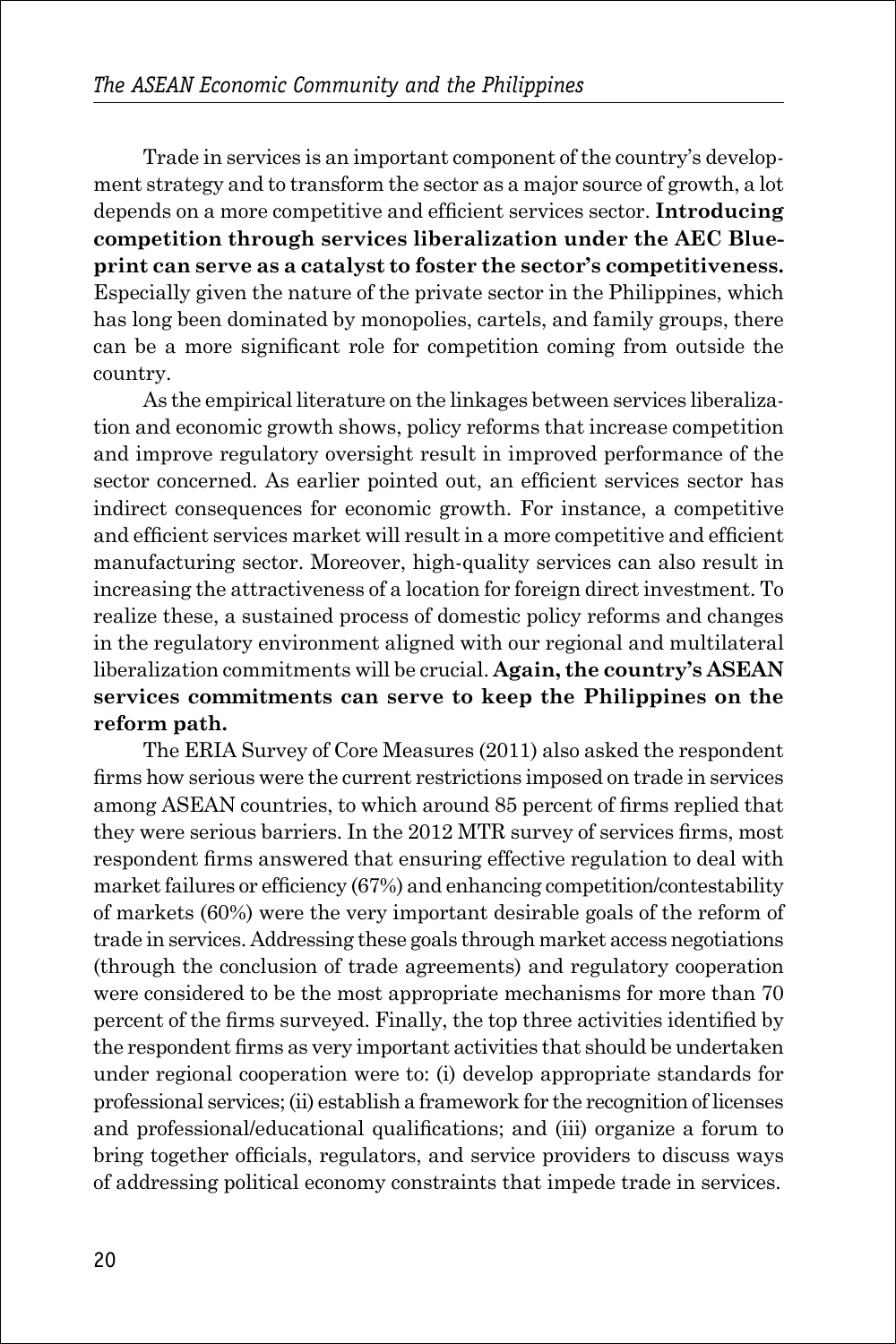The challenges facing the services sector, which include not only improving industry competitiveness and attracting investment flows, but also addressing binding constraints to services trade and investment, as well as pursuing large infrastructure investments, are clearly demonstrated in the logistics case study.

#### *Case study: Logistics*

The case study on the Philippines' automotive industry highlighted the importance of logistics. The country's port system and infrastructure and the rate of improvement in the ports have also been deemed as not meeting the demands of the automotive industry.

In addition to the respondent firms' response that current restrictions on trade in services among AMS were serious barriers, 27 out of the 33 firms surveyed indicated that liberalized logistics services was a beneficial measure, and 25 firms said it was an urgent measure for the private sector to benefit well from the realization of the AEC by 2015 (ERIA Survey of Core Measures 2011). Allowing the entry of ASEAN shippers in local waters was also considered a beneficial and urgent measure according to 26 and 22 firms, respectively. For logistics services, the target under the AEC Blueprint is to be achieved by 2013. This means that by 2015, there should be substantially no restriction to ASEAN services suppliers in providing services and establishing companies across national borders within the region, subject to domestic regulations.

The concern about how trade liberalization and economic integration affect the logistics industry is well founded. **Logistics services are an important infrastructure of efficient global and regional trade of goods and services.** It is now well known that efficient logistics matter to efforts directed at tapping into global markets for increased trade and growth. An economy characterized by logistics excellence has a tremendous edge in an increasingly competitive world. Liberalizing logistics services markets, for example, can encourage local service providers to increase quality and price competitively. This is particularly important in sectors such as trucking and customs brokerage that are considered essential to efficient service delivery by international forwarders. **On the other hand, inefficiencies in the transport and logistics service industry contribute to the high cost of doing business.** 

The case study on logistics looked at the impact of services liberalization and economic integration on logistics services industry performance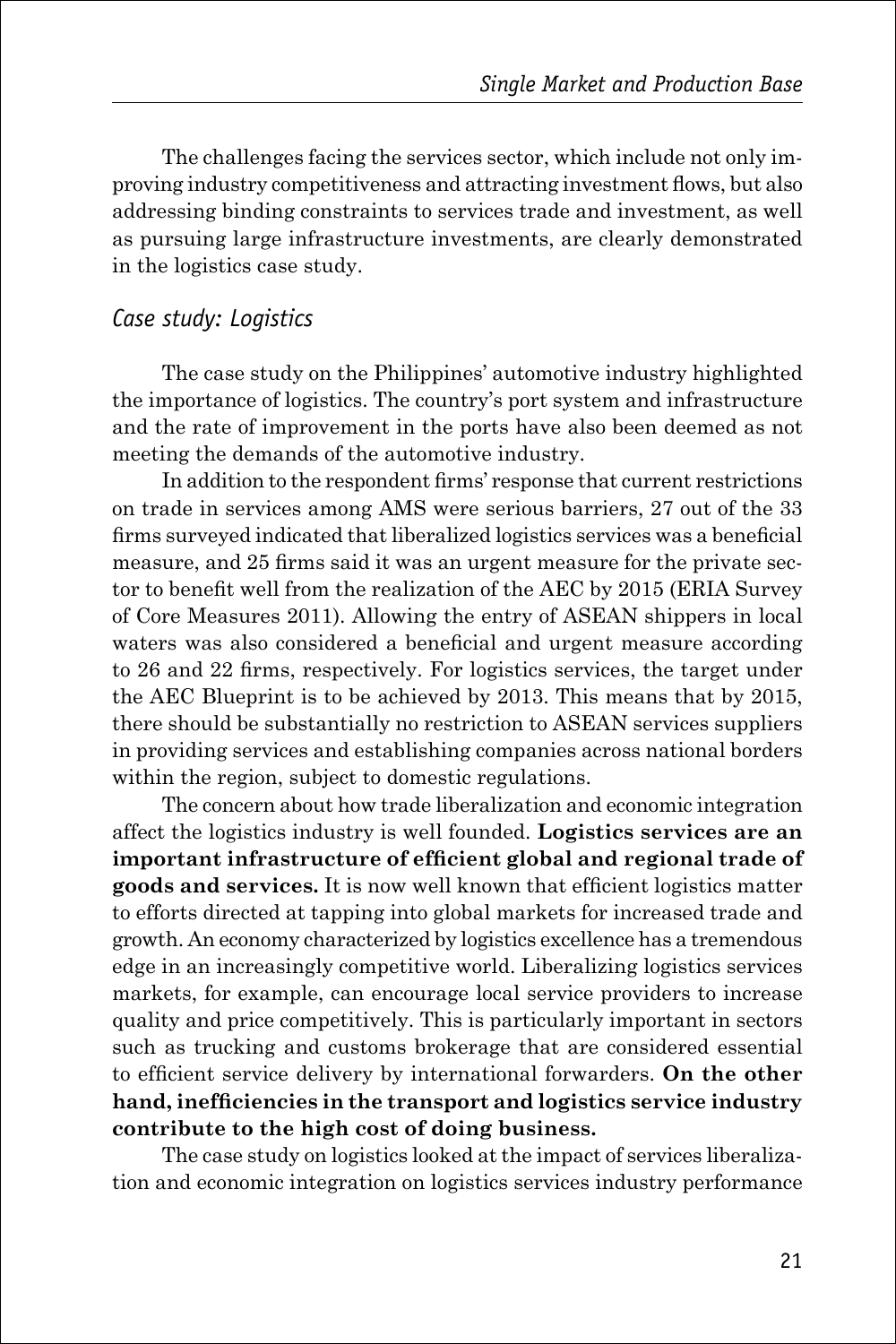in the Philippines. In particular, it examined how the logistics services industry had responded to a liberalized logistics market, and identified the barriers to services liberalization and economic integration in maritime transport and freight forwarders. These two are the biggest in terms of sales, and are critical components of logistics services especially in archipelagic economies such as the Philippines.

The envisaged AEC in 2015 will witness an ever-growing role for maritime transport and freight forwarding businesses in regional and global trade, and strong competition but also possibly collaboration among logistics service providers as they realize the advantages of economies of scale and scope, and of tapping into common resources and organizational and technical skills to provide competitively priced services. This underscores the importance of examining how they have responded to trade liberalization and economic integration. The removal of barriers to competition, elimination of discrimination against foreign service providers, and fostering various modes of service delivery, e.g., commercial presence in other ASEAN countries other than one's own country, will work for more efficient regional logistics services.

*Maritime transport.* The ASEAN Framework Agreement on Multimodal Transport (AFAMT) was signed on November 17, 2005 in Vientiane to facilitate regional trade through the development of an efficient multimodal transport system. However, only three countries, namely Cambodia, the Philippines, and Thailand have ratified the agreement. Meanwhile, the ASEAN Framework Agreement on the Facilitation of Inter-State Transport (AFAFIST) was signed in Manila in December 2009. It seeks to facilitate the interstate transport of goods in support of the ASEAN Free Trade Area, to simplify and harmonize transport, trade, and customs regulation, and to establish an effective, efficient, and integrated regional transport system. This framework agreement is still under discussion and has yet to be ratified by the AMS.

Despite the slow progress in the ratification of agreements, and in crafting and implementing the necessary rules, regulations, and performance standards affecting transport and logistics, the Philippines already has a history of liberalization and deregulation in transport logistics, including maritime transport, since the 1990s. In particular, RA 9295 provides the policy framework for the domestic shipping industry. It provides incentives to domestic shipping operators such as exemption from valueadded tax on the importation and local purchase of passenger and/or cargo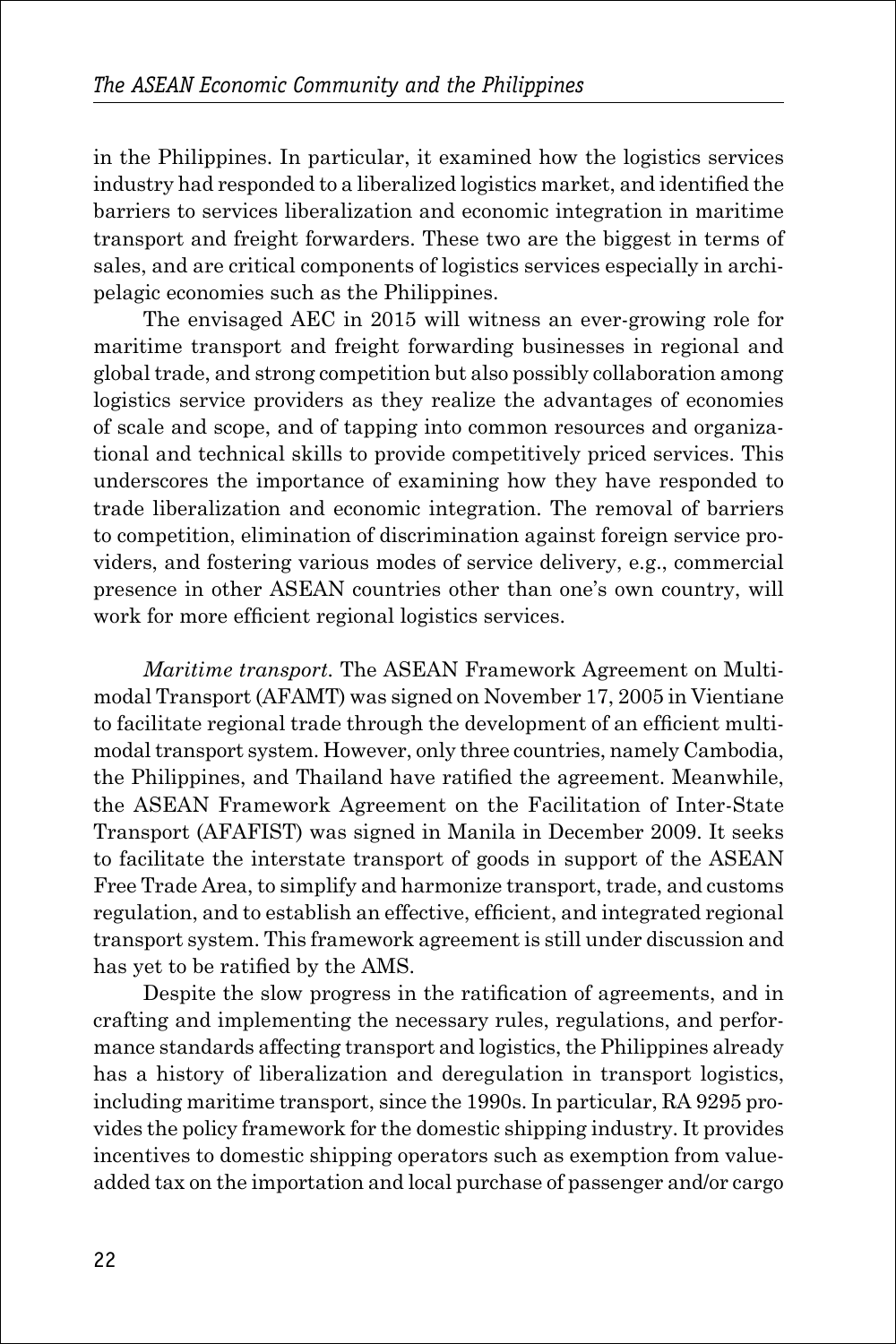vessels and equipment relating to safety and security of passengers and crew. For investments in overseas shipping, RA 7471 (An act to promote the development of Philippine overseas shipping) provides exemption from import duties and taxes imposed on importation of ocean-going vessels. More recently, the government issued Executive Order 170 (series of 2003) to lay down the policy for RORO shipping. EO 170 eliminated the payment of cargo handling charges and wharfage dues by users of RORO vessels.

In response to calls for liberalization and deregulation, the Maritime Industry Authority (MARINA) and the executive branch of government issued several rules to (i) liberalize route entry or exit, and (ii) deregulate shipping rates. It was hoped that the liberalization and deregulation rules would foster a favorable climate for increased investments. Modernization policies were also implemented together with liberalization policies, which would have a positive impact on safety and standards.

The issue on lifting cabotage still remains. The debate about whether or not to lift the cabotage rule has brought to the surface various issues such as alleged cutthroat competition, the survival of domestic shipping firms unable to muster enough financial muscle to stay in business, and the specter of mass unemployment arising from closure or weakening of domestic shipping and allied business activities. What seems to be ignored is that lifting the cabotage rule will create incentives for domestic shipping companies to become more competitive, which will bring down the cost of doing business in the country, generate more business activities, and lead to more employment. Lifting that rule will also create downward pressure on shipping rates, benefiting businesses and improving the level of general welfare.

Despite fears that foreign shipping vessels will dominate the local shipping market, this may not necessarily happen because foreign shipping firms will have to contend with limitations of market size, lack of familiarity with domestic markets, and a host of other physical and institutional limitations. Thus, they may not necessarily be engaged in all of the regular coast-wise trade, at least initially. Meanwhile this buys time for domestic shipping companies to make more investments and become more competitive. Moreover, the liberalization of shipping routes will make the market contestable, which puts pressure on domestic shipping firms to become more efficient and to offer more competitively priced services.

It is noted that the domestic shipping industry has been dominated by a few, large firms, some of which are politically well connected. **The concentration of the industry in the hands of a few players with**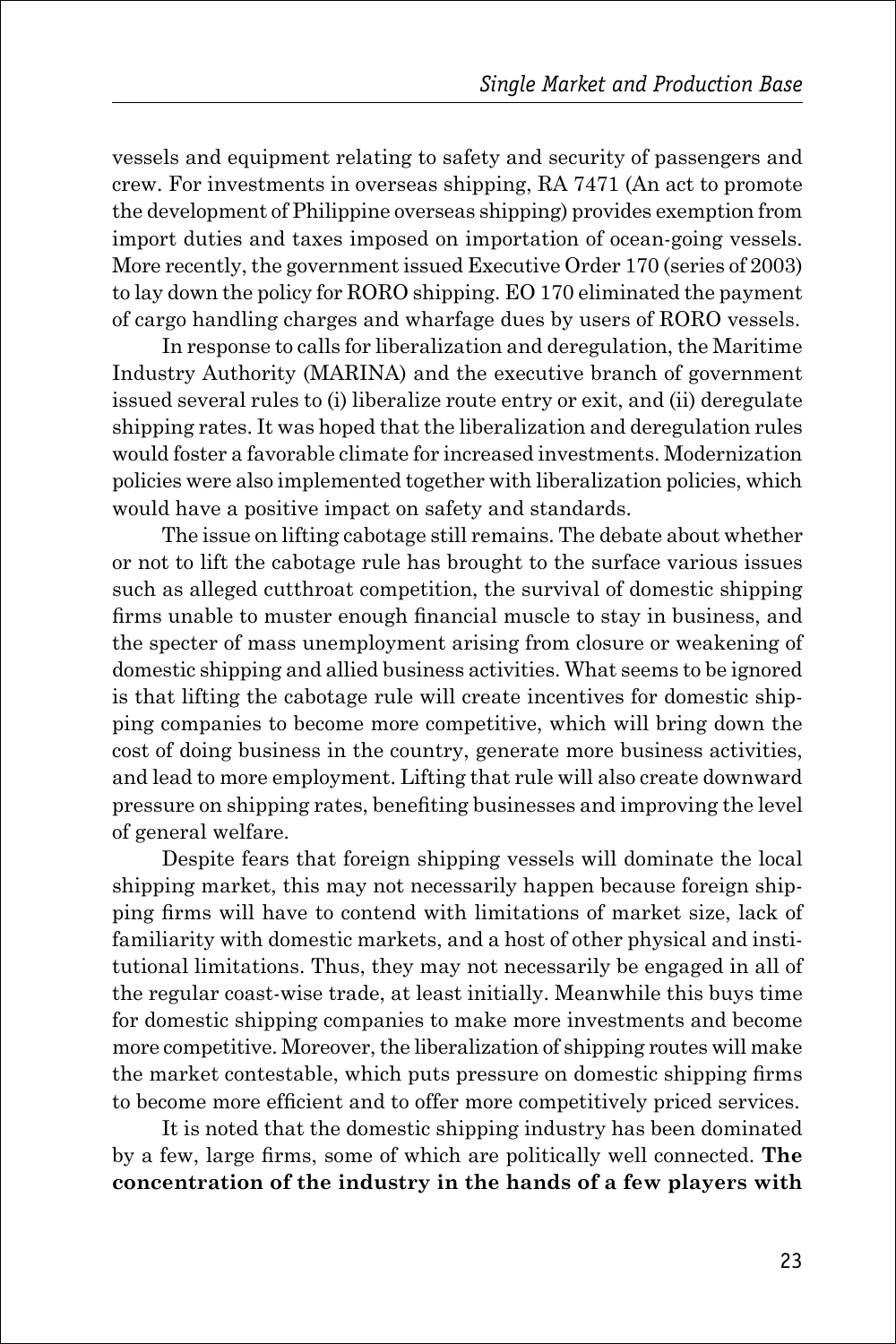**weak incentives to modernize and become competitive has been one of the factors responsible for the failure of the domestic shipping industry to modernize and meet the standards and quality required of 21st century ocean-going vessels.** Philippine experience shows how hard it is to introduce policy reforms in an industry that is dominated by a few firms, which exhibit oligarchic behavior, and where there are institutional weaknesses, e.g., weak or captured regulator. **However, the political commitment of the Philippine government to liberalize trade in services as ASEAN countries move in tandem toward greater liberalization as a preparation for the AEC in 2015 is an important step toward the development of a competitive domestic shipping industry.**

*Freight forwarders.* With respect to freight forwarding, the issue is not high regulation or monopoly but barriers to achieving effective competition. There seems to be no need to liberalize entry to and exit from the freight forwarding business because of the absence of regulatory barriers and the lack of natural monopoly elements in this type of business. Nevertheless, it seems that the ease of entry and exit has not resulted in a proliferation of freight forwarding companies. This may be due to the fact that setting up a freight forwarding business requires (i) substantial resources; (ii) specialized skills, which may not be easily obtained except through professional training and previous exposure to and familiarity with the different components of the business, e.g., dealing with requirements of ports and customs; and (iii) a network of contacts with different users of logistics services.

The MTR survey of services firms included four freight forwarders, which were all fully domestic owned and mostly medium-sized firms. Two firms provide service delivery to other AMS directly from the Philippines but can also operate through an agent. The other two provide service only through a subsidiary, sister company, or agent.

Without setting up a local operation in other ASEAN countries, the freight forwarders identified the following barriers in delivering services as very important: (i) finding and engaging the appropriate local agent; (ii) need to meet specific financial criteria; and (iii) need to address discriminatory taxes on services delivered across the border.

When queried about setting up local operations in other ASEAN countries, all freight forwarders identified the following as very important barriers: (a) need to obtain license from a professional body; (b) need to meet minimum capital requirements; (c) need to adhere to administrative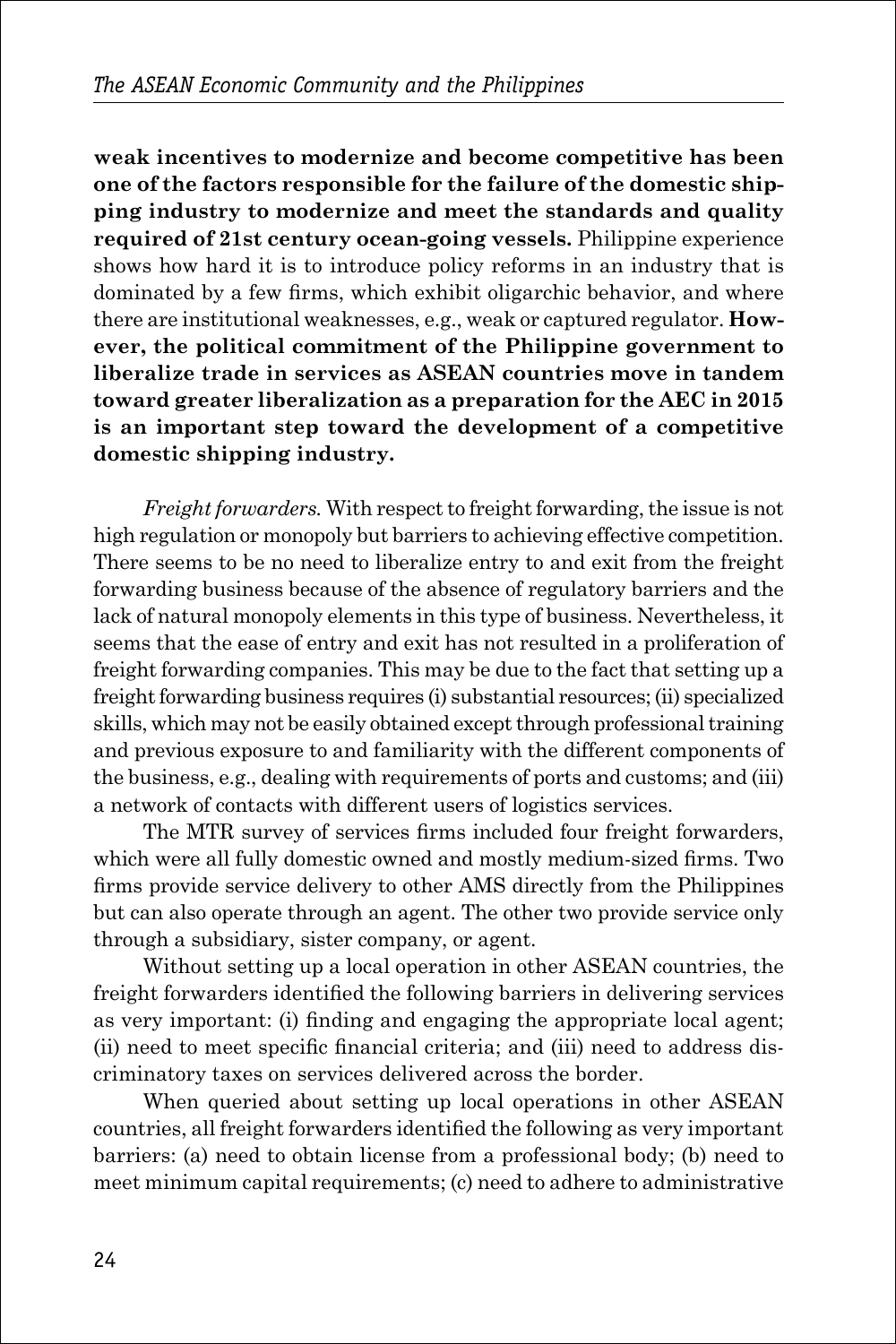and legal regulations in setting up a partnership; and (d) need to meet restrictive local labor employment regulations.

The next set of barriers is those encountered in selling services once operation has been established in other ASEAN countries. The very important ones for all four firms were: (i) need to account for differences in commercial practices; (ii) need to adhere to restrictive legal systems and contracting procedures; (iii) need to manage lack of transparency, inconsistencies, and/or confusion in regulations; and (iv) need to manage delays in payment, e.g., banking practices and regulations. Not surprisingly, all four firms also identified ensuring effective regulation to deal with market failures (efficiency) as a very important goal for reforming trade in services, which should be addressed through market access negotiations (through the conclusion of trade agreements).

On which areas of focus under regional cooperation should be considered as very important, the respondent firms were unanimous in identifying the following: (i) review of national and regional policies, their impacts, and appropriate strategies for reform; and (ii) improvement of the efficiency and competitiveness of ASEAN services. Finally, (i) the development of appropriate standards for professional services; and (ii) the organization of forums to bring together officials, regulators, and service providers to discuss ways of addressing political economy constraints that impede trade in services were identified as very important activities to be undertaken under regional cooperation.

*Ways forward.* Liberalization and deregulation efforts in the Philippine maritime transport industry are already heading into the direction of greater participation in ASEAN economic integration even though the AEC measures have not yet been formally sanctioned by all members. The concrete steps taken by the Philippines in this regard are remarkable given that the Philippine maritime transport industry has a history of monopoly in maritime routes, strong lobby by pressure groups, and highly regulated shipping rates behind it. Since the late 1980s, the government has seen the need to give domestic consumers better and safe maritime transport services by introducing competition, that is, by liberalizing shipping route entry and exit and letting the market determine passenger and freight rates. However, it is noted that the modernization of the domestic shipping fleet has been slow in coming, while the implementation of safety standards on ageing ships has to be strengthened and properly executed. A key factor in the failure to accelerate the development of a more competitive and modern domestic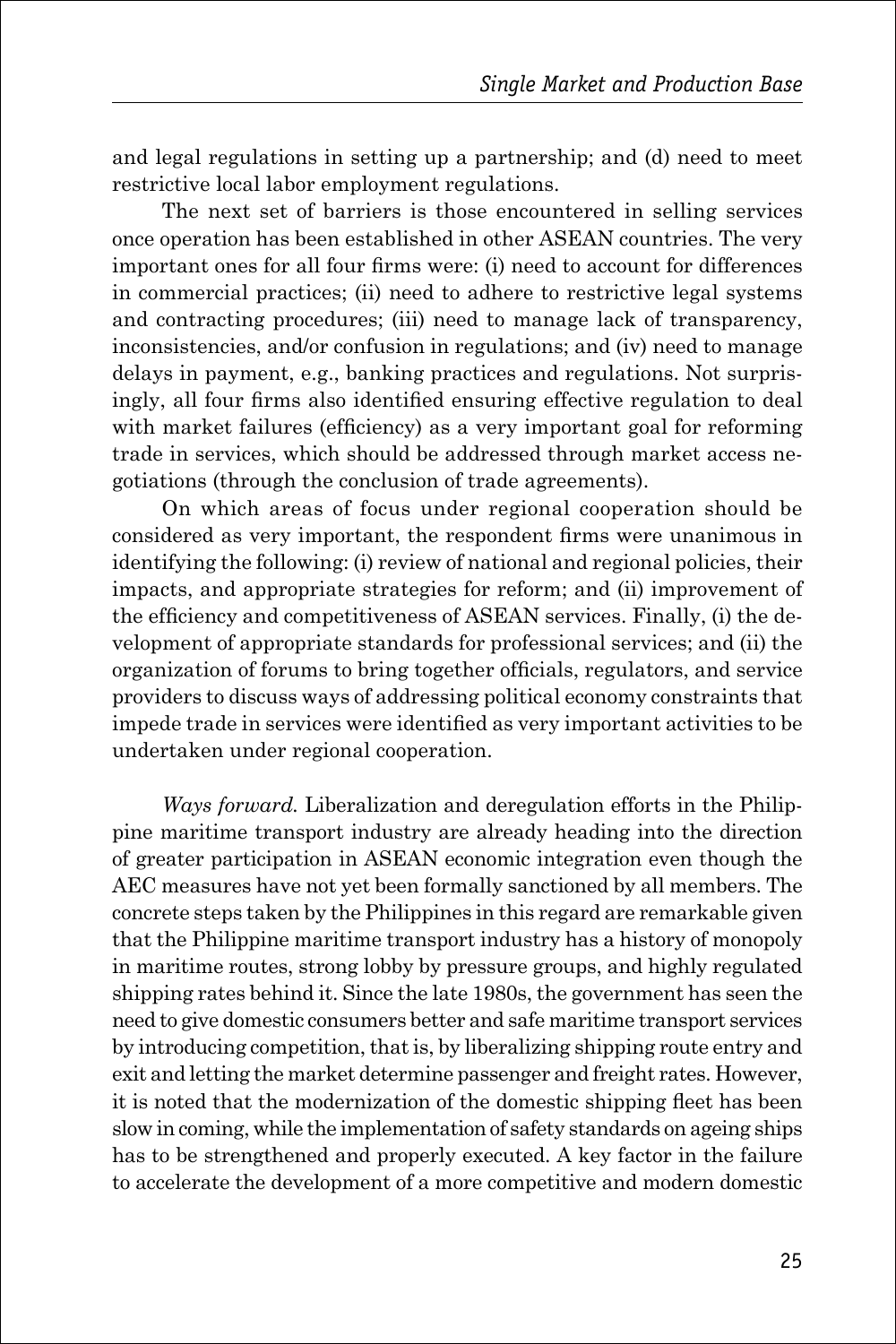shipping industry is the continuing dominance of a few large firms. This is largely explained by the lack of effective competition from other potential providers. The cabotage principle has only served as a protectionist instrument to support an industry that exhibits oligarchic behavior.

The way forward involves continuing market-oriented reforms especially liberalization of trade in services, while ensuring a healthy balancing of domestic industry interests with the requirements of economic regional integration. On the issue of lifting cabotage, for example, no definitive study has yet established that the enforcement of cabotage in the Philippines is constraining the competitiveness of the domestic maritime transport industry and raises the cost of doing business in the country. A study of this kind may soften the stance of industry players who oppose the lifting of the cabotage rule. The enforcement of safety and high standards of performance are key issues for the modernization and competitiveness of the maritime transport industry. Policymakers have to solve a seeming puzzle presented by this industry. Despite the array of investment incentives provided by the 2004 Domestic Shipping Development Act, and the availability of long-term financing with government financial institutions, the domestic shipping industry has not kept pace with the demands of modernization. Part of the solution may lie in greater political commitment to the AEC requirement of more liberalization and deregulation in this sector, which will compel domestic action.

#### **Investment liberalization and facilitation**<sup>3</sup>

#### *Investment liberalization*

One major initiative of the AEC Blueprint is the enhancement of the existing ASEAN Investment Area (AIA) into a more thorough and improved ASEAN Comprehensive Investment Agreement (ACIA) that will take into account international best practices and will be based on the following four pillars of the AIA: (i) progressive **liberalization** of member-countries' investment regimes to achieve free and open investment by 2015; (ii) enhanced **protection** for all investors and their investments; (iii) **facilitation**, or more transparent, consistent, and predictable investment rules, regulations, policies and procedures, and promotion; and (iv) **promotion** of investment

<sup>&</sup>lt;sup>3</sup> This section extracts from the draft prepared by Dr. Rafaelita Aldaba.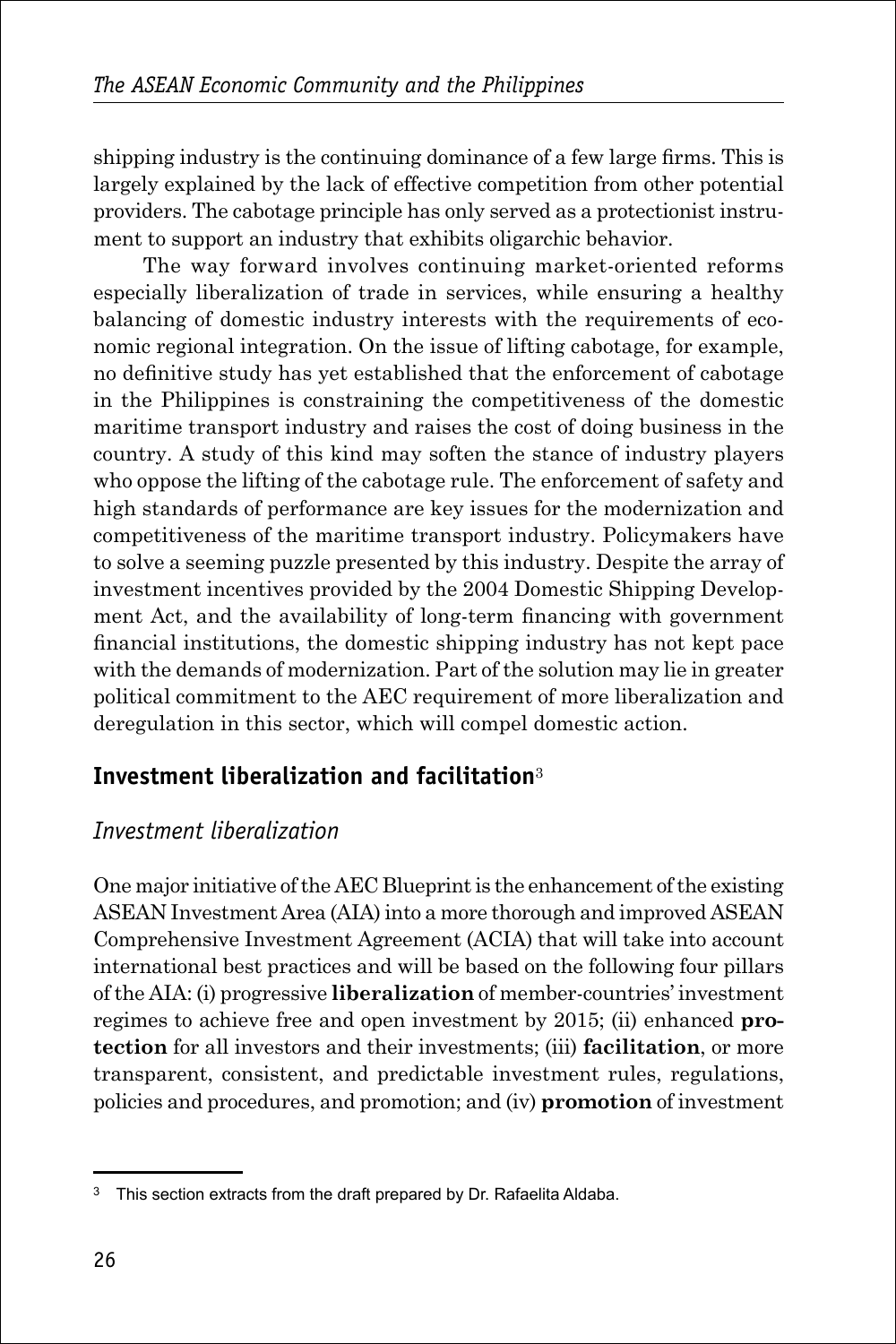into and within ASEAN, including those that promote the development of production networks and SMEs. ACIA was ratified in March 2012.

But it has also been argued that ACIA by itself does not guarantee that foreign direct investment (FDI) will flow automatically to the region. Individual AMS are facing the huge challenge of improving their competitiveness. For the AEC implementation to be successful, it has to be accompanied by complementary policies and programs especially at the national level. AMS should continue to implement their investment and trade reforms in line with the ACIA and improve their domestic business environment, including economic regulations, corporate governance, and labor laws. AMS should also develop their logistics infrastructure and stable legal and economic systems to increase FDI inflows. AMS need to come up with, unilaterally and collectively, structural adjustment and reform assistance and capacity-building measures to help those that will be adversely affected by the reforms.

In the Philippines, foreign direct investment policy changed considerably from a restrictive and complicated regulatory system toward a more open one in the 1990s, as part of the overall move toward market-oriented reforms. In June 1991, the country accelerated the FDI liberalization process through the legislation of RA 7042 or the Foreign Investment Act (FIA). FIA considerably liberalized existing regulations by allowing foreign equity participation up to 100 percent in all areas not specified in the Foreign Investment Negative List (FINL). Prior to this, 100 percent eligibility for foreign investment was subject to the approval of the Board of Investments (BOI). FIA was expected to provide transparency by disclosing in advance, through the FINL, the areas where foreign investment is allowed or restricted. It also reduced the bureaucratic discretion arising from the need to obtain prior government approval whenever foreign participation exceeded 40 percent.

Over time, the negative list has been reduced significantly. While substantial progress has been made in liberalizing the country's FDI policy, certain significant barriers to FDI entry still remain. In particular, the sectors with foreign ownership restriction include no foreign equity in mass media; and foreign equity restriction of 40 percent with respect to land ownership, natural resources, firms that supply to government-owned corporations or agencies, public utilities, and build-operate-transfer (BOT) projects. Constitutional change is necessary to remove these barriers.

A study on FDI restrictiveness showed that, while the Philippines is generally relatively open, there are FDI restrictions on market access and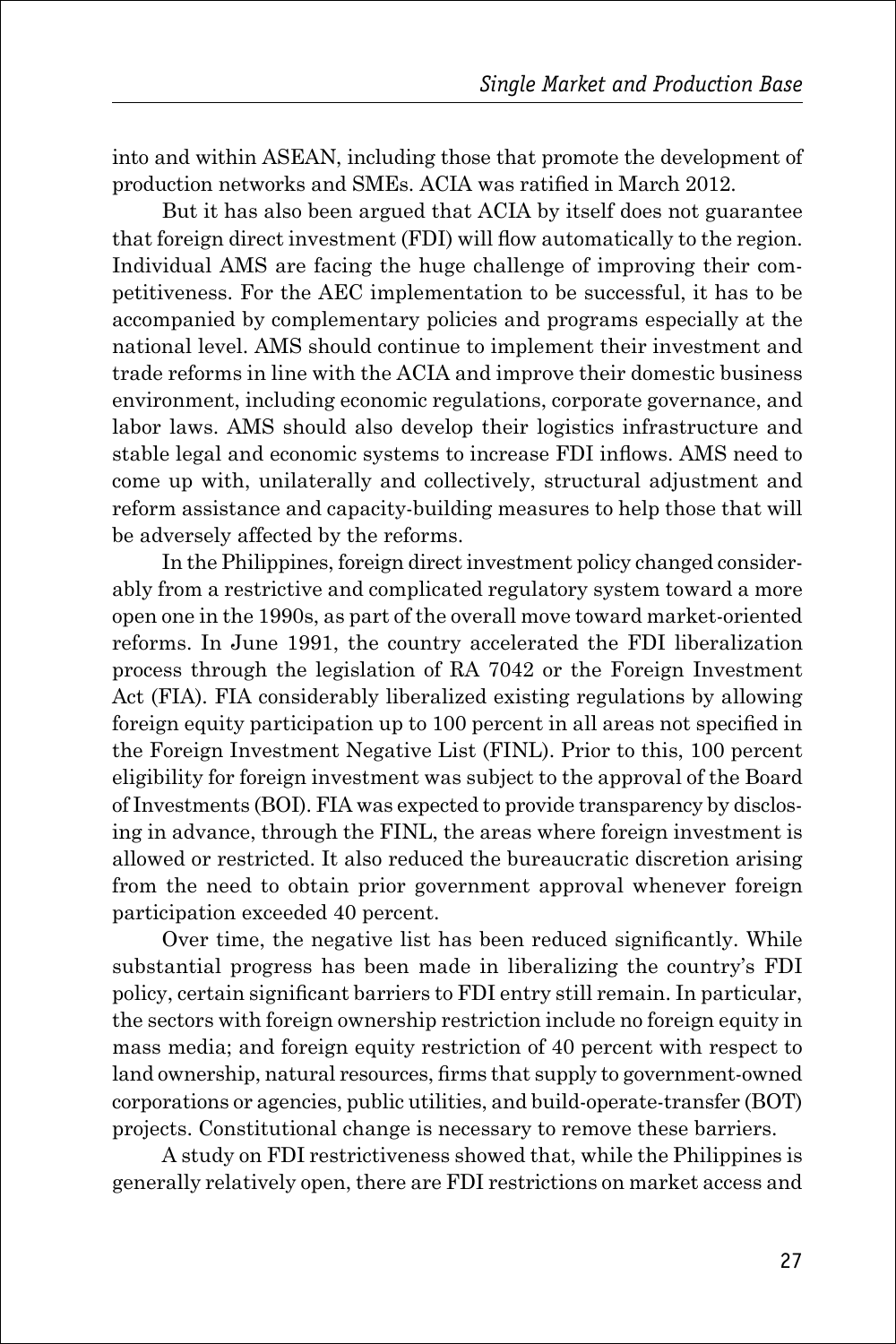national treatment. Barriers are particularly high in the services sector consisting of professional, scientific, and technical activities, transportation and storage, real estate activities, public administration and defense, compulsory social security, and education. Some barriers are also present in agriculture, forestry, and fishing, mining and quarrying, as well as in administrative and support activities. The study also found restrictions on board of directors and management composition as rather severe for the Philippines. The study also indicated the imposition of performance requirements to receive incentives.

While the investment policy reforms and opening up of more sectors to foreign investors in the past decade resulted in improvements in FDI inflows to the country, overall, FDI inflows to the Philippines have been limited; hence the country's performance has lagged behind its neighbors in Southeast Asia. For instance, a comparison of FDI inflows as a percent of GDP in ASEAN from 1995 to 2010 showed that the Philippines and Indonesia received the lowest average FDI inflows of only 1.5 percent and 1.75 percent, respectively.

#### *Investment promotion and facilitation*

As the Philippines shifted its orientation from import substitution toward export promotion, the country implemented trade and investment liberalization and pursued changes in its overall investment and investment incentive policies. Incentives along with simplified registration procedures have become the centerpiece of the country's investment promotion strategy. Fiscal and nonfiscal incentives have been conferred on preferred activities under the Omnibus Investments Code (OIC) and export-oriented enterprises in economic zones. The BOI is the country's lead agency tasked with investment promotion and administers the incentives under the OIC. The major economic zones are supervised by the Philippine Economic Zone Authority (PEZA), Subic Bay Metropolitan Authority (SBMA), and Clark Development Authority (CDA).

In terms of major incentives provided by the different investment incentive-giving bodies, BOI-registered enterprises are allowed income tax holiday (ITH) up to eight years, tax and duty-free importation of spare parts, and tax credit on raw materials. After the lapse of the ITH, the regular corporate tax rate of 30 percent would apply to BOI enterprises. PEZA grants the most generous incentives covering ITH, basic income tax rate of 5 percent of gross income, and tax and duty-free importation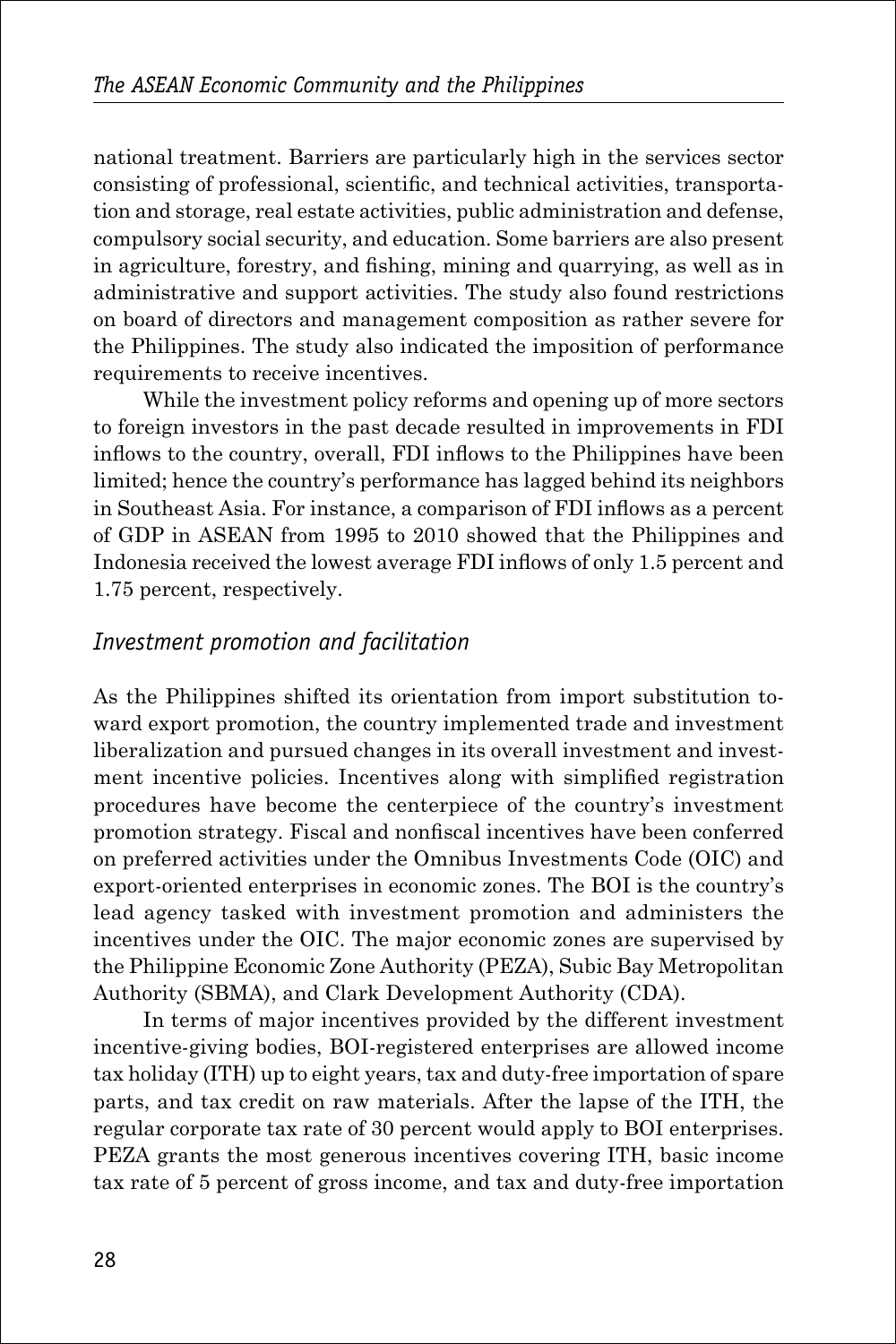of capital equipment, spare parts, and raw material inputs. Except for ITH, Clark and Subic enterprises enjoy the same incentives available to PEZA enterprises.

Total approved foreign investments increased to PHP 214 billion in 2007 from PHP 174 billion in 2004. In 2008 and 2009, the total dropped to PHP 183 billion and 122 billion, respectively. This went up to PHP 196.1 billion in 2010. On average from 2000 to 2010, PEZA accounted for the bulk of the total approved FDI with a share of 54 percent. Next was BOI with a share of 34 percent, while SBMA and CDA registered almost equal shares of 6 percent each. With the apparent success of PEZA, SBMA, and CDA in attracting foreign direct investment flows, the government has become more aggressive in its creation of more economic zones.

The current investment promotion regime is characterized by different investment regimes administered by different government bodies. The various laws governing investment promotion and administration of investment incentives have led to a complex system and, in the absence of a central body coordinating and monitoring the different investment promotion agencies (IPAs), there seems to be a lack of a coherent and integrated approach in the administration and monitoring of investment incentives. The absence of a single uniform legislation on the granting of investment incentives has resulted in legal issues affecting the certainty of investments in the country. To address this issue, several legislative bills were filed in recent years to create a single body that will coordinate the activities of IPAs, but none has been enacted to date.

In November 2009, the Department of Trade and Industry (DTI) formed a steering committee consisting of DTI and eleven IPAs to formulate the first Philippine Investments Promotions Plan (PIPP). The PIPP will serve as guide to harmonize policymaking, planning and promotional strategies, programs, and projects of the various IPAs. Among the steps identified was the creation of a comprehensive investment portal that would integrate information on all IPAs in the country. This would combine the websites of all IPAs and the lists of registered companies, allowing data sharing among IPAs. Another important measure was the plan to create an interagency body to oversee the implementation and monitoring of investment programs, activities, and projects. A list of target sources of investments was also drafted along with measures to benchmark with competing countries in providing investment facilitation services.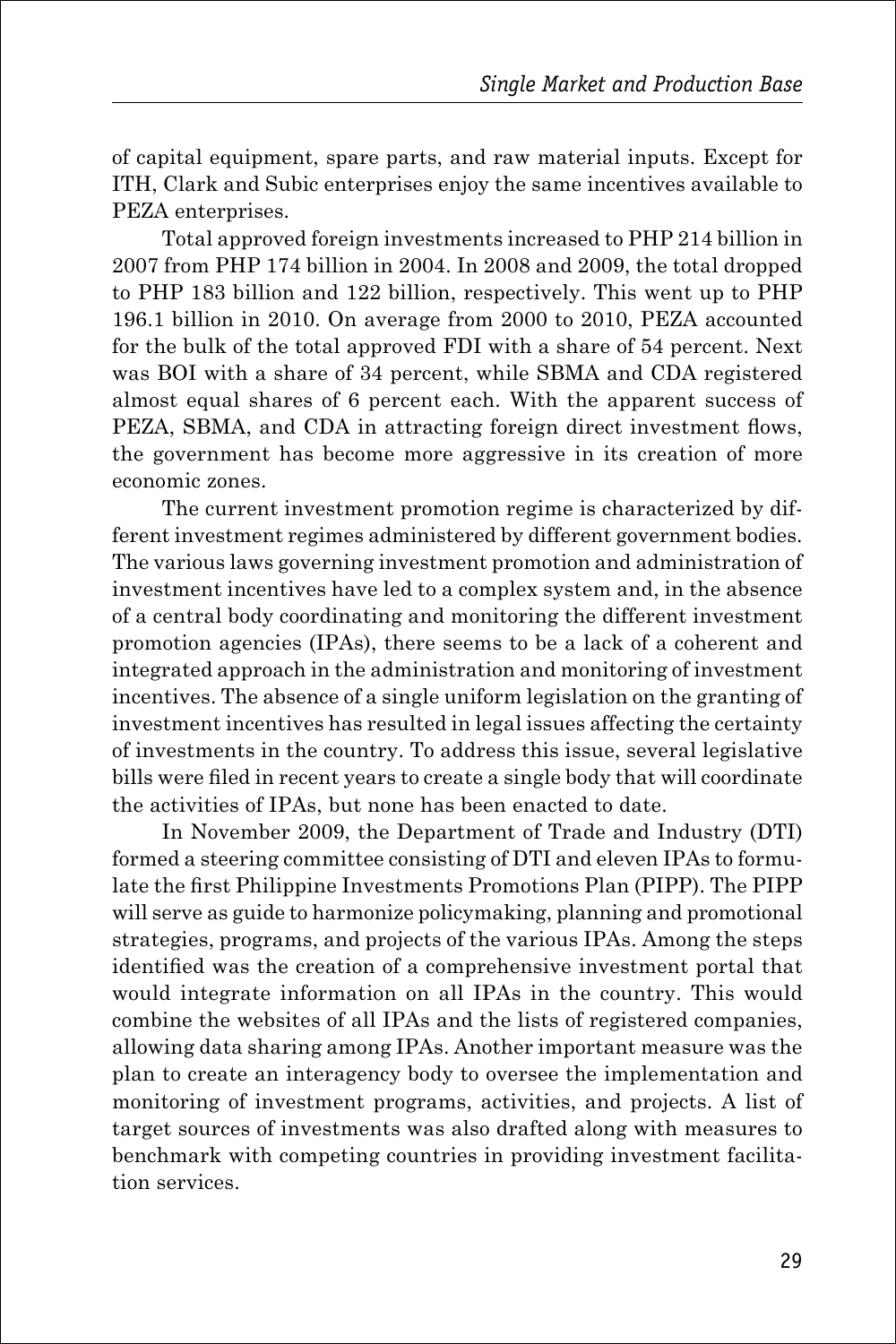#### *Private sector perspective*

The ERIA Survey of Core Measures (2011) sought to identify which measures stipulated in the AEC Blueprint were considered as critical for businesses to benefit well from the realization of the AEC by 2015. The results indicated that: (i) most firms (around 65%) agreed that allowing at least 70 percent foreign equity in all industries except for a minimal number of areas deemed as highly sensitive in AMS was a beneficial and urgent measure; and (ii) more firms (around 70–75% of firms) indicated that treating foreign investors no less favorably than domestic investors in AMS was an urgent and beneficial measure. However, when they were asked what important measures should be operational by 2015, "allowing at least 70 percent foreign equity in industries except for very limited number of sensitive industries" was not among those identified by the respondent firms. This can indicate that: for domestic-owned firms, there is still resistance to liberalizing foreign entry into key sectors of the economy; or for foreign-owned or joint-venture firms, there are other more important factors relating to foreign investment.

In the same survey, investment promotion and facilitation measures in AMS were considered as beneficial by around 81 percent of firms on average, and urgent by around 78 percent of firms on average. The measures included: (i) adopting and implementing international best practices to attract, retain, and add value to investment flowing into the region; (ii) compiling and disseminating timely and relevant information on investment policies, regulations, and statistics to facilitate prospective investors' decisionmaking process; and (iii) organizing joint investment events regularly to brief prospective investors on opportunities arising from the region's integration process.

Based on the MTR survey of firms, investment incentives, low tax rates, and time/cost of starting a business were the critical factors affecting the firms' decision to invest in the Philippines. The results also showed that compared to two years ago, there was no change in their perception of the different factors affecting their decision to invest. However, the respondents noted significant improvements in political stability and level of corruption in the Philippines, two problematic factors which always dragged down the country's image in international surveys such as the World Bank's Cost of Doing Business. The election of a popular president and his continued reforms to reduce corruption and strengthen institutions bode well for the country's efforts to increase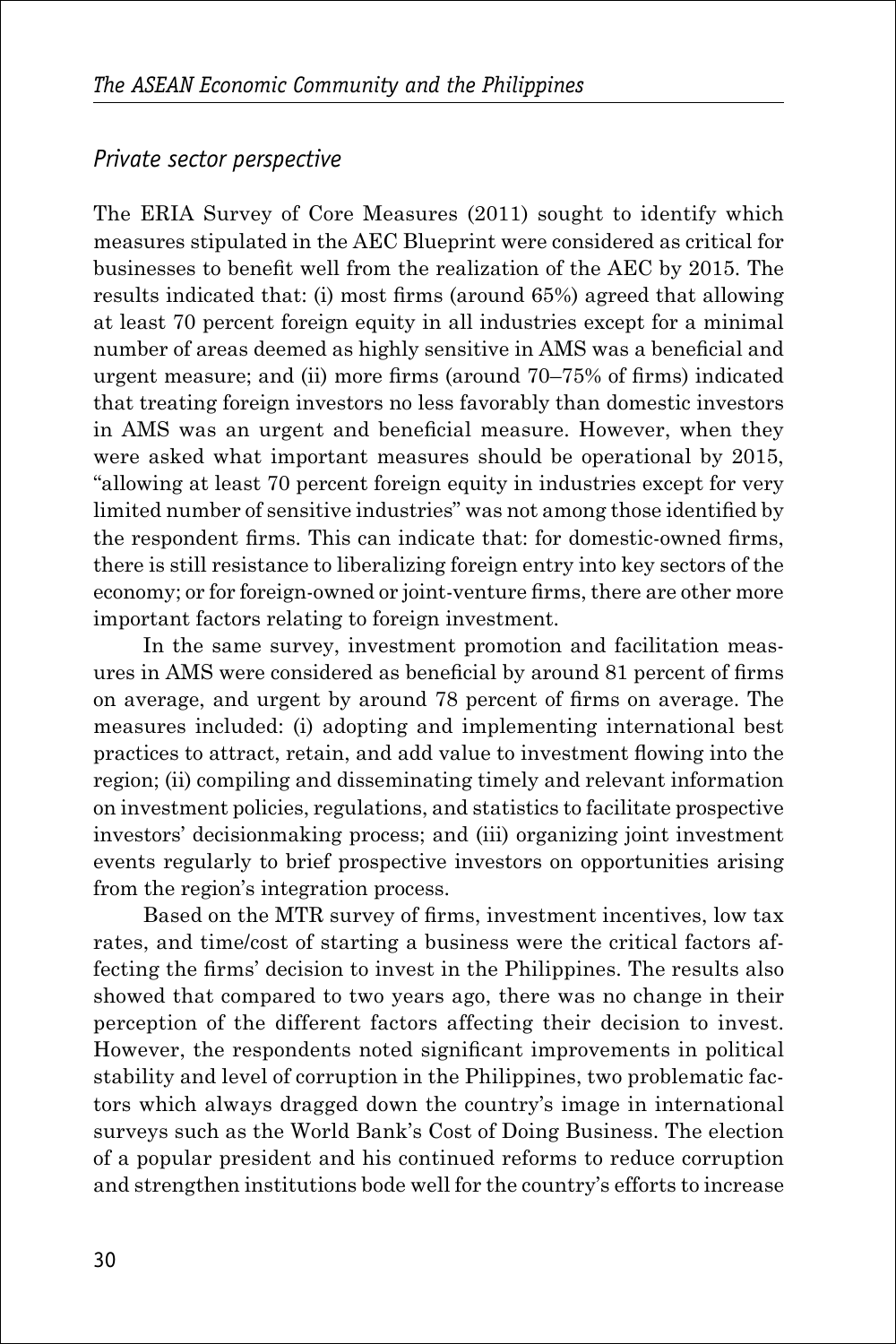investment flows and to expand the investments of those already operating in the country. As the survey showed, a great majority of firms indicated that they would expand their operations. Similarly, a great majority of the firms viewed the ASEAN market as a significant factor in their investment decisions.

In terms of the firms' assessment of government agencies' investment facilitation and promotion, overall results indicated that firms were generally satisfied with: (i) paper processing and approval/permit process implemented by various government agencies, with improvements noted in computerization and streamlining of government procedures and addressing investor queries; (ii) information on investment laws, policies, regulations, rules and procedures, including those relating to setting up business; (iii) information provided by IPAs to the public and investors, and their response to queries; and (iv) notification of and consultation with stakeholders on changes in investment rules, regulations, and policies. With respect to the administration of registration, authorization, and permit formalities by the government and its agencies, around two-thirds of respondents found them to be transparent and uniform/impartial, but the same number of firms said they were not speedy enough.

From the perspective of firms, the most problematic issues indicated were bureaucracy and too much red tape and delayed and slow processing of permits. The firms pointed to the lack of transparency in guidelines and procedures, corruption, and the non-uniformity of investment incentives given by the four IPAs.

In operating a business in the country, the firms cited high cost and unpredictability of power supply, high cost of other utilities and domestic shipping, high taxes, confusing government charges, lengthy and nontransparent process in labor disputes, lack of highly skilled workers, and absence of support in the parts and components sectors. Problems in the regulatory environment were also indicated, such as policy inconsistency, lack of streamlining of interrelated government procedures handled by different agencies, and ineffective dissemination of policy changes. The lack of a comprehensive effort in government to promote the country was also cited.

It is important to note that amid these problems and weaknesses in the system, PEZA was an exception. In particular, PEZA has adopted good practices, which the other IPAs would do well to emulate.

To improve the country's investment facilitation environment and overall investment climate, the respondents suggested the following: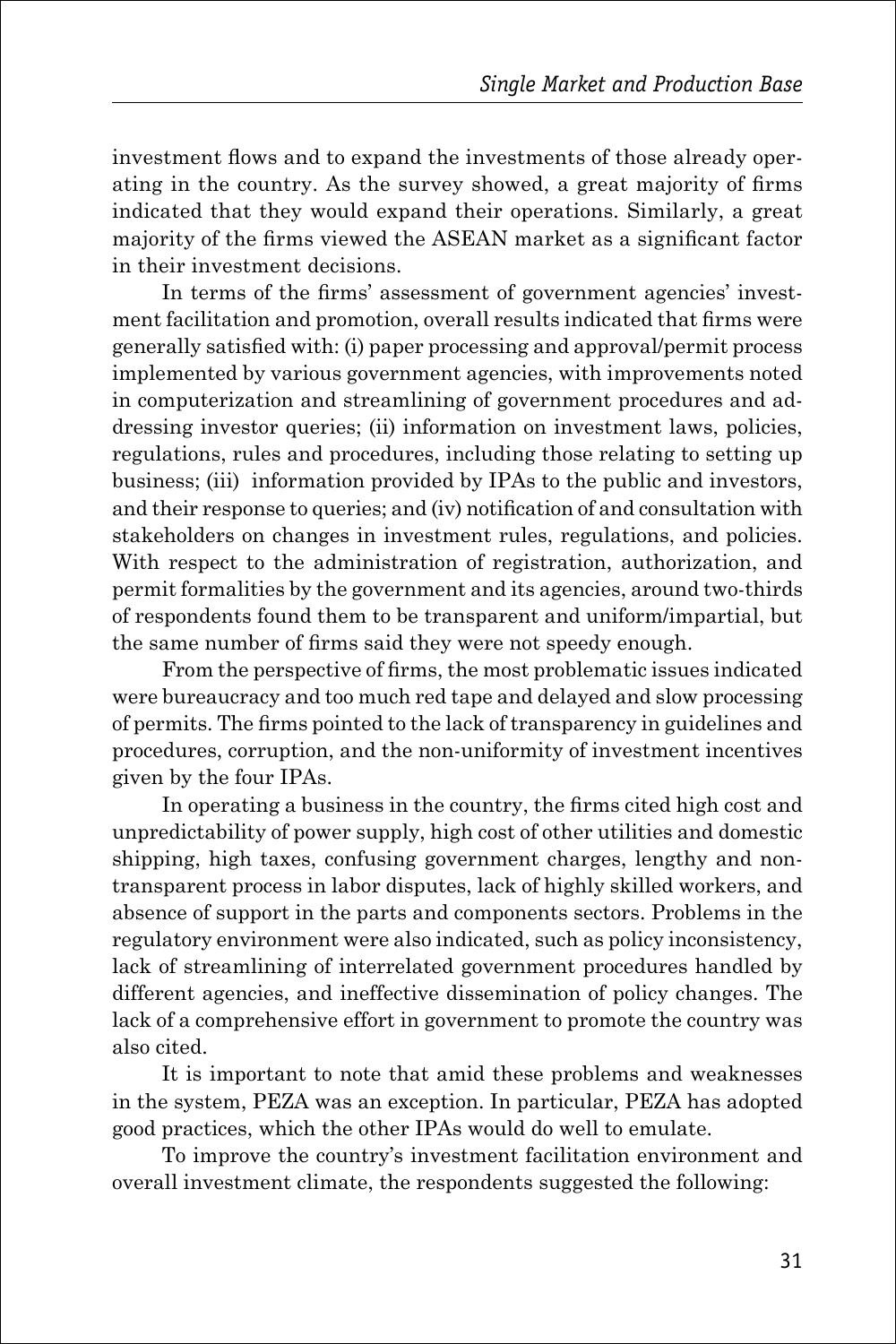- Eliminate bureaucratic red tape and corruption in government;
- Strengthen tax rules and make them applicable to all locations;
- Enact clear, consistent, and investor-friendly laws that will not be repealed for at least 15 years, except if amendment will benefit the investors;
- Improve infrastructure (road and traffic conditions) within and outside special economic zones;
- Allow foreigners to own land and buildings for commercial and industrial use;
- Develop support industries to electronics and semiconductor industry to improve the competitiveness of the country in this sector; and
- Improve security and peace and order condition in the country.

#### *Ways forward*

In view of deepening regional economic integration via the implementation of the country's commitments to the AEC Blueprint, the paper puts forward policy recommendations necessary to reduce the gap between policy and implementation, improve the investment climate, and boost the country's competitiveness to enable us to catch up with our neighbors and take advantage of the opportunities offered by the AEC. Building on the recommendations highlighted not only in the present survey but also in the other investment surveys covering both IPAs and firms, the following recommendations are proposed:

1) Unify and centralize the investment promotion and facilitation efforts by all IPAs under one agency with strong leadership. The IPAs were created by different legislations administered by different government bodies without an overall, coherent, and integrated investment promotion and facilitation strategy that will guide IPA activities. Each IPA individually coordinates with national agencies and local government units (LGUs). In the absence of standard procedures and processes for all IPAs, different arrangements had emerged, with some IPAs facing more difficulties than others. It is important to establish a single mechanism to coordinate the business registration, investment promotion, and facilitation policies with the national and local governments, including standard procedures for granting of tax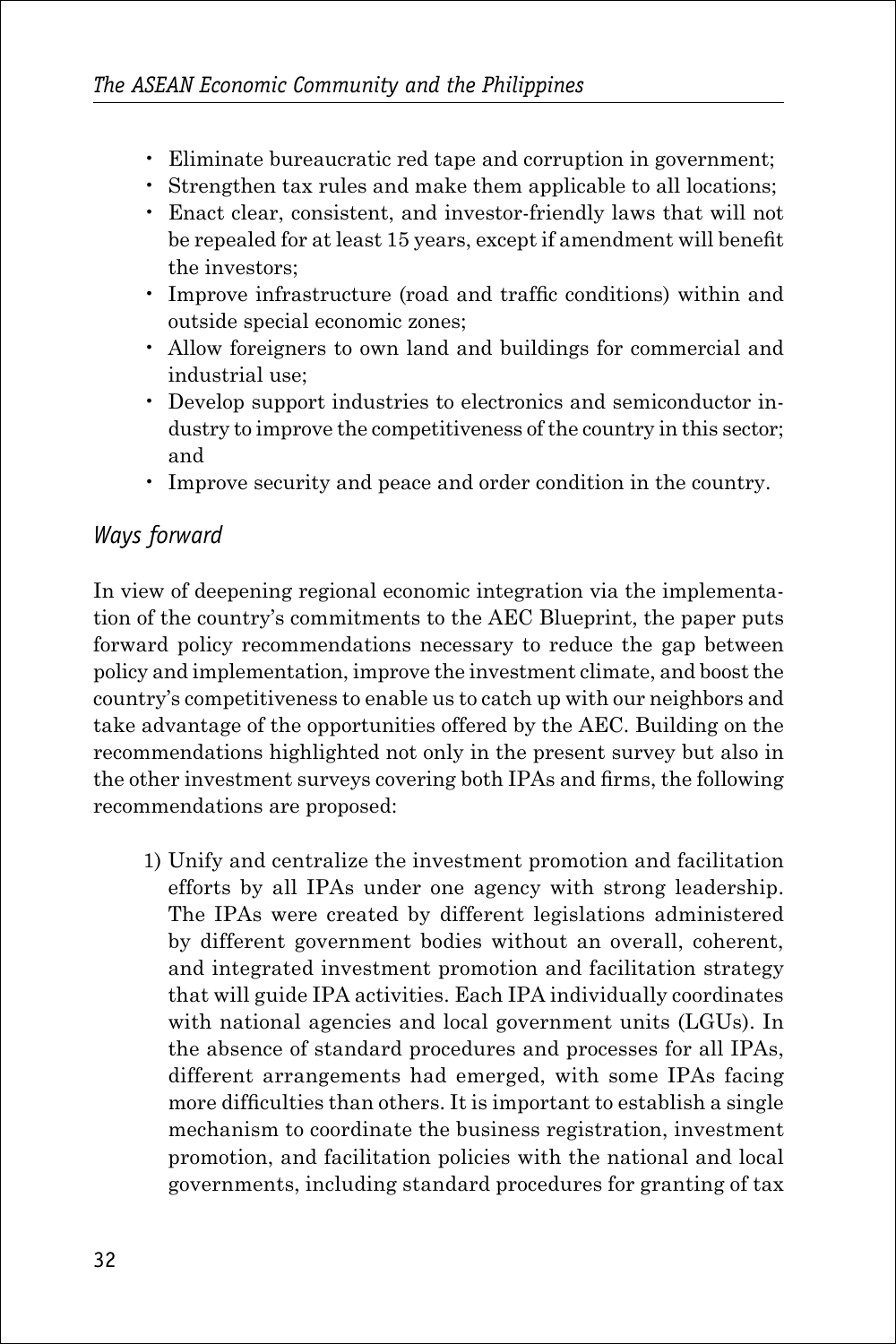incentives and exemptions to investors. The case of Singapore's Economic Development Board (EDB) shows how a one-stop and lead agency for investment promotion has played a crucial role in Singapore's continued economic success. The crafting and passing of a legislation to centralize investment promotion and facilitation activities under a single agency should therefore be prioritized.

- 2) Strengthen the current efforts of the PIPP interagency committee to coordinate the various IPA actions and plans. This may be viewed as a transitional arrangement, with the lead agency for investment promotion and facilitation yet to be created. IPAs should synchronize their efforts in promoting the country, imagebuilding activities, providing after-sales service to investors, and implementing the country's investment plan. They should update information regularly and make these easily available online. To be effective, IPAs should have sufficient resources.
- 3) Other IPAs in the country should learn and adopt the "PEZA way" in dealing with operational issues such as slow processing of permits and other clearances required by national agencies and LGUs. Studies have shown that PEZA has successfully combined regulation and promotion. Its one-stop shop is very efficient and effective and has reduced the cost of doing business, leading to increased competitiveness of firms.
- 4) To improve the operational environment and investment climate, IPAs should closely collaborate with national agencies and LGUs particularly in the following areas:
	- automation of business procedures in national government agencies, procedures and guidelines that should also be transparent;
	- streamlining interrelated procedures handled by different national government agencies;
	- implementing clear and consistent policies, with any policy changes communicated effectively; and
	- providing assistance to prospective investors as well as in promoting the country.
- 5) To review the existing investment incentives toward a more comprehensive and harmonized set of incentives governing all the IPAs. IPAs cannot and should not compete on the basis of fiscal incentives. Rather, they should differentiate themselves in terms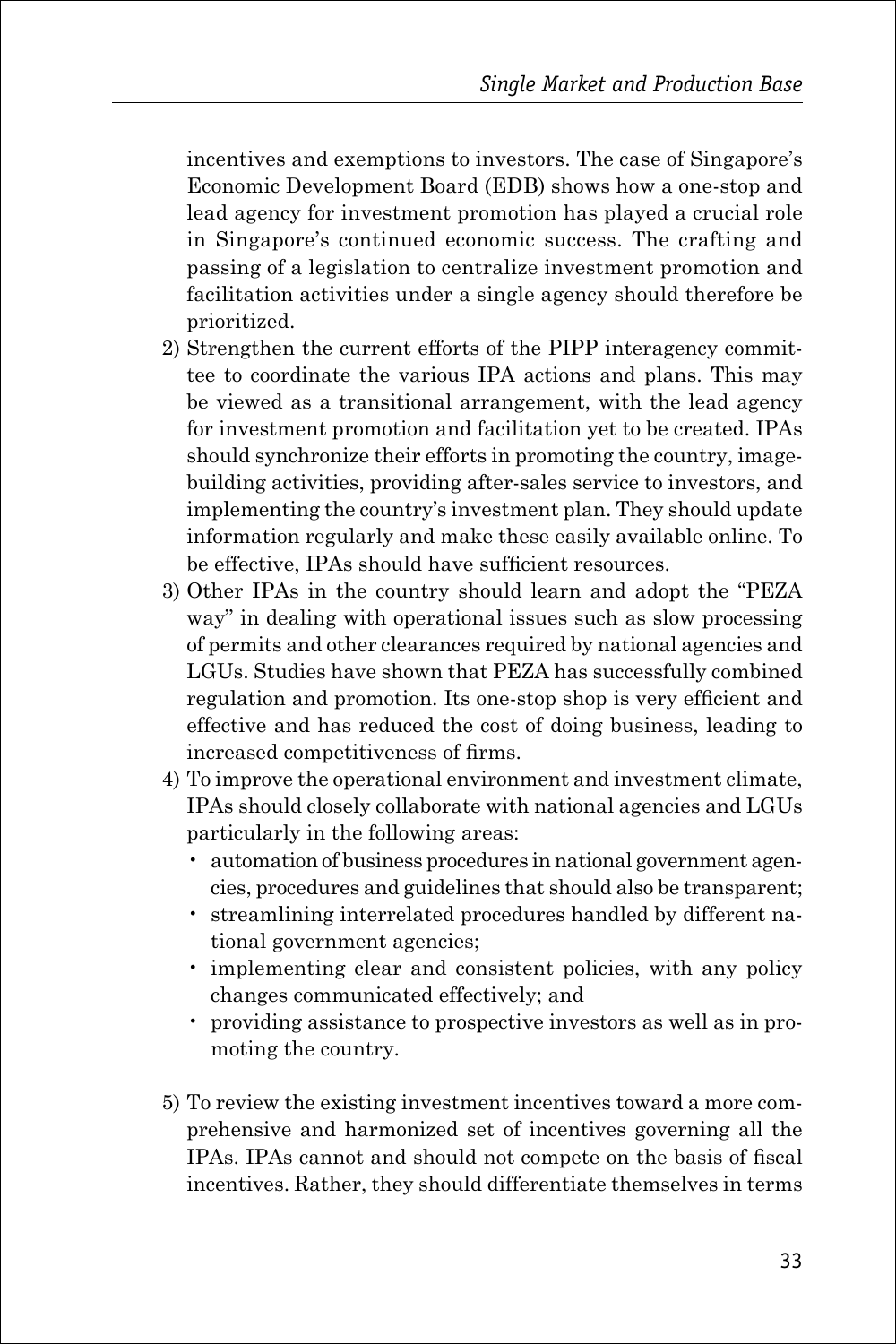of facilities, services, and, most importantly, through streamlined procedures (FIAS 2008). As the survey results showed, most of the firms used IPAs primarily to get fiscal incentives. Investment incentives have also widely differed from each other. PEZA offers ITH and a 5 percent income tax rate after; BOI has ITH but no 5 percent tax rate while both Subic and Clark have only a 5 percent tax rate but no ITH.

As the survey results showed, AEC 2015 was seen by most firms as offering both challenges and opportunities. To take advantage of the opportunities, the above suggested reforms must be accompanied by the following:

- 6) Increase infrastructure investment in physical infrastructure, power and logistics in particular, to reduce the cost of doing business in the country. Modern and efficient air, land, and sea infrastructure should be built fast enough.
- 7) Review the Constitutional limitations on foreign equity, particularly the 60-40 rule. While limitations on foreign equity in these sectors cannot still be directly addressed, the government has to continue implementing measures to promote competition and strengthening institutional and regulatory framework particularly in public utilities. The Philippines is already considered as relatively open vis-à-vis its ASEAN neighbors. Foreign entry remains restricted in a substantial number of important economic sectors.
- 8) Improve institutional infrastructure by addressing corruption, which, together with poor infrastructure, has severely weakened our competitiveness.

Overall, **one important lesson that can be drawn from the Philippine experience is that market-oriented economic reforms need to be accompanied by good infrastructure and efficient institutions to support the new economic environment.**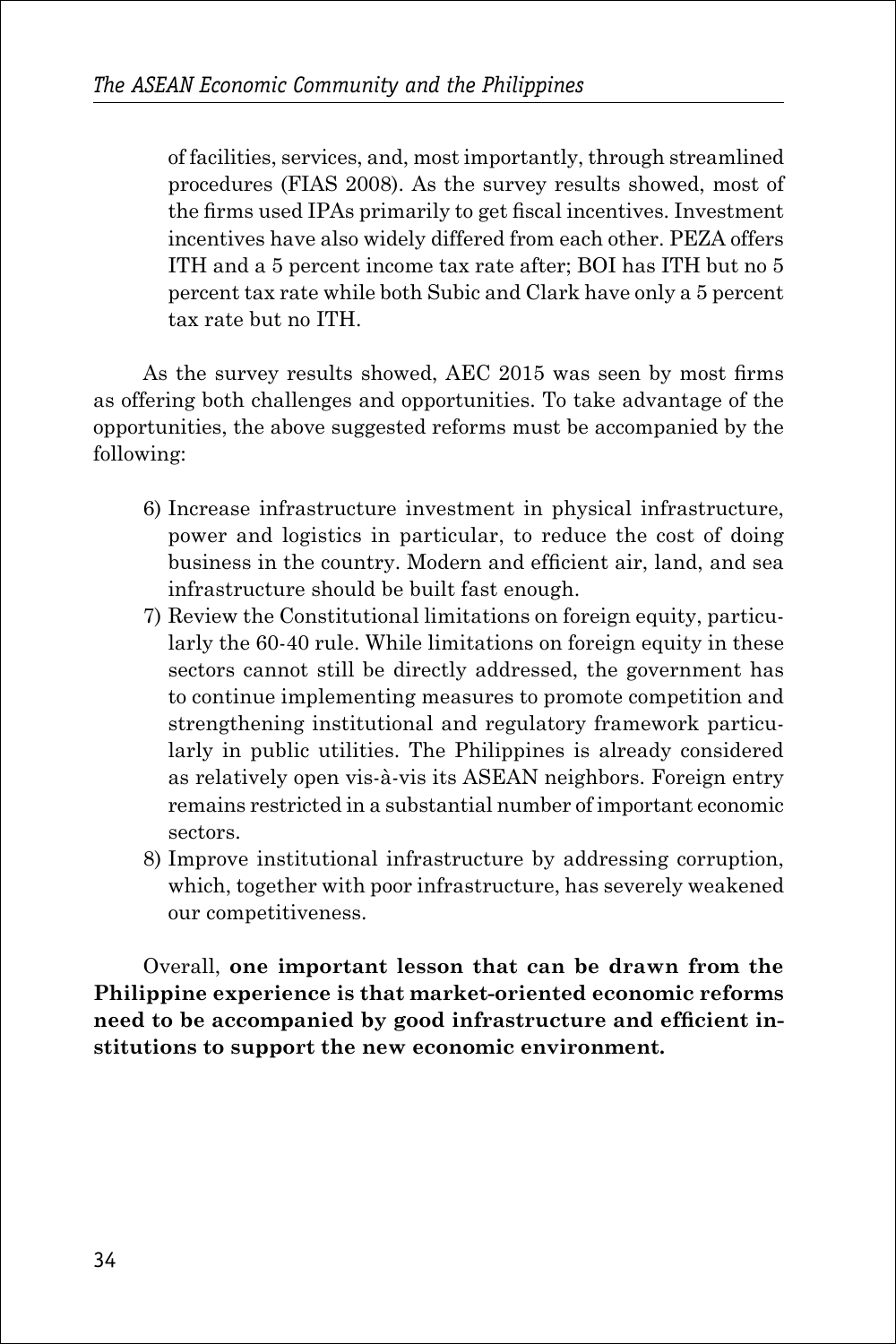#### **Labor mobility and MRAs on professional services4**

MRA is one of the more recent developments in ASEAN cooperation on trade in services. MRAs enable the qualifications of professional services suppliers to be mutually recognized by signatory member-states, hence facilitating the movement of professional services providers in the ASEAN region. The Philippines has signed seven ASEAN MRAs in the following professional services: engineering, nursing, architecture, surveying, medical, dental practice, and accountancy.

There are many challenges facing the implementation of MRAs in the country. Domestic laws and regulations need to be changed to align and support the specific MRAs. There are also some professional organizations that are quite reluctant to implement the MRAs as they are still unfamiliar with them and the liberalization of trade in services as envisioned in the AEC Blueprint. The lack of budgetary support by lead stakeholders and inadequate collaboration among the public and private sectors have also been cited as constraints. Some professional organizations, however, like the accountants, have commenced bilateral negotiations with counterpart bodies, taking into account the various differences in educational systems, legal frameworks, institutional mechanisms, and socioeconomic conditions. Both the Professional Regulatory Commission (PRC) and the Department of Labor and Employment (DOLE) are also in the process of putting policy measures in place to facilitate MRA implementation in the country.

An MTR questionnaire was administered to officials of the professional boards of the PRC on the facilitating and deterring factors affecting the implementation rate of MRAs in the Philippines. At the national level, facilitating factors cited included MRA implementation as part of the national government agenda, awareness programs, close coordination with the government, and projects to facilitate improvements in the quality of practice and address sector issues. Deterring factors included the absence of a comprehensive program to implement the MRA; absence of comprehensive databases and research studies on best practices and review of foreign reciprocity; absence of a coordinating body to provide the necessary information on what the MRA is, its objectives and mechanics involved as well as its implications; and weak coordination between

<sup>4</sup> This section extracts from the draft prepared by Dr. Rafaelita Aldaba.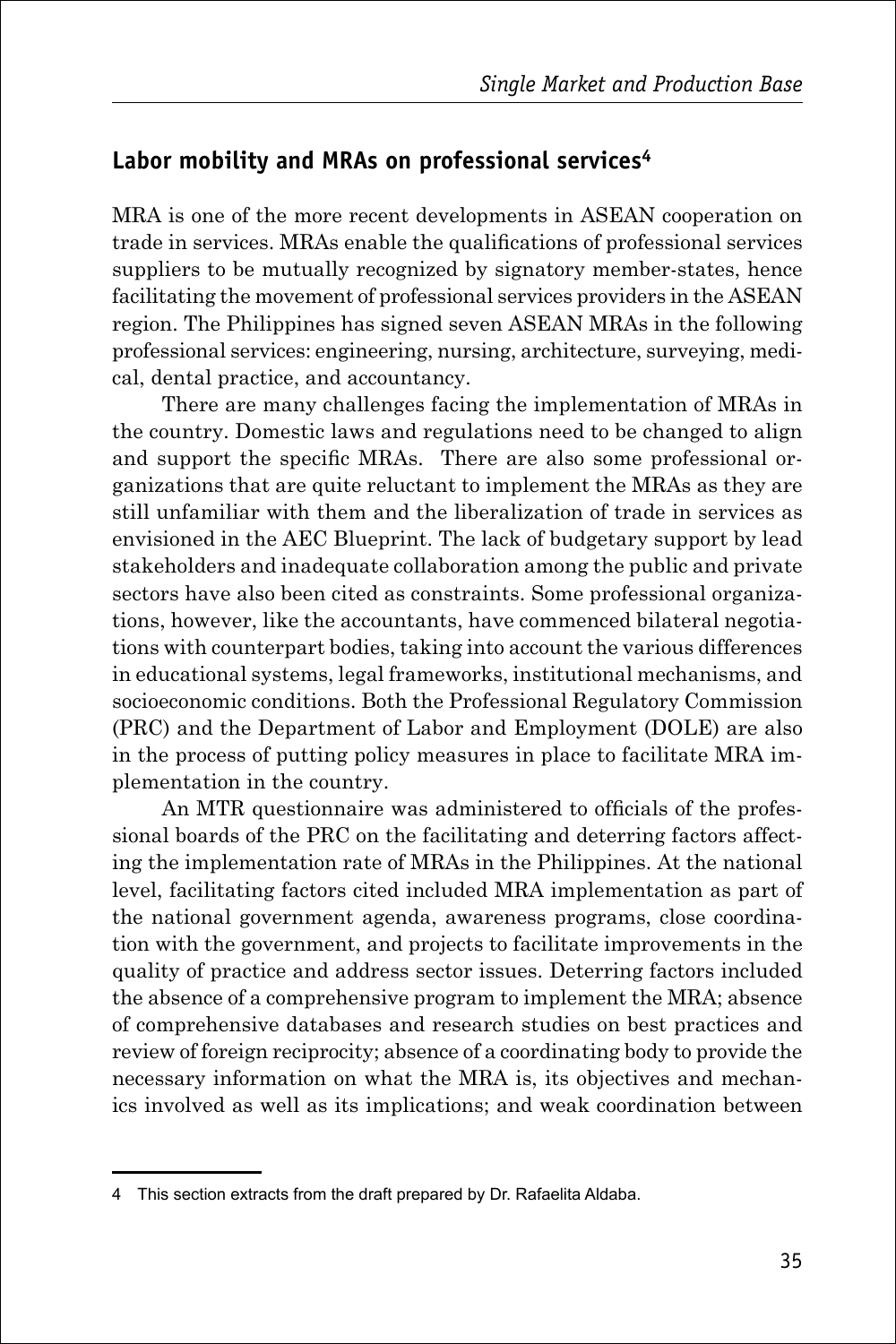national government agencies involved in negotiations and professional regulatory bodies and among national government agencies in policymaking, information gathering, dissemination, and advocacy efforts.

At the regional level, facilitating factors included willingness to share best practices among the AMS and the presence of mechanisms for coordination among AMS. Several deterring factors have been identified, such as the different levels of competencies among AMS due to differences in curricula and different requirements for licensure examinations; and language barriers, limited resources for capacity building, and weak regulatory process to maintain or enforce agreed standards.

To move the implementation of the MRAs forward, the following measures are recommended:

- Formulate clear criteria for labor market test (LMT) and create a skill shortage list or positive list of occupations that are difficult to fill. The positive list is important because it provides not only information on skill shortages to help the government in its education and training policy, but also the list of occupational shortages can serve as input to policy discussion in AFAS. At the regional level, the development of a common list of occupations and/or sectors where LMTs can be abandoned must also be pursued.
- Formulate clear rules and guidelines in implementing the foreign reciprocity provision.
- Address sectoral concerns particularly the conflicting regulations in engineering and standards and quality issues in nursing.
- Strengthen coordination among PRC, DOLE, and other government agencies involved in trade negotiations in the implementation of the MRAs.
- Designate a central body to coordinate the different MRA activities such as policymaking, information gathering, dissemination, and advocacy efforts.
- Formulate a comprehensive and strategic framework on MRA implementation containing in-depth analyses of the impact of MRA implementation by sector (cost and benefit analyses); package of policy reforms and programs to facilitate the MRA implementation process; strategy for information dissemination, constituency building, networking, and advocacy; adjustment alternatives and capacity-building initiatives in the transition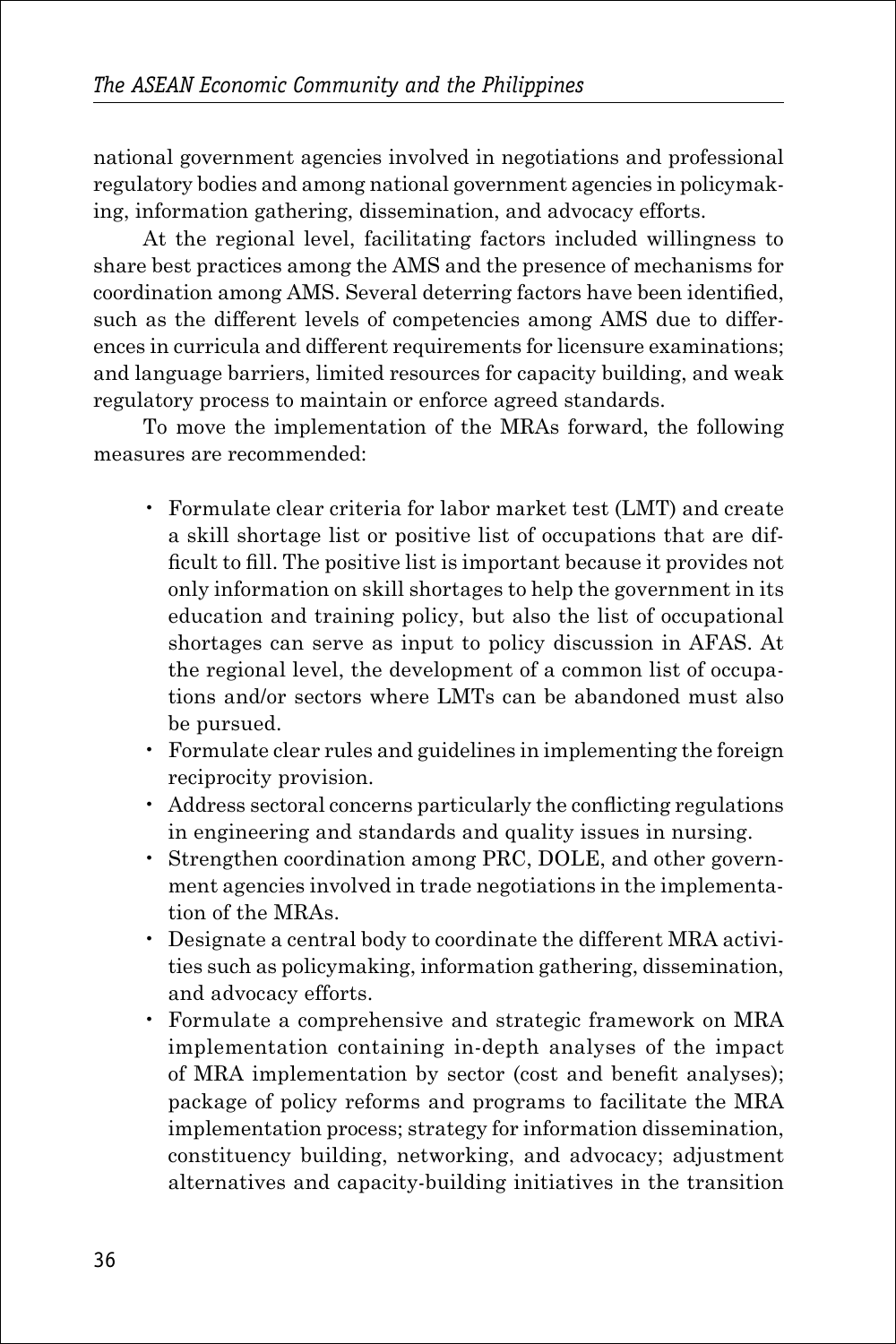period; and strategy for resource mobilization to finance adjustments during the transition.

- Conduct more research impact studies on the implications of the MRA implementation.
- Conduct more information dissemination and awareness campaigns on MRAs.
- Conduct more capacity building and trainings both for the government and sector representatives.
- Increase funding for capacity building, coordination and networking and grants for conducting studies, and generating consistent and readily available statistics for the government and the private sector.
- Encourage sustained sharing of best practices in basic education, core competency development, and implementation of codes of ethics through collaborative conferences, and research and exchange visits.
- At the regional level, it is important to develop a common formula for determining competencies and credentials among AMS and the adoption of the same by the AMS.

#### **Agriculture5**

In the agriculture sector, among the priorities for integration are enhancement of trade among ASEAN member-countries and long-term competitiveness of their food and agriculture products. By harmonizing their standards and quality and by standardizing their trade certifications, their agricultural products are expected to become more competitive in the global market.

ASEAN is moving toward standardizing practices and food safety systems such as adoption of Good Agriculture Practices (GAP), Good Aquaculture Practices (GAqP), Good Animal Husbandry Practices (GAHP), Good Hygiene Practices (GHP), Good Manufacturing Practices (GMP), and Hazard Analysis Critical Control Point (HACCP)-based systems. Another set of standards relates to Maximum Residue Limits (MRLs). ASEAN has also identified Guidelines on the Risk Assessment of Agriculture-related Genetically Modified Organisms (GMOs), as well as establishment of an ASEAN Genetically Modified Food Testing Network.

<sup>5</sup> This section extracts from the draft prepared by Dr. Roehlano Briones, Dr. Danilo Israel, and Ms. Ivory Myka Galang.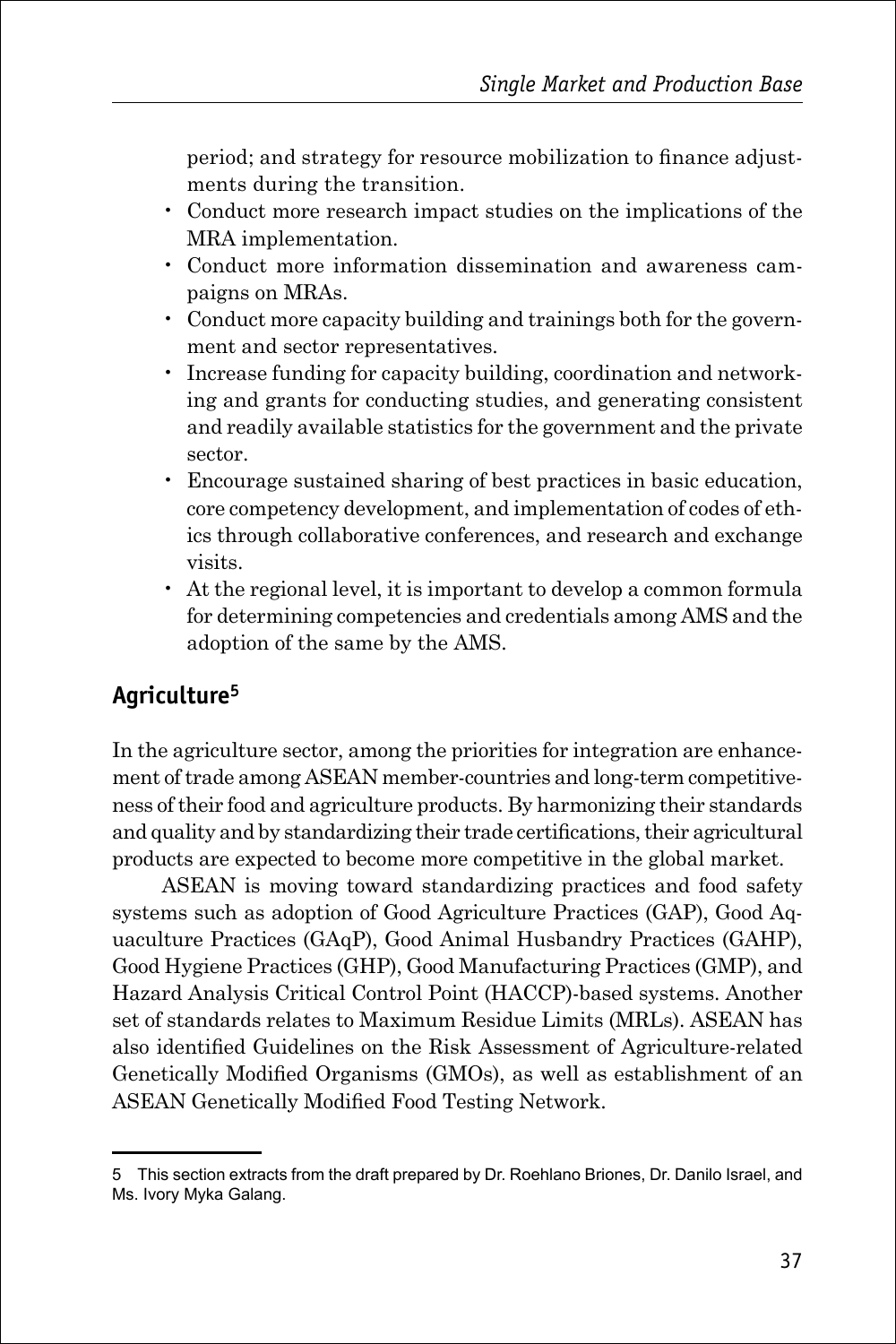The AEC Blueprint also aims at joint approaches and technology transfer among AMS. These involve, among others: collaborative research; strategic alliances with the private sector; combating illegal logging and fishing; and strengthening and networking of agricultural cooperatives to enhance market access, together with establishment of business linkages. Agricultural research in the Philippines under the Department of Agriculture (DA) is within the purview of the Bureau of Agricultural Research (DA-BAR); the body overseeing the national agricultural research system is the Philippine Council for Agriculture, Aquatic, and Natural Resources Research and Development (PCARRD) under the Department of Science and Technology (DOST). In charge of registration, regulation, and support for cooperatives in the Philippines is the Cooperative Development Authority (CDA), under the Department of Finance.

The implementation of harmonization measures for agricultural products is under the regulation of various government agencies. The DA is the principal agency that implements food safety and quarantine of agricultural products that are fresh, live, and semiprocessed. On the other, the Department of Health-Bureau of Food and Drugs (DOH-BFD) is tasked with ensuring that processed food and agricultural products are safe for human consumption. The Bureau of Agriculture and Fisheries Product Standards (DA-BAFPS) is tasked by the Agriculture and Fisheries Modernization Act (AFMA) to formulate as well as enforce standards for fresh, primary, and secondary processed agricultural products. The DA-BAFPS is the national inquiry point for Codex Alimentarius and other food safety regulatory bodies. It is the lead agency for ASEAN harmonization of standards on horticultural produce and other food crops, as well as for food safety management and certification systems. The DA-BAFPS is also the chairperson of GAP certification, as well as co-chair and secretariat for GAHP. Certification is harmonized throughout ASEAN for GAP and GAHP; harmonization is in process for GAqP, which has likewise been developed for the Philippines based on HACCP.

Under BAFPS oversight are frontline regulatory agencies of DA. The Bureau of Fisheries and Aquatic Resources (BFAR) regulates the fisheries industry and is responsible for issuing HACCP certification and food safety regulation for fish processing plants, as well as imports and exports of fish. The Bureau of Plant Industry (DA-BPI) is tasked to prevent entry and spread of plant pests and enforce phytosanitary measures on plant and product exports. The Bureau of Animal Industry (DA-BAI) regulates animal feeds; prevents and control infectious animal disease;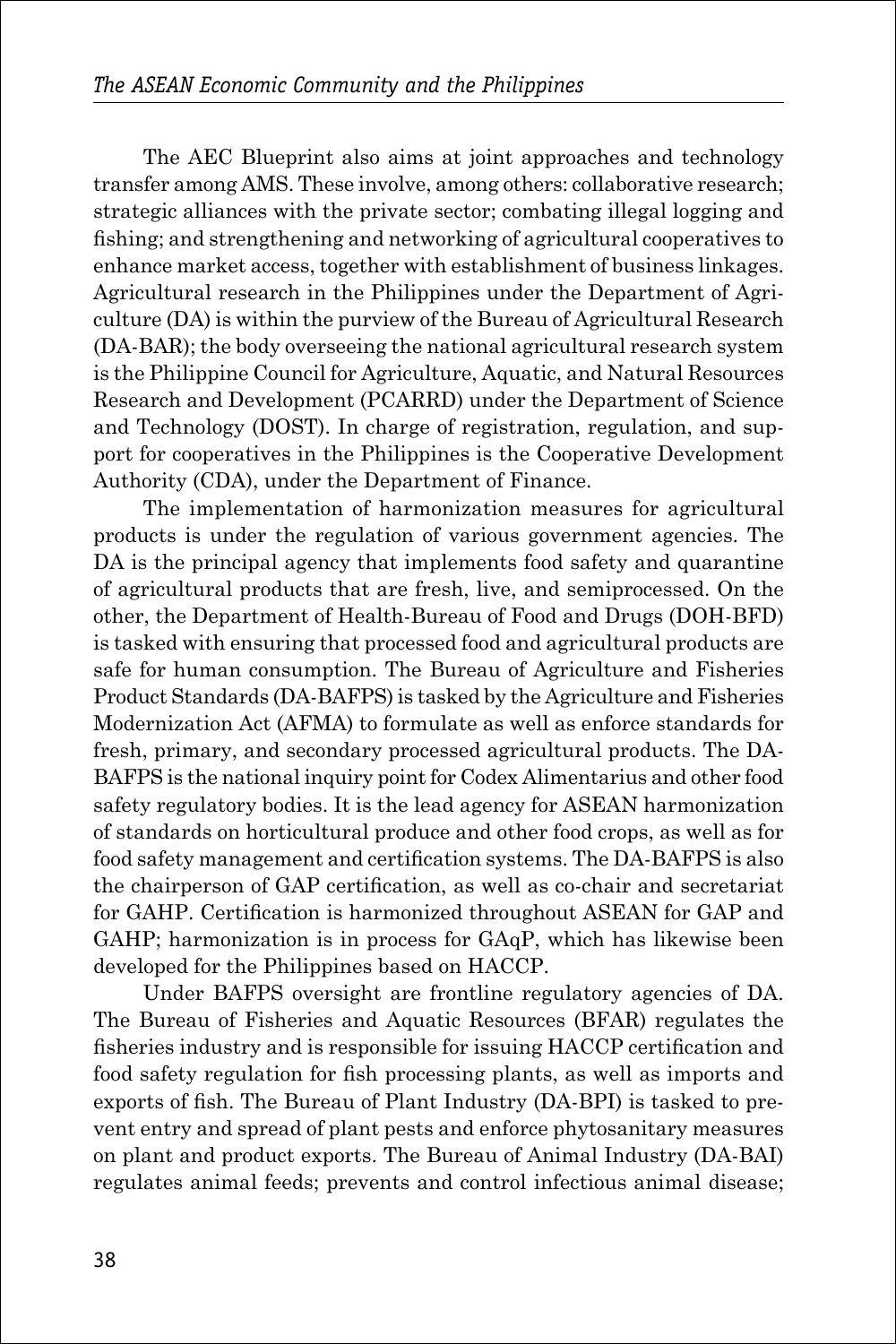and controls the movement of animals and animal products, via certification, quarantine clearances, and permits. The National Meat Inspection Service (NMIS), under RA 9296 or the Meat Inspection Code, serves as the sole national controlling authority to implement policies, programs, guidelines, and rules and regulations pertaining to meat inspection and meat hygiene to ensure meat safety and quality from farm to table.

A number of issues have been raised about implementation of commodity and production and processing/distribution standards. One problem is the overlapping functions and tasks of the concerned agencies, particularly between BAFPS, BPI, BAI, and BFAR. Another is the sequencing of import clearance: the BOC typically undertakes initial clearance, with quarantine procedures following. Tariffs and duties are already collected prior to inspection for SPS measures implemented by DA, which may raise problems for some importers. Furthermore, traders who seek to evade customs duties (smugglers) perforce also evade quarantine.

#### *Interview of key officials*

Key informants were drawn from heads of the relevant line bureaus and agencies concerned with implementing the AEC Blueprint for agriculture, mainly from the DA and related agencies (DA-BAFPS, DA-BPI, DA-BFAR, DA-BAI, DA-BAR), as well as CDA.

Interviews of key officials from the relevant line bureaus and agencies concerned with implementing the AEC Blueprint for agriculture (i.e., DA, BAFPS, BFAR, BPI, BAI, BAR, and CDA) were conducted according to a structured questionnaire on food and agriculture sector prepared by ERIA. The questionnaire covers intra- and extra-ASEAN trade, the longterm competitiveness of ASEAN's food and agriculture commodities, and assessment of the implementation of HACCP-based systems. It also looks into the harmonization of quarantine and inspection procedures, MRLs, and issues related to GAP, GAHP, GHP, and GMP. It also focused on the cooperation in research and development (R&D) and technology transfer, among agricultural cooperatives and the private sector. A summary of the survey results are presented below.

For fisheries, the survey results may be summarized as follows:

• HACCP-based systems have been implemented, validated, and verified. Generally, however, it is only in the processing area that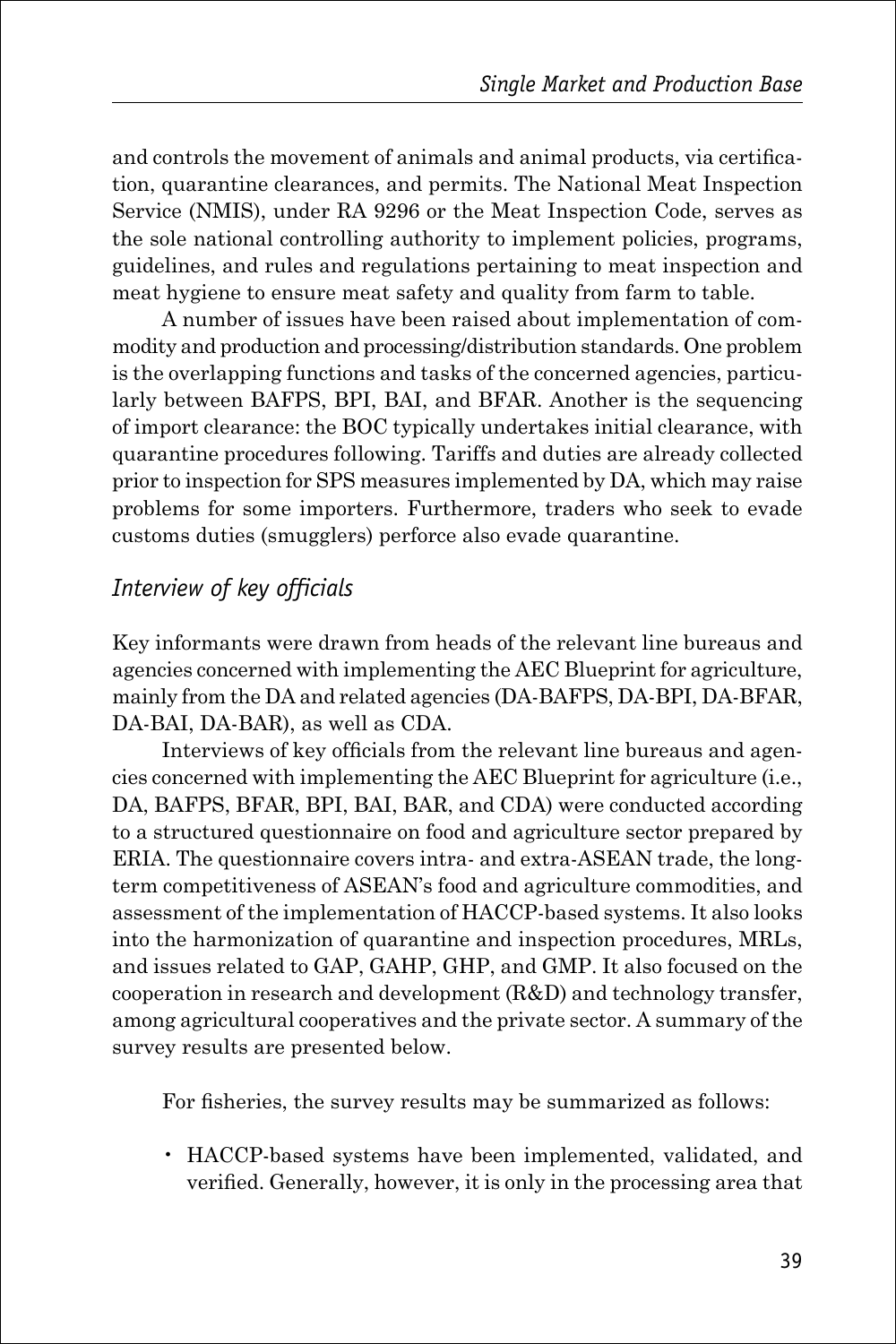this is happening. Furthermore, only the large processing firms can comply because the needed investment to do so is high.

- The quality and safety management systems generally have not been adopted among SMEs in the fisheries sector because a) they cater largely to the domestic market; b) perceived costs of adoption is high; and c) perceived returns from adoption is low.
- The quarantine and inspection/sampling procedures have been harmonized with ASEAN or international standards/guidelines but there are reports that some shipments enter through the backdoor and just bypass quarantine and inspection.
- The harmonization of MRLs of commonly used pesticides for widely traded fish products in accordance with international standards/ guidelines is in progress. Since pesticides are poisonous and/or carcinogenic, consumers benefit from MRLs. But meeting the MRLs is costly to producers.
- GAqP have yet to be finalized at the ASEAN level.
- The establishment/adoption/implementation of good aquaculture and fisheries practices for products with significant trade/trade potential is continuing. Implementation is hindered by perceptions that the practices are not propoor but only intended for those commercial operators who are engaged in the export trade.
- The use of chemicals in aquaculture and measures to eliminate the use of harmful chemicals have been harmonized in accordance with international standards/guidelines.
- Collaborative research and technology transfer with other ASEAN member-countries in fisheries have been undertaken, such as through the Southeast Asian Fisheries Development Center Aquaculture Department (SEAFDEC AQD) and National Aquaculture Centers for Asia (NACA).
- The strengthening of efforts to combat illegal fishing is continuing but with limited progress so far.
- The strengthening of linkages with regional networks of fisheries research and development in ASEAN and East Asia countries is continuing.
- Linkages with private sector is at a fair stage of development; however, strategic alliances and business linkages between local fisheries cooperatives and those in other ASEAN countries have not been strengthened.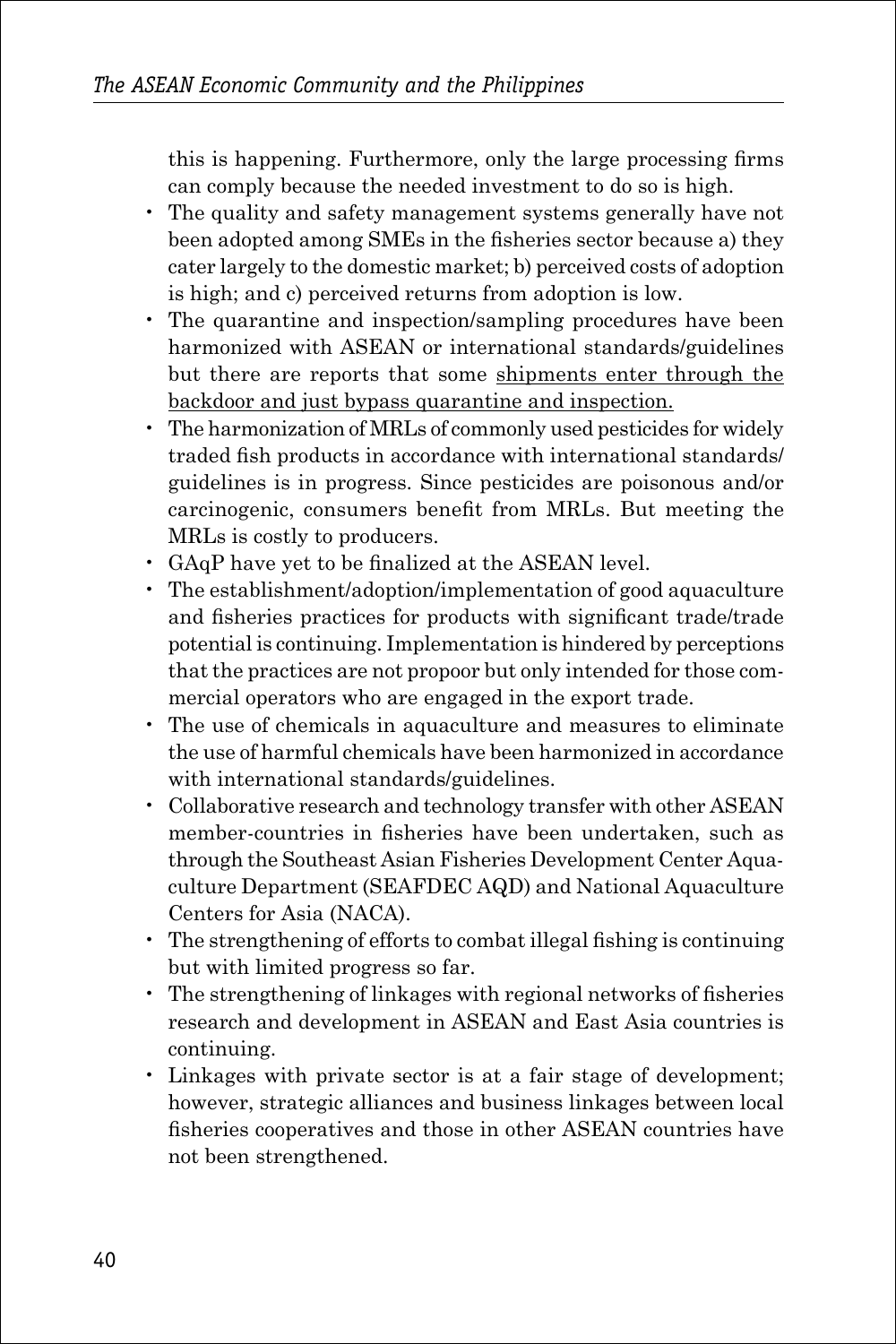For crops and livestock, the survey results may be summarized as follows:

- In the case of crops and livestock, the trade-related requirements (quarantine, GAP, GAHP, MRL) have all been harmonized, although implementation gaps with respect to quarantine may be noted owing to inadequate laboratory facilities, materials, and staff.
- The impact of trade harmonization measures ranges from "Substantial" to "Much"; similarly, costs lie within the same range. Nevertheless, gains for competitiveness are generally rated as "Much".
- Cooperation in the area of technology transfer, R&D, private sector linkages, and cooperative linkages are more mixed.
- In the case of the private sector for instance, one major constraint is lack of interest as the private sector prefers its own networking. Private sector cooperation provides substantial benefits but commensurate cost—which may account for low levels of participation of private sector players.
- In technical cooperation and R&D, participation is limited. With respect to technology transfer and R&D, engagement with other ASEAN member-countries is on a multilateral basis, rather than through ASEAN or bilateral arrangements.
- For cooperatives, participation is limited to NEDAC (Network for the Development of Agricultural Cooperatives), whose membership goes beyond ASEAN. Networking however has not matured to the level of international business linkages among or between cooperatives. Cooperatives benefited very much from their participation, particularly in terms of information and building capacity through observing good governance practices in other successful organizations. Costs are minimal especially with government support.

#### *Gaps in AEC Blueprint implementation*

The widest gaps in AEC Blueprint implementation appear to be in cooperation areas related to private sector linkages, agricultural cooperatives, R&D, and technology transfer. For the private sector, a key factor accounting for the gap is preference for own networking and business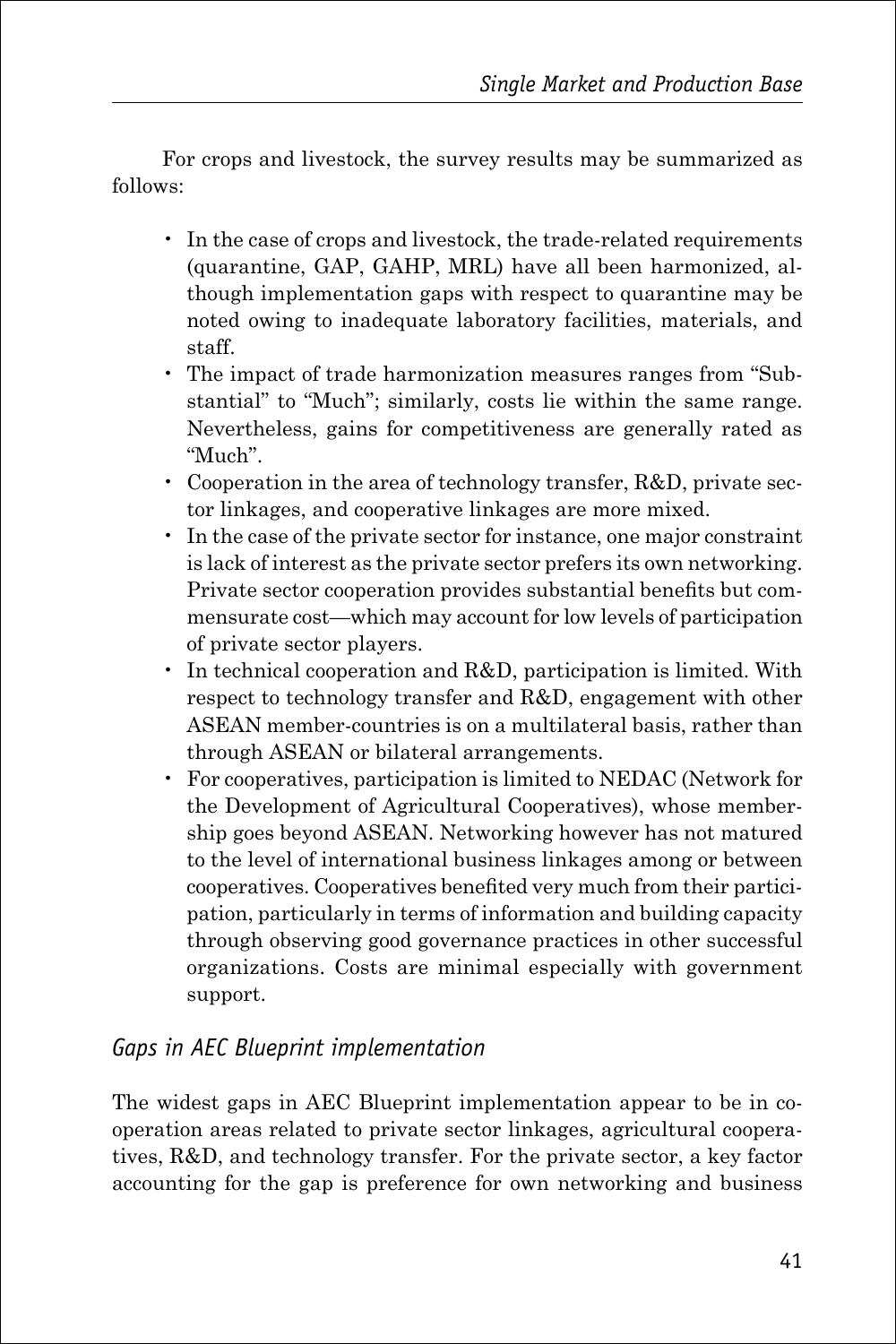arrangements. Where government is offering support, say for market access, the private sector is engaged only if they have a direct interest and if there are few or no viable alternatives, as in the case of HACCP certification that is required by developed country markets. Similarly for R&D and technology transfer, AMS are already pursuing wider regional and global networks, hence specific Southeast Asian or bilateral ties are seen as less necessary for mainstreaming. Meanwhile, development of producer cooperatives is at a nascent phase within each country, let alone participation in international commercial linkages. There is nonetheless an active international alliance (though membership is not specifically confined to ASEAN).

As for trade-related harmonization, considerable progress has been made in GAP, GAHP, GHP, and GMP. In general, harmonization is most advanced where foreign markets have imposed stringent standards, i.e., the case of HACCP. The other aspects have not been as mandatory hence interest in these is lower. For some key markets, the Philippines has worked out bilateral arrangements, e.g., mangoes for Japan and the United States (US), with standards specifically tailored for these markets. Conversely, there is less interest for market access for developing countries and ASEAN itself, given lack of mandatory requirement, and relatively low levels of trade integration with these markets.

While the Philippines is monitoring aquaculture activities intensively, work on the ASEAN GAqP is yet to be concluded. This is certainly one area were ASEAN work should be expedited.

**Another major gap is implementation of HACCP for small enterprises.** The costs for small enterprises are simply too high, and few are expected to export; hence there is no reason for small enterprises to invest in certification. In general, aside from HACCP, quality and safety standards are expected to tighten in the medium to long term. This raises concerns about exacerbating the dual development structure of agricultural production in developing countries. One mechanism to open up market access is to engage cooperatives and other collective arrangements among small producers in trade harmonization. Such a prospect appears to have not been mentioned in the cooperatives and related sections of the AEC Blueprint.

#### *Ways forward*

The recommendations are fairly straightforward based on the aforementioned gaps: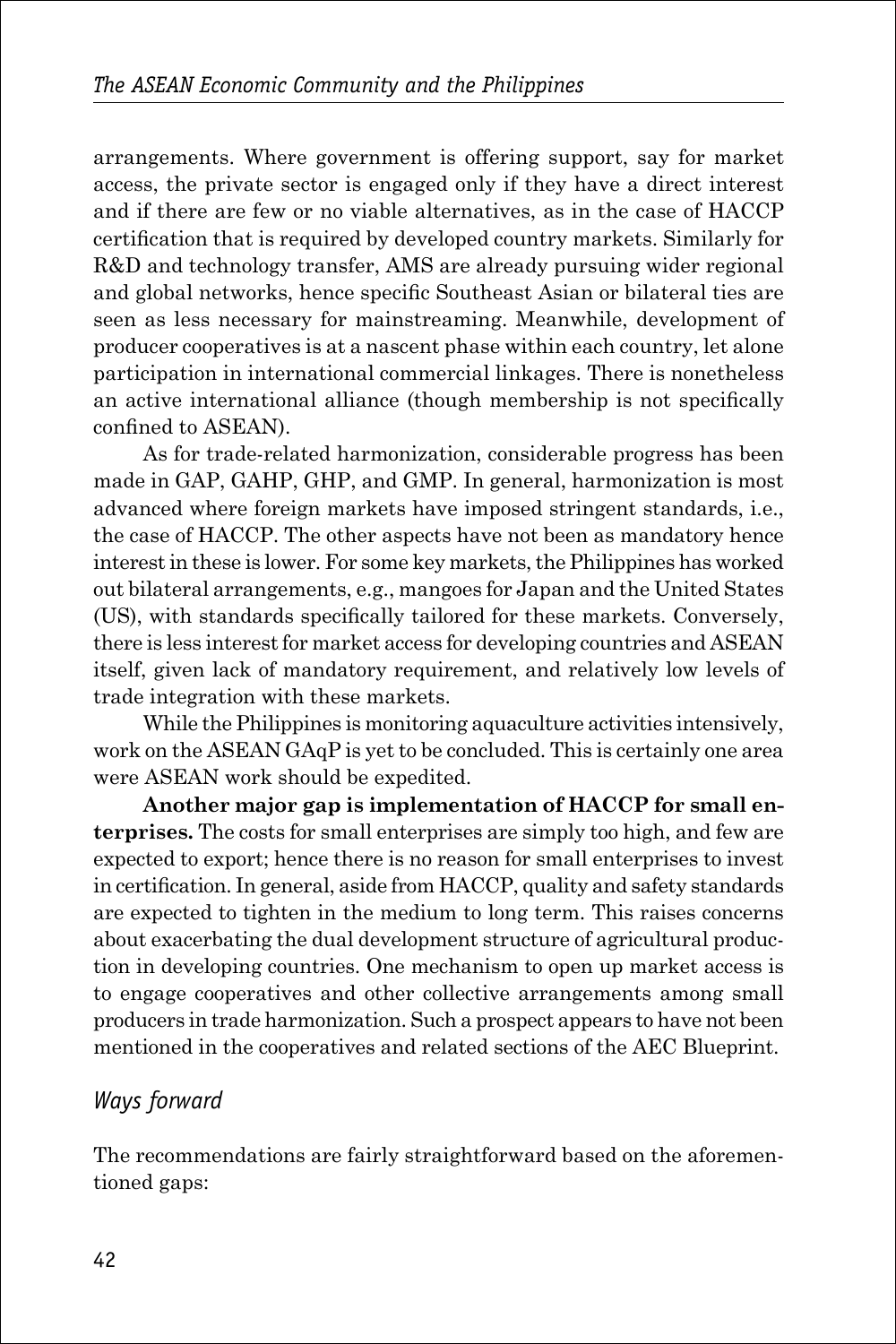- 1. Re-examine objectives and targets for cooperation with the private sector, agriculture cooperatives, R&D, and technology transfer. To avoid unnecessarily raising expectations, objectives and targets for these areas of cooperation should be specific and based on the rationale for collective action across member-countries. Note that trade standard harmonization is easily justified given that acceptance by outside importers of ASEAN standards ipso facto carries over to domestic certification. However, the collective rationale for cooperation in the other areas needs to be better articulated.
- 2. Within trade standard harmonization, a couple of action items are:
	- 2.1. Expedite completion of the ASEAN GAqP.
	- 2.2. **Highlight the issue of small producer inclusion. ASEANwide mechanisms toward inclusion of small producers hold a long-term potential for uplifting livelihoods of millions of small farmers and fishers in Southeast Asia through improved market access and value addition.** Such inclusion cannot follow the same modality as standards certification for large exporting companies. To this end, the blueprint targets and objectives for cooperatives, including other types of producer associations, should be reformulated toward collective modalities of approval and certification.

Other recommendations for the Philippines and ASEAN include:

- 3. Stakeholders in the Philippines have generally pursued agricultural competitiveness for independent commercial, social, or environmental reasons, rather than pursuing a collective approach to standard-setting, governance, and enforcement. Both the Philippines and ASEAN should promote the AEC Blueprint for agriculture more aggressively, with well-articulated reasons why a collective approach may improve over the status quo.
- 4. ASEAN should assist its member-countries in developing cheaper technologies and facilities that will allow them to meet harmonized international food quality and safety standards at lower costs.
- 5. ASEAN should strengthen ASEAN-wide fisheries research and development as well as technology transfer by providing more funding support to regional agencies doing the task. National-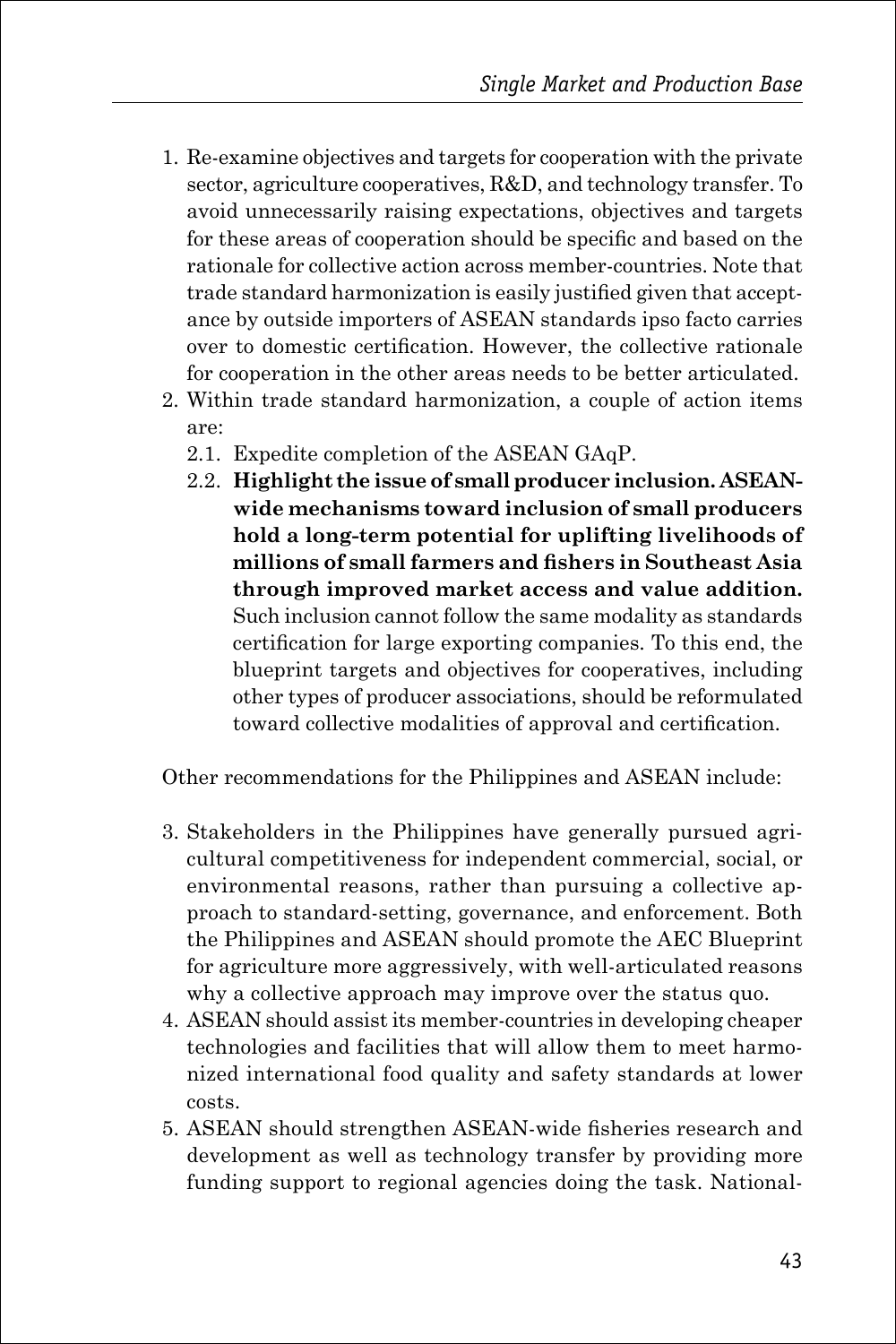level funding alone will not be enough particularly for some countries in fiscal deficits, in which case ASEAN assistance will be direly necessary.

- 6. ASEAN should promote (on voluntary basis) organic farming practices, for crops, livestock, and aquaculture, together with a mandatory ban on the use of chemicals in aquaculture. It should move to effectively curtail illegal, unreported, and unregulated (IUU) fisheries within and between its member-countries and strongly discourage fish caught in this manner from being traded in ASEAN and other foreign markets.
- 7. The Philippines, together with other AMS, should assist SMEs to become active participants in international trade by enabling them to effectively meet international food quality and safety standards through technology, financial, marketing, and other necessary forms of assistance.
- 8. The Philippines should strengthen cooperatives and other producer associations in the Philippines by addressing multifarious financial, organizational, and other problems, so that they can become real players in the promotion of better food quality and safety, and good farming, handling, and processing practices.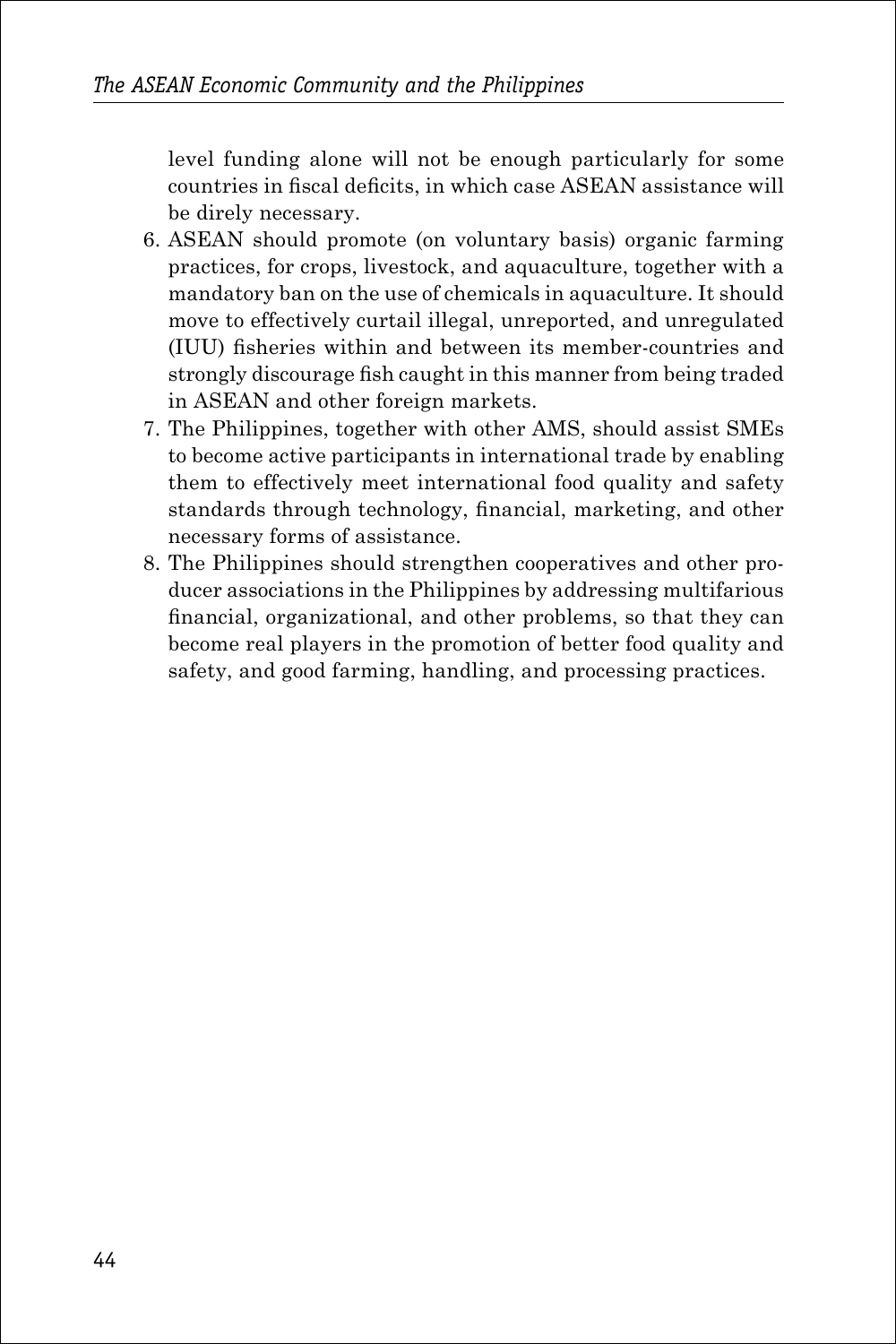# **3 Competitive Economic Region**

#### **Competition policy6**

The Philippines does not have a comprehensive and developed antitrust legislation implemented by a central government agency. In June 2011, however, the government issued EO No. 45 designating the Department of Justice (DOJ) as the country's competition body. During President Aquino's inaugural address in 2010, he announced competition law as one of his priority bills. There are two different competition bills being deliberated at the House and Senate. One major difference between the two is in the organization of the competition body: the House consolidated bill proposes to create a new separate competition body while the Senate consolidated bill proposes to lodge it in the DOJ.

It is important to note that while the Philippines does not have a comprehensive antitrust law, it has numerous competition legislations and regulations that deal with monopolies, combinations in restraint of trade, price control measures, and consumer protection. These are widely fragmented and implemented by several government institutions. The Philippine Constitution prohibits and regulates monopolies, combinations in restraint of trade, and other unfair competition practices. The Revised Penal Code defines and penalizes anticompetitive behavior that is criminal in nature. The Civil Code of the Philippines allows the collection of damages arising from unfair competition as well as abuse of dominant position by a monopolist. The Act to Prohibit Monopolies and Combinations in Restraint of Trade allows treble damages for civil liability arising from anticompetitive behavior.

<sup>&</sup>lt;sup>6</sup> This section extracts from the draft prepared by Dr. Rafaelita Aldaba.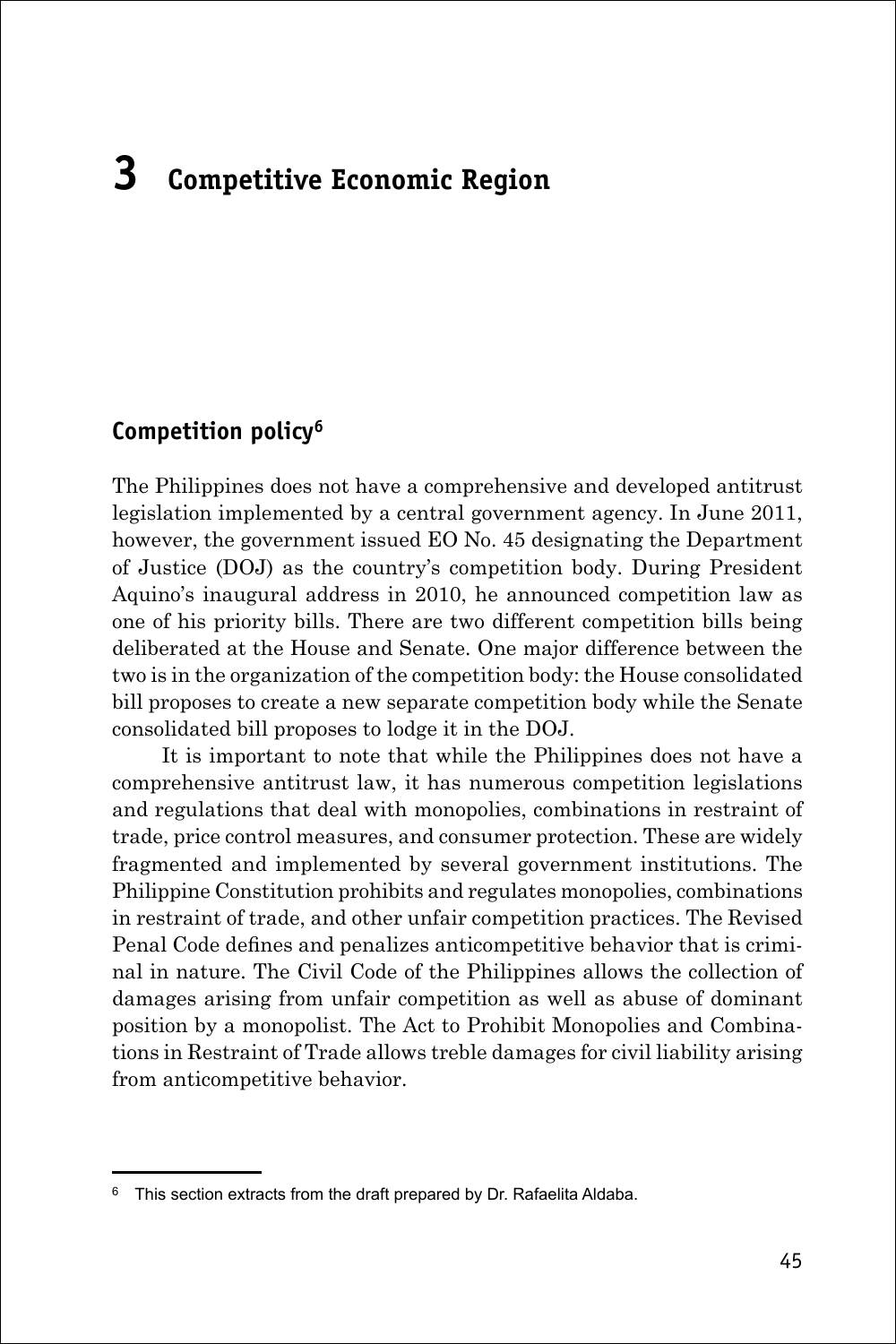There are also special legislations such as the Anti-dumping Act, Intellectual Property Code, Revised Securities Act, and consumer protection laws such as the Price Act and the Consumer Act. There are also sectoral legislations pertaining to industry regulation and competition such as those in the downstream oil industry and electric power industry. In these sectors, various government agencies are tasked with both the regulation and promotion of competition; for instance, the National Telecommunications Commission for telecommunications, the Energy Regulatory Board for power, Philippine Ports Authority for ports, and the Civil Aeronautics Board for air commerce. Note, however, that in the case of the Corporation Code of the Philippines which covers the rules on mergers, consolidations, and acquisitions, competition issues such as the possible abuse of a dominant position arising from mergers and acquisitions are not taken into account in their merger analysis.

There is general agreement that despite their considerable number and varied nature, these laws have been ineffective in addressing anticompetitive behavior mainly due to lack of enforcement. The laws have been hardly used or implemented as may be seen in the lack of cases litigated in court. Since the laws are penal in nature, guilt must be proven without reasonable doubt and hence, the amount of evidence required so that the case may prosper is tremendous. The fines are also insufficient to prevent would-be criminals.

There have been numerous previous attempts to legislate new competition laws since the 11th Congress (covering the period from 1998 to 2001). Up to the 13th Congress (2004–2007), none of the bills were acted upon; most had pending status and never went beyond first reading. Note that the lawmaking process requires three readings. This inaction seemed to indicate the lack of appreciation and political will to pass a comprehensive framework for competition law in the country by previous administrations.

**It has been noted that the Philippines is among the AMS that have not implemented a comprehensive national competition law. A well-drafted competition law is an important legal measure that the Aquino government has committed to prioritize.** While this is still being debated at the House and the Senate, the Office for Competition created under the DOJ has been mandated to investigate all cases violating competition law and prosecute violators; enforce competition policy and competition law; and supervise competition. The young competition office is in the process of formulating its organizational and administrative plans along with its enforcement agenda. It should continue its advocacy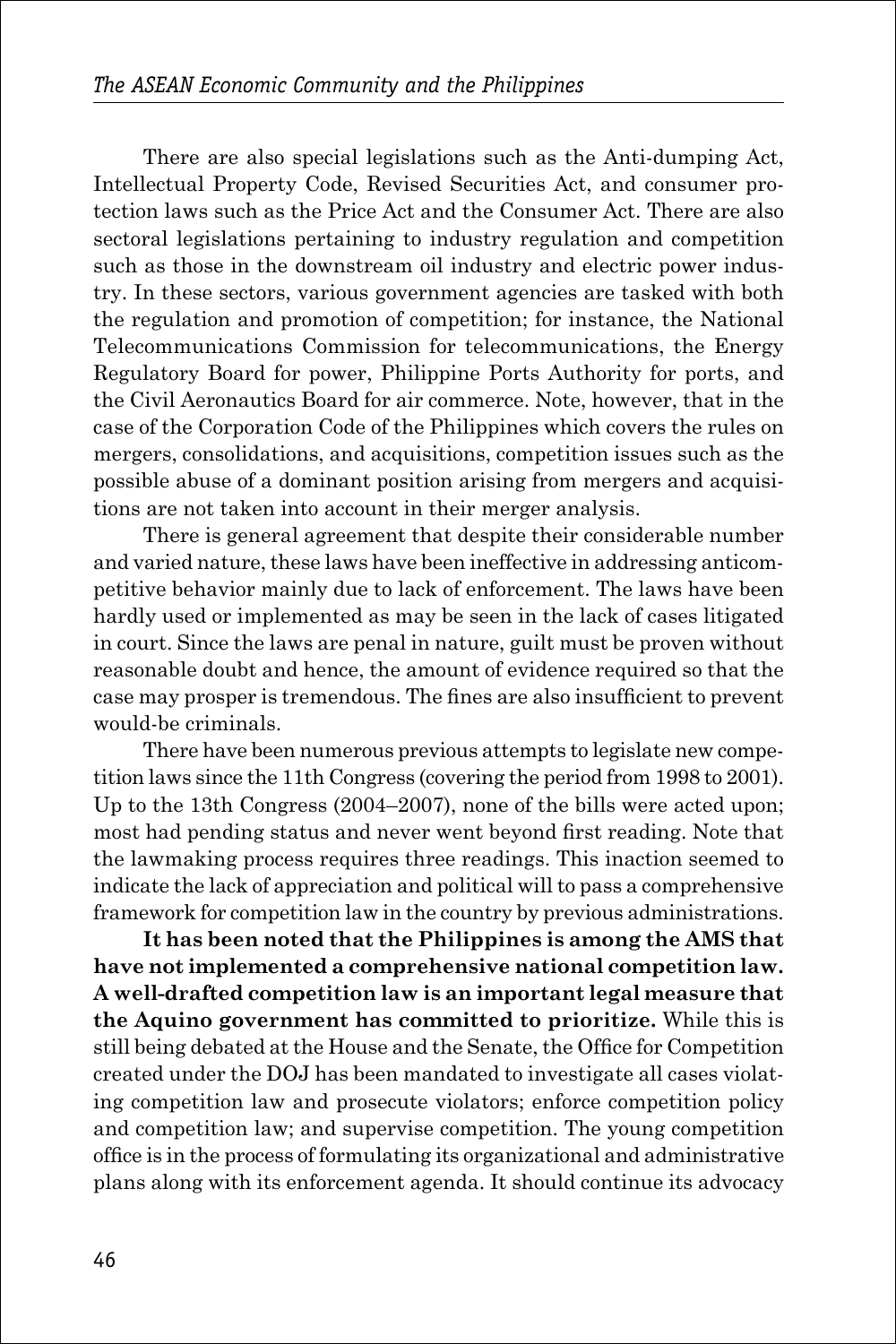and awareness-raising campaigns and organize and conduct competition trainings and capacity-building activities for lawyers, judges, members of the academe, journalists, and government agencies. It should also maintain close coordination with other government sectoral regulators as it attempts to craft a mechanism for cooperation in promoting competition and addressing the competition-regulation interface issues.

Both Senate and House bills have the major components of a modern competition law including abuse of dominant position, bid-rigging, pricefixing, and horizontal and vertical agreements as well as mergers. The administration of President Aquino should continue to push for competition law as one of its priority legislations. We should take advantage of this opportunity and craft an effective competition law taking into account our institutional capacity and other resource constraints. The need for an independent commission cannot be overemphasized. This would require strong appointments to build the credibility of the commission and ensure that the law is effectively implemented. The emphasis should be on economic efficiency rather than on size or market structure alone. The policy focus should be on business conduct, market power, and keeping markets competitive, and disciplining, whenever necessary, exercises of market power that reduce output or increase prices.

The Philippines needs a competition law to complement the previous and ongoing market-oriented reforms. In the absence of competition laws, there is a risk that market reforms like liberalization may not be sufficient to foster effective competition, and without competition law, it would be difficult to control possible abuses of dominant positions by large firms.

#### **Intellectual property rights7**

One of the key results of the ERIA Survey of Core Measures (2011) was that most of the respondent firms in the Philippines (around 80%) had identified strengthening and implementing effective IPR rules and regulations as both beneficial and urgent measures for the private sector to benefit well from the realization of the AEC by 2015.

In the Philippines, IPR is administered by the Intellectual Property Office of the Philippines (IPOPHL) by virtue of RA No. 8293 that took effect in January 1998, otherwise known as the Intellectual Property Code

<sup>&</sup>lt;sup>7</sup> This section extracts from the draft prepared by Dr Melanie Milo and Mr Reinier de Guzman.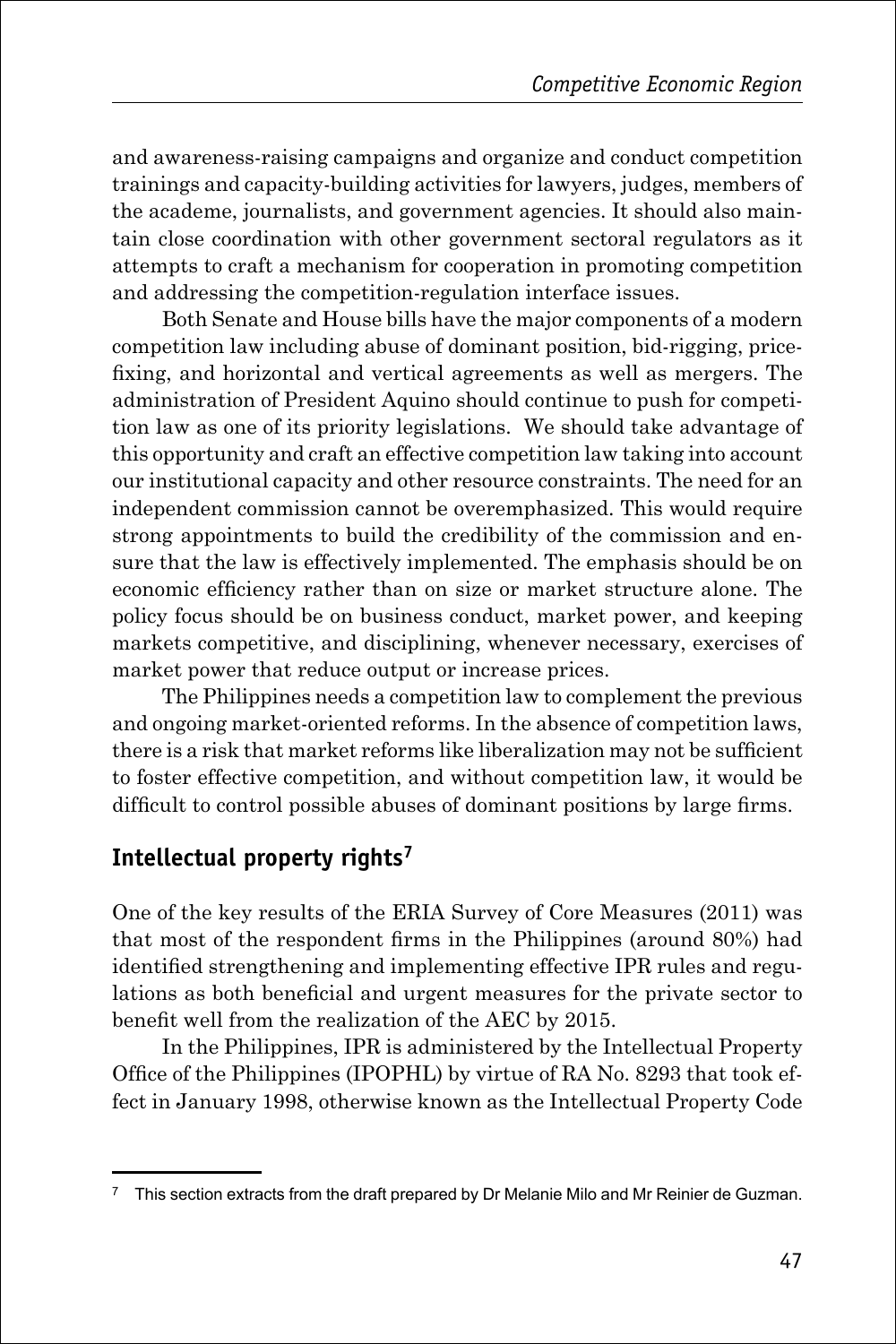of the Philippines. IPOPHIL is a separate, independent, and quasi-judicial organization under the DTI, and is the lead agency responsible for handling the registration and conflict resolution of IPR. The office is composed of six bureaus: Bureau of Patents; Bureau of Trademarks; Bureau of Legal Affairs; Documentation, Information, and Technology Transfer Bureau; Management Information System and EDP Bureau; and the Administrative, Financial, and Personnel Services Bureau. Previously, the IP system in the Philippines was directly administered by DTI through its Bureau of Trademarks, Patents, and Technology Transfer.

The establishment of IPOPHL as a separate, independent agency was a strong recognition of the importance of an effective and efficient IP system in the country's push for economic development. During its early years, IPOPHL sought to modernize the administration of intellectual property in the Philippines particularly through computerization. From 2005, IPO endeavored to play a more active role in promoting the IP system of the country by undertaking a developmental approach to intellectual property. It has accomplished much in terms of demystifying and promoting appreciation and utilization of the country's IP system over the past 10 years, particularly through its various information dissemination campaigns. This is supported by recent trends in trademark applications and registrations in particular, as well as the results of the MTR survey on IPR.

In the Philippines, trademarks applications significantly increased during the 2000s, from 9,661 in 2001 to 17,162 in 2011. Local applications accounted for over half of trademark applications in 2011. Of the total foreign trademark applications, only around 5–8 percent came from other AMS. Singapore, Malaysia, Thailand, and Indonesia filed the most number of trademark applications in the Philippines, in that order.

For the MTR, the 2012 Survey on Intellectual Property Rights (SIPR) was undertaken by the National Statistics Office (NSO), with a total of 30 respondent firms and a focus on trademarks. The results of the survey can be summarized as follows:

• On the average length of time it took from the filing of their recent trademark application to trademark registration, or from filing of trademark application to initial notice of rejection/objection/opposition to the application, the most number of respondent firms (8) reported that the whole process took them an average of seven to nine months, with more firms (11) reporting longer periods of up to two years or more.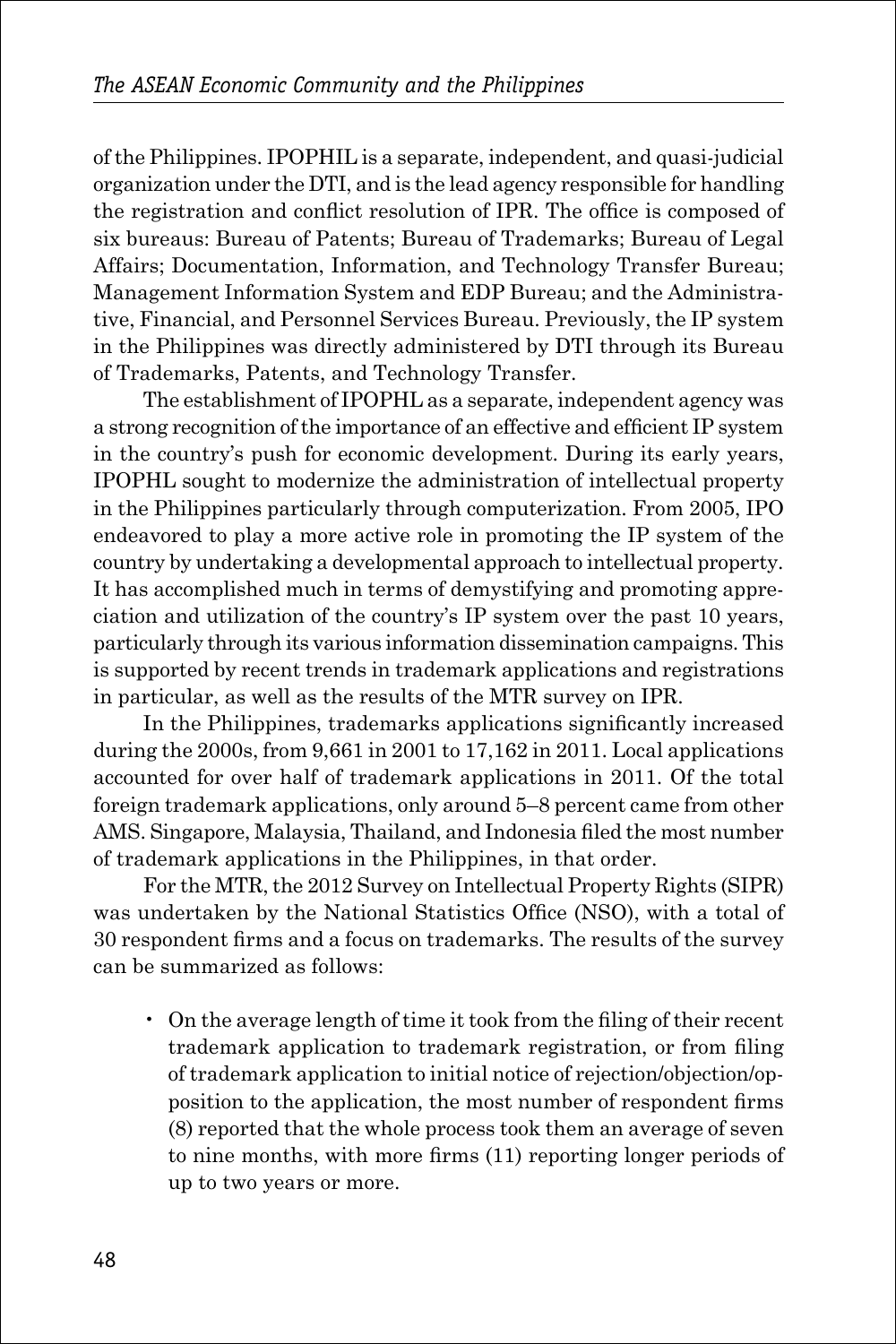- Regarding firms' perception on the improvement of IP system administration in the Philippines in 2011 compared with four to seven years ago, more than 80 percent of firms reported significant improvement in turnaround time (from filing to registration) and access to IPR-related information, which likely account for the dramatic increase in their trademark registrations in recent years.
- That said, almost all firms still considered smooth registration as a very or most important aspect of IPR policies that should be prioritized, followed by smooth enforcement.

The move to fully automate the country's IP system will further enhance its effectiveness and efficiency, and hopefully make it more user friendly particularly among SMEs. At the moment, there are no special procedures for SMEs and the only concession they receive is a 50 percent reduction in application fees. According to several firms approached by NSO for the survey, they have outsourced the activity of securing trademarks, patents, and other IP-related procedures to law firms. This could indicate that the Philippines' IP system may not yet be very user friendly despite recent improvements. This also has important implications for SMEs' use of the country's IP system.

The key challenges facing IPOPHL are basic and internal: (i) how to increase public awareness of the importance of creating and protecting intellectual property, and consequently build up the country's IP capacity; and (ii) building up IPOPHIL's human resources and institutional capacity to further speed up the processing of applications and cases of IP violations.

That said, IPOPHL also actively participates in regional initiatives on IPR in ASEAN and Asia-Pacific Economic Cooperation (APEC). IPOPHL has also partnered with the European Patent Office and the United States Patent and Trademark Office to facilitate the exchange of information and technology that can be used to enhance the protection of IP rights and enforcement of IP laws.

In particular, IPOPHL identifies the need to streamline the different legal frameworks governing IPR in ASEAN as an important area for cooperation. A key change in direction in terms of trademarks in ASEAN is the decision to shift from an ASEAN Trademark System to accession to the Madrid Protocol. This is cognizant of the fact that most foreign trademark applications come from outside the region, including in the Philippines. Accession to the Madrid Protocol will also enable IPOPHL to track Philippine applications for trademarks in other countries, which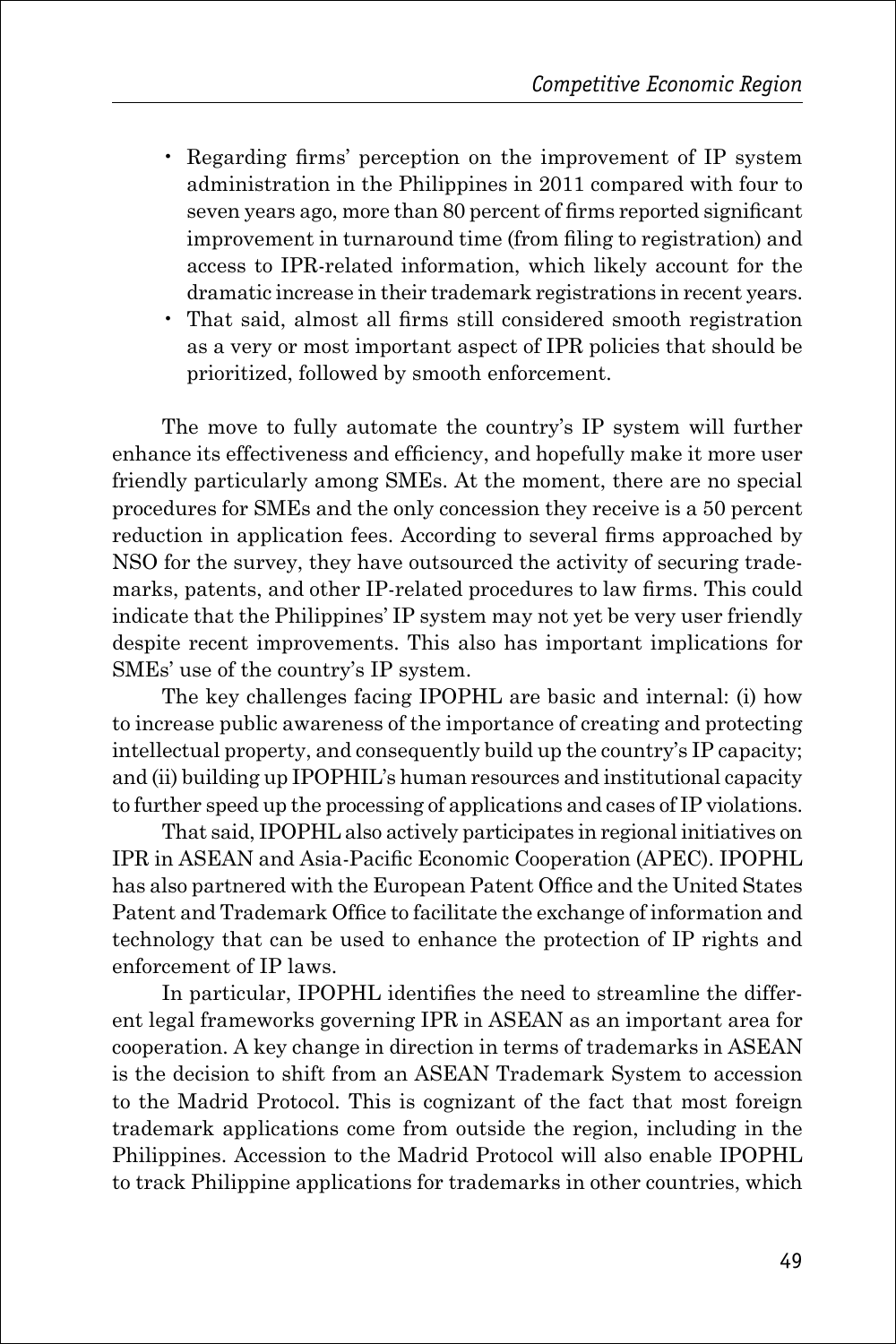it currently does not undertake. It is also likely that Philippine foreign applications for trademarks are mostly outside of the ASEAN region. Overall, accession to the Madrid Protocol will already address the issue of a unified framework for simplification, harmonization, registration, and protection of trademarks within ASEAN. A regional trademark system may only duplicate this effort, and may not be warranted considering that trademark applications from within the region is fairly small. Instead, ASEAN should focus on accession to other global treaties related to IPR.

But information dissemination campaigns would not be as effective if there is a perception that the country is still weak in terms of protecting and enforcing IPR. The Philippines remained on the US piracy watch list in 2012, marking its seventh year on the list. Indonesia and Thailand were also on the priority watch list of the United States. Since piracy and counterfeiting cross borders in the region, this makes cooperation in IPR protection highly relevant in ASEAN.

### **Transport facilitation8**

Another key result of the ERIA Survey of Core Measures (2011) was that around 75 percent of firms surveyed indicated that inadequate infrastructure and border barriers to movement of transport across countries in AMS were serious barriers to ASEAN's efforts in establishing the AEC by 2015. Thus, (i) operationalizing the ASEAN framework agreements to facilitate the movement of goods in transit, interstate and multimodal transport; (ii) implementing the ASEAN open skies agreements to liberalize air freight services and passenger air services to facilitate the movement of people and cargoes within the region; and (iii) allowing entry of ASEAN shippers in local waters were deemed as beneficial and urgent measures for the private sector to benefit well from the realization of the AEC by 2015. Furthermore, while the respondent firms were generally neutral with respect to prioritization of integration areas and measures, they expressed strongest support (around 40% of firms) for liberalizing air freight and passenger services within ASEAN, and allowing entry of ASEAN shippers in domestic waters.

The provision of efficient, reliable, and affordable transport infrastructure and services contributes significantly to economic and social

<sup>&</sup>lt;sup>8</sup> This section extracts from the draft prepared by Dr. Gilberto Llanto.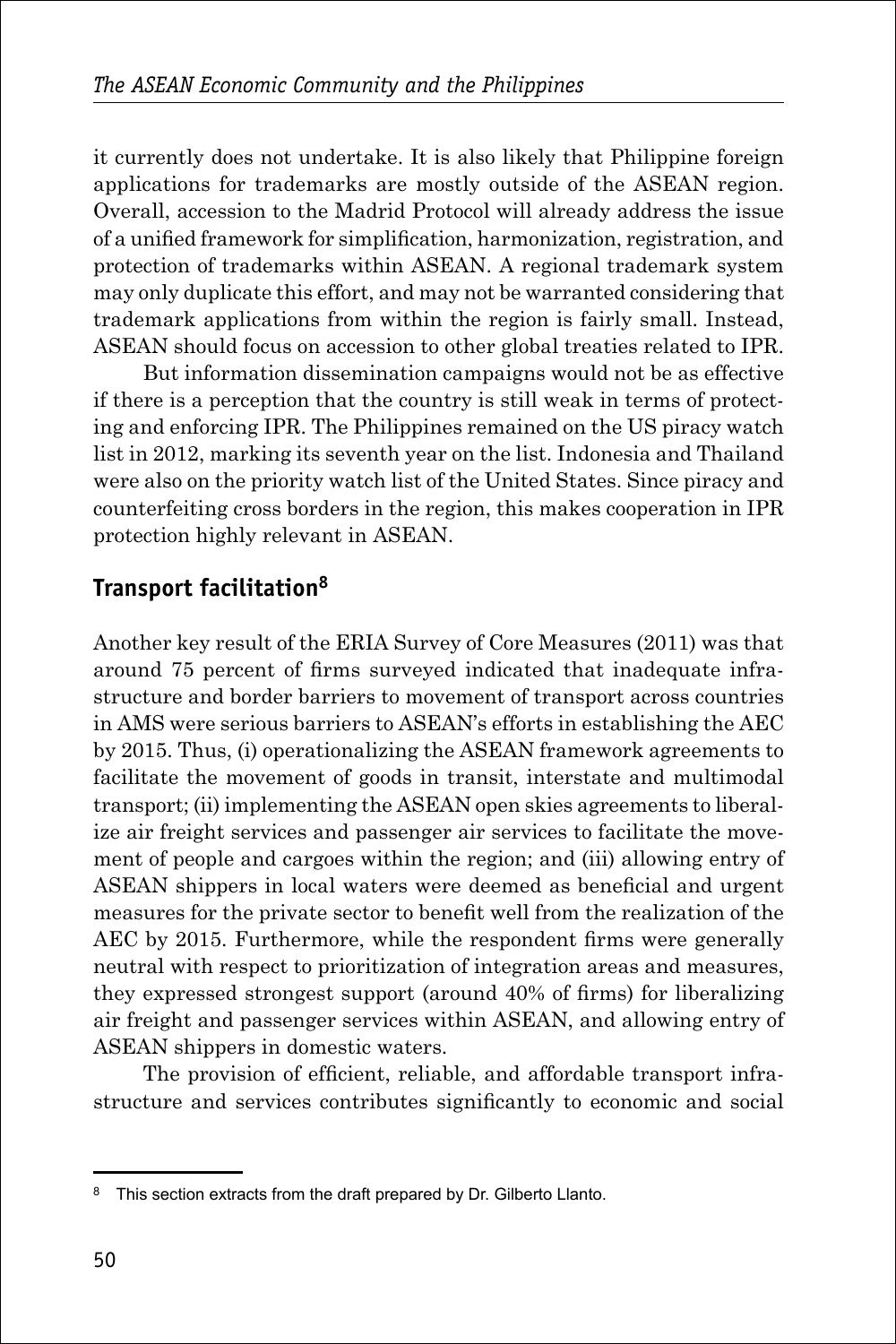development as well as regional cooperation, integration, and cohesion. In this regard, ASEAN transport cooperation is a key issue in the preparation for an AEC in 2015.

Transport cooperation requires member-countries to ratify and sign several measures—protocols and agreements that will liberalize the transport sector in ASEAN and that will make more efficient the movement and exchange of goods and services in the region, followed by investments and capital flows in regional areas, which present profit-making opportunities. Ratification and subsequent implementation of protocols and agreements demonstrate commitment and support to the formation of the AEC but more importantly, the availability of more certain and predictable rules or regulations in the transport sector will pave the way for more rapid integration and cohesion in the envisaged AEC.

It is important to move quickly on the ratification and implementation of those protocols and agreements in the transport sector, which are expected to result in a freer flow of trade in goods and services, and investments in the future integrated ASEAN economic community, but certain issues or challenges may constrain or delay the desired action from the government. This paper examines the progress made by the Philippines with respect to the ratification and implementation of protocols and agreements on the transport sector, and discusses perceived barriers to ratification and implementation with a view to identify policy recommendations to address the identified constraints or barriers. The transport sector in this study covers maritime and air transport.

#### *Maritime transport9*

The Philippines' archipelagic geographic configuration logically makes maritime transport a very significant means of moving people and goods, and of providing services within the country. Shipping facilitates 98 percent of domestic interisland trade amounting to about 80 million tons of cargoes every year, including agri-fishery products. It also facilitates the movement of over 40 million Filipinos and foreign tourists within the country. Maritime transport also significantly links the Philippines to international trade.

<sup>9</sup> This sector is also discussed in the logistics case study on pp. 13-17 of this Integrative Report.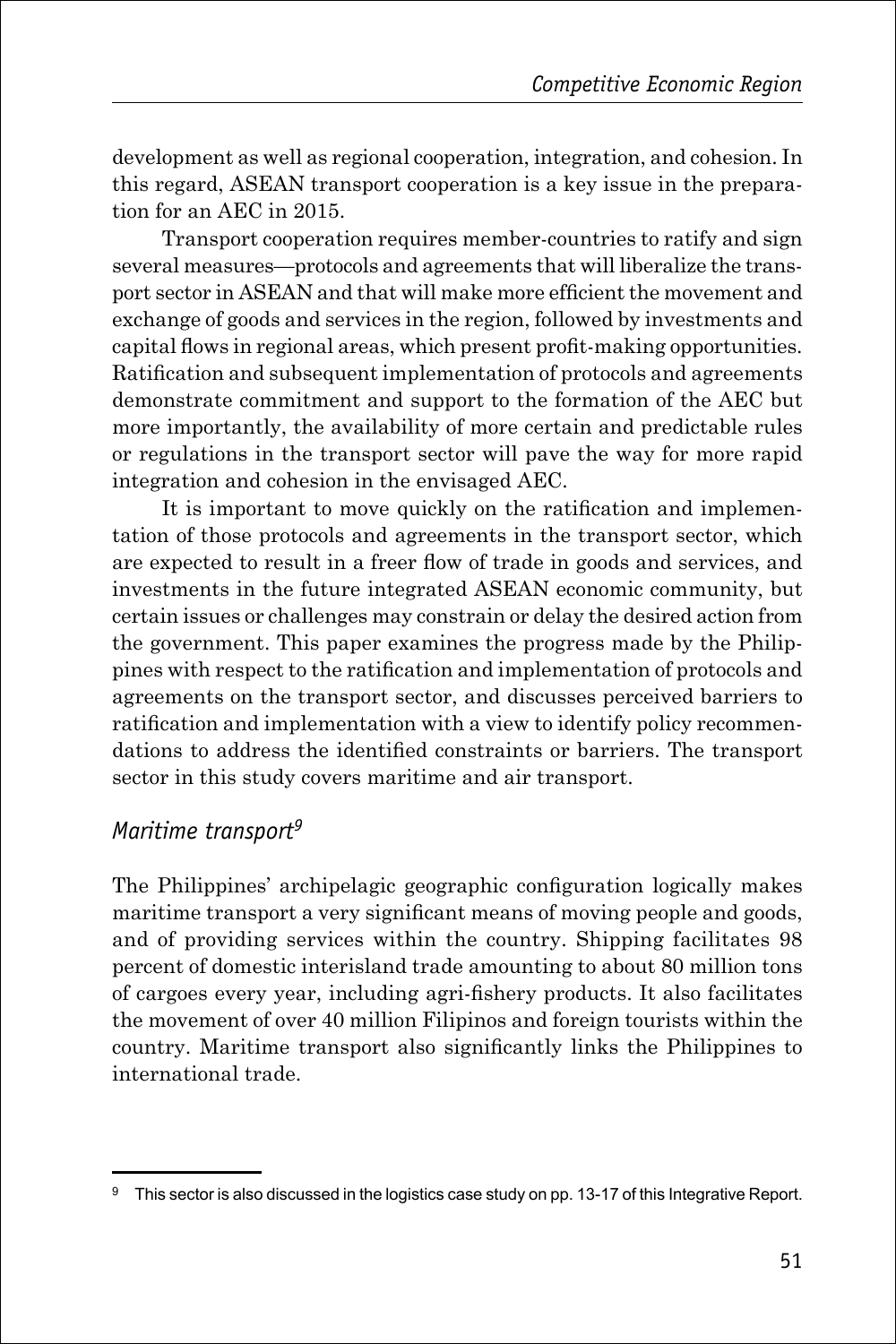Most of the maritime transport routes were highly monopolized before the 1990s. Consistent with the theme of liberalizing and deregulating industries that were considered monopolized or cartelized during the Marcos regime, the Aquino (Cory) administration started issuing rules aimed to liberalize and deregulate the industry. The succeeding administrations continued this effort, with the Ramos administration passing the most number of rules that significantly changed the market structure in the industry. The Domestic Shipping Development Act of 2004 (RA 9295) laid down the policy framework for domestic shipping, recognizing its vital importance to economic development. The reforms pursued under RA 9295 essentially promoted the deregulation of the shipping industry and encouraged competition, free enterprise, and market-driven rates. The efficiency of services, lower costs, and widened service networks, in turn, were expected to have a positive impact on local industries' competitiveness and create a favorable environment for regional trade and investments. **Efficient port infrastructure and shipping services** are also necessary to enable local suppliers to access international markets. International demand has, in fact, increased pressure on the Philippine government to provide more integrated port infrastructure with reduced cost of services.

A major issue related to the liberalization of maritime transport services in the Philippines is cabotage. Cabotage is the principle embedded in a country's laws or regulations that reserves the privilege/right of interport navigating and trading within the national territory only to domestic-owned vessels. Three sections of the Tariff and Customs Code of the Philippines cover the implementation of cabotage in the country. Cabotage prevents foreign firms to compete with domestic shipping firms in providing shipping services because they are only allowed to directly transport passengers or cargo to designated international ports like Manila International Container Port, Manila South Harbor, Batangas, Limay, and Davao.

There have been calls to lift the cabotage in the Philippines and allow foreign shipping vessels to transport goods and passengers from non-international ports in the country to various destinations (local and foreign). This will create more competition in shipping services, resulting in a decline in the cost of shipping. Because of the possibility of more new players and competition in the shipping industry, it is expected that the shipping costs will go down. Other benefits of the lifting of the country's cabotage include possible benefits to domestic tourism, the increase in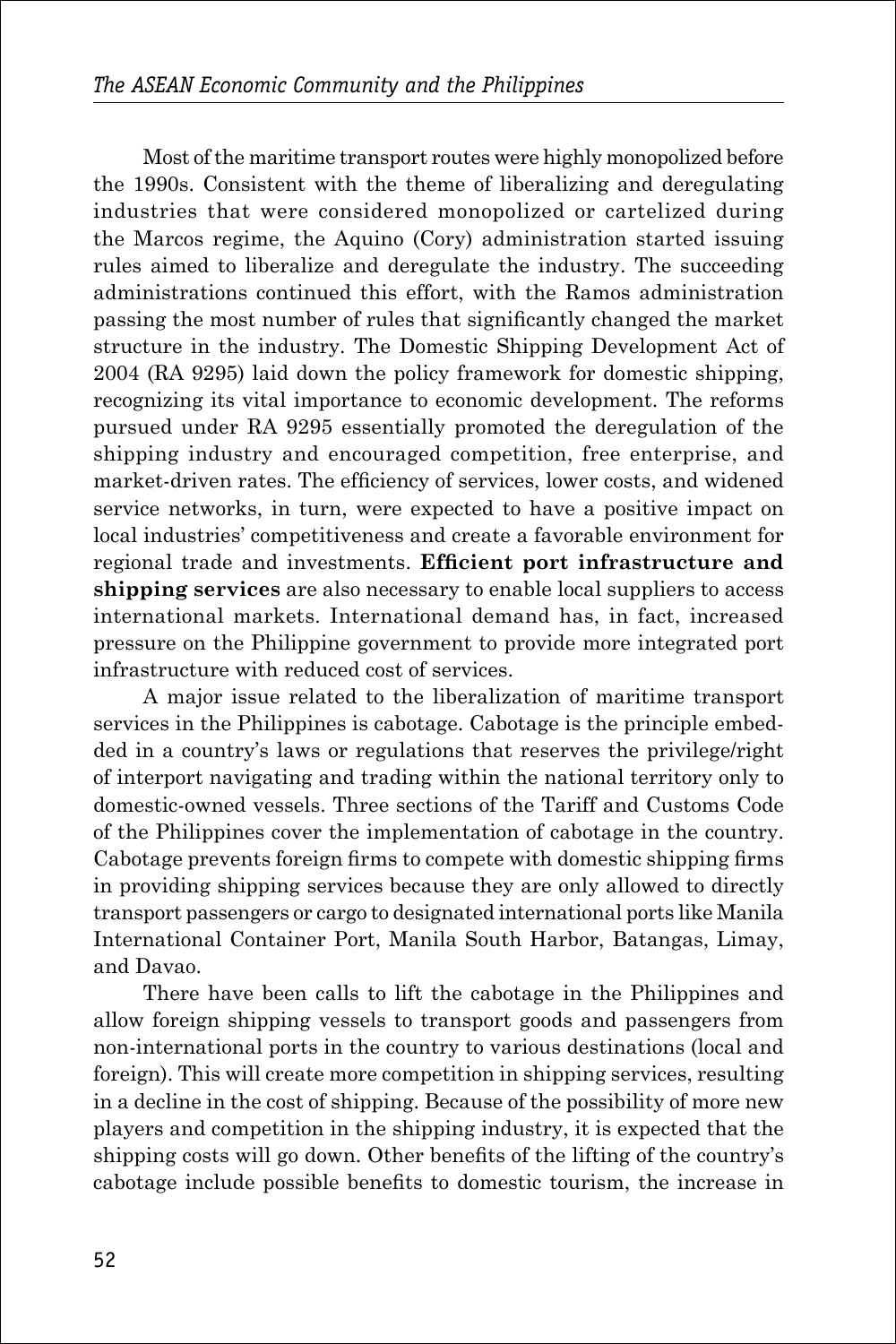port revenues, and the improvement of the cost efficiency of exporters. The competition among domestic and foreign shipping firms is also seen to lead to a more efficient and better quality of the country's shipping industry.

#### *Air transport*

The airline industry of the Philippines was liberalized in 1995 under EO 219, which reduced regulations on the entry into and exit from the airline industry as well as on tariffs and fares. Previous to the liberalization, the government's one-airline policy allowed only one local airline, Philippine Airlines (PAL) to operate domestic flights.

As many as six players were operating in competition after the industry liberalization took effect; however, the number has fluctuated due to consolidation. Southeast Asian Airlines (SEAir) entered the scheduled airline flights sector in 2003, joining PAL, Cebu Pacific, Air Philippines, and Zest Air in vying for passengers on major, minor, and short-distance routes.

While the adoption of an open-sky policy may be well on track, it is important to note that new entrants have to contend with the still uneven playing field in Philippine aviation market, which is largely dominated by PAL. Furthermore, it has been noted that PAL still receives the fiscal incentives and other unconditional guarantees it once enjoyed as a government corporation. Terminal space and landing slots are also dominated by PAL, which managed to secure sole ownership of an airport terminal originally intended to serve as the country's domestic terminal.

#### *Philippine Scorecard for AFAFGIT, AFAFIST, AFAMT, MAFLAFS, MAAS, and MAFLPAS*

The Philippines appears to have a relatively open policy with regards to the objectives of the ASEAN framework agreements on transport facilitation. The Philippines has ratified a number of important protocols. Some are in the stage of implementation and others are in preparation for ratification, especially by way of consultation. In terms of implementation on the ground, results from Phase 2 of the ERIA study on the AEC Scorecard indicated the following on transport cooperation:

• The Philippines scored 47.2 percent for the ASEAN Framework Agreement on the Facilitation of Goods in Transit (AFAFGIT), 56.3 percent for the AFAFIST, and 75 percent for the AFAMT.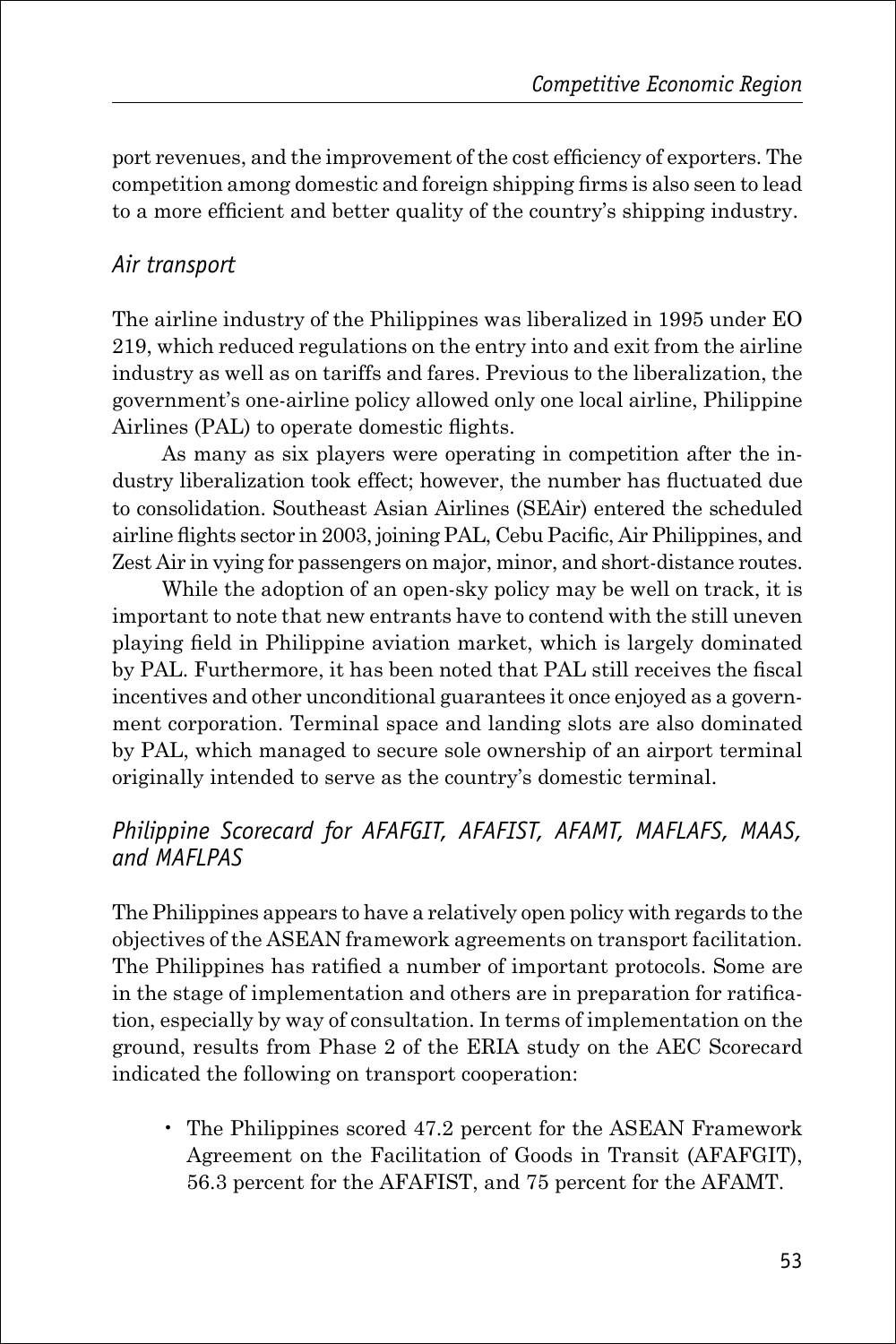- Among these three agreements, the Philippines scored highest in AFAMT. The good result was mainly due to the completion of all the steps required for the ratification and relatively good progress made in the implementation of the AFAMT in the Philippines.
- The implementation scores for other agreements, specifically for AFAFIST, will be enhanced with the modification of the existing laws that have a bearing on interstate transport. The procedure to secure concurrence of six government agencies to achieve this end is ongoing, with the approval already given by the Department of Public Works and Highways, the Department of Finance, the Department of Agriculture, and the Department of Transportation and Communication.
- For air transport services, the Philippines scored 100 percent for the ASEAN Multilateral Agreement on the Full Liberalization of Air Freight Services (MAFLAFS), 66.4 percent for the ASEAN Multilateral Agreement on Air Services (MAAS), and 63 percent for the ASEAN Multilateral Agreement on the Full Liberalization of Passenger Air Services (MAFLPAS).

Table 1 shows the status of and update on remaining protocols and agreements in AFAFGIT, AFAIST, MAFLPAS, and MAAS that should have been implemented in the first two stages of the AEC Scorecard. It also identifies barriers to full ratification and implementation.

In particular, the Instrument of Ratification of MAFLPAS was signed on March 28, 2012. Protocols 1 and 2 of MAFLPAS have also been signed. The Philippine score for MAFLPAS is now 100 percent.

At present, the Civil Aviation Authority of the Philippines (CAAP) is working on the night rating of 10 domestic airports, mostly located in various tourism areas of the country. Manila can absorb night-time flights but most of the airport facilities outside Manila are inadequate and have to be improved.

The ratification and implementation of Protocols 5 and 6 of MAAS require that the capital airport's (NAIA) infrastructure facilities and air navigation systems have to be significantly improved to handle the expected increase in number of flights under this agreement. **The government has to make critical investments in airport infrastructure facilities and air navigation systems**, which have been deemed as below international standards.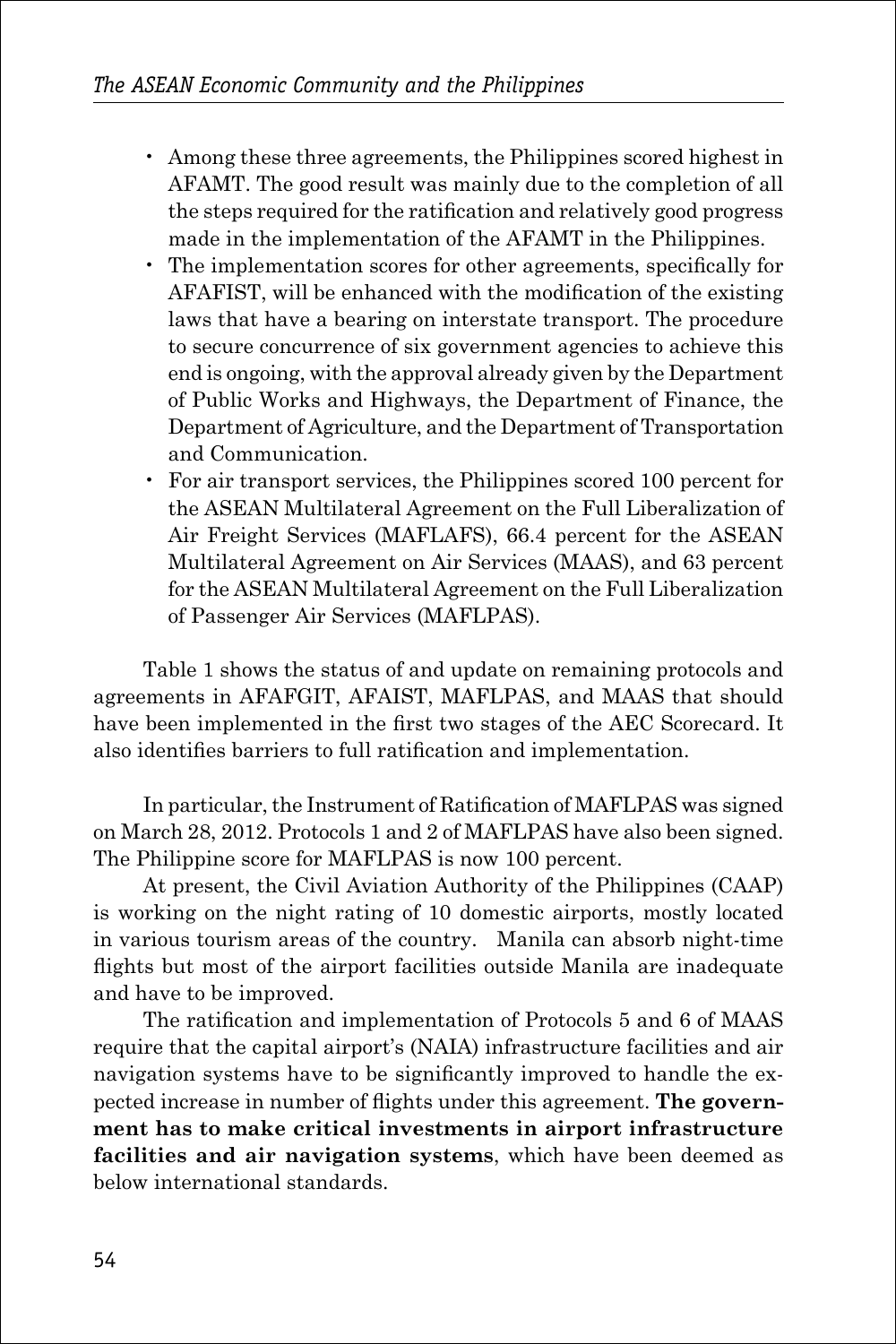| <b>Measures for Implementation:</b><br>2008-2009                                                                         | <b>Status</b>                                                                      |
|--------------------------------------------------------------------------------------------------------------------------|------------------------------------------------------------------------------------|
| Protocol 2 (designation of frontier posts)<br><b>AFAFGIT</b>                                                             | Not yet concluded; still under discussion                                          |
| Protocol 7 (customs transit system) AFAFGIT                                                                              | Not yet concluded; still under discussion                                          |
| Protocol 5 (unlimited third and fourth freedom<br>traffic rights between ASEAN capital cities)<br><b>MAAS</b>            | Cannot be ratified due to airport infrastructure<br>deficiency/limitations         |
| <b>Measures for Ratification:</b><br>2010-2011                                                                           | <b>Status</b>                                                                      |
| ASEAN Framework Agreement on Inter-State<br>Transport (AFAIST)                                                           | Concerned government agencies have con-<br>curred except the Department of Justice |
| ASEAN Multilateral Agreement on the Full<br>Liberalization of Passenger Air Services<br>(MAFLPAS)                        | Ratified on March 28, 2012                                                         |
| Protocol 1 (unlimited third, fourth, and fifth<br>freedom traffic rights among designated points<br>in ASEAN) of MAFLPAS | Ratified, including Protocol 2 of MAFLPAS, on<br>December 10, 2010                 |
| Protocol 6 (unlimited fifth freedom traffic rights<br>between ASEAN capital cities) MAAS                                 | Cannot be ratified due to airport infrastructure<br>deficiency/limitations         |

#### **Table 1. Status of measures under transport facilitation: 2008–2009, 2010–2011**

Source: Department of Transportation and Communication.

The Manila International Airport Authority (MIAA) implemented airport slotting in the third quarter of 2010 as part of safety operations to handle the increase in number of domestic and international flights. This means that air carriers land and take off at a specified time of the day. However, the airport slotting arrangement is a temporary measure. The country has to firmly address the deficiency and limitations of the capital airport, e.g., inadequate equipment such as landing instrumentation, ageing navigational equipment, as well as deficiencies in the systems of CAAP.

Protocols 2 and 7 under AFAFGIT are still under discussion and not yet concluded. According to the Department of Transportation and Communication, the lead government agency for Protocol 2 (designation of frontier posts) and Protocol 7 (customs transit system) is the BOC. The BOC is under reorganization for greater efficiency and transparency and for improving its capacity to collect revenues for the government.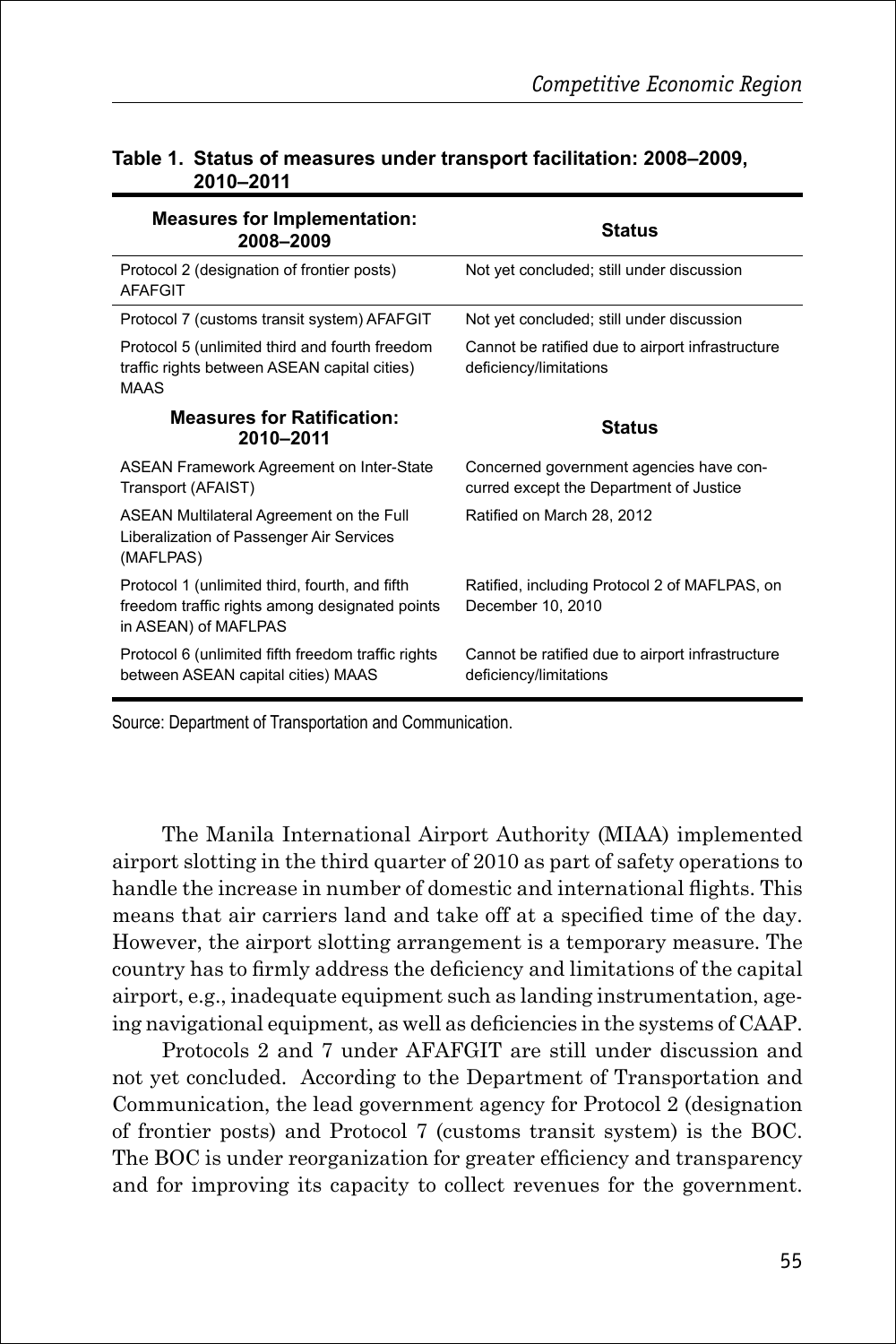It appears that attending to the requirements of Protocols 2 and 7 have temporarily taken a back seat.

For the ratification and implementation of Protocols 2 and 7 of AFAF-GIT, the government has to work, among others, on the standardization of documentation requirements, introduction of automation, and the consolidation of the application and approval processes under a national single window conversant with the ASEAN single window. For those offices that already use the automated or online documentation processes, the problem is the lack of synchronization of the systems of concerned agencies/offices (i.e., BOC and CDC in Clark). There is also need for a clear and common understanding of guidelines and policies, and a simplification and reduction of export documentation requirements in addition to the automation of processes that will bring down transaction costs.

On AFAIST, concerned government agencies, e.g., DA, have all given their respective certificates of concurrence except for the DOJ. The DOJ is taking time to review AFAIST.

**In addition to direct infrastructure requirements in maritime and air transport, roads should complement ports and rail infrastructure to facilitate more efficient transport of goods and people.** About 50 percent of Philippine roads are considered in good or fair condition, which compares rather poorly with other Asian countries. This has large negative impacts on attempts to link producers to global markets. The poor quality of national roads linking domestic producers to international airports and international ports increases travel time and vehicle operating costs per kilometer, especially of freight forwarders. The Department of Public Works and Highways had found that average vehicle operating costs doubled between 1999 and 2003. This translates to even higher transaction costs for domestic producers exporting to global markets.

Road transport regulation has the same conflict of interest situation and a fragmented regulatory approach as that in ports and shipping. For example, the Department of Transportation and Communications is both the regulator and operator of Metro Manila Light Rail Transit 3; the Light Rail Transit Authority is both regulator and operator of Light Rail Transit 1 in Manila. Public land transportation routes and rates are regulated by the Land Transportation Franchising and Regulatory Board (LTFRB) while the Land Transportation Office (LTO) ensures safety of land transport users and commuters. Overlaps in operation, ownership, and regulation give rise to higher transaction costs and low-quality service for commuters, shippers, and freight forwarders.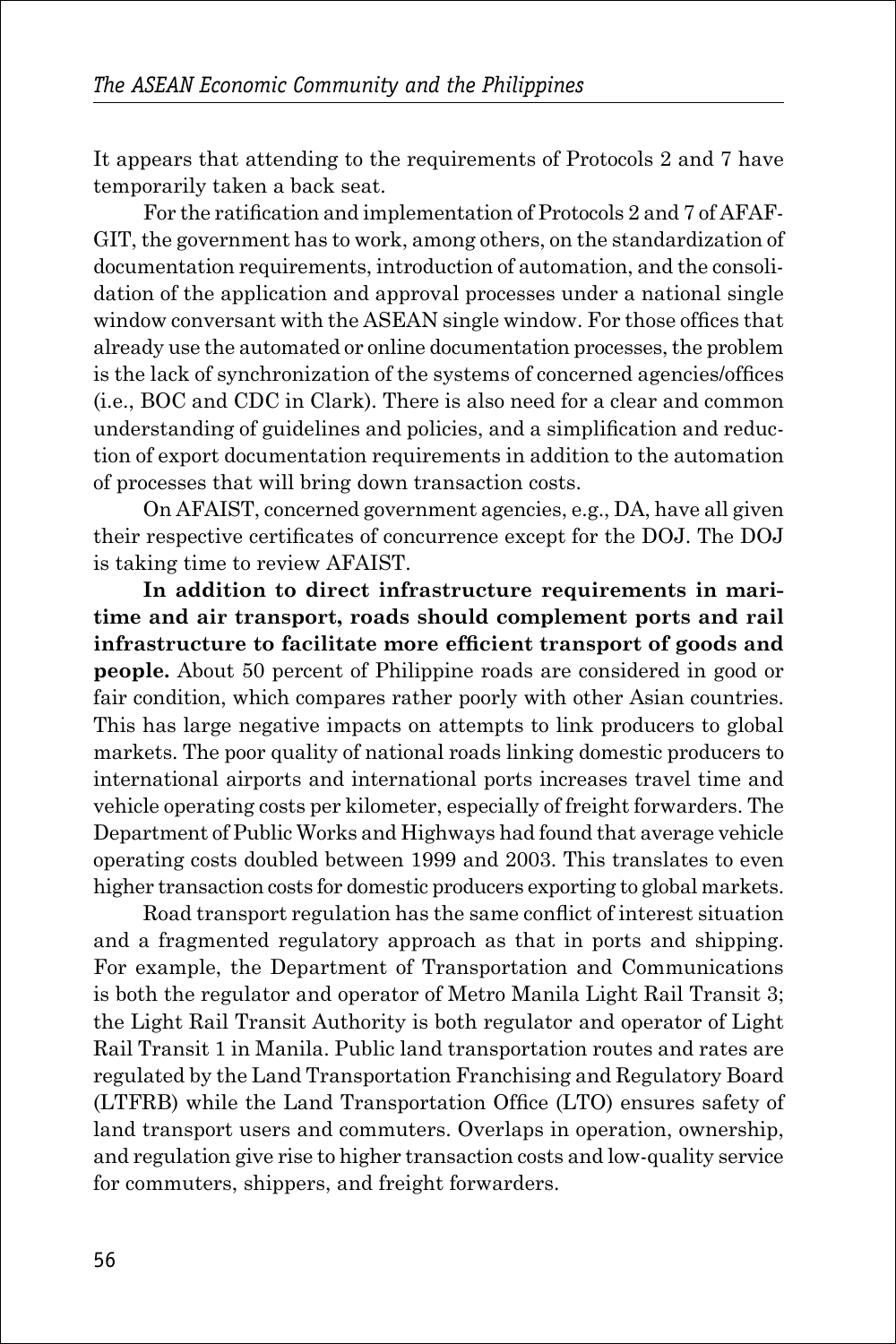#### *Ways forward*

The ratification of the ASEAN MAFLPAS together with its Protocols 1 and 2 has paved the way for greater liberalization and the introduction of greater efficiencies in air transport services. However, the other important protocols (Protocols 5 and 6) of MAAS cannot be ratified due to airport infrastructure deficiencies and other limitations. There is a great need for policymakers to attend to this issue. The Philippines very badly needs an efficient air and marine transport system in view of its archipelagic geographic condition and its goal to have better, more efficient, and stronger linkages with regional and global markets. **Investments to modernize international ports and airports are obviously needed.**

The current physical limitations of the country's international airports, particularly the Ninoy Aquino International Airport (NAIA), do not allow for additional traffic. The problems related to slotting, leading to airport congestion, are being addressed by an interagency committee. Recommendations to enhance runway capacity and to move general aviation to the Diosdado Macapagal International Airport in Clark have been proposed and studied. However, no timeline can be provided for the resolution of the issues.

Although the relevant Philippine laws and policies are in place, the offer of "open skies" to secondary gateways may be hampered by accessibility issues. The government still needs to improve multimodal transport connectivity; for example, rail or fast train connecting Clark to Metro Manila. Increasing the number of skilled personnel to perform customs, immigration, and quarantine functions is also an important issue to be addressed, especially in the smaller international airports.

Investments to improve port facilities and management are in order because port congestion, long queue of trucks, unavailability of containers, insufficient container depots in addition to the problems with the road conditions and metropolitan traffic, undermine the competitiveness of Philippine exports. Almost all exports have to pass through or have to be flown or shipped from Manila. There are some ports that are in good and even excellent condition but have been underutilized or even not used at all. A very good example is the Subic Bay Port. Firms situated both in the Subic Bay Freeport Zone (SBFZ) and the Clark Freeport Zone (CFZ) strongly suggest that the Subic Bay Port be utilized as an alternative to the Manila North Harbor.

The ratification and implementation of Protocols 2 and 7 of AFAF-GIT, and the DOJ's concurrence on AFAIST, also need to be prioritized.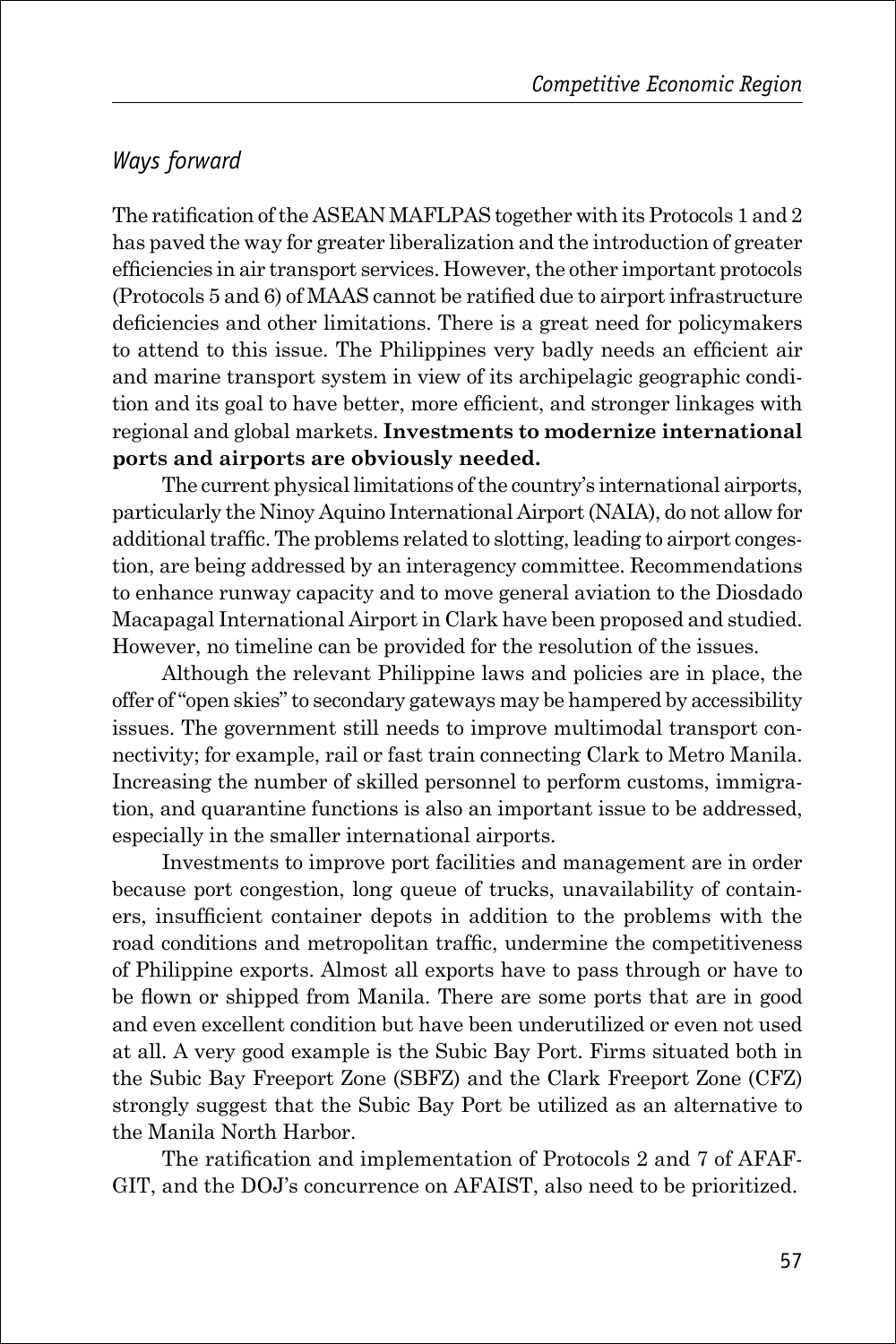## **4 Equitable Economic Development: SME Development10**

The Philippines has two operational definitions of SMEs. Based on employment which is the most commonly used definition in the country, the different size categories are classified as follows: micro enterprises: 1–9 employees; small enterprises: 10–99 employees; medium: 100–199 employees; and large: 200 or more employees. In terms of assets, SMEs are defined as: micro enterprises: PHP 3 million or less; small enterprises: PHP 3–15 million; medium: PHP 15–100 million; and large: PHP 100 million or more.

This section evaluates the implementation of the 2010–2015 ASEAN Strategic Action Plan for SME Development and the 2004–2009 ASEAN Policy Blueprint for SME Development. A survey of SMEs and the government member of the Technical Working Group was conducted to gather insights on the status of the implementation of the ASEAN Strategic Action Plan and the Blueprint for SME Development. It briefly reviews government policies and programs on SMEs; economic performance of SMEs; ASEAN SME initiatives; the MTR survey results; and ways forward.

#### **SME policies and programs**

Following the overall shift in economic policy, SME policies and programs also evolved from inward-looking toward a more external-oriented approach. In the 1990s, government policy on SMEs concentrated on improving market access, export expansion, and increasing competitiveness. In 1991, RA 6977 or the Magna Carta for Small Enterprises was passed to consolidate all government programs for the promotion and development

<sup>&</sup>lt;sup>10</sup> This section extracts from the draft prepared by Dr. Rafaelita Aldaba.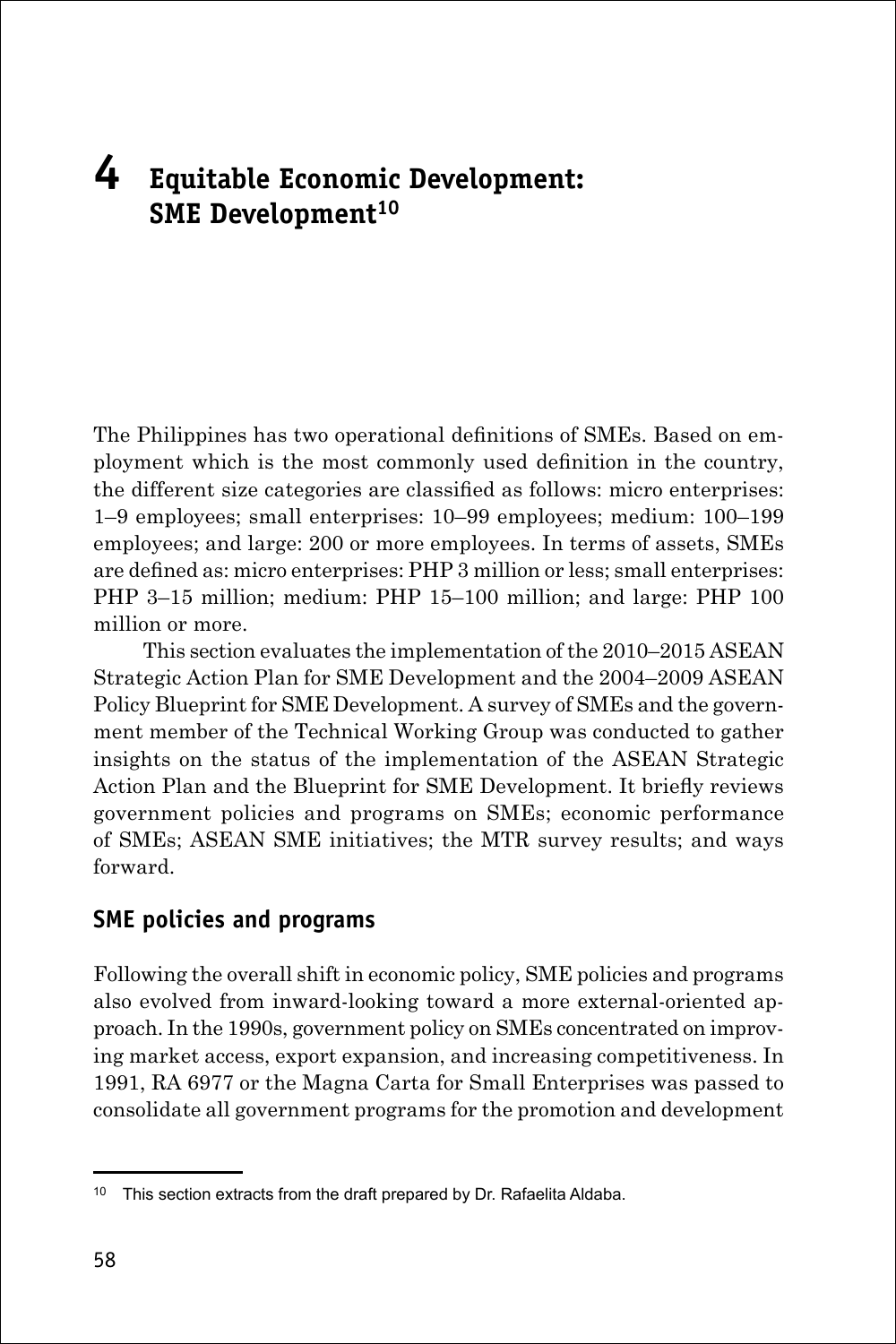of SMEs into a unified framework. It is highlighted by the following provisions: (i) creation of the Small and Medium Enterprise Development (SMED) Council to consolidate incentives available for SMEs; (ii) creation of the Small Business Guarantee and Finance Corporation (SBGFC) to address SME financing needs; and (iii) allocation of credit resources to SMEs by mandating all lending institutions to set aside 8 percent of their total loan portfolio to SMEs (6% for small and 2% for medium enterprises). RA 6977 was amended by RA 8289 in 1997 and further amended by RA 9501 in 2008 to further strengthen the promotion and development of and assistance to micro, small, and medium enterprises (MSMEs).

In 2001, the SBGFC was merged with the Guarantee Fund for Small and Medium Enterprises (GFSME) through EO 28, and became known as the Small Business Corporation (SBC). SBC is considered as the national government's largest provider of SME financing, with a lending portfolio of over PHP 3 billion. It has more than 3,000 clients and 71 partner financial institutions serving 57 (out of 75) provinces in the country.

The MSME Development Plan for 2010–2016 aims to improve the business and investment-enabling environment for MSMEs, increase their access to finance, allow them to penetrate new markets and maintain and expand existing ones, and raise their level of productivity and efficiency. The plan identified poor business conditions, access to finance, inability to penetrate export markets, and low level of productivity as the critical constraints to the growth and development of the MSME sector.

The DTI is responsible for the development and regulation of all Philippine enterprises, including MSMEs. In particular, there are various DTI-attached agencies set up with 14 offices and 20 line bureaus mandated to support SMEs and SME exporters. The SMED Council formulates SME promotion policies and provides guidance and direction in implementing SME programs. The Bureau of Micro, Small, and Medium Enterprises Development (BMSMED) leads DTI's SME Core Group and coordinates SME policies, programs, and projects. It acts as a "one-stop shop" to guide SMEs to specialized support agencies. The BMSMED is also the secretariat to the SMED Council tasked to review policies and strategies for SME development. The other member-agencies of the SME Core Group are the following: SBGFC responsible for finance services; Philippine Trade Training Center (PTTC) for development and implementation of SME training and learning activities; Product Development and Design Center (PDDC) for product development initiatives and design programs; and Cottage Industry Technology Center for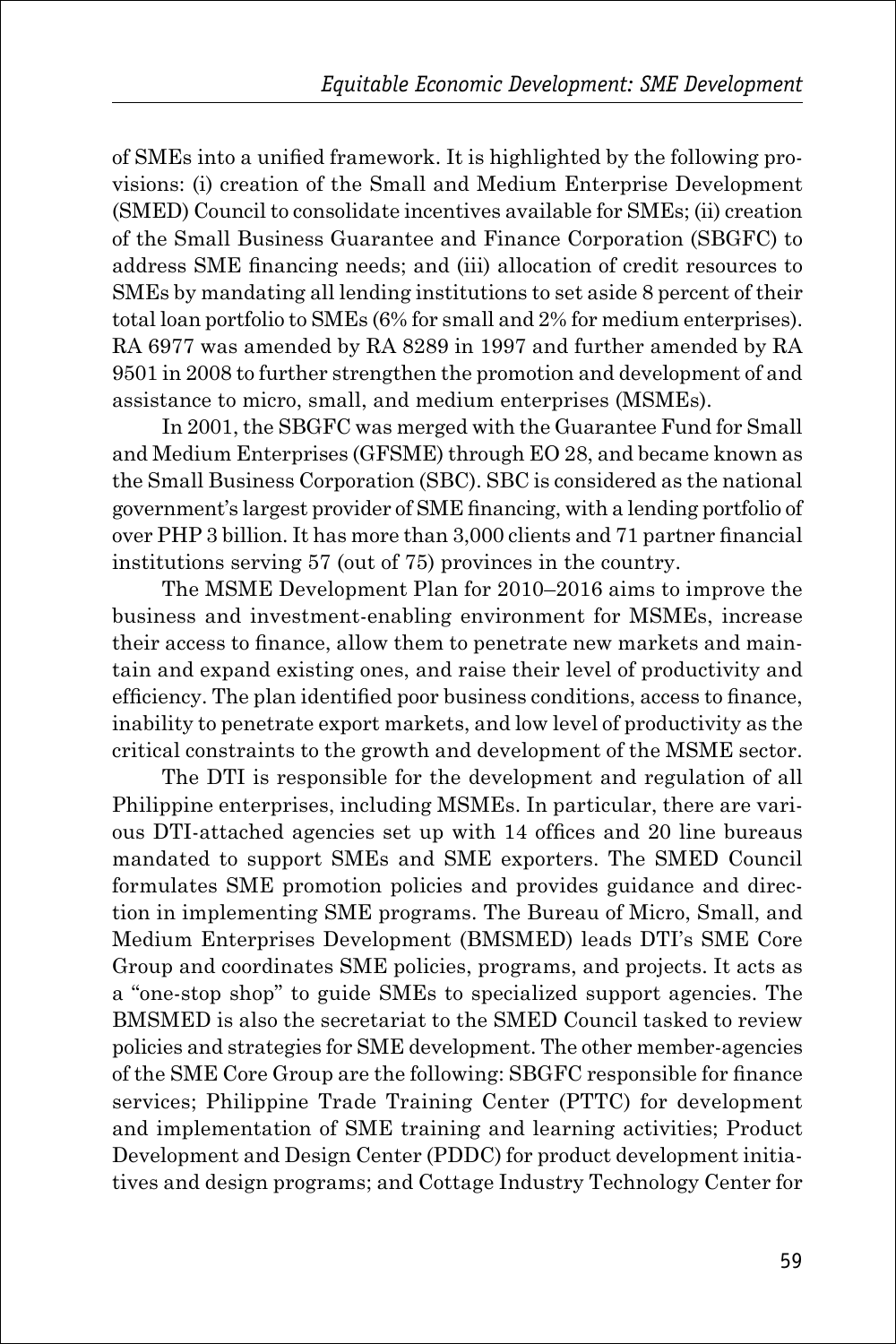technologies. Other DTI agencies that support SMEs include the Center for International Trade Expositions and Missions (CITEM), Bureau of Export Trade Promotion (BETP), BOI, and Philippine International Trading Corporation (PITC).

#### **Performance**

In terms of number of establishments, MSMEs dominate the economy and accounted for almost 99.6 percent of the total number of establishments in 2006. However, microenterprises accounted for the bulk, with a share or 91.6 percent. The share of medium enterprises has remained miniscule at 0.4 percent while that of small enterprises was around 7.7 percent. Thus, the country's industry structure is often characterized by a missing or hollowed middle.

In terms of employment contribution, MSMEs accounted for 61.2 percent of the country's total employment in 2008. Again, small and medium enterprises accounted for modest shares of 23.7 and 7.5 percent, respectively, while microenterprises' share was 30 percent. But a different picture emerges in terms of value added in 2006—micro enterprises only accounted for 4.9 percent; small enterprises, 20.5 percent; and medium enterprises, 10.3 percent. Finally, in terms of labor productivity measured by value added per worker in 2006, microenterprises registered the lowest as expected, with their labor productivity at only about 10 percent of the labor productivity of large enterprises. The labor productivity of small enterprises was 52 percent of large enterprises' labor productivity, while it was about 82 percent for medium enterprises.

Overall, SMEs have not substantially generated sufficient value added and employment to increase competition, improve industrial structure, and increase the country's overall manufacturing growth. The weak performance of SMEs has been largely attributed to the large number of barriers that SMEs must face, particularly access to finance, technology, and skills as well as information gaps and difficulties with product quality and marketing. Despite the substantial trade and investment liberalization in the country along with increasing regional integration, penetrating the export market has not been easy for SMEs. Making small and medium manufacturers internationally competitive is a major challenge that requires government support and close coordination between the government and the SME sector. This requires a coherent set of policies and programs designed with the direct involvement of SMEs.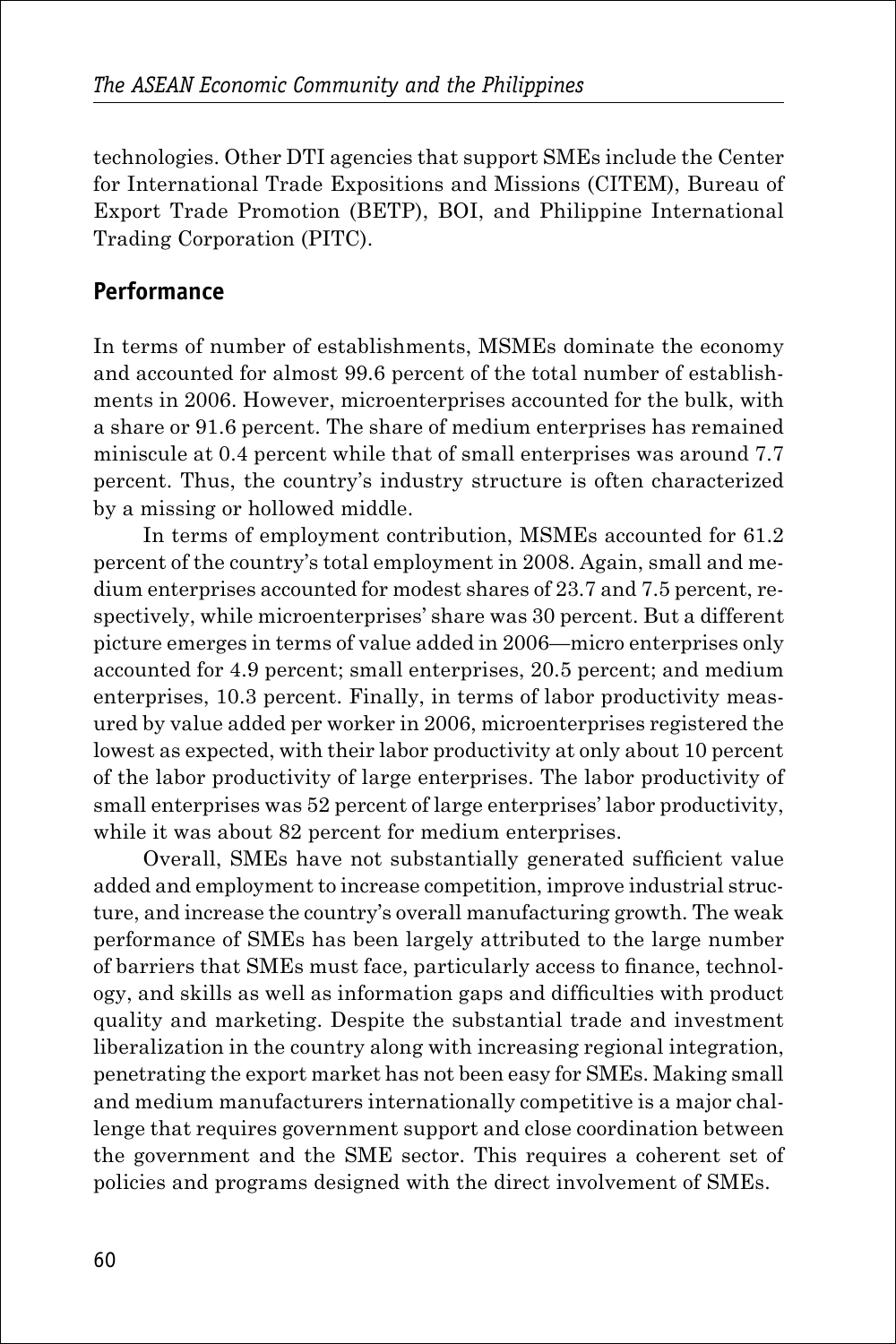#### **ASEAN Strategic Action Plan for SME Development and ASEAN Policy Blueprint for SME Development: Results of MTR survey**

The ASEAN Policy Blueprint for SME Development (APBSD) 2004–2014 provides the framework for SME development to narrow the development gap in the region. It aims to accelerate the pace of SME development and enhance the competitiveness and dynamism of ASEAN SMEs by facilitating their access to information, market, human resource development and skills, finance, and technology. It also aims to strengthen the resilience of SMEs to withstand adverse macroeconomic and financial conditions along with challenges arising from a more liberalized trading environment and improve SME contribution to overall growth and development of the ASEAN region. The APBSD envisions ASEAN SMEs as competitive, innovative, and world-class enterprises that perform major roles in regional and global supply chains and are able to take advantage of the opportunities from ASEAN economic integration by 2015. Its major programs consist of the following: Human Resource Development and Capacity Building; Enhancing SME Marketing Capabilities; Access to Financing; Access to Technology; and Creating Conducive Environment.

Building on the progressive work under the APBSD, the ASEAN Strategic Action Plan for SME Development aims to further enhance the competitiveness and flexibility of SMEs in moving toward a single market and production base in ASEAN. The key policy measures and activities cover access to financing, facilitation, technology development, promotion, and human resource development.

Four SMEs and one government sector member of the SME Working Group were surveyed to evaluate the status of the Philippine implementation of the ASEAN Strategic Action Plan for SME Development and the APBSD.

Overall, the assessment of the ASEAN Strategic Action Plan for SME Development showed low average effectiveness scores that ranged from no to little concrete impacts on the implementation of various programs covering access to financing, facilitation, technology development, promotion, human resource development, and other regional SME initiatives. However, it is important to note that according to four respondents, financing such as improved financial products; developing a regional capital market for SMEs; expanding mutual SME investment; improving SME access to finance; getting SMEs listed in the growing stock market; and national and regional SME credit guarantee schemes were implemented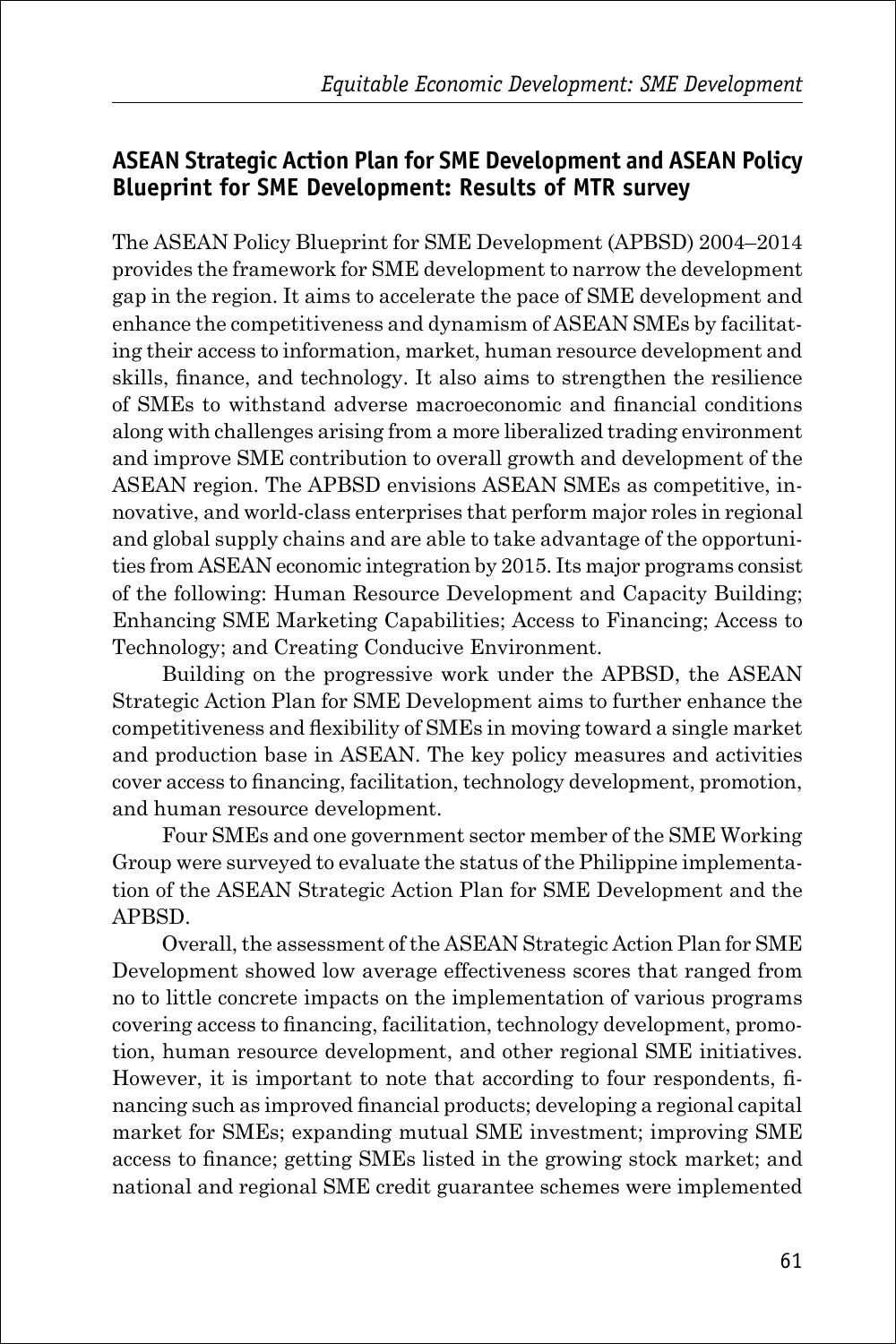with some moderate identifiable impacts. Four of the respondents also indicated that promoting ASEAN SMEs to the international market and wider dissemination of information on SME trade fairs were implemented with some moderate impacts.

In general, the assessment of the ASEAN Policy Blueprint for SME Development also indicated low average effectiveness scores that ranged from no or little concrete impacts on the implementation of various programs on human resource development and capacity building, enhancing SME marketing capabilities, access to financing, access to technology, and creating a conducive policy environment.

### **Ways forward**

In the last decade, manufacturing SMEs have not substantially generated sufficient value added and employment to increase competition, improve industrial structure, and increase the country's overall manufacturing growth. The weak performance of SMEs has been largely attributed to the large number of barriers that they must face, particularly access to finance, technology, and skills as well as information gaps and difficulties with product quality and marketing. It would seem that the various government programs to address these barriers have been largely unsuccessful. Thus, it is not surprising that ASEAN initiatives to support SME development have also had little or no identifiable concrete benefits in the Philippines. The latter does not automatically imply that the ASEAN initiatives per se have not been useful.

Simply put, the overall business environment in the Philippines is still not conducive to SME development. Costs of doing business are still high in the Philippines, and they are likely to be even higher for SMEs. But that also means that any improvement in the country's business environment would yield even more substantial benefits to SMEs. This is highlighted, for instance, in the analysis of trade facilitation efforts of the government.11 In particular, the perception of improvements in automation of customs procedures was higher for small- and medium-sized firms. That is, automation reforms have larger significance to SMEs. Past customs modernization efforts could have covered mainly the larger firms with more advanced electronic systems. With rapid technological change, more

<sup>11</sup> Please refer to the discussion in page 4 of this report.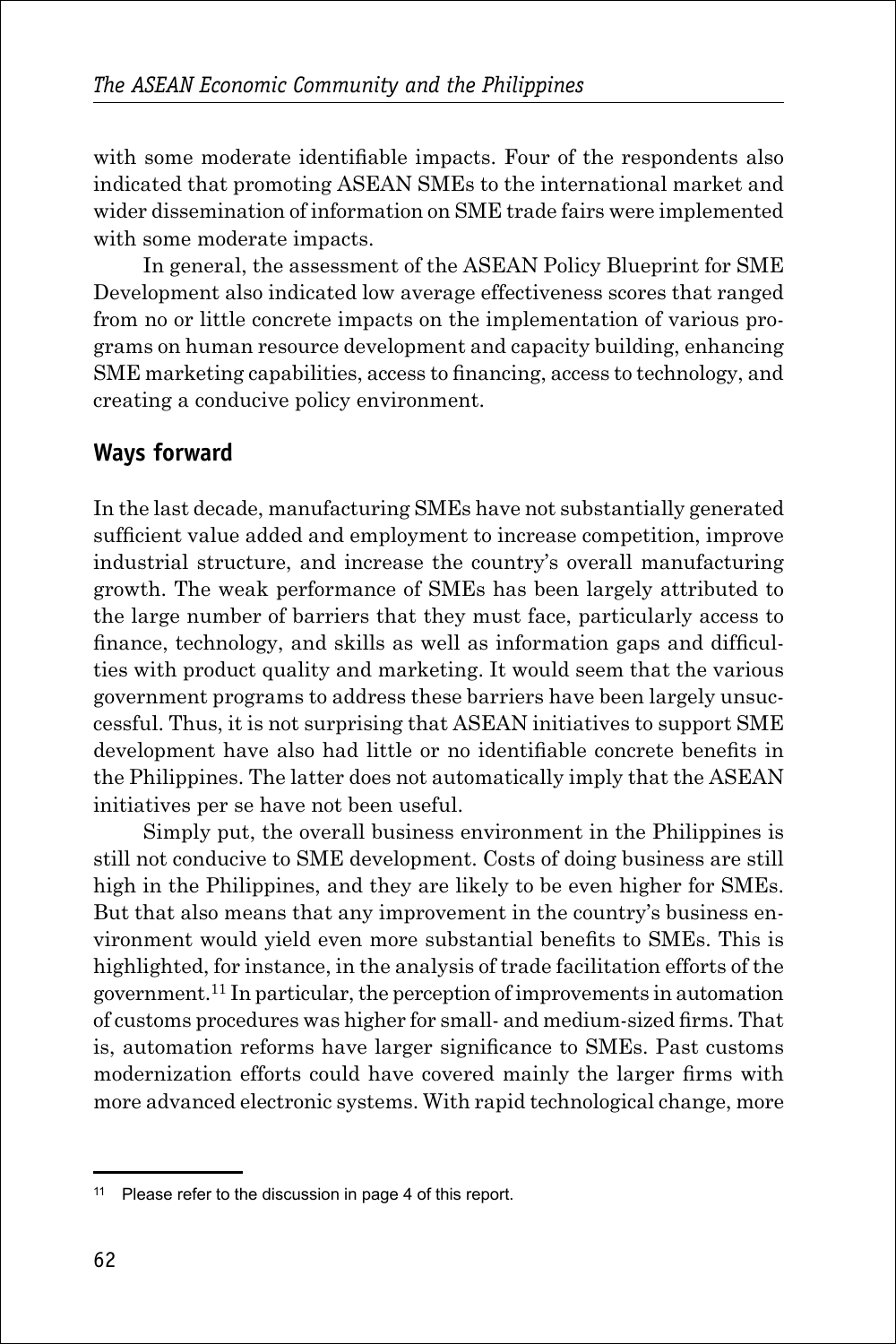recent customs modernization efforts, especially in the automation of key procedures, are now more applicable and of greater assistance to smaller firms. A similar argument could be made for investment facilitation and improvements in transport and logistics. Thus, the priority of government should be measures that would bring down the costs of doing business in the country such as those that directly address: complex, inefficient, and ineffective administrative processes, procedures, and arrangements; lack of effective competition in key sectors of the economy that result in inefficient and expensive services; and infrastructure investment.

But this does not preclude any role for SME-targeted domestic or regional programs. This is especially highlighted in the discussion on trade facilitation and agriculture. Such programs require an integrated approach and a coherent set of domestic and regional policies and programs designed with the direct involvement of SMEs.

To boost SME competitiveness, pursuing promotion and development of outsourcing arrangements are important. Given the potential opportunities arising from the growth of global production network industries through subcontracting and outsourcing, policies aimed at improving these relationships between SMEs and large corporations and MNCs are crucial for SME development. Subcontracting and outsourcing arrangements can be promoted by linking up or matching up companies, providing subcontracting and outsourcing advice to SMEs, and organizing fairs for subcontractors.

The experiences of South Korea, Singapore, and Taiwan show that the successful implementation of technology upgrading, human resource development and training, and finance support programs are crucial for SME growth and development. Industrial upgrading would require a strong base of domestic knowledge. This would need the development of specialized skills and technological capabilities. The government also needs to implement substantial reforms in all stages of the education and training system to cope with rising competition from lower-wage countries. The quality and completion rates need to be improved and the length of the schooling be brought in line with international norms. Moreover, technical training schools should reorient their curricula to serve employer needs and requirements, and to address specific skills needed by both traditional and nontraditional industries.

Equally important particularly for the global/regional production network operations of multinational enterprises is the presence of good infrastructure and logistics that lower production cost and facilitate sup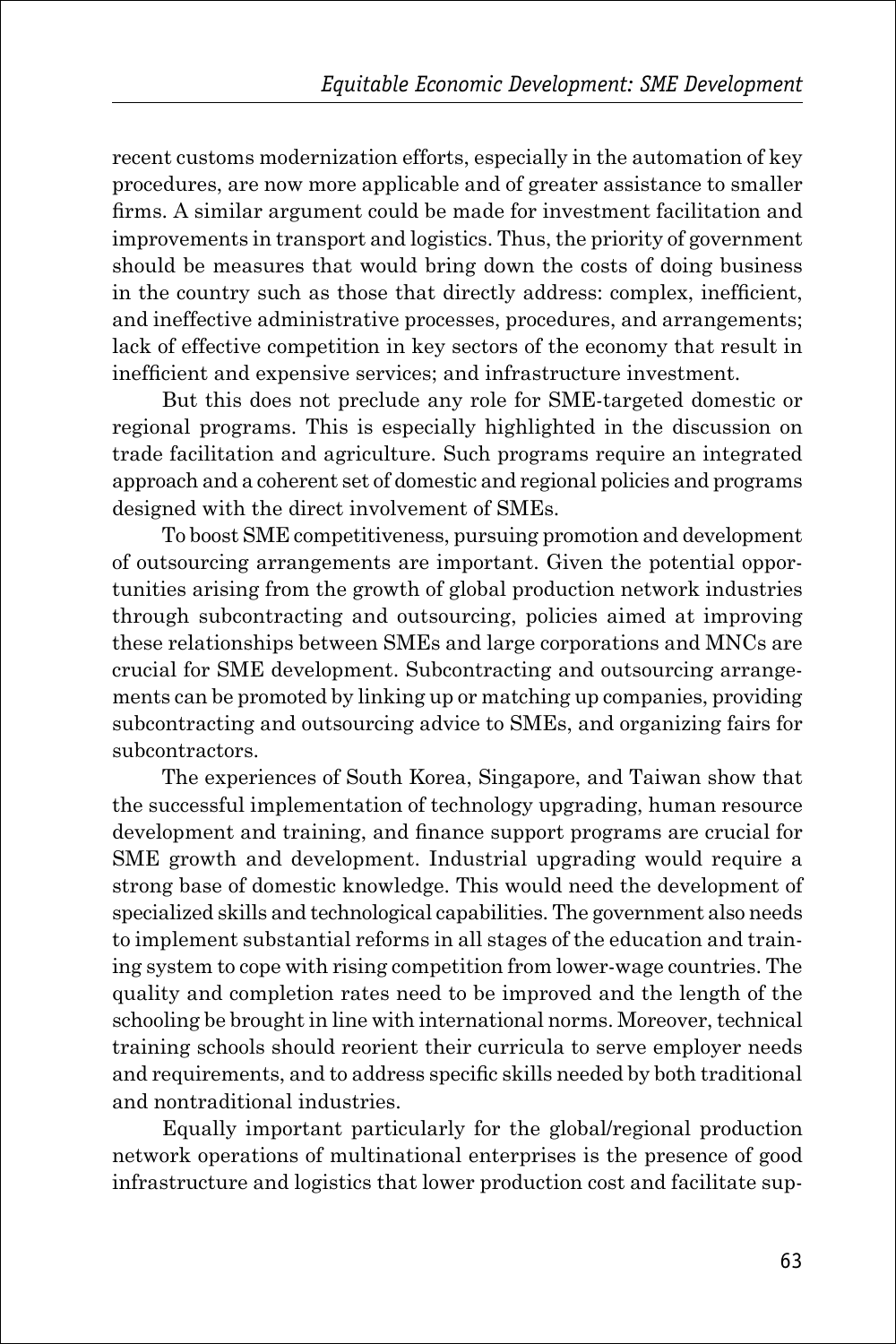ply chain management from the procurement of inputs to the export of outputs. This implies reducing power and communication costs, providing sufficient port systems, reducing travel time, and offering travel and shipment options.

In this context, the government can facilitate SMEs' gainful participation in ASEAN through: (1) designing a coherent set of policies and programs; (2) raising awareness of the potential of participation in international/global production networks and good understanding of the advantages and potential of subcontracting; (3) addressing financing issues including inadequate working capital, insufficient equity, difficulties of credit finding, and expensive credit cost; (4) improving the technological capabilities and strengthening supply chains to enable SMEs to move up the technology scale as well as to create and enhance existing linkages with production networks; and  $(5)$  creating an enabling environment for firms to survive and realize their potentials to grow, a crucial precondition for both foreign and domestic investment.

To improve MSMEs' access to finance, the paper suggests the following: (1) implementation of the law establishing the Central Credit Information Corporation to improve the overall availability of credit particularly for MSMEs, provide mechanisms to make credit more cost effective, and reduce the excessive dependence on collateral to secure credit facilities; (2) changing the traditional mindsets of banks to encourage the adoption of nontraditional approach to SME lending. Traditionally, lending to SMEs is seen to entail higher risks and higher costs and the tendency is to overguarantee the loan; (3) trainings and capability-building programs for SMEs to improve their financial literacy and management capacity are also necessary; and (4) improvement of data collection and statistics on SMEs particularly financing indicators.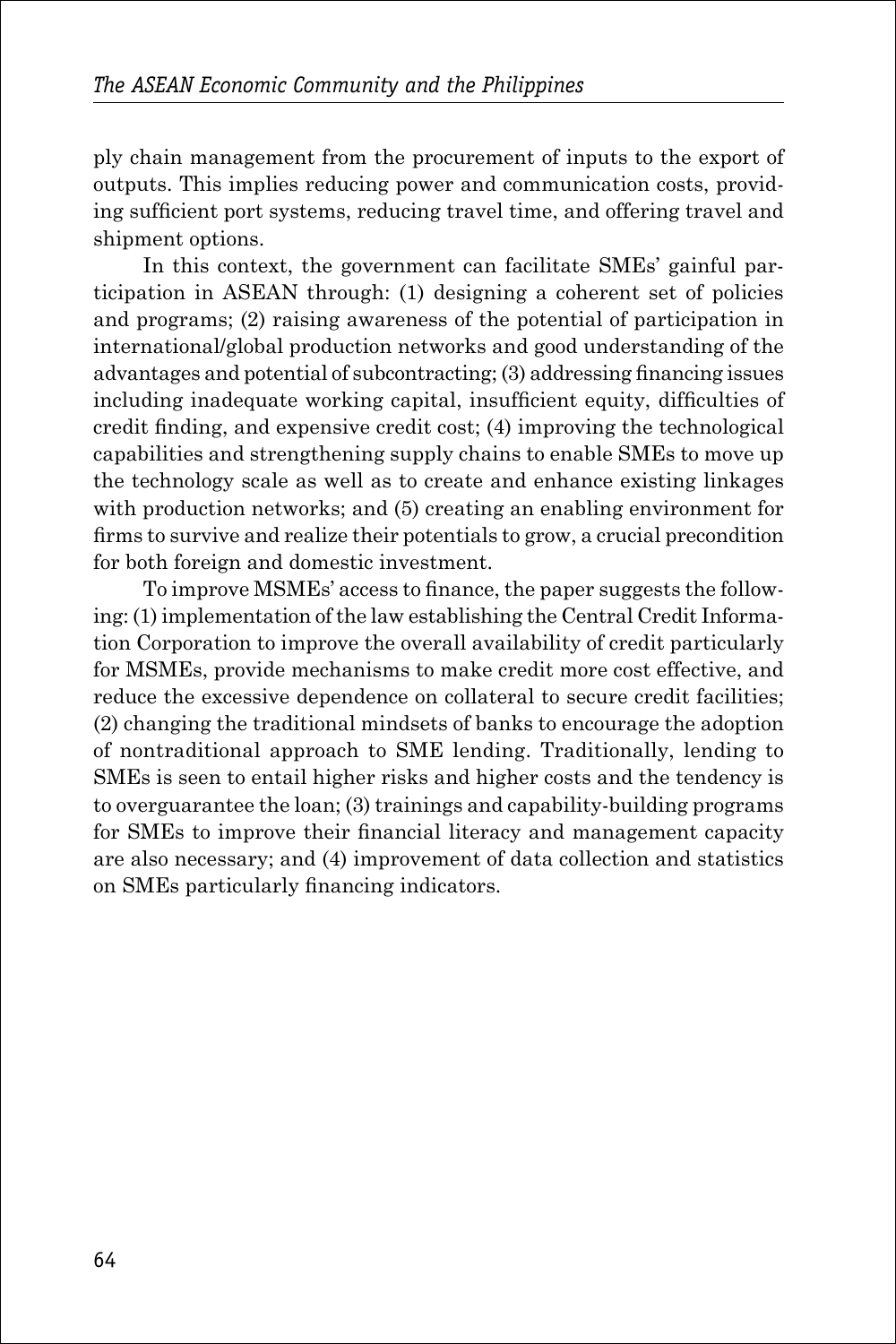# **4 Ways Forward: Specific Recommendations to Raise the Implementation Rate of AEC Measures in the Philippines**

The AEC Scorecard is the mechanism developed to track the implementation of the various measures under the AEC Blueprint and its strategic schedules. To ensure that the timelines and targets of AEC are met, the AEC Blueprint is monitored in four phases: 2008–09; 2010–11; 2012–13; and 2014–15.

The Philippines' overall score for Phase I of the AEC Scorecard as of July 2011 was 95 percent. The score represented 104 measures that the Philippines had fully implemented, with six measures still to be fully implemented to date. Three of these measures are under various stages of implementation and fall under "Single Market and Production Base", particularly free flow of services: (i) schedule at least 51 percent of foreign equity in the four priority integration sectors for services (air travel, e-ASEAN, health care, and tourism); (ii) schedule a maximum two types of non-equity MA Limitations for all 29 subsectors of four priority integration sectors for services; and (iii) schedule a maximum three types of non-equity MA limitations for all nine logistics subsectors. The other three are under "Competitive Economic Region", specifically transport cooperation under infrastructure development (ratification of Protocols 2 and 7 of AFAGIT and Protocol 5 of MAAS).

Under Phase II (2010–2011) of the AEC Scorecard, the key measures implemented to date include tariff and nontariff reduction (e.g., entry into force of the ASEAN Trade in Goods Agreement on 17 May 2010); implementation of mutual recognition arrangements for medical, dental, and nursing services; and conclusion of the fifth round of negotiations for financial services. For the Philippines, there were 35 measures due for implementation by July 2011 that have not yet been fully implemented.

<sup>&</sup>lt;sup>12</sup> This section draws on Aldaba et al. (2010) and the draft prepared by Dr. Melanie Milo.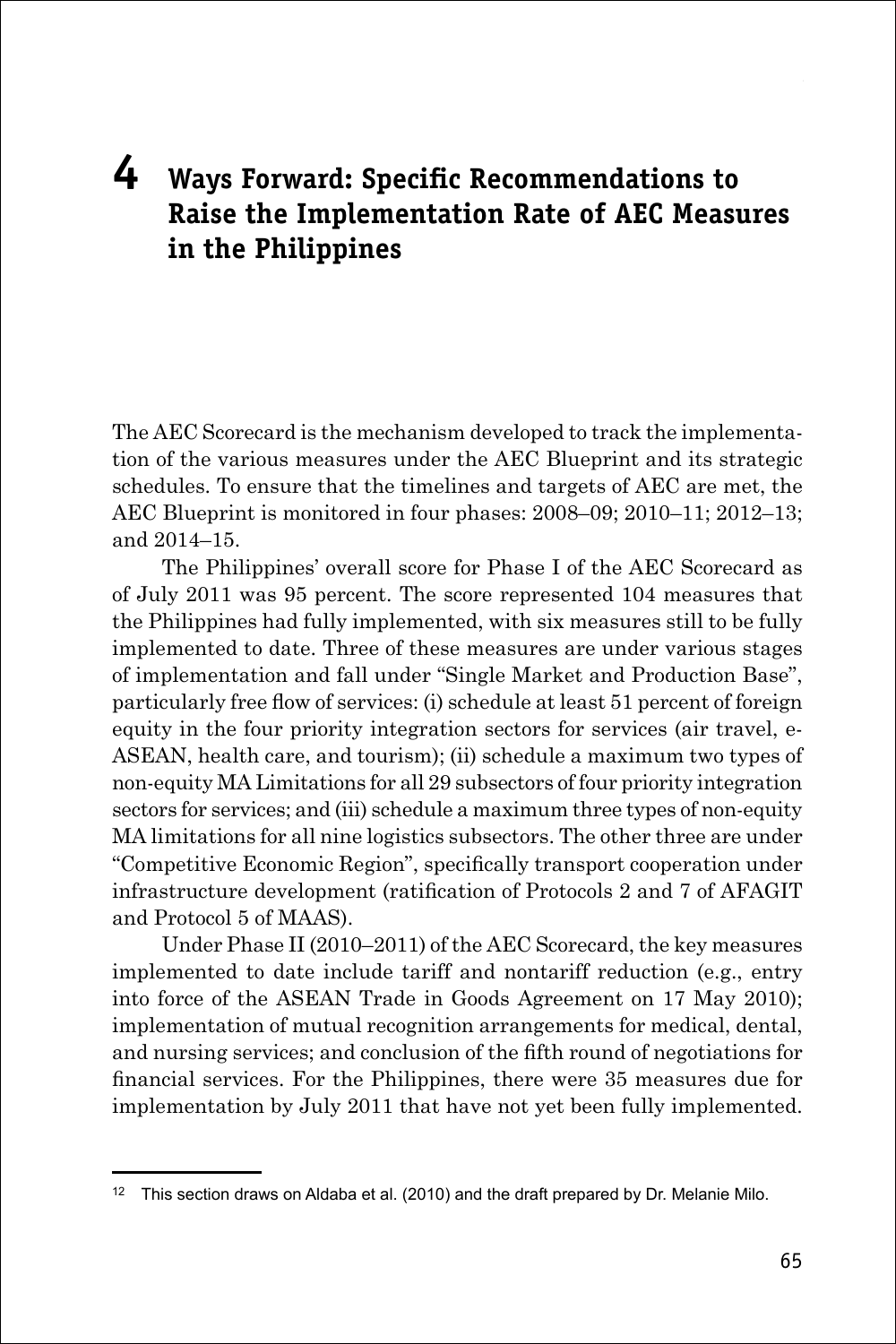Most of the measures fall under Pillar 1, particularly free flow of goods (19 out of 23 measures, especially those related to customs integration); 10 measures under Pillar 2, with five competitiveness-related measures and five measures on ratification of transport protocols and agreements; and two measures under Pillar 4 (Integration into the Global Economy).

In particular, critical measures for customs integration include the establishment of preclearance arrival for customs clearance and cargo release, development of advance ruling systems for tariff classification and value assessment, implementation of the ASEAN Customs Declaration Document, implementation of a cargo processing model, and finalization and implementation of Protocols 2 and 7 under the ASEAN Framework on the Facilitation of Goods in Transit. Standard and conformance measures still to be implemented relate to the development and implementation of standard MRAs as well as harmonized regulatory regimes for certain products. For transport, the priority is to finalize the pending protocols and agreements under MAFLPAS13, AFAFGIT, and MAAS.

Overall, the Philippines has demonstrated its commitment to the AEC and the AEC Blueprint, as indicated in the measures that have been implemented over 2008–2011. That said, key measures remain due for implementation, particularly those that relate to services liberalization, customs integration, and ratification of transport protocols and agreements. Liberalization measures in particular require changing Philippine laws or even specific provisions in the Constitution, and hence are expectedly most difficult to undertake given the country's political economy constraints as discussed in the previous chapter. Others relate to changes in bureaucratic/administrative processes, procedures, and arrangements. Finally, ratification of transport protocols and agreements also requires upgrading the country's infrastructure. The analyses in the previous chapters have demonstrated the benefits of the implementation of AEC measures in the Philippines, particularly those measures that address precisely the key institutional weaknesses faced by the private sector. Further delays in implementation, which could also build up over time because the implementation of measures in the AEC Blueprint is designed to be progressive over time (i.e., future measures are built on earlier measures), could be costly for the country.

<sup>13</sup> Ratified on 28 March 2012.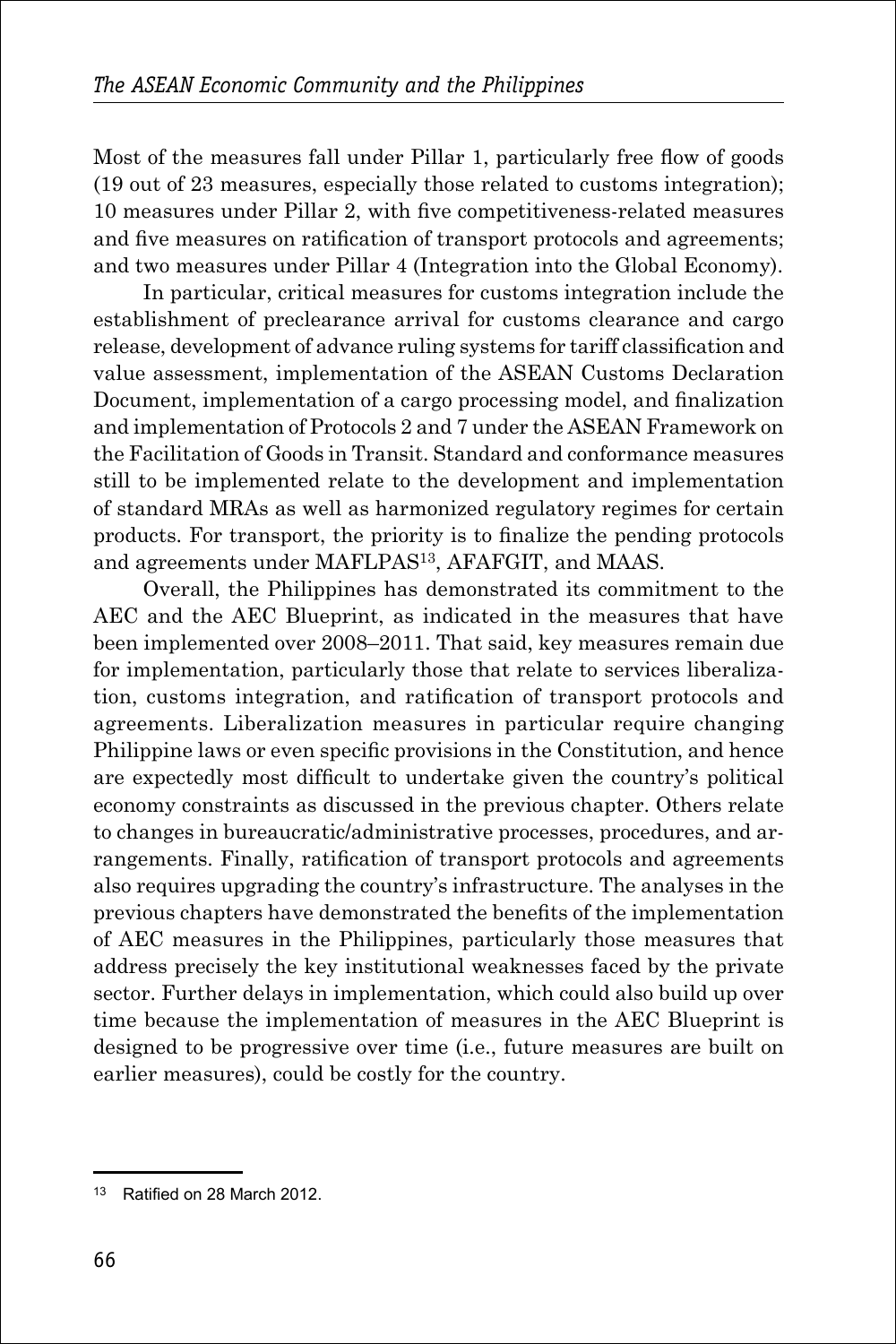To bring the Philippines closer to its AEC 2015 commitments, the ERIA Phase II study on how to further improve the AEC Scorecard for the Philippines (Medalla et al. 2011) suggested that the following core measures be prioritized by the government: investment promotion and facilitation; trade facilitation and establishment of the national single window; and transport facilitation. Apart from improving the implementation of the Philippines' AEC commitments, the same measures are necessary to reduce the gap between policy and implementation within the country, improve our investment climate, and boost the country's competitiveness to enable us to catch up with our neighbors.

#### **Investment promotion and facilitation**

In terms of the operational environment and investment climate, there are still many processes such as registration and applications for permits and licenses that have remained complex, problematic, and costly. The AEC Scorecard Phase 1 Philippine Country Report (Aldaba et al. 2010) highlighted the need for automation of business procedures in national government agencies; transparent procedures and guidelines; streamlined procedures handled by different national government agencies; clear and consistent policies (with policy changes communicated effectively); and assistance to prospective investors as well as investment promotion. The same were found in the survey of core measures as well as in the AEC Scorecard Phase 2 Philippine Country Report.

Hence, the top two investment measures that must be pursued are as follows: first, streamlined procedures for permits, licenses for investments in starting business; and second, acceleration of investment promotion. As earlier discussed, streamlining procedures in starting a business is important especially since the Philippines has lagged significantly behind other countries in the region in terms of cost of doing business indicators. Accelerating investment promotion with other ASEAN member-countries is important and to pursue this, more efforts are needed to coordinate and harmonize investment promotion efforts among the various investment agencies in the Philippines. With the AEC as external pressure, the government will also have to directly act on the issue of constitutional limitations to foreign equity.

Building on the recommendations highlighted not only in the present survey but also in the other investment surveys covering both IPAs and firms, the following recommendations are proposed: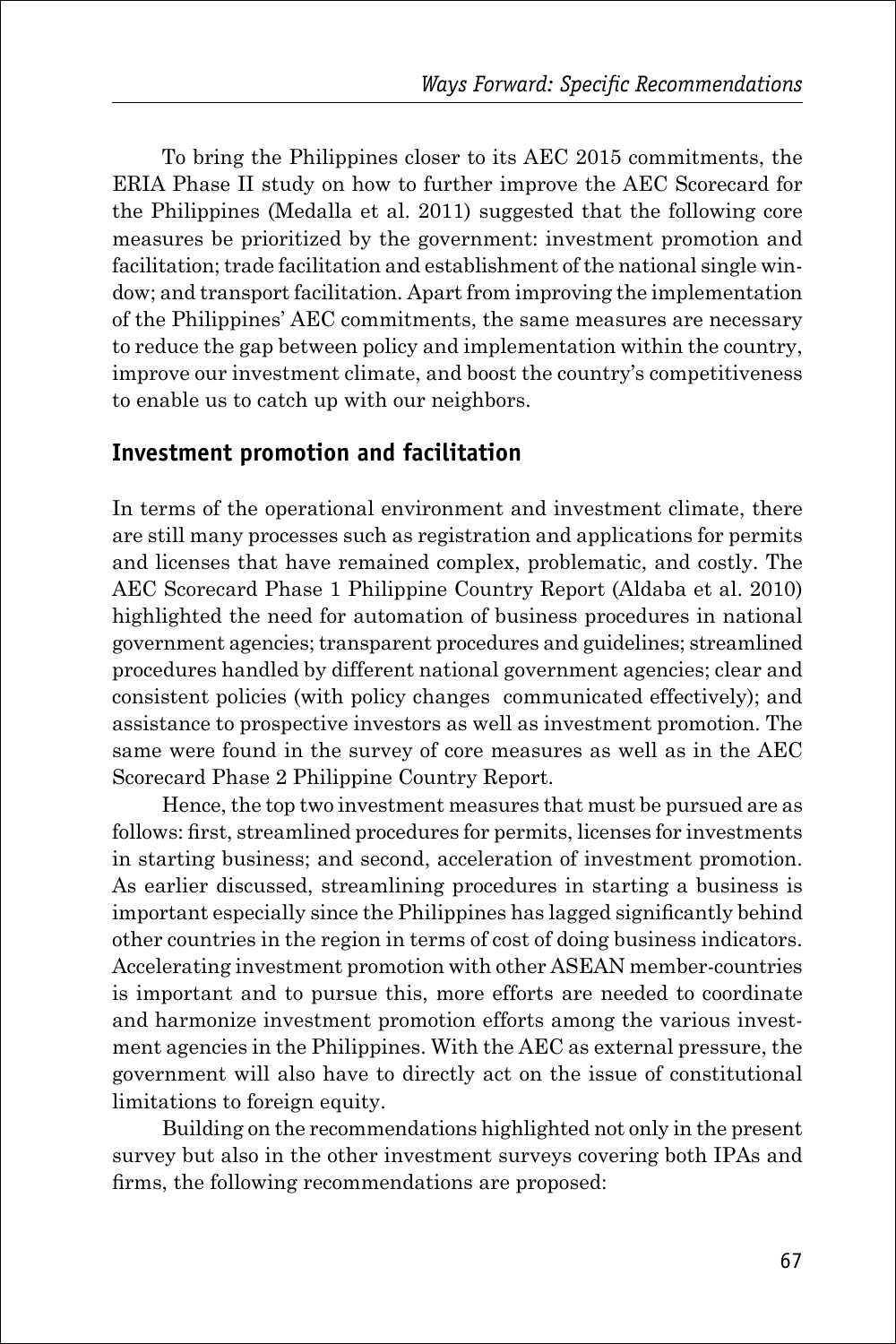- 1) Unify and centralize the investment promotion and facilitation efforts by all IPAs under one agency with strong leadership. The IPAs were created by different legislations administered by different government bodies without an overall coherent and integrated investment promotion and facilitation strategy that would guide IPA activities. Each IPA individually coordinates with national agencies and LGUs. In the absence of standard procedures and processes for all IPAs, different arrangements emerged with some IPAs facing more difficulties than others. It is important to establish a single mechanism to coordinate business registration and investment promotion and facilitation policies with the national and local governments including standard procedures for granting of tax incentives and exemptions to investors. The case of Singapore's EDB shows how a one-stop and lead agency for investment promotion has played a crucial role in Singapore's continued economic success. The crafting and passing of a legislation to centralize investment promotion and facilitation activities under a single agency should therefore be prioritized.
- 2) Strengthen efforts of the PIPP interagency committee to coordinate the various IPAs' actions and plans. This may be viewed as a transitional arrangement while a lead agency for investment promotion and facilitation has yet to be created. IPAs should synchronize efforts in promoting the country, image-building activities, after-sales service to investors, and implementation of the country's investment plan. They should update information regularly and make these easily available online. To be effective, IPAs should have sufficient resources.
- 3) Adoption of the "PEZA way" by other IPAs in dealing with operational issues such as slow processing of permits and other clearances required by national agencies and local government units. As studies by Akinci (2008) and Booz Allen Hamilton (2008) have shown, PEZA has successfully combined regulation and promotion. Its one-stop shop is very efficient and effective and has reduced the cost of doing business leading to increased competitiveness of firms.
- 4) Improve the operational environment and investment climate. IPAs should closely collaborate with national agencies and local government units particularly in the following areas: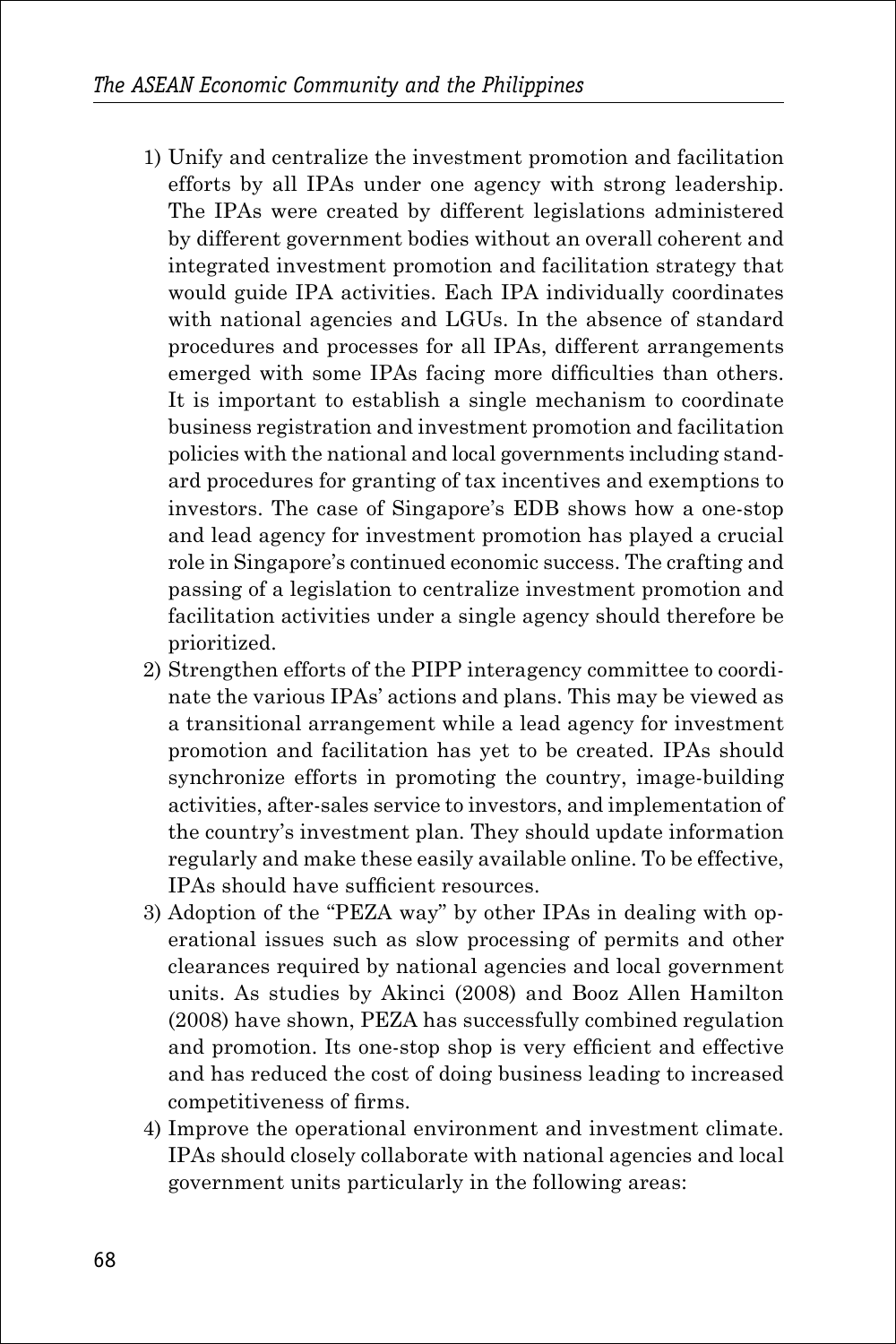- Automating business procedures in national government agencies. Procedures and guidelines should be transparent;
- Streamlining interrelated procedures handled by different national government agencies;
- Implementing clear and consistent policies. Policy changes should be communicated effectively; and
- Providing assistance to prospective investors as well as in promoting the country.
- 5) Review the existing investment incentives toward a more comprehensive and harmonized set of incentives governing all IPAs. IPAs cannot and should not compete on the basis of fiscal incentives, but rather differentiate themselves in terms of facilities, services, and most importantly through streamlined procedures (FIAS 2008). As the survey results showed, most of the firms used IPAs primarily to get fiscal incentives. Investment incentives have also widely differed from each other. PEZA offers ITH and a 5 percent income tax rate; BOI has ITH but no 5 percent tax rate, while both Subic and Clark only have a 5 percent tax rate but no ITH.

As the survey results have shown, AEC 2015 is seen by most firms as offering both challenges and opportunities. To take advantage of the opportunities, the above suggested reforms must be accompanied by the following:

- 6) Increase infrastructure investment in physical infrastructure, power and logistics in particular, to reduce the cost of doing business in the country. Modern and efficient air, land, and sea infrastructure should be built fast enough.
- 7) Review the constitutional limitations on foreign equity particularly the 60-40 rule. While limitations on foreign equity in these sectors cannot still be directly addressed, the government has to continue implementing measures to promote competition and strengthening institutional and regulatory framework particularly in public utilities. The Philippines is already considered relatively open vis-à-vis its ASEAN neighbors. Foreign entry remains restricted in a substantial number of important economic sectors.
- 8) Improve institutional infrastructure by addressing corruption, which together with poor infrastructure, has severely weakened our competitiveness.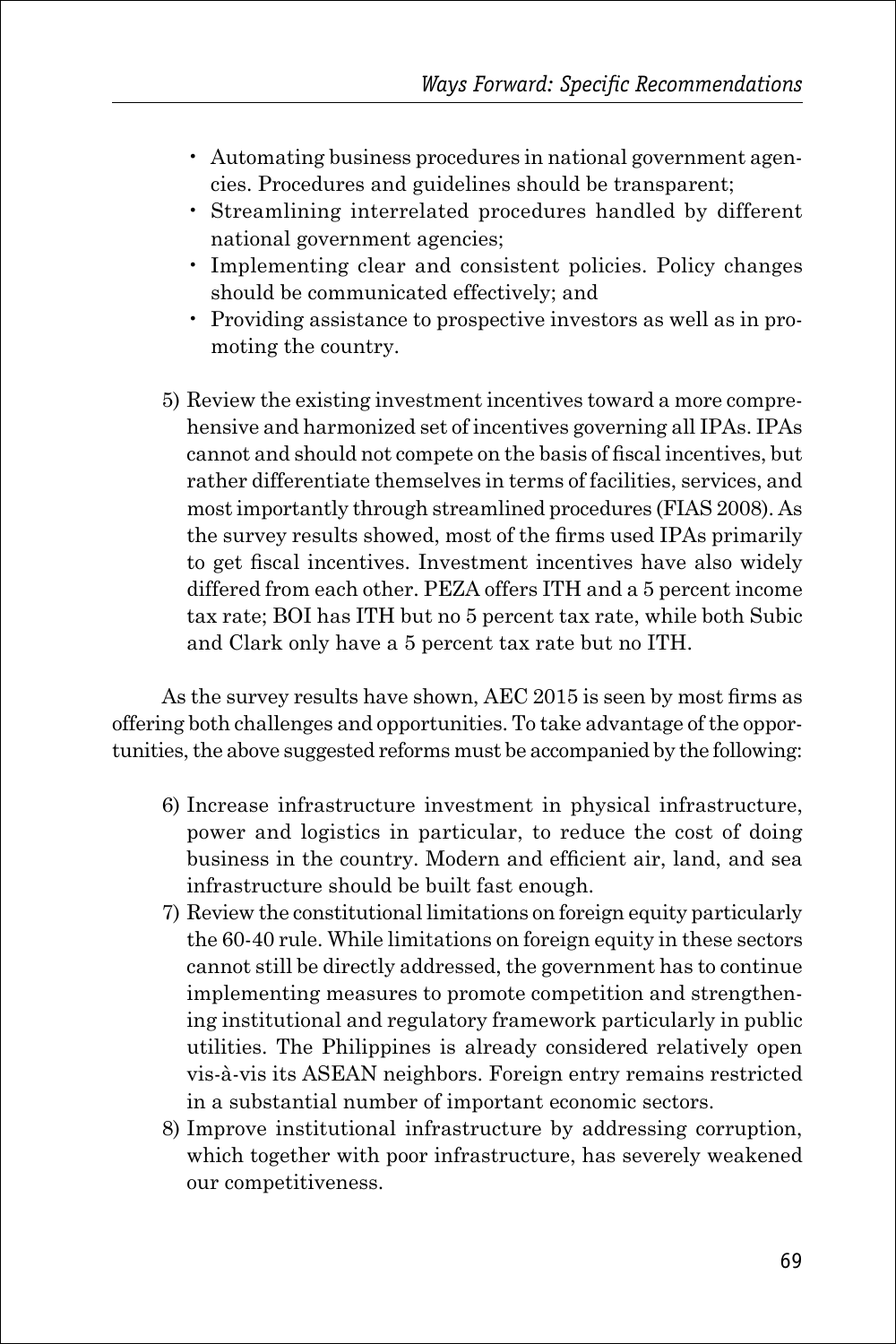# **Trade facilitation**

While major achievements have been made in trade facilitation, a lot more needs to be done, especially in the NSW. Possibly the most important hurdle to clear pertains to the relationship between the BOC, the NSW, and the VASPs, and how to link them. Lack of progress in this area is the main factor that has reduced the NSW scorecard for the Philippines. Removing the stumbling block in this regard would be key. As such, reforms in terms of standardization and harmonization are important areas for improving the Philippine NSW Scorecard.

To this end, the key recommendations *at the national level* are as follows:

- 1) The automation and harmonization efforts of some OGAs well ahead or at the same time as the NSW initiative, should merge with the implementation of the NSW. The experience of these OGAs (e.g., first wave of customs modernization efforts, DTI's one-stop shop export documentation center, or PEZA's electronic permit and automated export documentation systems), which combined the use of information and communications technology (ICT) and implementation of business process reforms, could serve as benchmark of good practices. However, it is crucial to have systems compatibility and avoid duplicate or multiple lodging of trade-related transactions that could defeat the very purpose of the NSW. Follow-up technical consultation in terms of the procedure and specific data requirements or forms of agencies (e.g., DTI's conditional release) could be considered in the NSW enhancement.
- 2) While other agencies have achieved modernization and computerization, some are still lagging behind. As the success of NSW relies on the speed of the slowest agency involved, e-government funds must be allocated to the agencies lacking physical infrastructure as well as technical staff.
- 3) The step-by-step procedure in the use of NSW must be disseminated to all concerned stakeholders the soonest possible time. The agencies involved or at least the members of NSW Steering Committee should immediately issue joint implementing rules and regulations. Posting of implementing rules must be done electronically and physically. Furthermore, each agency must dis-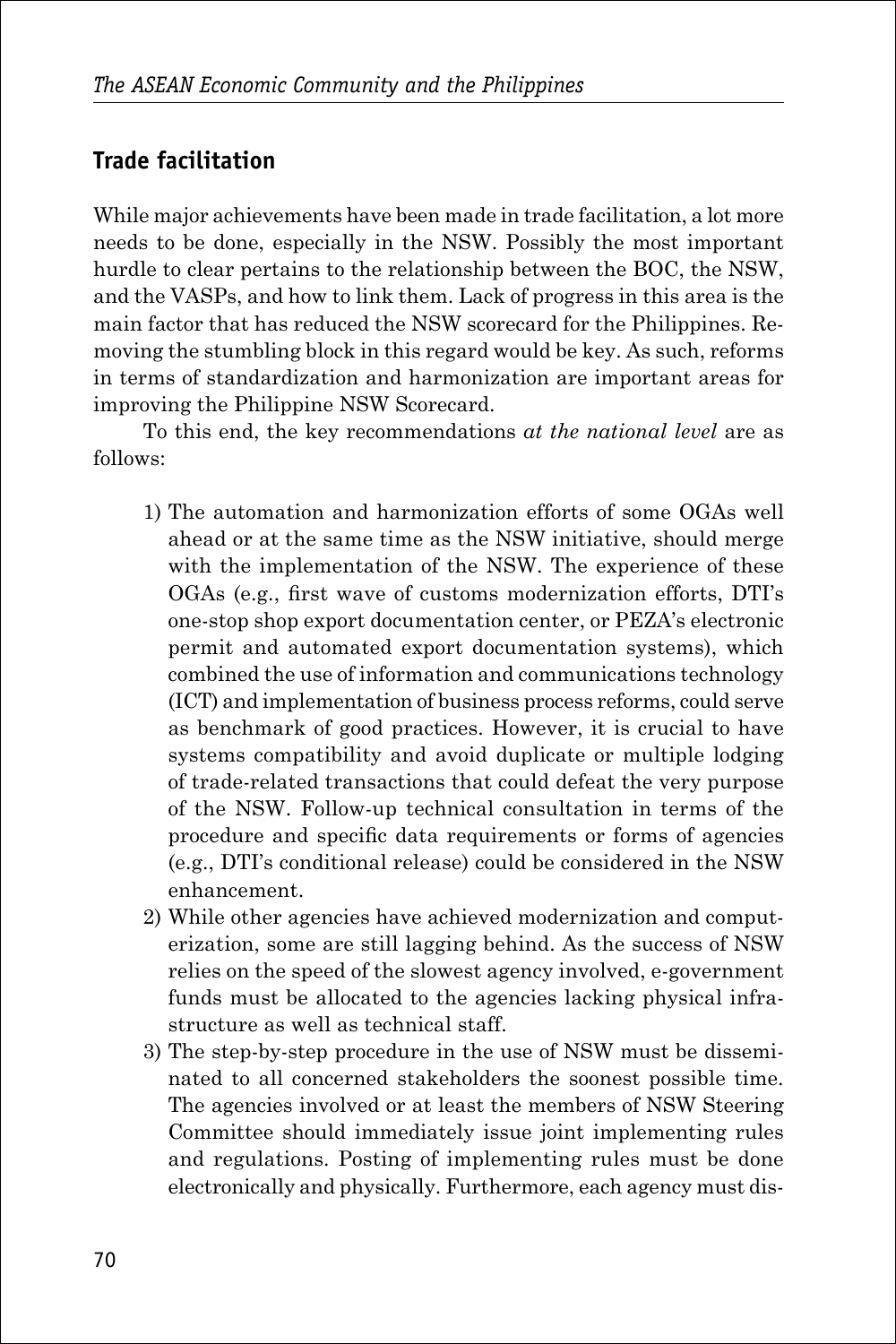seminate agency-specific information (through FAQs and changes to procedures, if any) to all potential users.

- 4) While the Philippines' centralized funding for the NSW assures implementation of this project for its first two years of implementation, the succeeding plans to sustain the project are unclear, particularly among OGAs. The government needs to address this sustainability issue.
- 5) Ownership and leadership is the key to successful implementation of the Philippine government's NSW program. The plan must be more than beating the deadline for implementation of the NSW and toward long-term and serious reforms in business processes and change management. The NSW project must be implemented as part of good governance and not a mere ICT project.
- 6) The NSW system or any trade facilitation initiative should be adaptable to changes in legislation and developments. Effective implementation of trade facilitation initiatives and other pipeline measures must also be supported and implemented. This includes legislation to comply with the country's commitment to the Revised Kyoto Conventions, updating of some protocols for imports in some commodities, immediate implementation of the Customs Transit System or multipurpose declaration within Clark to Subic, and provision of modern facilities and port laboratories for testing and adequate technical staff. At the very least, well-informed help-desk officers in the customs service and other agencies must be designated and continuously trained.
- 7) Finally, it is important to improve and strengthen the Risk Management System that links directly with the information and database of the NSW and BOC. It is important for the risk management department to develop not just the software but good data warehouse, directly linked with key departments of the BOC, particularly its assessment and operation and IT departments. As earlier noted, the risk management department should be directly under the commissioner's office, for transparency and accountability.

## **Transport facilitation**

The problems of the Philippine transport services sector are in the areas of infrastructure development and regulation. There is a need for a "big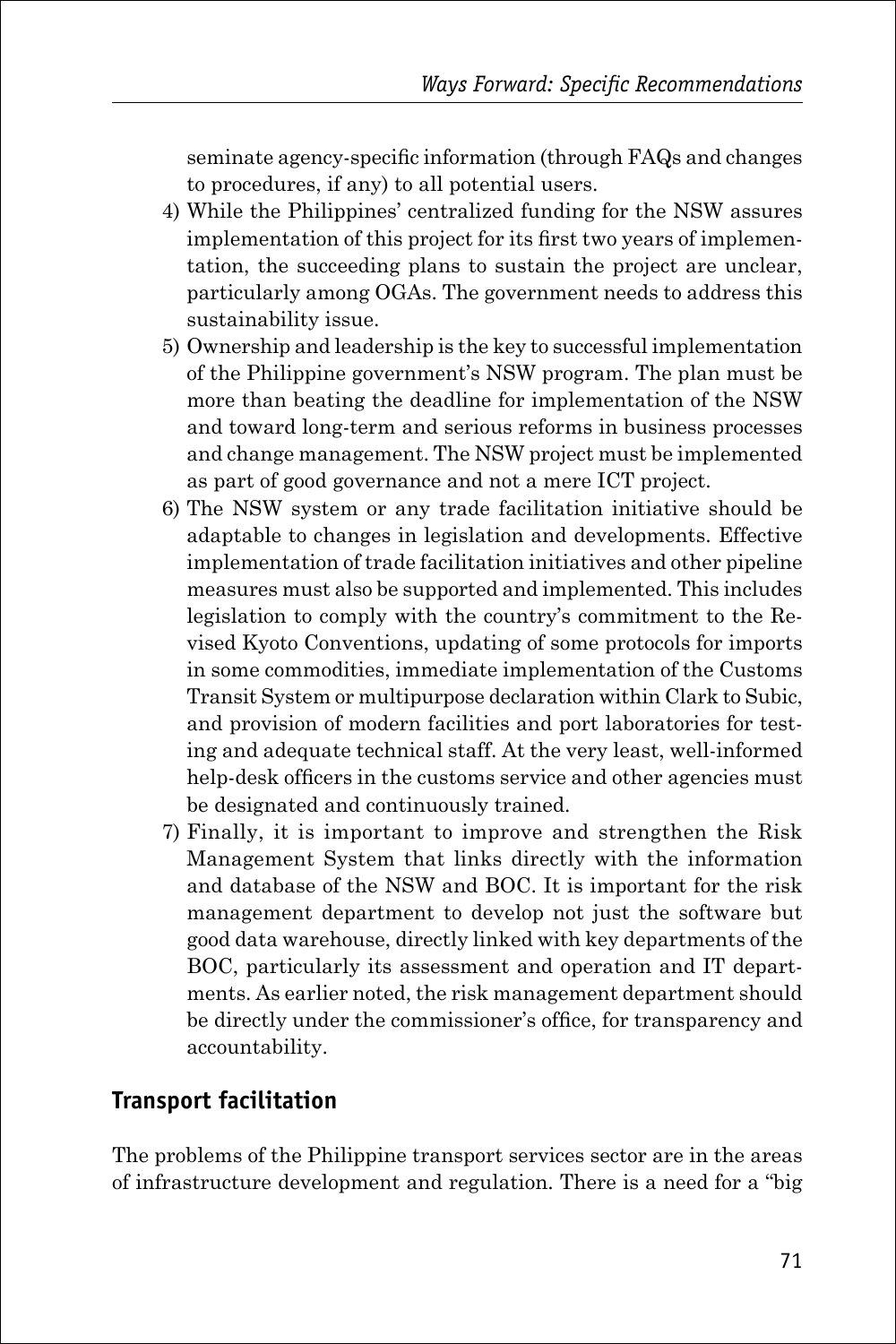bang" in infrastructure spending to address the main problems of infrastructure development contributing to the poor state and performance of ports in the country.

For the Philippines to maximize the benefits of globalization and trade liberalization, it needs to address not only border issues but also and more importantly, behind-the-border issues. New opportunities in the global markets require an intensified focus on improving the efficiency of transport and logistics services.

The following policy recommendations are hereby presented to further improve the state of transport and logistics services in the country:

- 1) Improve port infrastructure and modernize port operation through efficient public- private partnership.
- 2) Remove conflict-of-interest situation of a regulatory agency, which owns certain infrastructure, e.g., ports in the case of Philippine Ports Authority, and at the same time regulates port operation. Ensure the independence of regulatory agencies to ensure a more competitive market and protection of consumer welfare.
- 3) Allow international airlines to land and pick up cargo business from the Diosdado Macapagal International Airport (DMIA) in Clark, Pampanga to give exporters from SBFZ and CFZ a less costly option for shipping out their exports, e.g., shorter travel time, more on-time exports, avoiding the congestion in NAIA and heavy Manila traffic.
- 4) Improve the efficiency of concerned regulatory agencies and government departments involved in trade, e.g., LTO, BOC, by modernizing and streamlining operations through the use of information and ICT.
- 5) Provide a clear and common understanding among concerned regulatory agencies and government departments of guidelines and policies, a simplification and reduction of export documentation requirements in addition to the automation of processes to bring down transaction costs.
- 6) Review the cabotage policy in light of the need for more competitive transport and logistics in the country.

In summary, all the above recommendations pose a serious challenge to the Aquino administration. In view of the deepening regional economic integration via the implementation of the country's commitments to the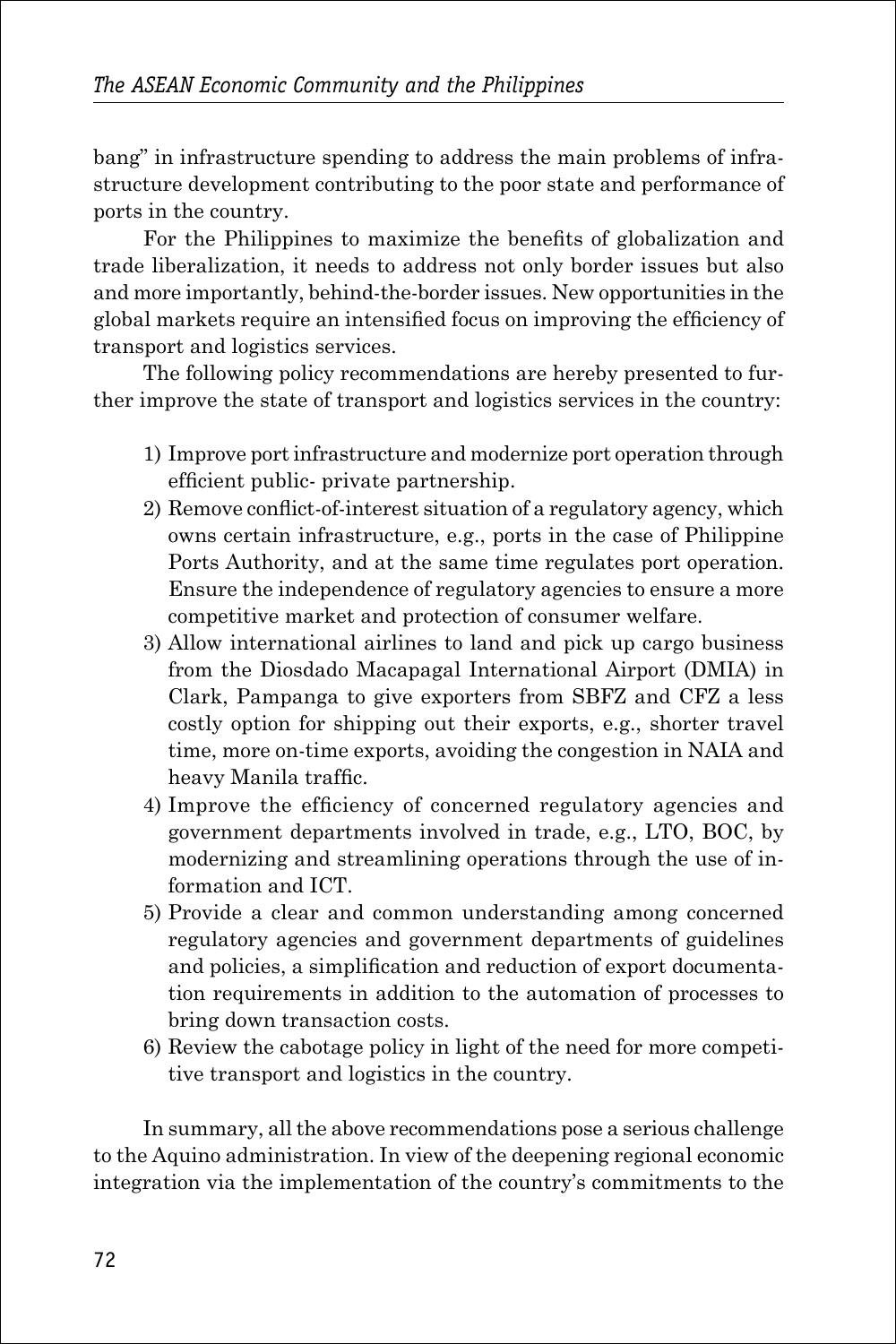AEC Blueprint, the report put forward policy recommendations necessary to reduce the gap between policy and implementation, improve the investment climate, and boost the country's competitiveness to enable us to catch up with our neighbors and take advantage of the opportunities offered by the AEC. The Aquino government should make full use of its popularity and wide support from broad sectors in society to carry out these badly needed institutional and regulatory reforms together with huge infrastructure spending.

A key survey result for this MTR is the improvement in private sector perception with respect to the country's political stability and level of corruption. Respondent firms indicated the situation to be better now than two years ago. This bodes well for the Aquino administration.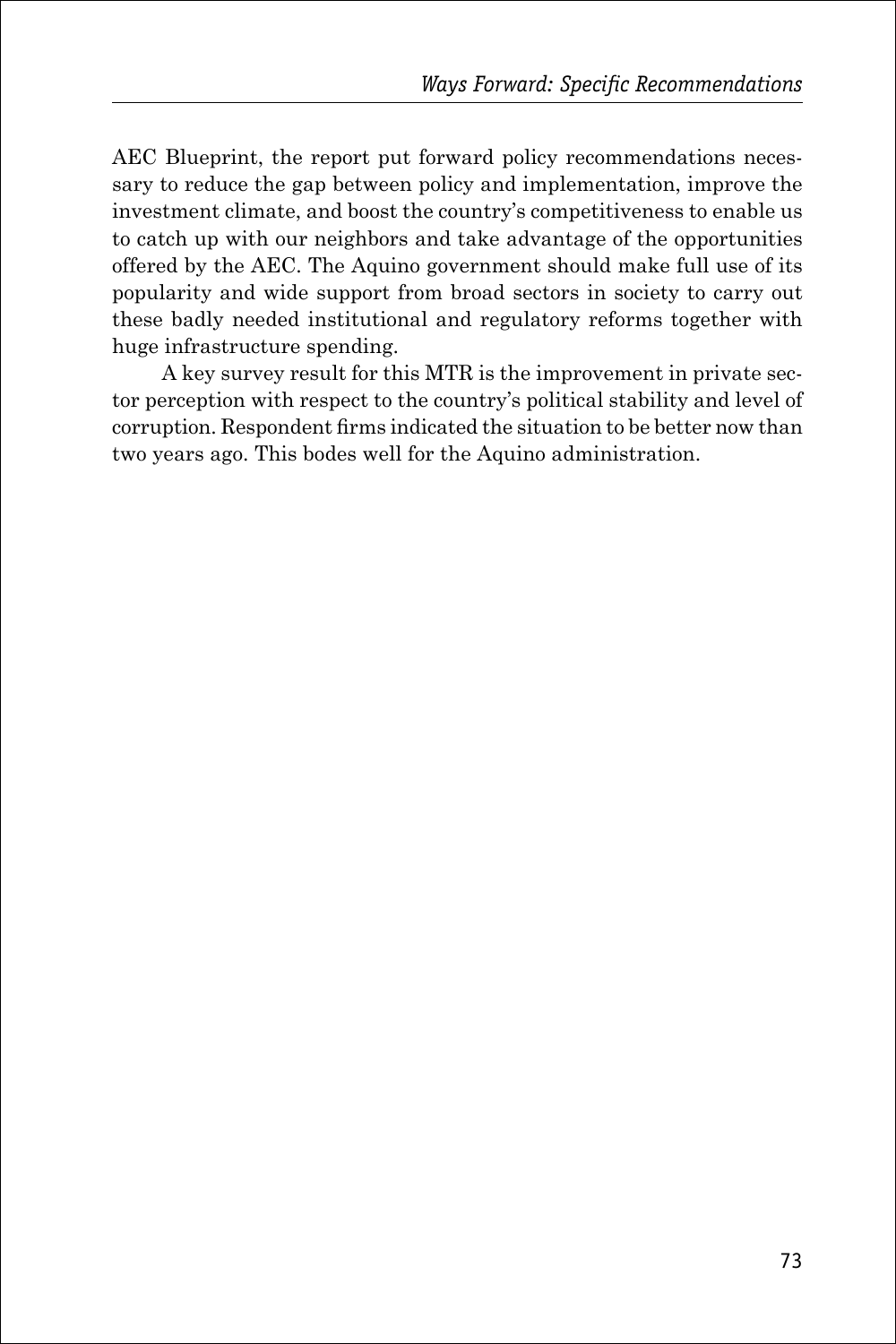## **References**

- Akinci, G. 2008. Special economic zones. A PowerPoint presentation. Foreign Investment Advisory Service, International Finance Corporation-World Bank.
- Aldaba, R., R. Briones, D. Israel, G. Llanto, E. Medalla, and M. Milo. 2012. ASEAN Economic Community (AEC) Blueprint Mid-Term Review Philippines Country Study – The ASEAN Economic Community and the Philippines: Implementation, outcomes, impacts, and ways forward. Report submitted to the Economic Research Institute for ASEAN and East Asia (ERIA).
- Aldaba, R., D. Lazaro, G. Llanto, and E. Medalla. 2010. ERIA study to further improve the ASEAN Economic Community Scorecard: The Philippines. PIDS Discussion Paper Series No. 2010-24. Makati City: Philippine Institute for Development Studies.
- Booz Allen Hamilton. 2008. Enhancing cross-border trade flows: Tariffs, trade zones, customs currency, and community (Chapter 2). SEA CLIR-Trade Forum on Advancing a Regional Agenda for Shared Growth. Report for the United States Agency for International Development.
- Foreign Investment Advisory Service (FIAS). 2008. Special economic zones: Performance, lessons learned, and implications for zone development. Washington, D.C.: The World Bank Group.
- Medalla, E., R. Aldaba, and V. Ledda. 2011. ERIA Phase Two study: Toward a more effective ASEAN Economic Community Scorecard monitoring system and mechanism – Philippines Summary Report. Report submitted to the Economic Research Institute for ASEAN and East Asia (ERIA).